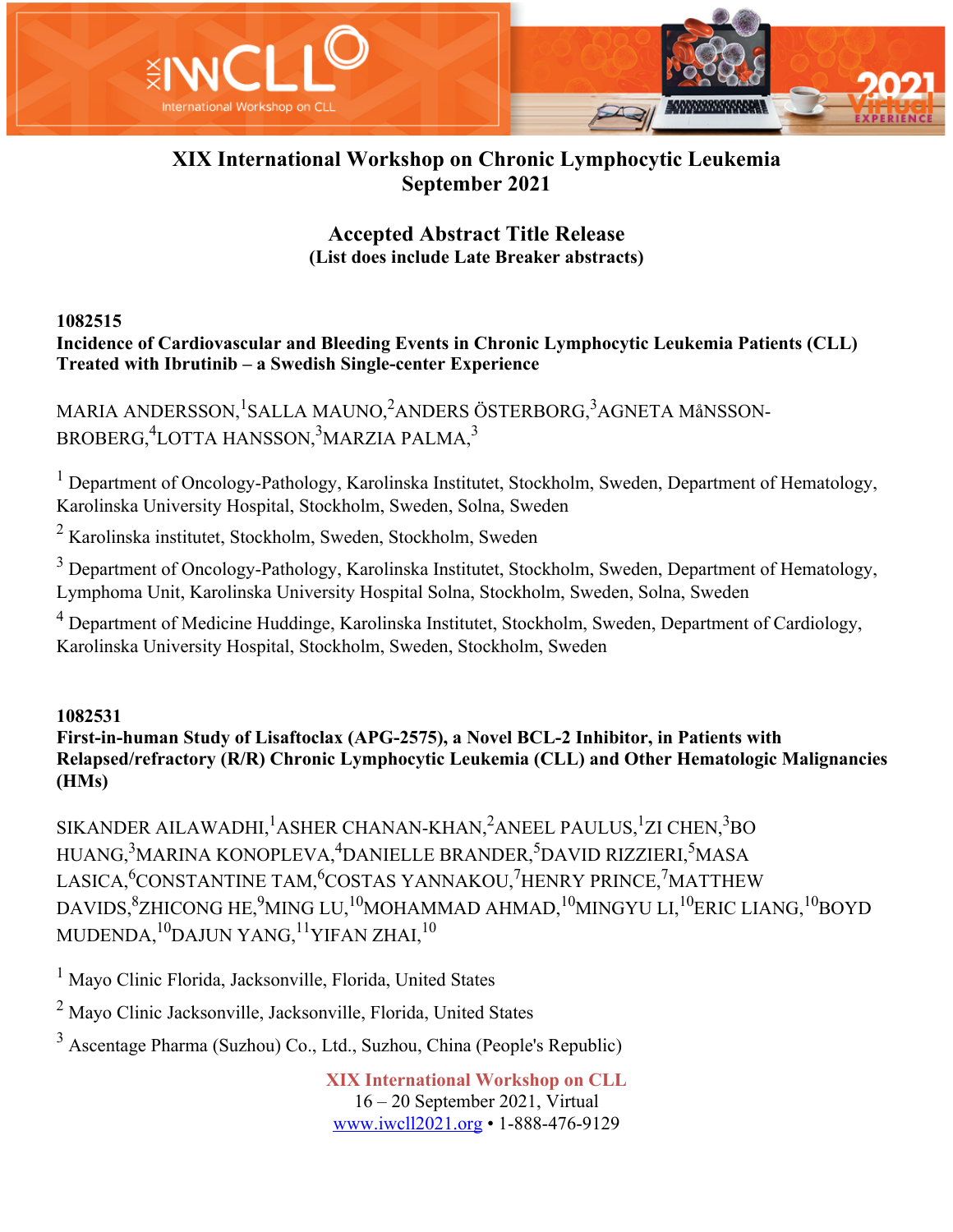

<sup>4</sup> The University of Texas MD Anderson Cancer Center, Houston, Texas, United States

 $<sup>5</sup>$  Duke Cancer Institute, Duke University Medical Center, Durham, North Carolina, United States</sup>

<sup>6</sup> St. Vincent's Hospital and University of Melbourne, Melbourne, Australia

 $<sup>7</sup>$  Epworth Healthcare, Freemasons Hospital and University of Melbourne, East Melbourne, Australia</sup>

<sup>8</sup> Department of Medical Oncology, Dana-Farber Cancer Institute, Boston, Massachusetts, United States

<sup>9</sup> Jiangsu Ascentage Pharma Pty Ltd., Sydney, Australia

<sup>10</sup> Ascentage Pharma Group, Rockville, Maryland, United States

<sup>11</sup> Ascentage Pharma (Suzhou) Co., Ltd. and State Key Laboratory of Oncology in South China Collaborative Innovation Center for Cancer Medicine, Sun Yat-Sen University Cancer Center, Suzhou, China (People's Republic)

#### **1082565**

**A Phase I Trial of Nedd8-Activating Enzyme (NAE) Inhibitor, Pevonedistat (PEVO) in Combination with Ibrutinib in Patients with Relapsed/Refractory (R/R) Chronic Lymphocytic Leukemia (CLL) and Non-Hodgkin Lymphoma (NHL)**

PALLAWI TORKA, <sup>1</sup>SWETHA KAMBHAMPATI, <sup>2</sup>LU CHEN, <sup>2</sup>ALEXANDRA MUIR, <sup>2</sup>KIRSTEN ORAND,<sup>2</sup>LYNNE SMITH,<sup>2</sup>ALEX HERRERA,<sup>2</sup>FRANCISCO HERNANDEZ-ILIZALITURRI,<sup>1</sup>LIONEL LEWIS, $^3$ ALEXEY DANILOV, $^2$ 

<sup>1</sup> Roswell Park Comprehensive Cancer Center, Buffalo, New York, United States

<sup>2</sup> City of Hope National Medical Center, Duarte, California, United States

<sup>3</sup> Dartmouth-Hitchcock Medical Center, Lebanon, New Hampshire, United States

#### **1082648**

**A Real-world Study to Assess the Association of Cardiovascular Adverse Events with Ibrutinib as Firstline (1L) Treatment for Patients with Chronic Lymphocytic Leukemia (CLL) in the United States**

ANTHONY MATO,<sup>1</sup>BOXIONG TANG,<sup>2</sup>SORAYA AZMI,<sup>2</sup>KERI YANG,<sup>2</sup>YI HAN,<sup>2</sup>XIAOWEI ZHANG, $^{2}$ NICOLA WALLIS, $^{3}$ JENNIFER STERN, $^{4}$ ERIC HEDRICK, $^{4}$ JANE HUANG, $^{3}$ JEFF SHARMAN, $^{5}$ 

<sup>1</sup> Memorial Sloan Kettering Cancer Center, New York, New York, United States

<sup>2</sup> BeiGene, Ltd., Emeryville, California, United States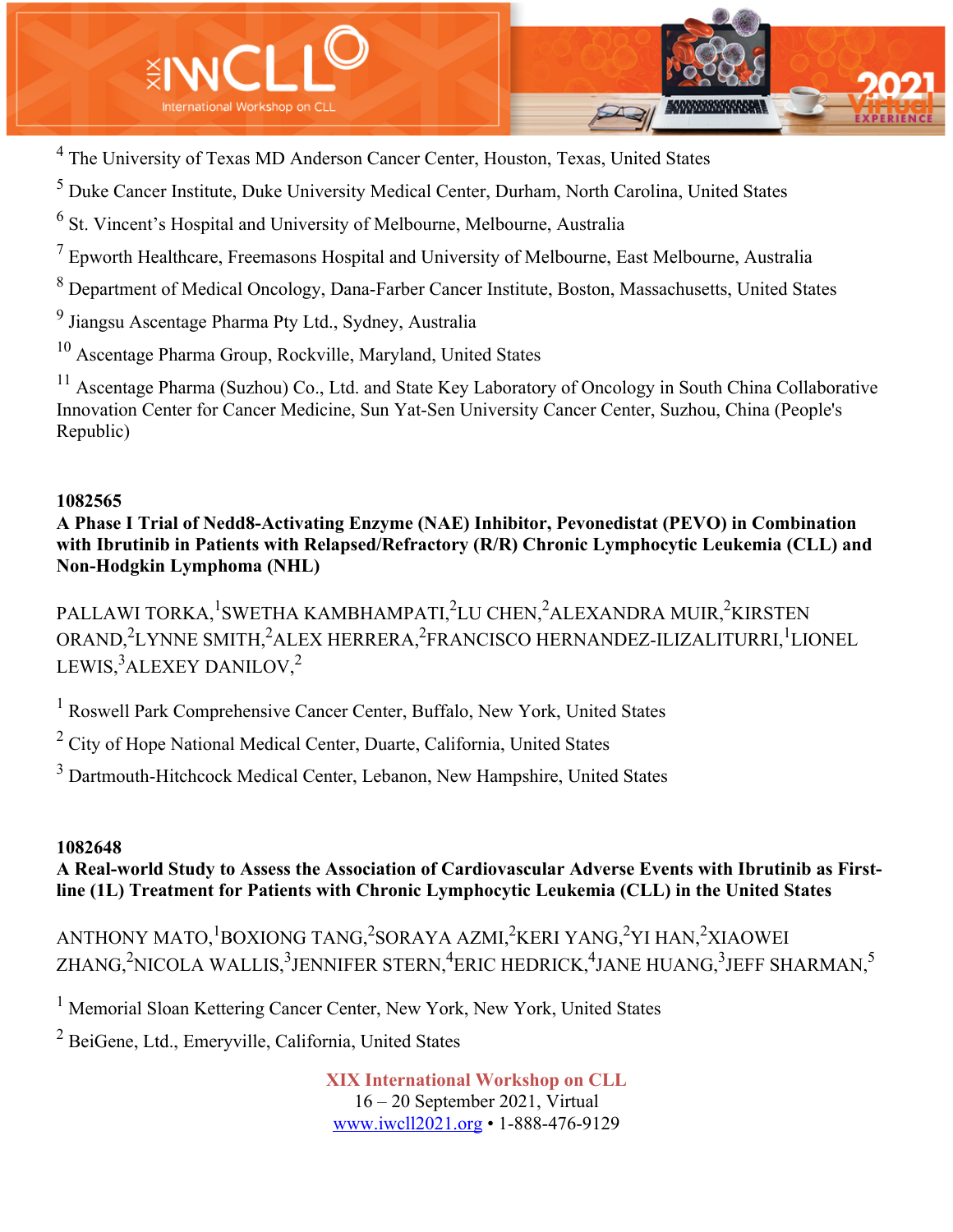



- <sup>3</sup> BeiGene USA, Inc., San Mateo, California, United States
- <sup>4</sup> BeiGene, Ltd., Cambridge, Massachusetts, United States
- <sup>5</sup> Willamette Valley Cancer Institute, Eugene, Oregon, United States

**A First-in-human, Phase 1/2 Study of NVG-111, a Novel ROR1xCD3 Bispecific Antibody, in Patients with Debulked, Relapsed/refractory Chronic Lymphocytic Leukaemia (CLL), Small Lymphocytic Lymphoma (SLL) and Mantle Cell Lymphoma (MCL)**

PARAG JASANI, <sup>1</sup>PETER PHILLIPS, <sup>2</sup>SARAH COOK, <sup>2</sup>SATYEN GOHIL, <sup>3</sup>FIONA GERMASCHEWSKI,<sup>4</sup>TOBY BATTEN,<sup>5</sup>MITTAL SHAH,<sup>6</sup>RUTH LOCK,<sup>7</sup>KIERAN O'DONOVAN,<sup>2</sup>AMIT NATHWANI.<sup>8</sup>

<sup>1</sup> Royal Free London NHS Trust and University College London NHS Trust, Essex, United Kingdom

<sup>2</sup> NovelGen Ltd, London, United Kingdom

<sup>3</sup> University College Hospital London, London, United Kingdom

<sup>4</sup> Delos Consultancy Ltd., BEDFORDSHIRE, United Kingdom

- <sup>5</sup> Veramed Ltd., Twickenham, United Kingdom
- <sup>6</sup> NovalGen Ltd, London, United Kingdom
- <sup>7</sup> Aucuba Sciences Ltd, Canterbury, United Kingdom
- <sup>8</sup> University College London, London, United Kingdom

#### **1082745 Ebi3/IL-27 Depleted Microenvironment Favours Tumour Progression in Chronic Lymphocytic Leukaemia**

IRIA CARMEN FERNANDEZ BOTANA, <sup>1</sup>GIULIA MARIA PAGANO, <sup>1</sup>MARINA WIERZ, <sup>1</sup>JEROME  $\mathrm{PAGGETTI,}^1$ ETIENNE MOUSSAY, $^1$ 

 $<sup>1</sup>$  Luxembourg Institute of Health, Luxembourg, Luxembourg</sup>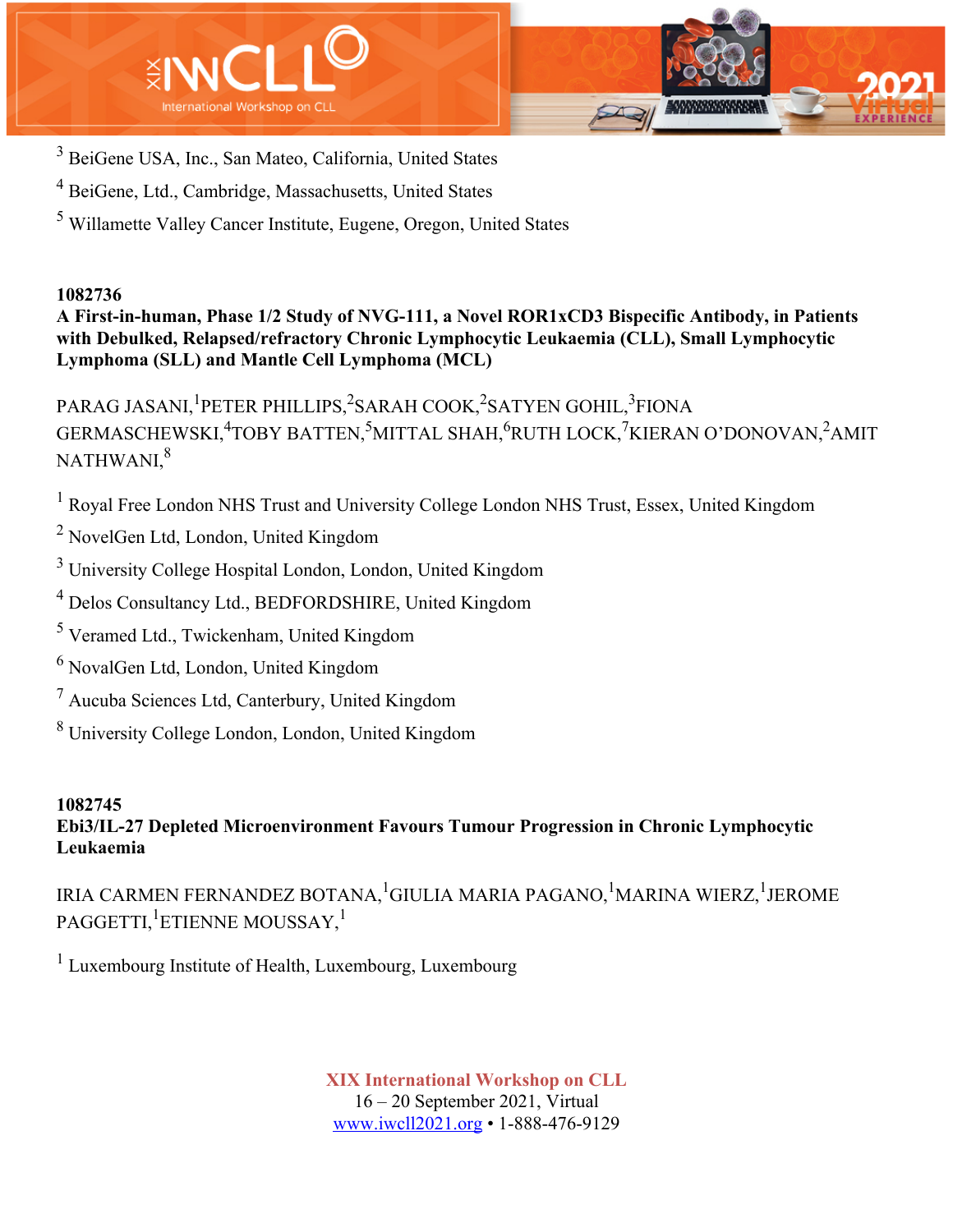

**LncRNA Landscape Analysis Identified LncRNA LEF-AS1 as an Oncogene That Upregulates LEF1 and Promotes Survival in Chronic Lymphocytic Leukemia**

HAILING LIU,<sup>1</sup>XINYI DU,<sup>1</sup>XIAO SHI,<sup>1</sup>LEI CAO,<sup>1</sup>XIAOLI ZHAO,<sup>1</sup>YI MIAO,<sup>1</sup>HUAYUAN ZHU,<sup>1</sup>LI WANG, $^1$ WEI XU, $^1$ JIANYONG LI, $^1$ LEI FAN, $^1$ 

<sup>1</sup> Jiangsu Province Hospital, The First Affiliated Hospital of Nanjing Medical University, Nanjing, China (People's Republic)

# **1082856 Outcome of SARS-CoV-2 Infected Polish Patients with Chronic Lymphocytic Leukemia**

BARTOSZ PUła, <sup>1</sup>EWA PIETRUSZA, <sup>2</sup>KATARZYNA PRUSZCZYK, <sup>1</sup>MARTA MORAWSKA, $^3$ WERONIKA PISZCZEK, $^4$ ELżBIETA KALICIńSKA, $^5$ AGNIESZKA SZEREMET, $^5$ JAGODA TRYC-SZPONDER, <sup>6</sup>JOANNA DROZD-SOKOłOWSKA, <sup>7</sup>HELENA KRZEMIEń, <sup>8</sup>ALEKSANDRA REJUS, $^{9}$ MAłGORZATA GAJEWSKA, $^{10}$ KAMIL WIśNIEWSKI, $^{11}$ MACIEJ WYSOCKI, $^{11}$ ALAN MAJERANOWSKI,<sup>12</sup>EWA PASZKIEWICZ-KOZIK,<sup>13</sup>PAWEł STECKIEWICZ,<sup>14</sup>ŁUKASZ SZUKALSKI, $^{15}$ ŁUKASZ BOłKUN, $^{16}$ MONIKA DłUGOSZ-DANECKA, $^{2}$ EWA LECH-MARAńDA, $^{17}$ IWONA HUS, $^{11}$ 

 $<sup>1</sup>$  Department of Hematology, Institute of Hematology and Transfusion Medicine, Warsaw, Poland, Warsaw,</sup> Poland

 $2$  Maria Sklodowska-Curie National Research Institute of Oncology, Cracow, Poland

<sup>3</sup> Experimental Hematooncology Department, Medical University, Lublin, Poland; Department of Hematology, St. John's Cancer Center, Lublin, Poland;, Lublin, Poland

<sup>4</sup> Department of Hematology, Copernicus Hospital, Torun, Poland, Torun, Poland

<sup>5</sup> Department and Clinic of Hematology, Blood Neoplasms and Bone Marrow Transplantation, Wroclaw Medical University, Wroclaw, Poland, Wroclaw, Poland

<sup>6</sup> Department of Hematology and Bone Marrow Transplantation, Poznan University of Medical Sciences, Poznan, Poland, Poznan, Poland

 $78$  Department of Hematology, Transplantation and Internal Medicine, Medical University, Warsaw, Poland, Warsaw, Poland

<sup>8</sup> Department of Hematology and Bone Marrow Transplantation, Medical School of Silesia, Silesian Medical University, Katowice, Poland, Kaztowice, Poland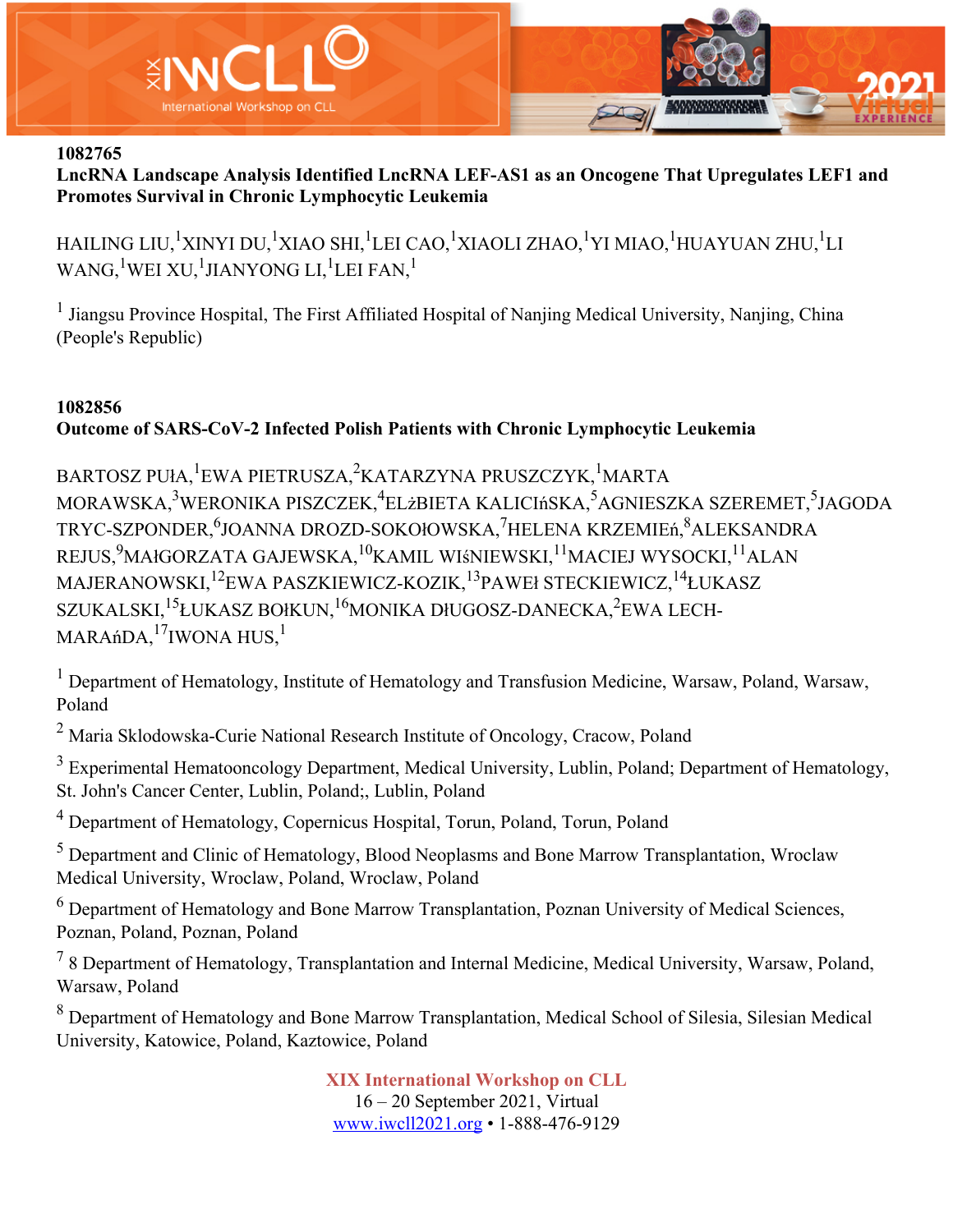

<sup>9</sup> Department of Hematology, Regional Clinical Hospital No 1, Rzeszow, Poland, Rzeszow, Poland

 $10$  Department of Internal Medicine and Hematology, Military Institute of Medicine, Warsaw, Poland, Warszawa, Poland

<sup>11</sup> Department of Hematology, Institute of Hematology and Transfusion Medicine, Warsaw, Poland, Warszawa, Poland

<sup>12</sup> Department of Cell Biology and Immunology, Intercollegiate Faculty of Biotechnology, University of Gdańsk and Medical University of Gdańsk; Department of Hematology and Transplantology, Medical University, Gdansk, Poland, Gdansk, Poland

<sup>13</sup> Department of Lymphoid Malignancies, Maria Sklodowska-Curie National Research Institute of Oncology, Warszawa, Poland, Warszawa, Poland

<sup>14</sup> Jan Kochanowski University, Collegium Medicum, Kielce, Poland; Department of Hematology, Holy Cross Cancer Center, Kielce, Poland, Kielce, Poland

<sup>15</sup> Department of Hematology, Collegium Medicum in Bydgoszcz, Nicolaus Copernicus University in Torun, Poland, Bydgoszcz, Poland

<sup>16</sup> Department of Hematology, Medical University, Bialystok, Poland, Bialystok, Poland

<sup>17</sup> Department of Hematology, Institute of Hematology and Transfusion Medicine, Warsaw, Poland; Department of Hematology and Transfusion Medicine, Centre of Postgraduate Medical Education, Warsaw, Poland, Warsaw, Poland

#### **1082908**

**Results from the informCLL™ Prospective Observational Registry: Real-World Prognostic Biomarker Testing, Treatment Patterns, and Dosing Among 1462 Patients with Chronic Lymphocytic Leukemia/Small Lymphocytic Lymphoma (CLL/SLL)**

ANTHONY MATO,<sup>1</sup>JACQUELINE BARRIENTOS,<sup>2</sup>JEFF SHARMAN,<sup>3</sup>DANIELLE BRANDER,<sup>4</sup>MEGHAN GUTIERREZ,<sup>5</sup>KAREN KADISH,<sup>6</sup>ISRAEL ARANGO-HISIJARA,<sup>7</sup>SANDHYA UPASANI, $^7$ JENNIFER HAN, $^8$ QING HUANG, $^8$ REETHI IYENGAR, $^7$ NILANJAN GHOSH, $^9$ 

<sup>1</sup> Memorial Sloan Kettering Cancer Center, New York, New York, United States

<sup>2</sup> Donald & Barbara Zucker School of Medicine at Hofstra/Northwell, Lake Success, New York, United States

<sup>3</sup> Willamette Valley Cancer Institute, Eugene, Oregon, United States

<sup>4</sup> Duke Cancer Institute, Duke University Medical Center, Durham, North Carolina, United States

<sup>5</sup> Lymphoma Research Foundation, New York, New York, United States

 $6$  New England Cancer Specialists, Portsmouth, New Hampshire, United States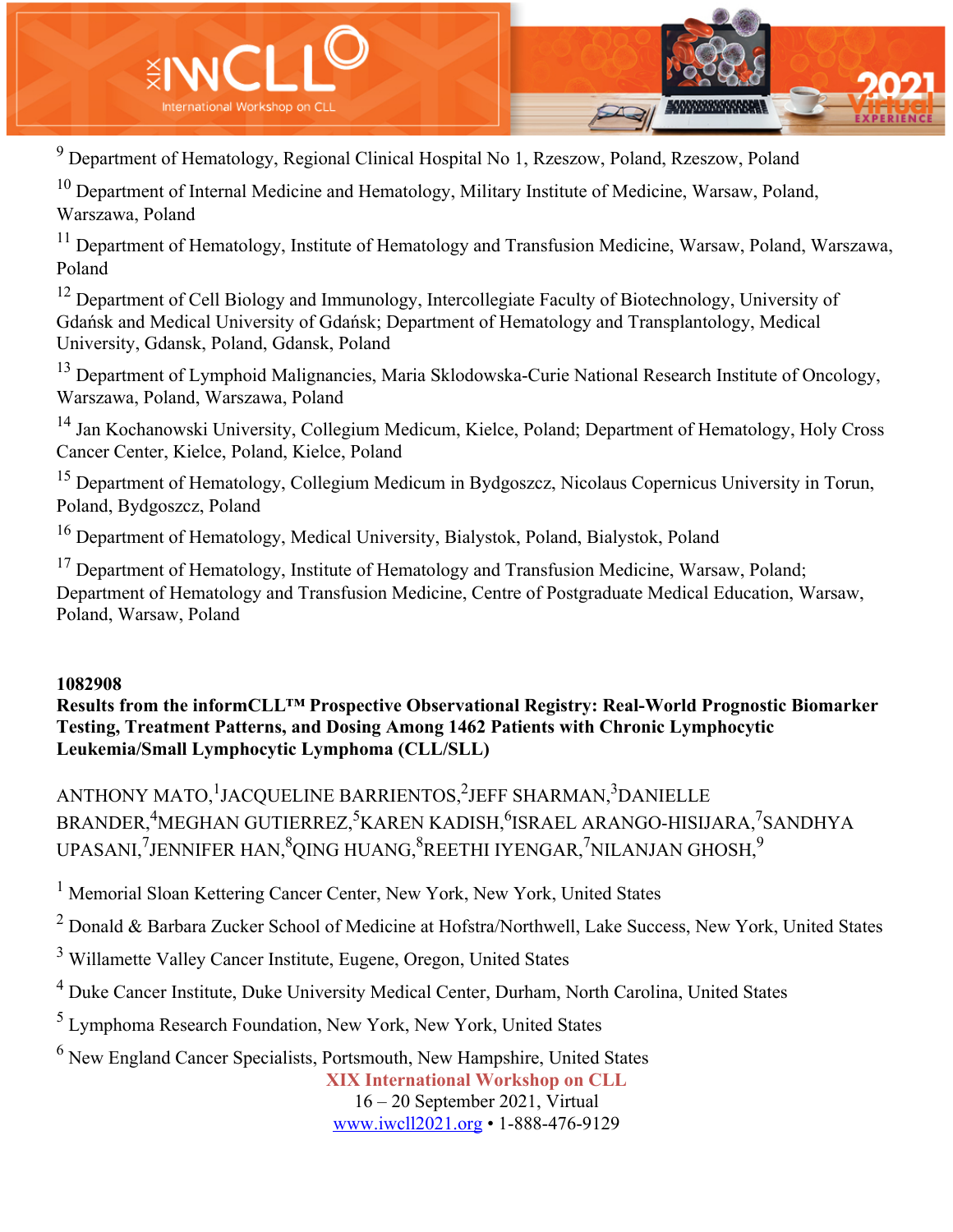

<sup>7</sup> Pharmacyclics LLC, an AbbVie Company, Sunnyvale, California, United States

<sup>8</sup> Janssen Scientific Affairs, LLC, Horsham, Pennsylvania, United States

<sup>9</sup> Department of Hematology, Lymphoma Division, Levine Cancer Institute, Charlotte, North Carolina, United States

#### **1082910 CD160+CD8+ Effector T Cells Are Expanded and Display Impaired Effector Functions in Chronic Lymphocytic Leukemia**

NAJMEH BOZORGMEHR, $^{\rm l}$ ANTHEA PETERS, $^{\rm l}$ SHOKROLLAH ELAHI, $^{\rm l}$ 

<sup>1</sup> University of Alberta, Edmonton, Canada

#### **1083141**

# **Differences in Availability of Targeted Inhibitors and Use of Chemoimmunotherapy in the First – Line Therapy of Chronic Lymphocytic Leukemia. a European Survey**

LUKáš SMOLEJ, <sup>1</sup>DARKO ANTIC, <sup>2</sup>EDUARDA COUTO, <sup>3</sup>ALEXANDER EGLE, <sup>4</sup>MICHAEL GREGOR,<sup>5</sup>HOA THI TUYET TRAN,<sup>6</sup>OZREN JAKSIC,<sup>7</sup>ANN JANSSENS,<sup>8</sup>ARNON KATER,<sup>9</sup>SANDRA LEJNIECE,<sup>10</sup>MATTIAS MATTSSON,<sup>11</sup>ZOLTáN MáTRAI,<sup>12</sup>EVA MIKUšKOVá,<sup>13</sup>STEFANO MOLICA,<sup>14</sup>CAROL MORENO,<sup>15</sup>CARSTEN NIEMANN,<sup>16</sup>EUGENE NIKITIN,<sup>17</sup>REGINA PILECKYTé,<sup>18</sup>TADEUSZ ROBAK,<sup>19</sup>KOSTAS STAMATOPOULOS,<sup>20</sup>MATEVž ŠKERGET,<sup>21</sup>ELISABETH VANDENBERGHE,22LOIC YSEBAERT,23MIHNEA ZDRENGHEA,24BARBARA EICHHORST,25PETER HILLMEN.<sup>26</sup>

<sup>1</sup> 4th Department of Internal Medicine - Hematology, University Hospital and Charles University Faculty of Medicine, Hradec Králové, Czech Republic, Hradec Králové, Czech Republic

 $2$  University of Belgrade, School of Medicine, Clinic for Hematology, Belgrade, Serbia, Serbia

<sup>3</sup> Instituto Português de Oncologia do Porto, Porto, Portugal, Portugal

<sup>4</sup> University Clinic of Internal Medicine III, Paracelsus Medical University Salzburg, Austria, Austria

<sup>5</sup> Department of Hematology, Cantonal Hospital Lucerne, Switzerland, Switzerland

<sup>6</sup> Department Of Hematology, Akershus University Hospital, Norway, Norway

 $<sup>7</sup>$  University Hospital Dubrava, Zagreb, Croatia, Zagreb, Croatia</sup>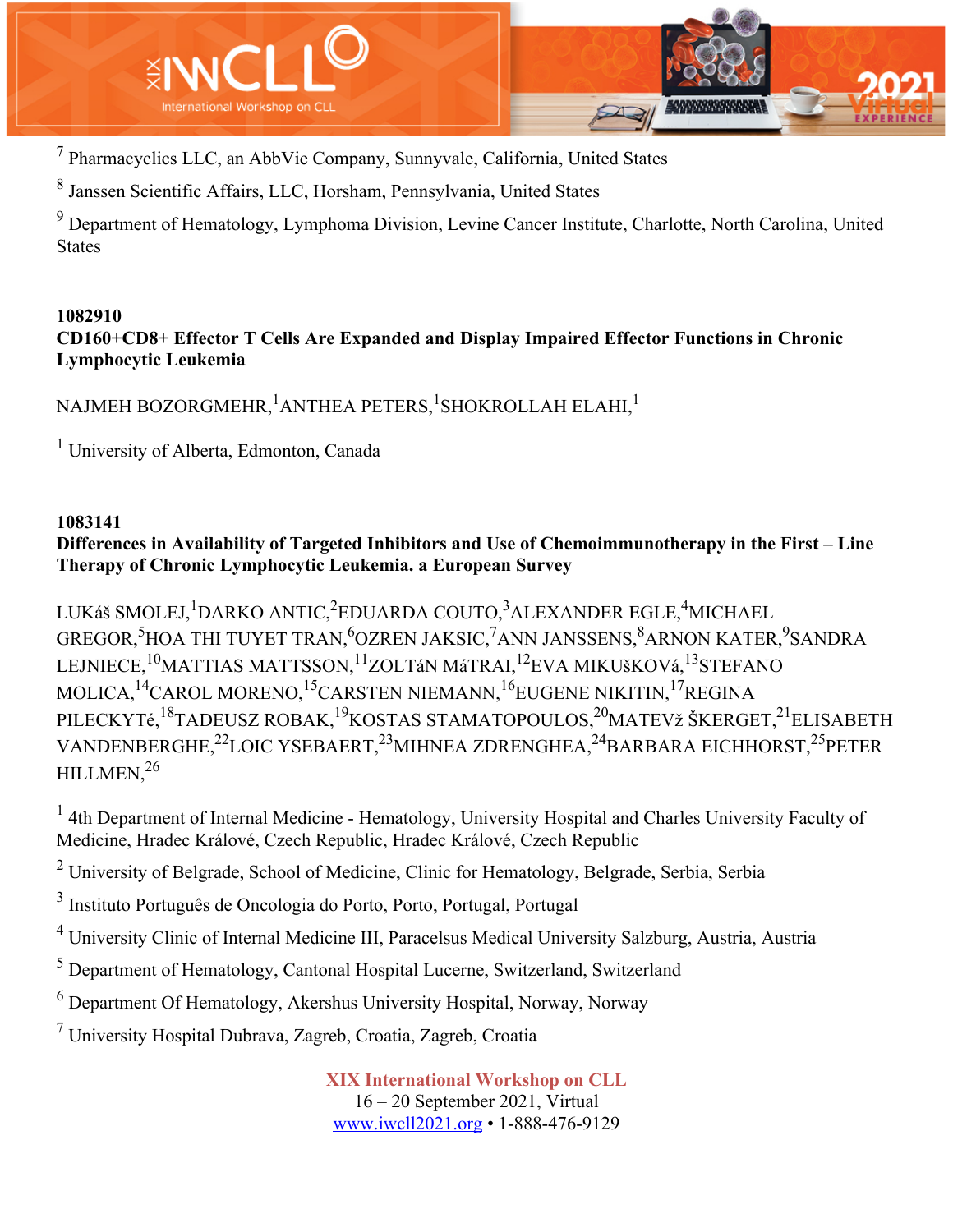

<sup>8</sup> Department of Hematology, University Hospitals Leuven, Belgium, Belgium

<sup>9</sup> Amsterdam University Medical Centers, Amsterdam, on behalf of Hovon, Amsterdam, Netherlands

<sup>10</sup> Department of Internal Diseases, Riga Stradins University, Riga, Latvia, Latvia

<sup>11</sup> Department of Hematology, Uppsala University Hospital, Uppsala, Sweden, Sweden

<sup>12</sup> Department of Hematology and SCT South-Pest Central Hospital, Semmelweis University, Budapest, Hungary, Hungary

<sup>13</sup> National Oncology Institute, Bratislava, Slovakia, Slovakia

<sup>14</sup> Dipartimento Onco-Ematologico, Azienda Ospedaliera Pugliese - Ciaccio, CATANZARO, Italy

<sup>15</sup> Hematology Department, Hospital de la Santa Creu i Sant Pau, Barcelona, Spain, Spain

<sup>16</sup> Department of Hematology, Copenhagen University Hospital, Copenhagen, Denmark, Blegdamsvej, Denmark

<sup>17</sup> S. P. Botkin's city hospital, Moscow, Russia, Москва, Russia

<sup>18</sup> Hematology, Oncology and Transfusiology Center, Vilnius University Hospital, Vilnisu, Lithuania, Lithuania

<sup>19</sup> Medical University of Lodz, Lodz, Poland

<sup>20</sup> Centre for Research and Technology Hellas, Institute of Applied Biosciences and Karolinska Institutet, Sweden

 $^{21}$  Department of Hematology, University Medical Centre Liubliana, Faculty of Medicine, University of Ljubljana, Slovenia, Slovenia

 $22$  Department of Haematology, St James's Hospital, Dublin, Ireland, Ireland

<sup>23</sup> IUCT-Oncopole, Toulouse, France

<sup>24</sup> Department of Hematology, Iuliu Hatieganu University of Medicine and Pharmacy, Cluj - Napoca, Romania, Romania

<sup>25</sup> Department of Internal Medicine, University of Cologne, Cologne, Germany, Germany

<sup>26</sup> Leeds Institute of Medical Research at St James's, Leeds, United Kingdom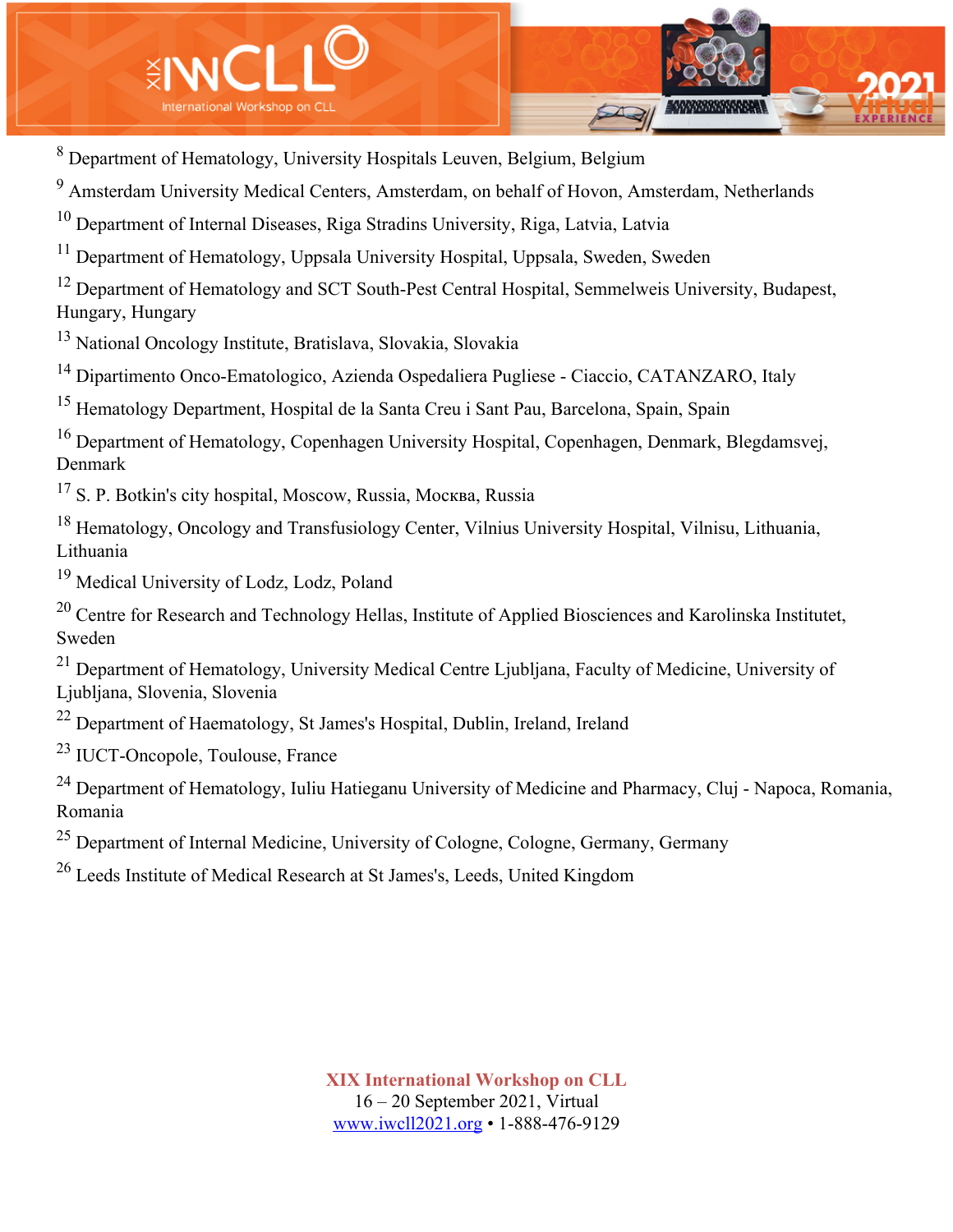



**A Retrospective Analysis of Patients with Chronic Lymphocytic Leukemia (CLL) Treated with Venetoclax in the Real-life Setting in Spain (venares)**

CHRISTELLE FERRA, <sup>1</sup>DIANA MORENO, <sup>2</sup>PATRICIA BALTASAR, <sup>3</sup>MARIA JOSE TEROL, <sup>4</sup>SANTIAGO OSORIO, <sup>5</sup>JAVIER LOSCERTALES, <sup>6</sup>JOSE GARCíA MARCO, <sup>7</sup>MACARENA ORTIZ, <sup>8</sup>SANDRA IRAHETA, $^9$ ALICIA SMUCLER, $^{10}$ 

<sup>1</sup> Institut Català d´Oncologia-H. Germans Trias i Pujol, Badalona, Badalona, Spain

<sup>2</sup> Departamento Médico-Hematología Abbvie Spain, S.L.U., Madrid affiliations, MADRID, Spain

 $3$  H. U. La Paz, Madrid, madrid, Spain

- <sup>4</sup> H.U. Clínico de Valencia, Valencia, valencia, Spain
- <sup>5</sup> H. General U. Gregorio Marañón, Madrid, madrid, Spain
- <sup>6</sup> H. U. de La Princesa, Madrid, madrid, Spain
- $<sup>7</sup>$  Hospital Universitario Puerta de Hierro-Majadahonda, Majadahonda, Spain</sup>
- <sup>8</sup> H. U. Carlos Haya, Málaga, Malaga, Spain
- $9$  H. Universitario de Canarias, Tenerife, Santa Cruz de Tenerife, Spain
- $10$  H. del Bierzo, León, León, Spain

#### **1083193**

**Prognostic Impact of Somatic Mutations on Time to First Treatment and Overall Survival: Results of Targeted Next-generation Sequencing in 211 Patients with Early Stage Chronic Lymphocytic Leukemia**

CATERINA CRISTINELLI, <sup>1</sup>MARZIA VARETTONI, <sup>2</sup>ESTER ORLANDI, <sup>2</sup>SILVIA ZIBELLINI,<sup>2</sup>MARIANNA ROSSI,<sup>2</sup>MASSIMO GENTILE,<sup>3</sup>ELENA FLOSPERGHER,<sup>1</sup>VIRGINIA VALERIA FERRETTI,<sup>4</sup>ETTORE RIZZO,<sup>5</sup>MATTEO GIOVANNI DELLA PORTA,<sup>6</sup>SARA RATTOTTI,<sup>2</sup>CHIARA CAVALLONI,<sup>2</sup>FABIO BERGAMINI,<sup>1</sup>NICOLE FABBRI,<sup>1</sup>ANNA GALLì,<sup>1</sup>LUCA ARCAINI,<sup>2</sup>

<sup>1</sup> Department of Molecular Medicine, University of Pavia, Pavia, Italy

<sup>2</sup> Division of Hematology, Fondazione IRCCS Policlinico San Matteo, Pavia, Pavia, Italy

<sup>3</sup> Department of Onco-Hematology, Hematology Unit AO of Cosenza, Cosenza, Cosenza, Italy

<sup>4</sup> Service of Clinical Epidemiology and Biometry, Fondazione IRCCS Policlinico San Matteo, Pavia, Pavia, Italy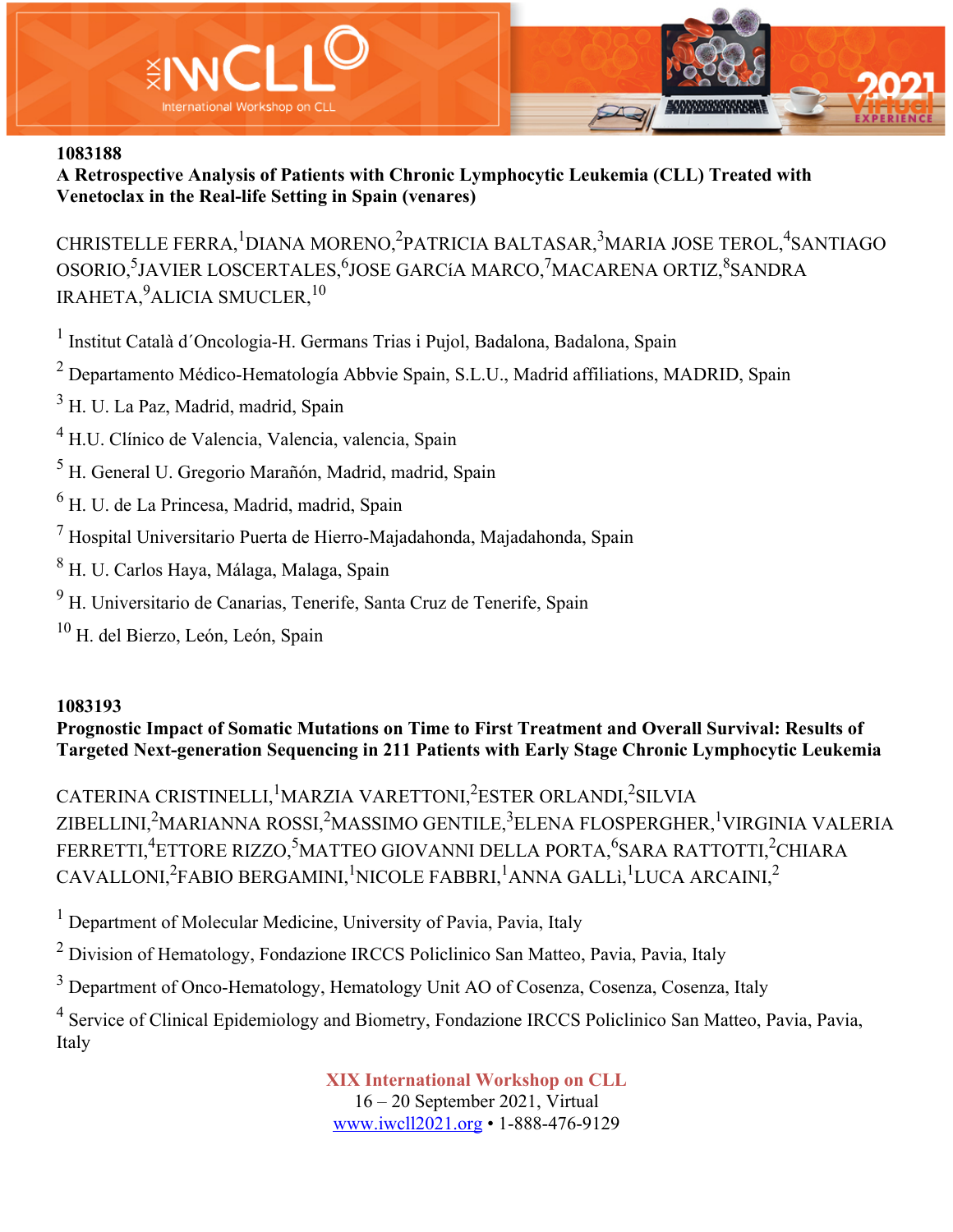

<sup>5</sup> EnGenome s.r.l, Pavia, Italy

<sup>6</sup> Cancer Center, IRCCS Humanitas Research Hospital & Humanitas University, Rozzano, Rozzano, Italy

# **1083217 Mcl-1 and Bcl-xL Levels Predict Responsiveness to Dual MEK/Bcl-2 Inhibition in B Cell Malignancies**

KATRINE MELVOLD, <sup>1</sup>MARIASERENA GILIBERTO, <sup>1</sup>LINDA KARLSEN, <sup>1</sup>PILAR AYUDA-DURáN,<sup>1</sup>ROBERT HANES,<sup>1</sup>TORIL HOLIEN,<sup>2</sup>JORRIT ENSERINK,<sup>1</sup>JENNIFER BROWN,<sup>3</sup>GEIR TJøNNFJORD,<sup>4</sup>KJETIL TASKéN,<sup>1</sup>SIGRID SKåNLAND,<sup>4</sup>

<sup>1</sup> Institute for Cancer Research, Oslo University Hospital, Oslo, Norway

<sup>2</sup> NTNU, Trondheim, Norway

<sup>3</sup> Dana-Farber Cancer Institute, Boston, Massachusetts, United States

<sup>4</sup> Oslo University Hospital, Oslo, Norway

# **1083226**

#### **Low - Dose FCR Compared to BR for the First - Line Treatment of Chronic Lymphocytic Leukemia Patients Without TP53 Aberration: A Retrospective Real - World Analysis by the Czech CLL Study Group**

LUKáš SMOLEJ, <sup>1</sup>YVONA BRYCHTOVá, <sup>2</sup>PETRA OBRTLíKOVá, <sup>3</sup>EDUARD CMUNT, <sup>3</sup>PAVEL VODáREK,<sup>4</sup>ZUZANA KUBOVá,<sup>5</sup>RENATA URBANOVá,<sup>5</sup>JANA ZUCHNICKá,<sup>6</sup>JANA MIHáLYOVá,<sup>6</sup>DAN LYSáK,<sup>7</sup>MARTIN BREJCHA,<sup>8</sup>MARTIN ŠIMKOVIč,<sup>9</sup>MARTIN ŠPAčEK,<sup>10</sup>MICHAEL DOUBEK,<sup>11</sup>

 $<sup>1</sup>$  4th Department of Internal Medicine - Hematology, University Hospital and Charles University Faculty of</sup> Medicine, Hradec Králové, Czech Republic, Hradec Králové, Czech Republic

 $2$  Department of Internal Medicine – Hematology and Oncology, University Hospital, Brno, Czech Republic, Brno, Czech Republic

<sup>3</sup> First Department of Internal Medicine - Hematology, General University Hospital, Prague, Czech Republic, Czech Republic

<sup>4</sup> 4th Department of Internal Medicine - Hematology, University Hospital and Faculty of Medicine, Hradec Králové, Czech Republic, Czech Republic

<sup>5</sup> Department of Hematolooncology, University Hospital, Olomouc, Czech Republic, Czech Republic

**XIX International Workshop on CLL**  $6$  Department of Hematooncology, University Hospital, Ostrava, Czech Republic, Czech Republic

16 – 20 September 2021, Virtual www.iwcll2021.org • 1-888-476-9129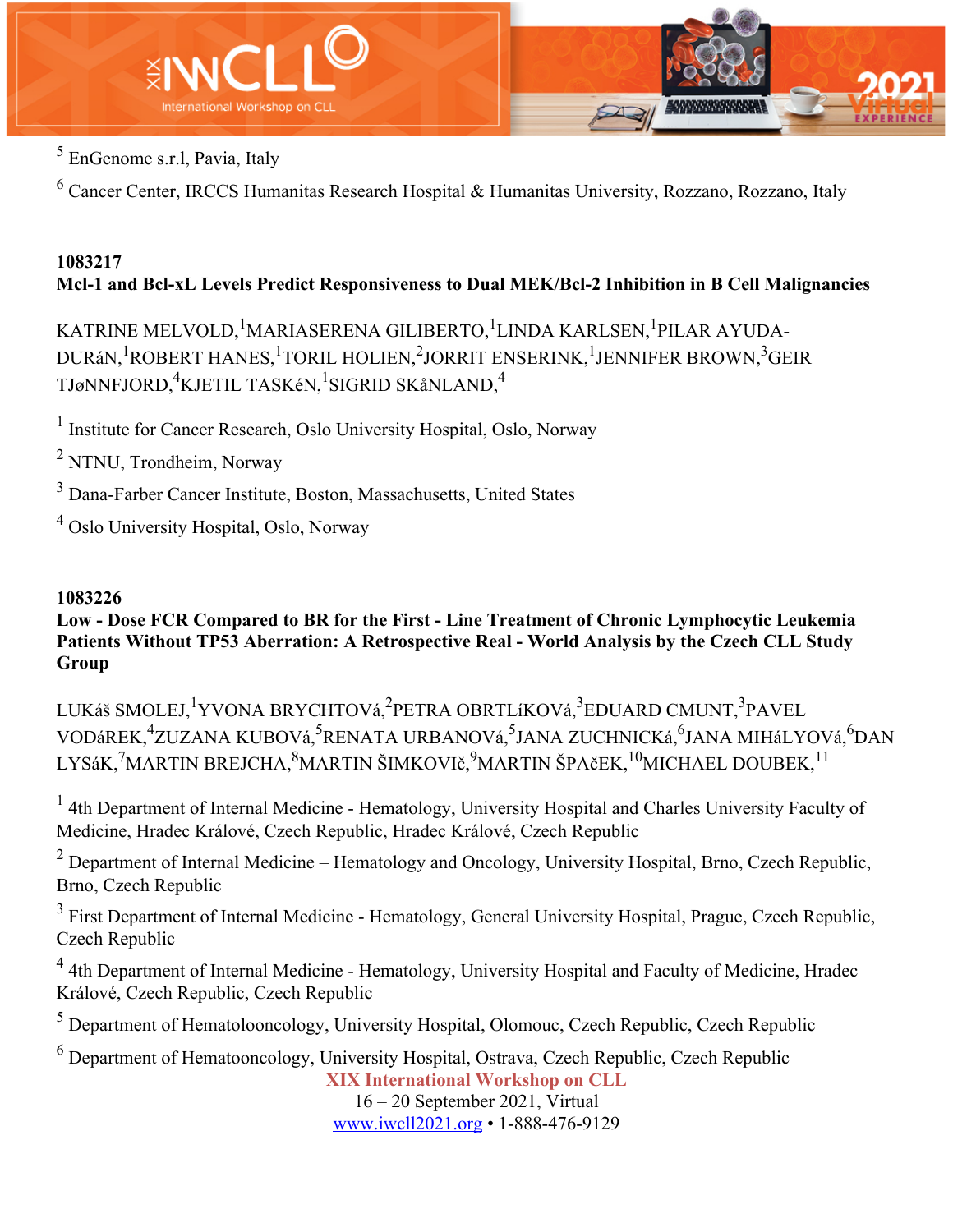

 $<sup>7</sup>$  Department of Hematooncology, University Hospital, Pilsen, Czech Republic, Czech Republic</sup>

<sup>8</sup> Department of Hematology, Hospital Agel, Nový Jičín, Czech Republic, Czech Republic

<sup>9</sup> 4th Department of Internal Medicine - Hematology, University Hospital and Charles University Faculty of Medicine, Hradec Králové, Czech Republic, Czech Republic

 $10$  First Department of Internal Medicine - Hematology, General University Hospital, Prague, Czech Republic, Praha 2, Czech Republic

 $11$  Department of Internal Medicine – Hematology and Oncology, University Hospital, Brno, Czech Republic, Czech Republic

#### **1083230**

# **The Chronic Lymphocytic Leukemia Comorbidity Index (CLL-CI), a Disease-specific Comorbidity Scale Validated in Two Independent Cohorts**

MAX GORDON,  $^1$ ANDY KAEMPF, $^2$ EMELIE ROTBAIN, $^3$ ANDREA SITLINGER, $^4$ GEOFFREY SHOUSE SHOUSE,<sup>5</sup>MATHEW MEI,<sup>5</sup>DANIELLE BRANDER,<sup>6</sup>TAREQ SALOUS,<sup>7</sup>BRIAN T. HILL,<sup>7</sup>MICHAEL CHOI,<sup>8</sup>JONATHON COHEN,<sup>9</sup>DEBORAH STEPHENS,<sup>10</sup>DANIEL PERSKY,<sup>11</sup>KRISH PATEL,<sup>12</sup>MAZYAR SHADMAN, $^{13}$ BYUNG PARK, $^{14}$ CARSTEN NIEMANN, $^{15}$ ALEXEY DANILOV, $^{16}$ 

<sup>1</sup> University of Texas MD Anderson, Houston, Texas, United States

<sup>2</sup> Oregon Health and Science, Portland, Oregon, United States

 $3$  University South Denmark, Odense, Denmark

<sup>4</sup> Duke, Durham, North Carolina, United States

<sup>5</sup> City of Hope, Duarte, California, United States

 $6$  Duke Cancer Institute, Duke University Medical Center, Durham, North Carolina, United States

<sup>7</sup> Cleveland Clinic, Cleveland, Ohio, United States

<sup>8</sup> UCSD, La Jolla, California, United States

<sup>9</sup> Emory, Atlanta, Georgia, United States

<sup>10</sup> University of Utah, Salt Lake, Utah, United States

<sup>11</sup> University of Arizona, Tucson, Arizona, United States

<sup>12</sup> Swedish, Seattle, Washington, United States

<sup>13</sup> Fred Hutchinson Cancer Research Center, University of Washington, Clinical Research Division, Seattle, WA, USA, Seattle, Washington, United States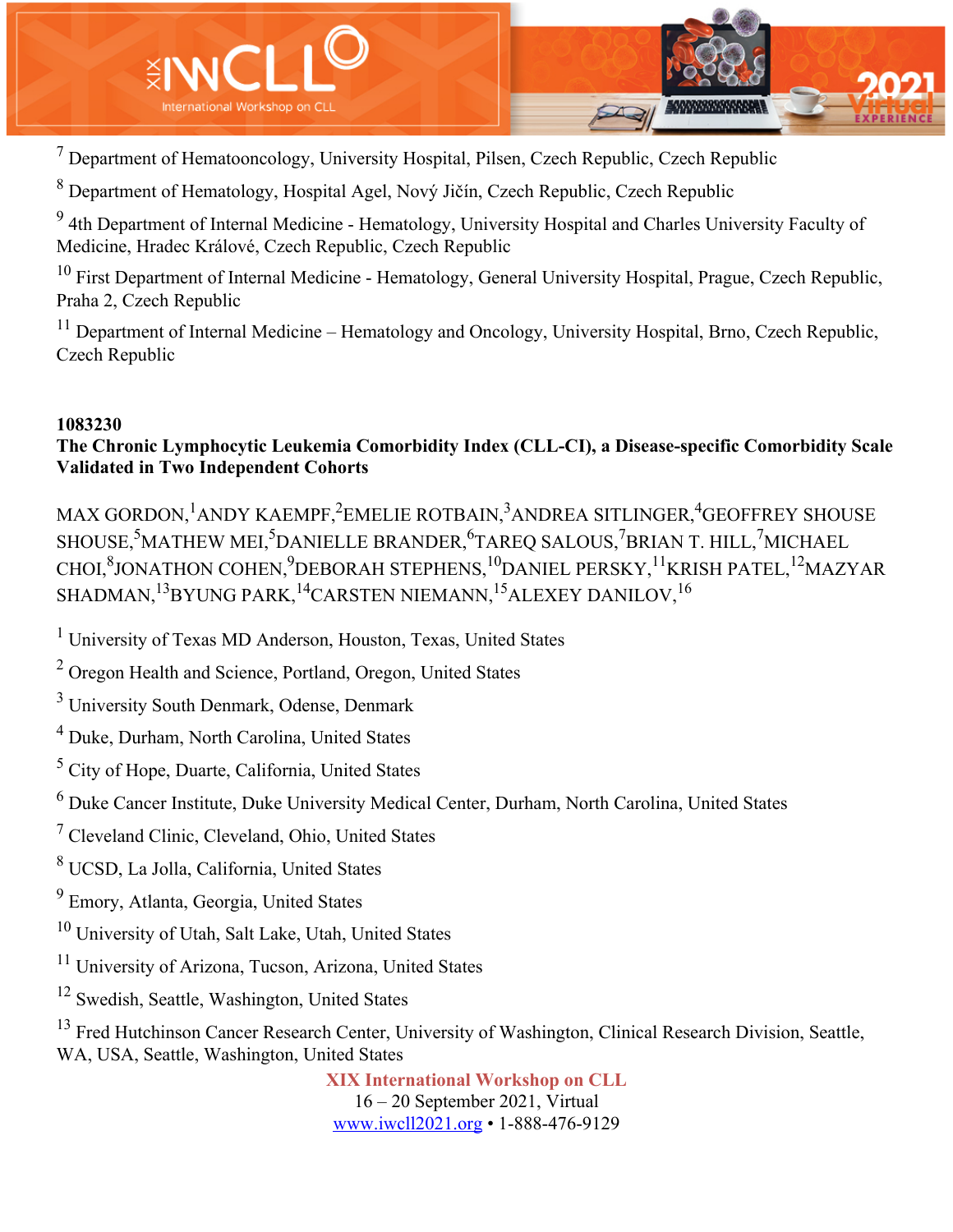

<sup>14</sup> OHSU, Portland, Oregon, United States

<sup>15</sup> Department of Hematology, Copenhagen University Hospital, Copenhagen, Denmark, Blegdamsvej, Denmark

<sup>16</sup> City of Hope National Medical Center, Duarte, California, United States

## **1083240**

**Utilizing serial Minimal Residual Disease (MRD) assessments: Long-term outcomes and insights from modeling MRD growth by Next-Generation Sequencing (NGS) within the randomized CLL14 study evaluating fixed-duration therapy with venetoclax and obinutuzumab.**

OTHMAN AL-SAWAF, $^{1}$ CAN ZHANG, $^{2}$ TONG LU, $^{3}$ MICHAEL LIAO, $^{3}$ ANESH PANCHAL, $^{4}$ SANDRA ROBRECHT,<sup>5</sup>TRAVERS CHING,<sup>6</sup>MANEESH TANDON,<sup>4</sup>ANNA-MARIA FINK,<sup>7</sup>EUGEN TAUSCH, $^{8}$ MATTHIAS RITGEN, $^{9}$ SEBASTIAN BöTTCHER, $^{10}$ KARL KREUZER, $^{2}$ BRENDA CHYLA, <sup>11</sup>DALE MILES, <sup>3</sup>CLEMENS WENDTNER, <sup>12</sup>BARBARA EICHHORST, <sup>13</sup>STEPHAN STILGENBAUER, $^{14}$ YANWEN JIANG, $^{3}$ MICHAEL HALLEK, $^{2}$ KIRSTEN FISCHER, $^{5}$ 

<sup>1</sup> University Hospital, Cologne, Germany

<sup>2</sup> University Hospital of Cologne, Germany

<sup>3</sup> Genentech, United States

<sup>4</sup> Roche, United States

<sup>5</sup> Department I of Internal Medicine, Center for Integrated Oncology Aachen Bonn Cologne Duesseldorf (CIO ABCD), German CLL Study Group, University Hospital Cologne, University of Cologne, Cologne, Germany, Germany

<sup>6</sup> Adaptive, United States

<sup>7</sup> University of Cologne, Germany

<sup>8</sup> Department of Internal Medicine III, University of Ulm, Ulm, Germany, Germany

<sup>9</sup> University Hospital Kiel, Germany

<sup>10</sup> University Hospital Rostock, Germany

<sup>11</sup> AbbVie, United States

<sup>12</sup> Muenchen Klinik, Germany

<sup>13</sup> Department of Internal Medicine, University of Cologne, Cologne, Germany, Germany

<sup>14</sup> Department of Internal Medicine III, Ulm University, Ulm, Germany, Ulm, Germany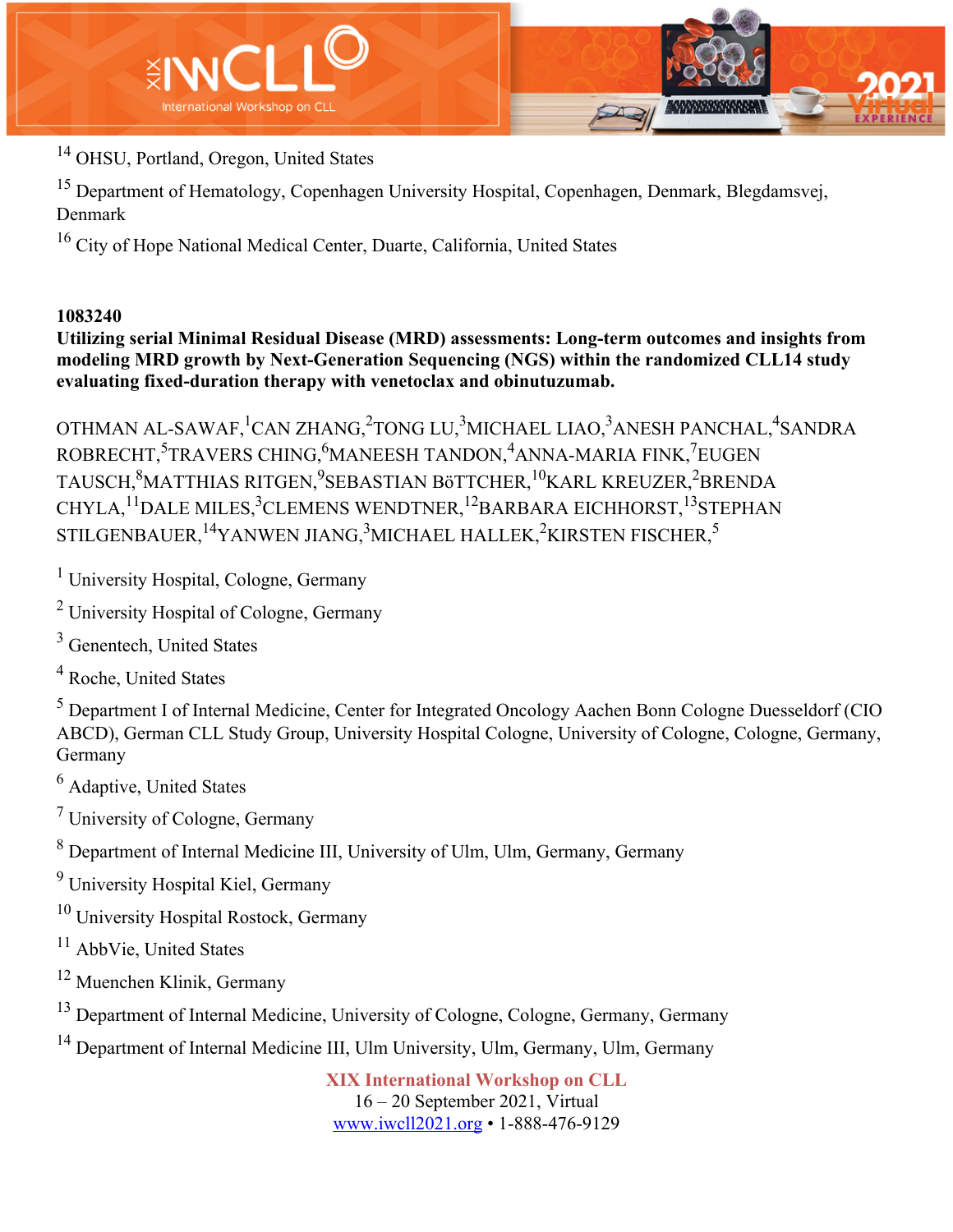



**Treatment in the First 24 Months from Diagnosis Predicts Shorter Survival in Binet A Stage Patients with Chronic Lymphocytic Leukemia. A CLL Campus Study**

ANDREA VISENTIN, <sup>1</sup>GIANLUIGI REDA, <sup>2</sup>FRANCESCO AUTORE, <sup>3</sup>STEFANO PRAVATO,<sup>4</sup>ANNAMARIA TOMASSO,<sup>5</sup>VALERIA RUOCCO,<sup>4</sup>ALESSANDRO CELLINI,<sup>4</sup>RAMONA CASSIN, <sup>6</sup>MONICA FACCO, <sup>4</sup>FEDERICA FREZZATO, <sup>4</sup>FILIPPO SEVERIN, <sup>4</sup>FRANCESCO PIAZZA,<sup>4</sup>ROBIN FOA',<sup>7</sup>ANTONIO CUNEO,<sup>8</sup>LUCA LAURENTI,<sup>5</sup>FRANCESCA ROMANA MAURO, ${\rm ^7}$ LIVIO TRENTIN, $^4$ 

<sup>1</sup> Hematology and clinical immunulogy unit, Department of Medicine, University of Padova, Padova, Italy

<sup>2</sup> Hematology Unit, Fondazione IRCCS Ca' Granda Ospedale Maggiore, MILANO, Italy

<sup>3</sup> Sezione di Ematologia, Dipartimento di Diagnostica per Immagini, Radioterapia Oncologica ed Ematologia, Fondazione Policlinico Universitario A. Gemelli IRCCS, Roma, Italy., Rome, Italy

<sup>4</sup> Hematology and Clinical Immunology Unit, Department of Medicine, University of Padova, Padova, Italy

<sup>5</sup> Hematology Institute, Fondazione Policlinico Universitario Agostino Gemelli IRCSS, Rome, Italy

<sup>6</sup> Hematology Unit, Fondazione IRCCS Ca' Granda Ospedale Maggiore, Milan, Italy

 $<sup>7</sup>$  Department of Translational and Precision Medicine, Hematology unit, 'Sapienza' University, Rome, Italy</sup>

<sup>8</sup> Hematology Section, Department of Medical Sciences, Azienda Ospedaliera-Universitaria, Arcispedale S. Anna, University of Ferrara, Ferrara, Italy

#### **1083343**

## **Orelabrutinib Monotherapy in Patients with Relapsed or Refractory Chronic Lymphocytic Leukemia/Small Lymphocytic Lymphoma: Updated Efficacy and Safety Results of Phase II Study**

WEI XU,<sup>1</sup>YONGPING SONG,<sup>2</sup>TINGYU WANG,<sup>3</sup>SHENMIAO YANG,<sup>4</sup>LIHONG LIU,<sup>5</sup>YU HU,<sup>6</sup>WEI ZHANG,<sup>7</sup>JIANFENG ZHOU,<sup>8</sup>SUJUN GAO,<sup>9</sup>KAIYANG DING,<sup>10</sup>HUILAI ZHANG,<sup>11</sup>ZUNMIN ZHU,<sup>12</sup>SHUNOING WANG,<sup>13</sup>BING XU,<sup>14</sup>JIANDA HU,<sup>15</sup>TING LIU,<sup>16</sup>CHUNYAN JI,<sup>17</sup>ZHONGJUN  $XIA.<sup>18</sup>YAN LI.<sup>19</sup>XIN WANG.<sup>20</sup>BIN ZHANG.<sup>21</sup>RENBIN ZHAO.<sup>22</sup>JIANYONG LI.<sup>23</sup>$ 

<sup>1</sup> Pukou CLL Center, The First Affiliated Hospital of Nanjing Medical University, Jiangsu Province Hospital, Collaborative Innovation Center for Cancer Personalized Medicine, Hematology Department,Nanjing, China, nanjing, China (People's Republic)

<sup>2</sup> Affiliated Cancer Hospital of Zhengzhou University, Hematology Department, Zhengzhou, China, China (People's Republic)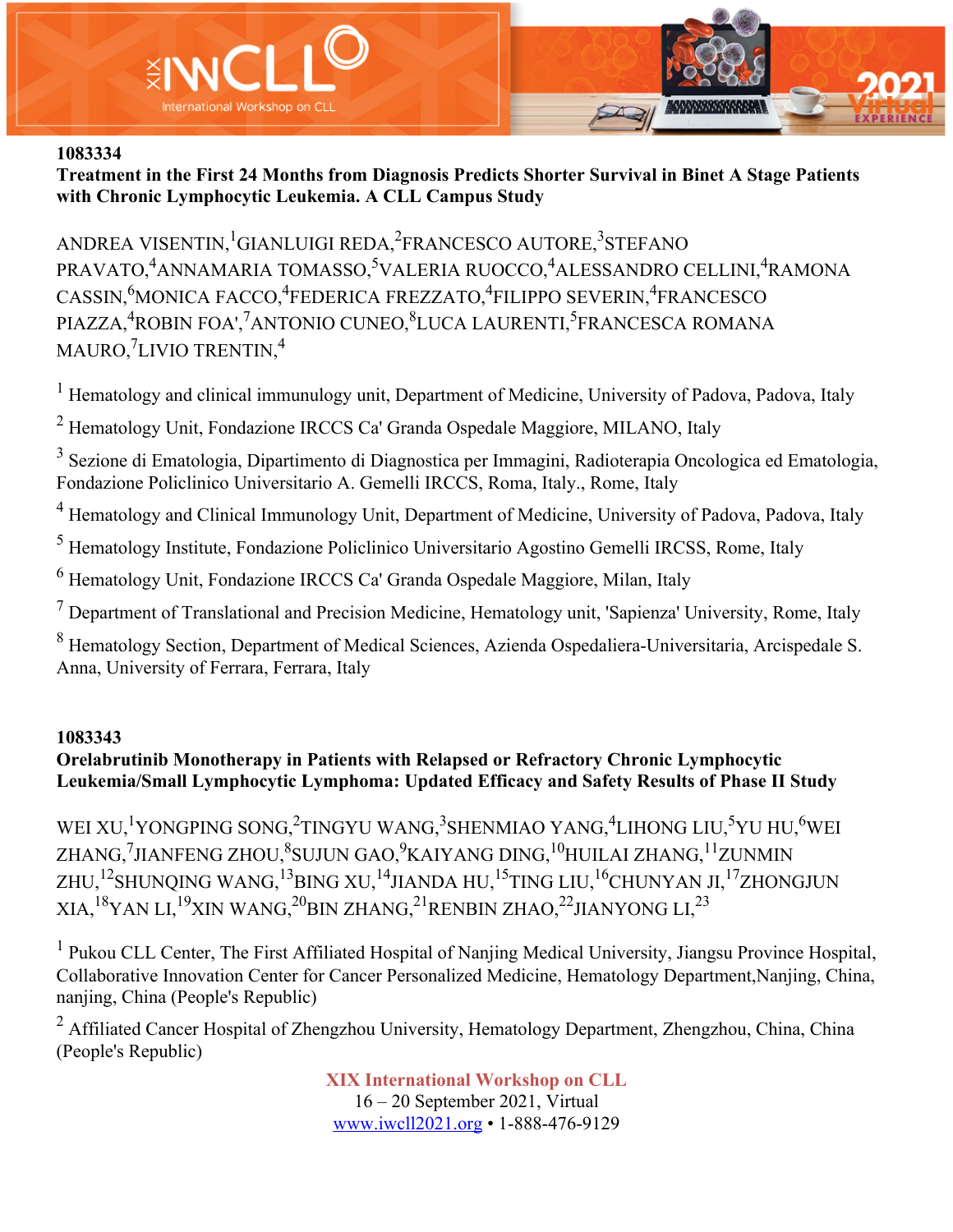

<sup>3</sup> Blood Disease Hospital, Chinese Academy of Medical Science, Tianjin, China, Tianjin, China (People's Republic)

<sup>4</sup> Peking University People's Hospital, Hematology Department, Beijing, China, China (People's Republic)

<sup>5</sup> The Fourth Hospital of Hebei Medical University, Hematology Department, Shijiazhuang, China, Shijiazhuang, China (People's Republic)

<sup>6</sup> Union Hospital, Tongji Medical College, Huazhong University of Science and Technology, Hematology Department, Wuhan, China, China (People's Republic)

 $<sup>7</sup>$  Peking Union Medical College Hospital, Hematology Department, Beijing, China, China (People's Republic)</sup>

<sup>8</sup> Tongji Hospital, Tongji Medical College, Wuhan, China, China (People's Republic)

<sup>9</sup> The First Hospital, Jilin University, Hematology Department, Jilin, China, China (People's Republic)

 $10$  The First Affiliated Hospital of University of Science and Technology of China, Hematology Department, Hefei, China, China (People's Republic)

<sup>11</sup> Tianjin Medical University Cancer Institute & Hospital, Lymphoma, Tianjin, China, China (People's Republic)

<sup>12</sup> Henan Provincial People's Hospital, Hematology Department, Zhengzhou, China, China (People's Republic)

<sup>13</sup> Guangzhou First People's Hospital, Hematology Department, Guangzhou, China, China (People's Republic)

<sup>14</sup> The First Affiliated Hospital of Xiamen University, Hematology Department, Xiamen, China, Xiamen, China (People's Republic)

<sup>15</sup> Fujian Institute of Hematology, Fujian Provincial Key Laboratory on Hematology, Fujian Medical University Union Hospital, Fuzhou, China, China (People's Republic)

<sup>16</sup> West China Hospital Sichuan University, Hematology Department, Chengdu, China, China (People's Republic)

 $17$  Qilu Hospital, Cheeloo College of Medicine, Shandong University, Hematology Department, Jinan, China, China (People's Republic)

<sup>18</sup> Sate Key Laboratory of Oncology in South China, Collaborative Innovation of Cancer Medicine, Sun Yatsen University Cancer center, Department of Hematologic Oncology, Guangzhou, China, China (People's Republic)

<sup>19</sup> The First Affiliated Hospital of China Medical University, Hematology Department, Shenyang, China, China (People's Republic)

 $20$  School of Medicine, Shandong University, Hematology, Jinan, China, China (People's Republic)

 $^{21}$  Beijing InnoCare Pharma Tech Co., Ltd., China (People's Republic)

 $^{22}$  Beijing InnoCare Pharma Tech Co., Ltd, China (People's Republic)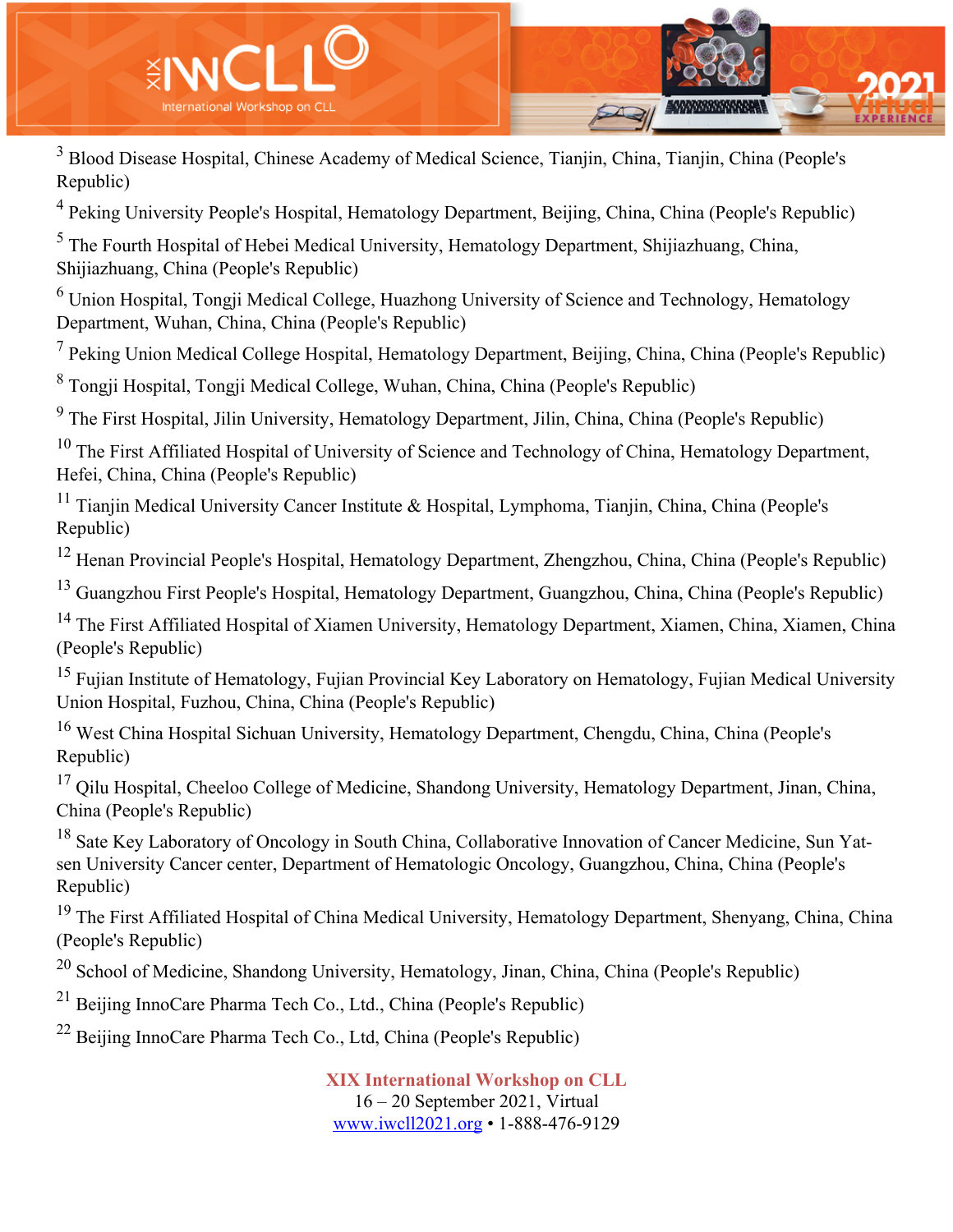

<sup>23</sup> Pukou CLL Center, The First Affiliated Hospital of Nanjing Medical University, Jiangsu Province Hospital, Collaborative Innovation Center for Cancer Personalized Medicine, Hematology Department,Nanjing, China, China (People's Republic)

# **1083347 Prognosis of Chronic Lymphocytic Leukaemia in Japanese Patients: Results from the CLLRSG-01 Study**

JUN TAKIZAWA, <sup>1</sup>RITSURO SUZUKI, <sup>2</sup>GO YAMAMOTO, <sup>3</sup>TORU KIGUCHI, <sup>4</sup>ATAE UTSUNOMIYA,<sup>5</sup>HIDEKI ASAOKU,<sup>6</sup>EIICHI OHTSUKA,<sup>7</sup>KENGO TAKEUCHI,<sup>8</sup>KOJI IZUTSU,<sup>9</sup>NAOYA NAKAMURA,<sup>10</sup>KOICHI OHSHIMA,<sup>11</sup>SADAO AOKI,<sup>12</sup>JUNJI SUZUMIYA,<sup>13</sup>

- <sup>1</sup> Niigata University Faculty of Medicine, Niigata, Japan
- <sup>2</sup> Shimane University, Izumo, Japan
- <sup>3</sup> Toranomon Hospital, Minato-ku, Japan
- <sup>4</sup> Chugoku Central Hospital, Fukuyama, Japan
- <sup>5</sup> Imamura General Hospital, Kagoshima, Japan
- $6$  Hiroshima Red Cross Hospital & Atomic-bomb Survivors Hospital, Hiroshima, Japan
- <sup>7</sup> Oita Prefectural Hospital, Oita, Japan
- <sup>8</sup> The Cancer Institute Of JFCR, Koto-ku, Japan
- <sup>9</sup> National Cancer Center Japan, Chuo-ku, Japan
- <sup>10</sup> Tokai University, Isehara, Japan
- <sup>11</sup> Kurume University, Kurume, Japan
- <sup>12</sup> NIIGATA UNIVERSITY OF PHARMACY AND APPLIED LIFE SCIENCES., Niigata, Japan
- <sup>13</sup> Koga hispital, Yaidu, Japan

# **1083349**

**The Use of Ibrutinib in Italian CLL Patients Treated in a Real-World Setting (EVIDENCE): A Preliminary Report**

FRANCESCA ROMANA MAURO, <sup>1</sup>POTITO ROSARIO SCALZULLI, <sup>2</sup>LYDIA SCARFO', <sup>3</sup>ATTILIO GUARINI,<sup>4</sup>ROBERTA MURRU,<sup>5</sup>PAOLO SPORTOLETTI,<sup>6</sup>FERDINANDO FRIGERI,<sup>7</sup>FRANCESCO ALBANO, $^8$ NICOLA DI RENZO, $^9$ ALESSANDRO SANNA, $^{10}$ IDANNA INNOCENTI, $^{11}$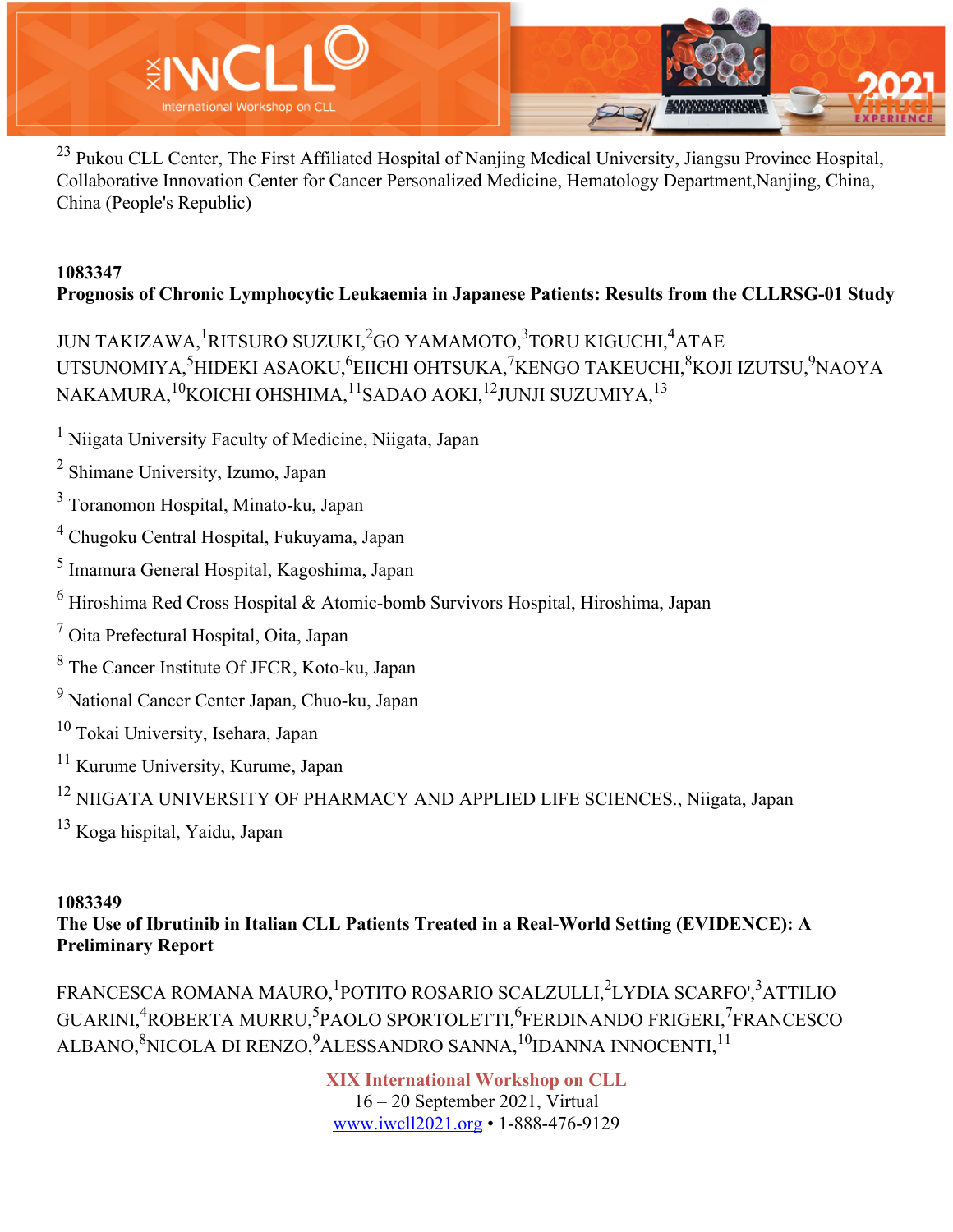

MASSIMO MASSAIA,<sup>12</sup>MARTA COSCIA,<sup>13</sup>ELSA PENNESE,<sup>14</sup>CATERINA PATTI,<sup>15</sup>GIANLUIGI REDA,16AGOSTINO TAFURI,17ANNA GRUGNETTI,18VALERIA MAGAROTTO,18STEFANO MOLICA.<sup>19</sup>

<sup>1</sup> Department of Translational and Precision Medicine, Hematology unit, 'Sapienza' University, Rome, Italy

<sup>2</sup> Department of Hematology and Bone Marrow Transplant, IRCCS Casa Sollievo della Sofferenza Hospital Foundation, SAN GIOVANNI ROTONDO (FOGGIA), Italy

<sup>3</sup> Strategic Research Program on CLL and Laboratory of B-cell Neoplasia, Università Vita-Salute San Raffaele and IRCCS Ospedale San Raffaele, MILANO, Italy

<sup>4</sup> Hematology Unit, IRCCS Istituto Tumori "Giovanni Paolo II, BARI, Italy

<sup>5</sup> SC Ematologia e CTMO, Ospedale Oncologico A. Businco, ARNAS "G. Brotzu", CAGLIARI, Italy

<sup>6</sup> Department of Medicine and Surgery, Institute of Hematology and Center for Hemato-Oncological Research, Ospedale S. Maria della Misericordia, PERUGIA, Italy

<sup>7</sup> Hematology-Oncology Unit Azienda Ospedaliera Sant'Anna e San Sebastiano, CASERTA, Italy

<sup>8</sup> Department of Emergency and Organ Transplantation (D.E.T.O.) - Hematology and Stem Cell Transplantation Unit, University of Bari 'Aldo Moro', BARI, Italy

<sup>9</sup> Hematology and SCT Unit, Vito Fazzi Hospital, LECCE, Italy

<sup>10</sup> Division of Hematology, AOU Careggi, FIRENZE, Italy

<sup>11</sup> Sezione di Ematologia, Dipartimento di Diagnostica per Immagini, Radioterapia Oncologica ed Ematologia, Fondazione Policlinico Universitario A. Gemelli IRCCS, Roma, Italy., ROMA, Italy

<sup>12</sup> Division of Hematology, AO S.Croce e Carle, CUNEO, Italy

<sup>13</sup> Department of Molecular Biotechnology and Health Sciences, University of Torino and Division of Hematology, A.O.U. Città della Salute e della Scienza di Torino, TORINO, Italy

<sup>14</sup> UOSD Centro Diagnosi e Terapia dei Linfomi, Dipartimento Oncologico-Ematologico PO "Spirito Santo", PESCARA, Italy

<sup>15</sup> Division of Oncohematology Azienda Ospedali Riuniti Villa Sofia-Cervello, PALERMO, Italy

<sup>16</sup> Hematology Unit, Fondazione IRCCS Ca' Granda Ospedale Maggiore, MILANO, Italy

<sup>17</sup> Azienda Ospedaliera Universitaria "Sant'Andrea" - Sapienza Università di Roma University Hospital "Sant'Andrea" - Sapienza, University of Rome, ROMA, Italy

<sup>18</sup> JANSSEN, COLOGNO MONZESE (MILANO), Italy

<sup>19</sup> Dipartimento Onco-Ematologico, Azienda Ospedaliera Pugliese - Ciaccio, CATANZARO, Italy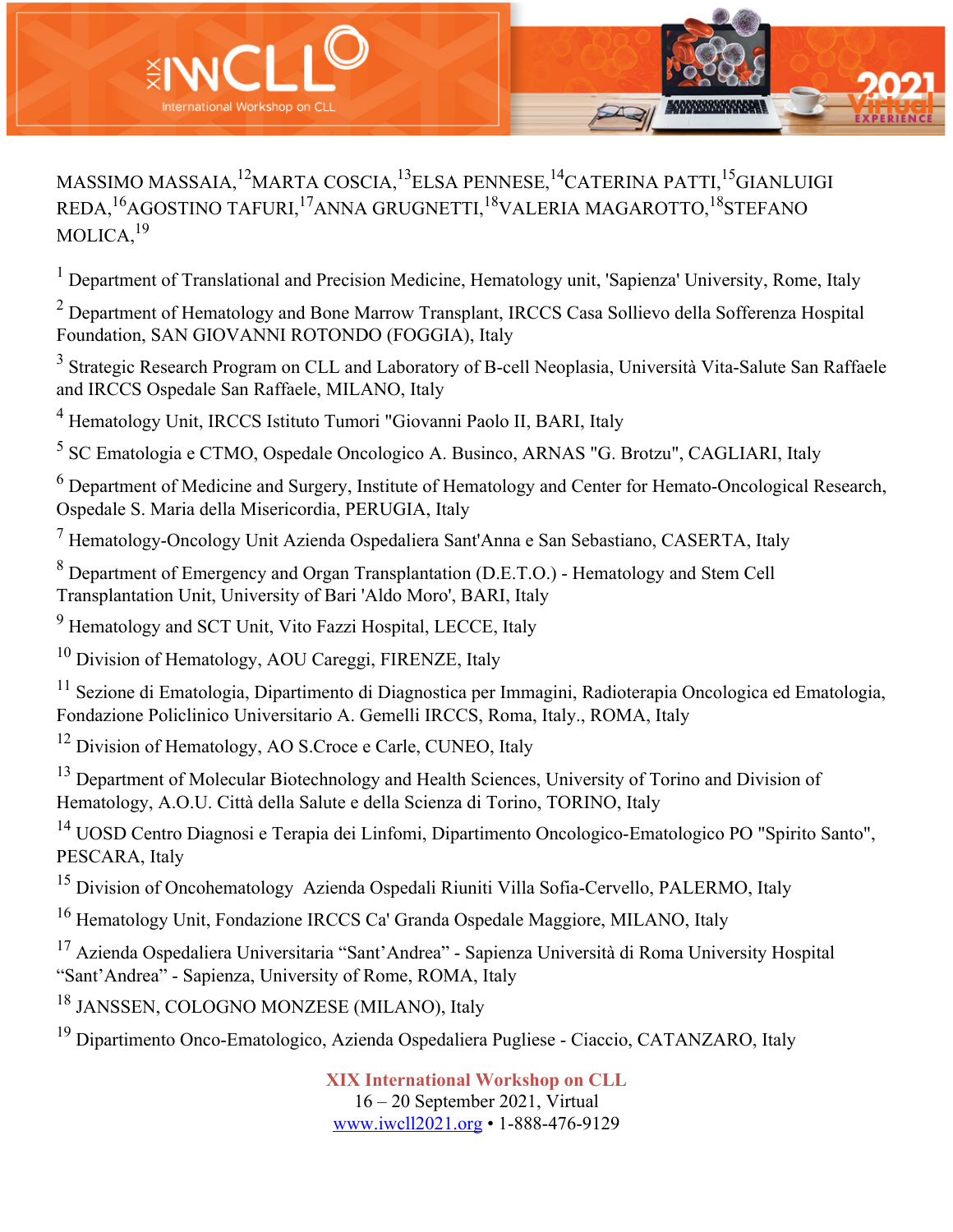

**Tumor Microenvironment-dependent Transcription Factors AHR and HIF-1α Are Dispensable for Leukemogenesis in the Eµ-TCL1 Mouse Model of CLL**

SUSANNE GONDER,  $^1$ JEROME PAGGETTI,  $^1$ ETIENNE MOUSSAY,  $^1$ 

<sup>1</sup> Luxembourg Institute of Health, Luxembourg, Luxembourg

#### **1083359**

## **Ibrutinib Followed by Ofatumumab Consolidation in Previously Untreated Patients with Chronic Lymphocytic Leukemia (CLL): GELLC-7 Trial from the Spanish Group of CLL (GELLC)**

PAU ABRISQUETA,<sup>1</sup>EVA GONZáLEZ-BARCA,<sup>2</sup>CHRISTELLE FERRA,<sup>3</sup>EDUARDO RíOS,<sup>4</sup>MARGARITA FERNáNDEZ DE LA MATA,<sup>5</sup>JULIO DELGADO,<sup>6</sup>RAFAEL ANDREU,<sup>7</sup>JOSé ÁNGEL HERNáNDEZ-RIVAS, $^8$ MARIA JOSE TEROL, $^9$ MARCOS GONZáLEZ, $^{10}$ M BELéN VIDRIALES,10PATRICIA BALTASAR,11JAVIER DE LA SERNA,12ÁNGEL RAMíREZ,13CARMEN BALLESTER, <sup>14</sup>CAROL MORENO, <sup>15</sup>JOSE GARCíA MARCO, <sup>16</sup>RAúL CóRDOBA, <sup>17</sup>LUCRECIA YáñEZ, <sup>18</sup>LUíS FELIPE CASADO, <sup>19</sup>FRANCESC BOSCH, <sup>1</sup>

<sup>1</sup> Vall d'Hebron Institute of Oncology (VHIO), Hospital Universitari Vall d'Hebron, Barcelona, Spain

<sup>2</sup> Instititut Catala D'Oncologia, Hospital Duran i Reynals, IDIBELL, Universitat de Barcelona, L'Hospitalet de Llobregat, Spain

<sup>3</sup> Institut Català d´Oncologia-H. Germans Trias i Pujol, Badalona, Badalona, Spain

<sup>4</sup> Hospital Nuestra Señora de Valme, Sevilla, Spain

<sup>5</sup> Hospital Universitario Reina Sofía, Córdoba, Spain

<sup>6</sup> Servicio de Hematología, Hospital Clínic, IDIBAPS, Barcelona, Spain, Barcelona, Spain

<sup>7</sup> Hospital Universitario La Fe, Valencia, Spain

<sup>8</sup> Hospital Infanta Leonor, Madrd, Spain

<sup>9</sup> H.U. Clínico de Valencia, Valencia, valencia, Spain

<sup>10</sup> Hospital Universitario de Salamanca-IBSAL, CIC- IBMCC (USAL-CSIC) CIBERONC,, Salamanca, Spain

<sup>11</sup> H. U. La Paz, Madrid, madrid, Spain

<sup>12</sup> Hospital Universitario 12 de Octubre, Madrid, Spain

<sup>13</sup> Hospital Universtiario Central de Asturias, Oviedo, Spain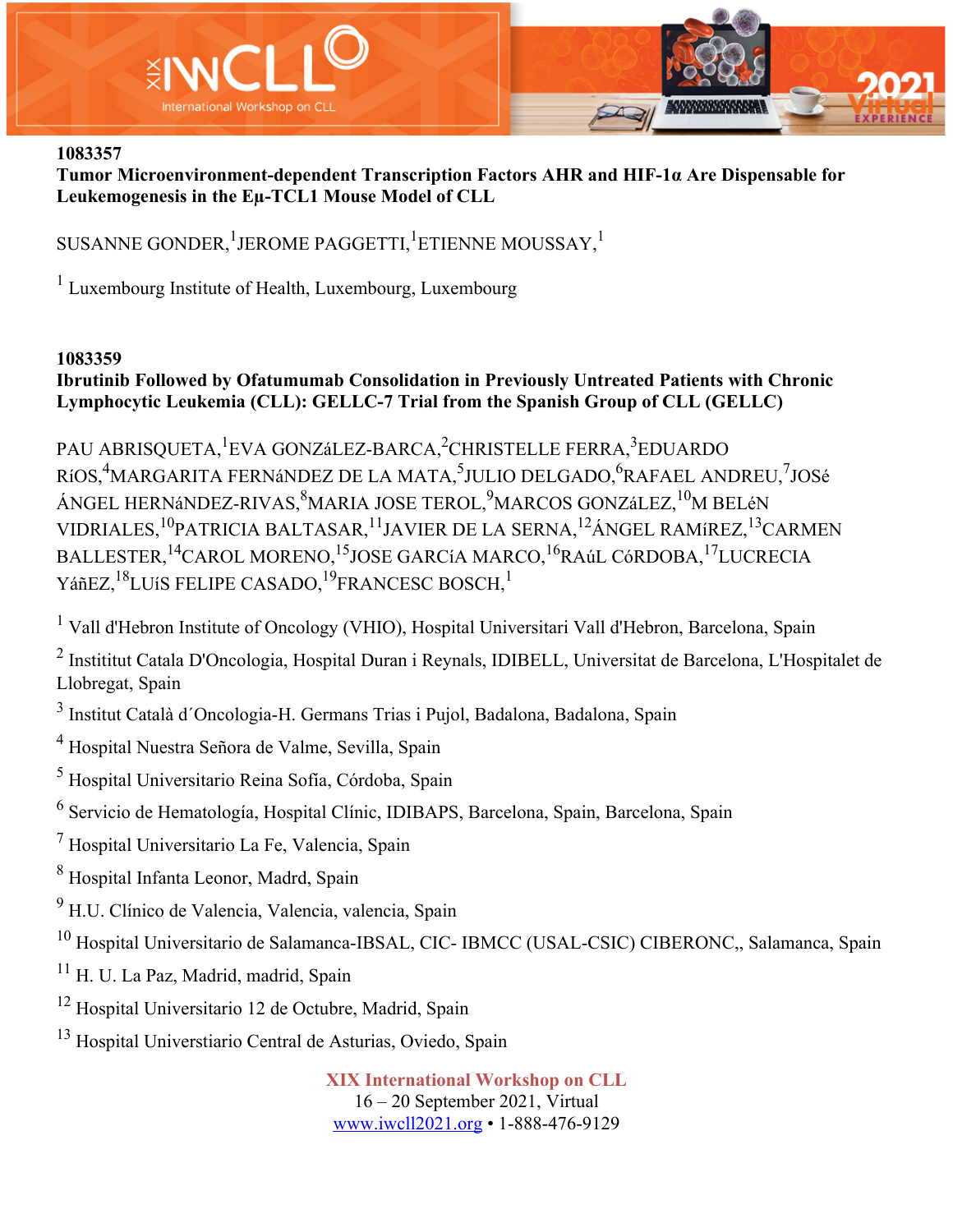



- <sup>14</sup> Hospital Universitari Son Espases, Palma, Spain
- <sup>15</sup> Hospital de la Santa Creu i Sant Pau, Barcelona, Spain
- <sup>16</sup> Hospital Universitario Puerta de Hierro-Majadahonda, Majadahonda, Spain
- <sup>17</sup> Fundación Jiménez Díaz, Madrid, Spain
- <sup>18</sup> Hospital Universitario Marqués de Valdecilla, Santander, Spain
- <sup>19</sup> Hospital Virgen de la Salud, Toledo, Spain

# **Final Results of IDELA PASS: A Prospective Non-interventional Post Authorization Safety Study of Idelalisib in Germany**

MANUELA HOECHSTETTER, $^1$ WOLFGANG KNAUF, $^2$ SILVIA DAMBACHER, $^3$ NIKE HUCKE, $^4$ ANNA VAN TROOSTENBURG, ${\rm ^4}$ HERIBERT RAMROTH, ${\rm ^5}$ WOLFGANG ABENHARDT, ${\rm ^6}$ MATHIAS RUMMEL, ${\rm ^7}$ 

<sup>1</sup> München Klinik Schwabing, München, Germany

<sup>2</sup> Centrum Haematologie / Onkologie Bethanien, Frankfurt, Germany

<sup>3</sup> Gilead Sciences GmbH, Martiensried bei München, Germany

<sup>4</sup> Gilead Sciences GmbH, Martinsried bei München, Germany

<sup>5</sup> Gilead Sciences GmbH, London, United Kingdom

<sup>6</sup> Onco Consult Gilching, Gilching, Germany

<sup>7</sup> Universitätsklinikum Giessen, Gießen, Germany

# **1083370**

**Significant Reduction in the Incidence of Bacterial Infections During the covid-19 Pandemic: A Side Effect of Lockdown**

ANDREI PETRENKO, $^1$ ELENA DMITRIEVA, $^1$ MARIA KISLOVA, $^2$ KONSTANTIN NIKITIN, $^3$ ANCHA BARANOVA, ${\rm ^4}$ VADIM PTUSHKIN, ${\rm ^1}$ EUGENE NIKITIN, ${\rm ^5}$ 

<sup>1</sup> S. P. Botkin's city hospital, Moscow, Russia, Moscow, Russia

<sup>2</sup> Sechenov First Moscow State Medical University (Sechenov University), Moscow, Russia, Moscow, Russia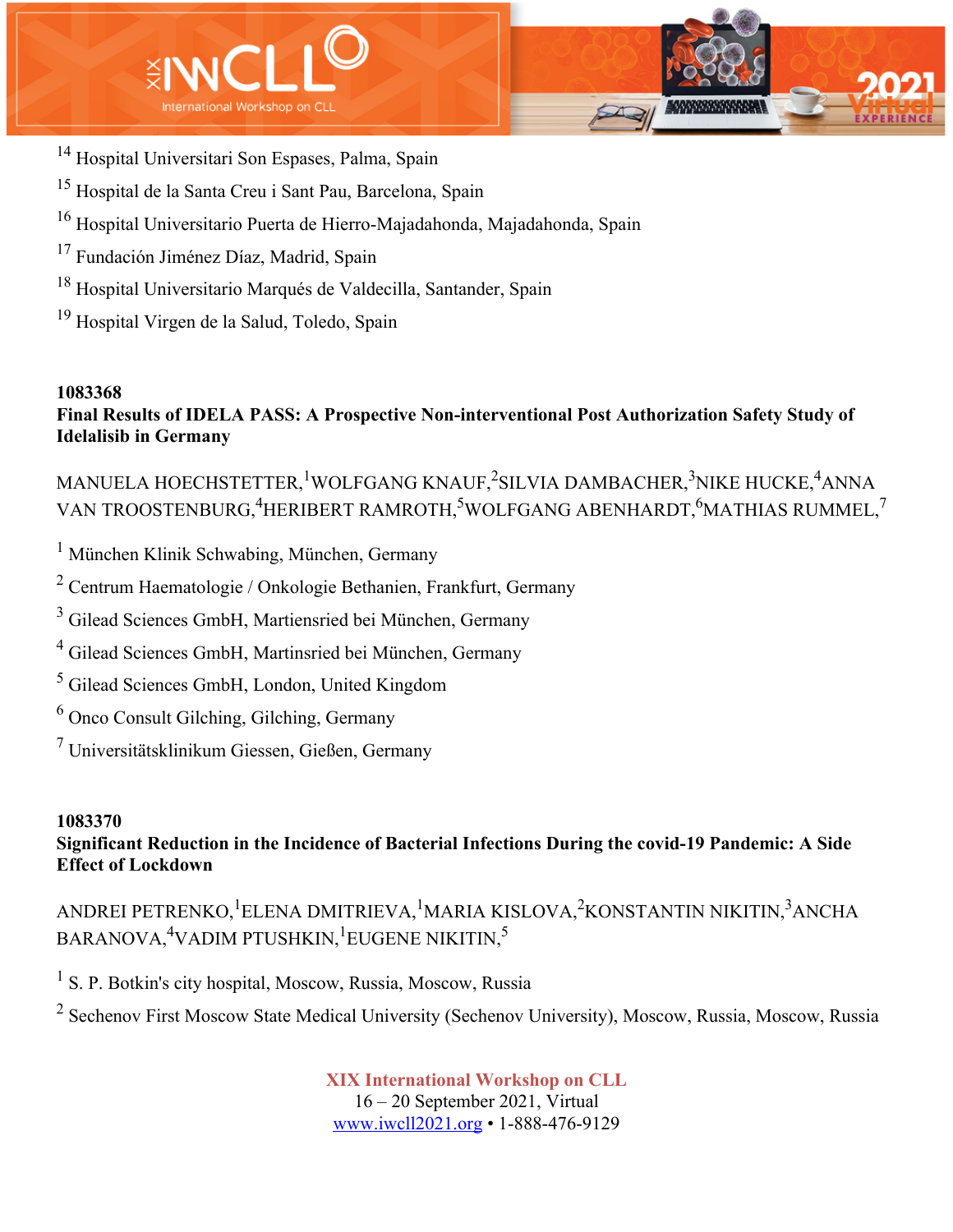

<sup>3</sup> Moscow Institute of Physics and Technology, Department of Radio Engineering and Cybernetics, Moscow, Russia, Москва, Russia

<sup>4</sup> School of Systems Biology, George Mason University, Fairfax, Virginia, USA, Fairfax, Virginia, United States

<sup>5</sup> S. P. Botkin's city hospital, Moscow, Russia, Москва, Russia

#### **1083381**

## **COVAXID – a Prospective Clinical Trial on mRNA Vaccination (BNT162b2) Against SARS-CoV-2 in Patients with Immunodeficiency: Results from the CLL Cohort**

LOTTA HANSSON, <sup>1</sup>LISA BLIXT, <sup>2</sup>GORDANA BOGDANOVIC, <sup>3</sup>MARCUS BUGGERT, <sup>4</sup>PURAN CHEN,<sup>4</sup>KATIE HEALY,<sup>5</sup>SOPHIA HOBER,<sup>6</sup>HANS-GUSTAF LJUNGREN,<sup>4</sup>PER LJUNGMAN,<sup>7</sup>PETER NILSSON,<sup>6</sup>ELISA PIN,<sup>6</sup>EDVARD C.I. SMITH,<sup>8</sup>MARGARET SäLLBERG CHEN,<sup>9</sup>DAVID WULLIMANN,  ${}^{10}$ RULA ZAIN,  ${}^{11}$ SOO ALEMAN,  ${}^{12}$ ANDERS ÖSTERBORG,  ${}^{1}$ MIRA AKBER,  ${}^{13}$ OLA BLENNOW,<sup>14</sup>STEPHAN MIELKE,<sup>15</sup>GUNNAR SöDERDAHL,<sup>16</sup>PETER BERGMAN,<sup>17</sup>PIOTR NOWAK,<sup>18</sup>

 $1$  Department of Oncology-Pathology, Karolinska Institutet, Stockholm, Sweden, Department of Hematology, Lymphoma Unit, Karolinska University Hospital Solna, Stockholm, Sweden, Solna, Sweden

 $2$  Dept of Hematology, Karolinska University Hospital Solna and Dept of Oncology-Pathology, Karolinska Institutet, Stockholm, Sweden

<sup>3</sup> Dept of Microbiology, Karolinska University Hospital, Stockholm, Sweden

<sup>4</sup> Center for Infectious Medicine, Dept of Medicine Huddinge, Karolinska Institutet, Stockholm, Sweden

<sup>5</sup> Dept of Dental Medicine, Karolinska Institutet, Huddinge, Stockholm, Sweden

 $6$  Dept of Protein Science, SciLifeLab and KTH Royal Institute of Technology, Stockholm, Sweden

 $<sup>7</sup>$  Dept of Hematology, Karolinska University Hospital Solna, Stockholm, Sweden</sup>

<sup>8</sup> Dept of Laboratory Medicine, Karolinska Institutet, Stockholm, Sweden

<sup>9</sup> Dept of Dental Medicine, Karolinska Institutet, Stockholm, Sweden

 $10$  Center for Infectious Medicine, Dept of Medicine Huddinge, Stockholm, Sweden

<sup>11</sup> Dept of Laboratory Medicine, Karolinska Institutet and Centre for Rare Diseases, Department of Clinical Genetics, Karolinska University Hospital, Stockholm, Sweden

<sup>12</sup> Department of Medicine Huddinge, Karolinska Institutet and Division of Infectious Diseases, Karolinska University Hospital, Stockholm, Sweden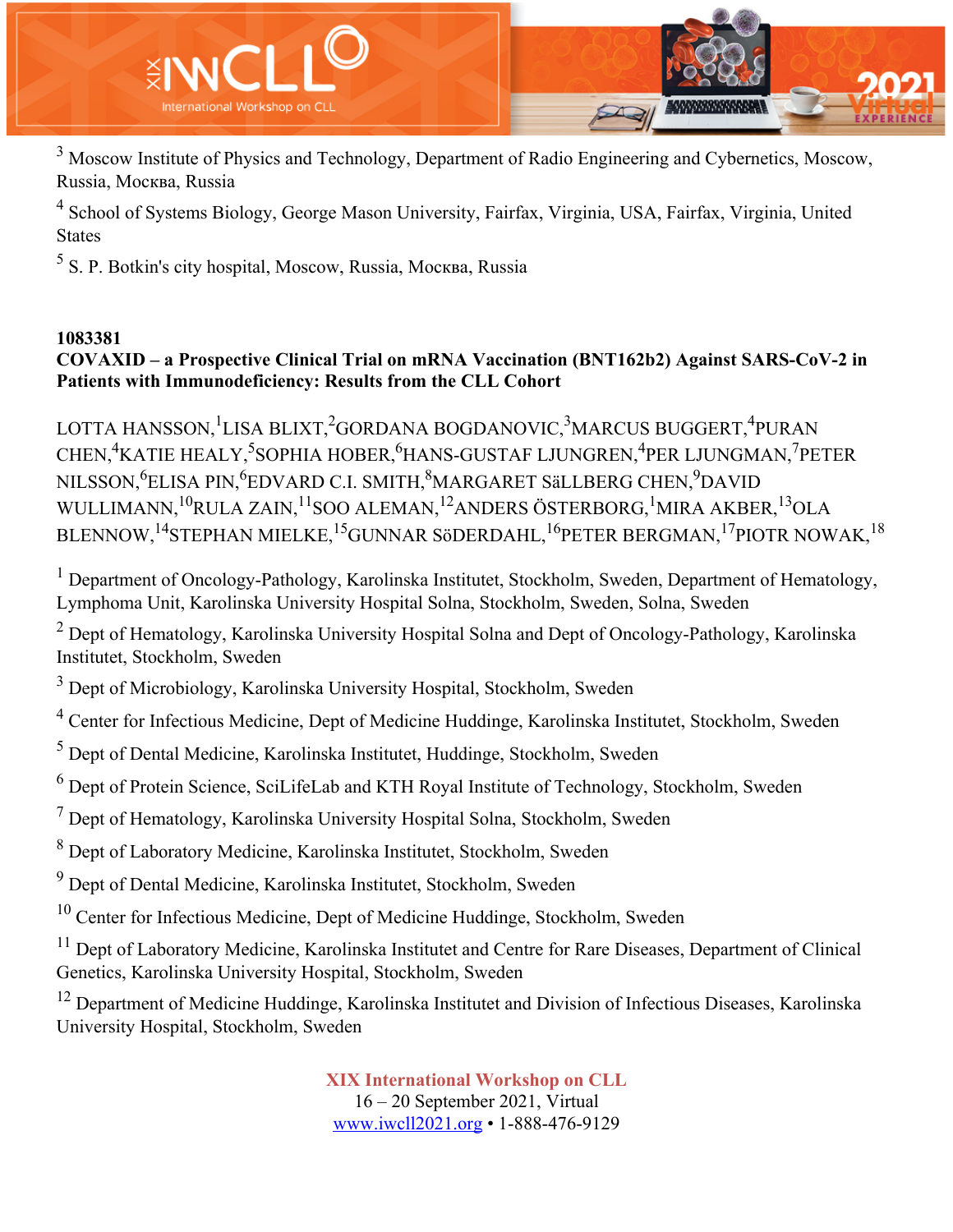

<sup>13</sup> Center for Infectious Medicine, Dept of Medicine Huddinge, Karolinska Institutet, Stockholm, Sweden, Sweden

<sup>14</sup> Division of Infectious Diseases, Karolinska University Hospital, Dept of Transplantation, Karolinska University Hospital, Department of Medicine Huddinge, Karolinska Institutet, Stockholm, Sweden, Sweden

<sup>15</sup> Dept. of Cellular Therapy and Allogeneic Stem Cell Transplantation, Karolinska University Hospital Huddinge, Department of Medicine Huddinge, Karolinska Institutet, Stockholm, Sweden, Sweden

<sup>16</sup> Dept of Transplantation, Karolinska University Hospital, Dept of Clinical Science, Intervention and Technology, Karolinska Institutet, Stockholm, Sweden, Sweden

<sup>17</sup> Centre for Rare Diseases, Department of Clinical Genetics, Karolinska University Hospital, Dept of Laboratory Medicine, Karolinska Institutet, Stockholm, Sweden, Sweden

<sup>18</sup> Division of Infectious Diseases, Karolinska University Hospital, Center for Infectious Medicine, Dept of Medicine Huddinge, Karolinska Institutet, Stockholm, Sweden, Sweden

#### **1083425**

#### **Clinical Impact of Recurrent Gene Mutations in Chronic Lymphocytic Leukemia: A Retrospective, Multi-center Cohort Study by ERIC, the European Research Initiative on CLL, in Harmony**

LARRY MANSOURI, <sup>1</sup>BIRNA THORVALDSDOTTIR, <sup>1</sup>LESLEY-ANN SUTTON, <sup>2</sup>MANJA MEGGENDORFER, $^3$ HELEN PARKER, $^4$ FERRAN NADEU, $^5$ CHRISTIAN BRIEGHEL, $^6$ STAMATIA LAIDOU,<sup>7</sup>RICCARDO MOIA,<sup>8</sup>DAVIDE ROSSI,<sup>9</sup>MARK CATHERWOOD,<sup>10</sup>JANA KOTASKOVA,11JULIO DELGADO,12ANA RODRíGUEZ-VICENTE,13GIAN MATTEO RIGOLIN,<sup>14</sup>SILVIA BONFIGLIO,<sup>15</sup>LYDIA SCARFO',<sup>16</sup>ZADIE DAVIS,<sup>17</sup>INMACULADA RAPADO,18FATIMA MIRAS,18JOAQUíN MARTINEZ-LOPEZ,18JESúS MARíA HERNáNDEZ RIVAS,<sup>19</sup>PATRICK THORNTON,<sup>20</sup>MARíA JOSé LARRáYOZ,<sup>21</sup>MARíA JOSé CALASANZ,<sup>21</sup>ZOLTáN MáTRAI,<sup>22</sup>CSABA BöDöR,<sup>23</sup>KARIN EKSTRöM SMEDBY,<sup>2</sup>BLANCA ESPINET,<sup>24</sup>ANNA PUIGGROS, <sup>24</sup>RITU GUPTA, <sup>25</sup>LARS BULLINGER, <sup>26</sup>FRANCESC BOSCH, <sup>27</sup>BáRBARA TAZóN-VEGA,<sup>27</sup>FANNY BARAN-MARSZAK,<sup>28</sup>DAVID OSCIER,<sup>29</sup>FLORENCE NGUYEN-KHAC,<sup>30</sup>THORSTEN ZENZ,<sup>31</sup>MARIA JOSE TEROL,<sup>32</sup>ANTONIO CUNEO,<sup>14</sup>MARíA HERNáNDEZ-SáNCHEZ,<sup>13</sup>SARKA POSPISILOVA, <sup>33</sup>KEN MILLS, <sup>34</sup>GIANLUCA GAIDANO, <sup>35</sup>CARSTEN NIEMANN, <sup>36</sup>ELIAS CAMPO,<sup>37</sup>JONATHAN STREFFORD,<sup>4</sup>PAOLO GHIA,<sup>15</sup>KOSTAS STAMATOPOULOS,<sup>38</sup>RICHARD ROSENQUIST,2

<sup>1</sup> Karolinska Institutet, Solna, Sweden

<sup>2</sup> Karolinska Institutet, United States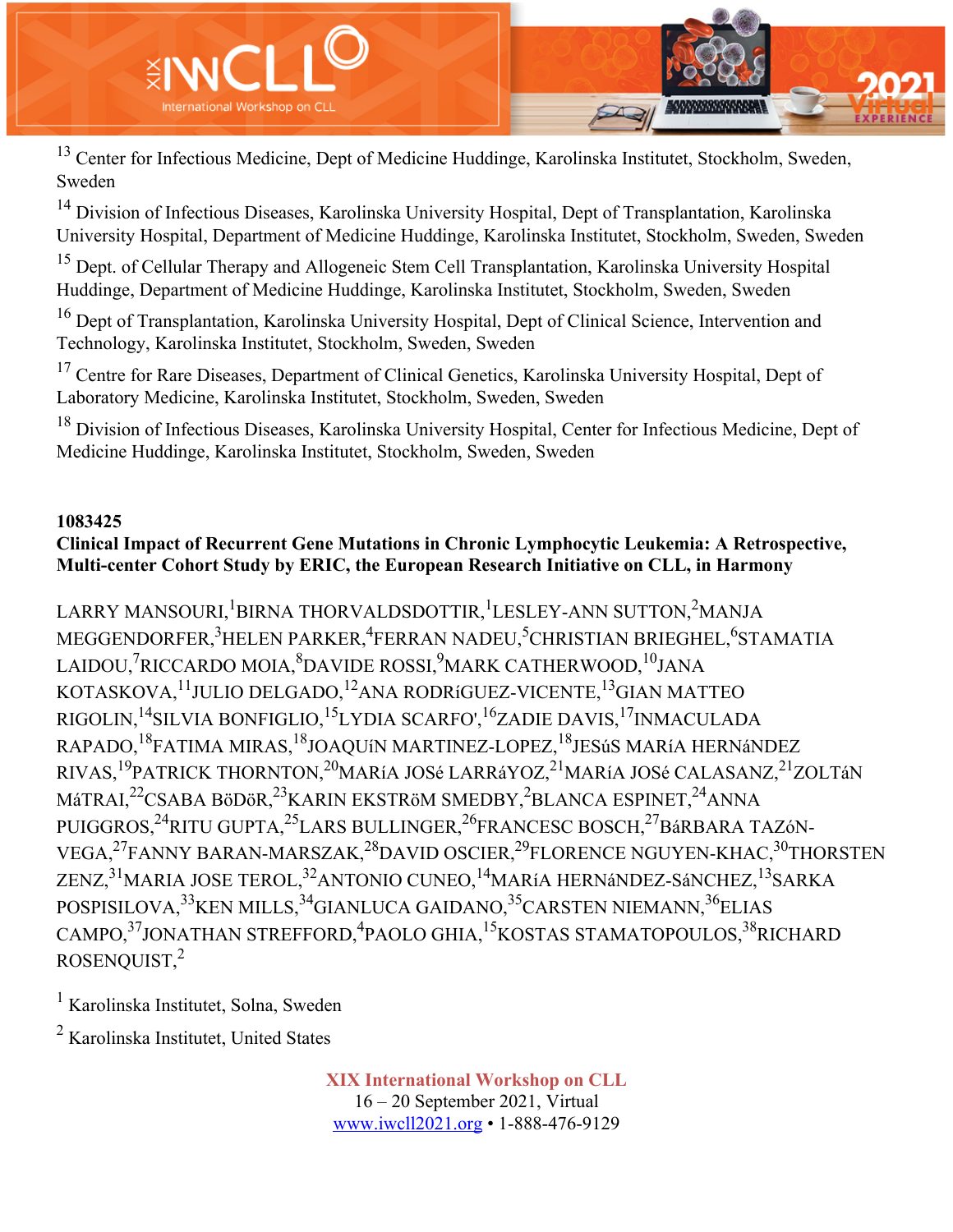



- <sup>3</sup> MLL Munich Leukemia Laboratory, United States
- <sup>4</sup> University of Southampton, United Kingdom

<sup>5</sup> Institut d'Investigacions Biomèdiques August Pi i Sunyer (IDIBAPS), Barcelona, Spain; Centro de Investigación Biomédica en Red de Cáncer (CIBERONC), Madrid, Spain, Spain

<sup>6</sup> Rigshospitalet, Copenhagen University Hospital, United States

- $<sup>7</sup>$  Centre for Research and Technology Hellas, Institute of Applied Biosciences, United States</sup>
- <sup>8</sup> University of Eastern Piedmont, Italy

<sup>9</sup> Institute of Southern Switzerland, Sweden

<sup>10</sup> Queens University Belfast, United States

<sup>11</sup> University Hospital Brno and Faculty of Medicine, Masaryk University, United States

- <sup>12</sup> Servicio de Hematología, Hospital Clínic, IDIBAPS, Barcelona, Spain, Barcelona, Spain
- <sup>13</sup> University of Salamanca, United States
- <sup>14</sup> University of Ferrara, United States

<sup>15</sup> Università Vita Salute San Raffaele and IRCCS Ospedale San Raffaele, United States

<sup>16</sup> Strategic Research Program on CLL and Laboratory of B-cell Neoplasia, Università Vita-Salute San Raffaele and IRCCS Ospedale San Raffaele, MILANO, Italy

- <sup>17</sup> Royal Bournemouth Hospital, United States
- <sup>18</sup> Hospital Universitario 12 Octubre Madrid, Spain
- <sup>19</sup> University of Salamanca, Spain
- <sup>20</sup> Beaumont Hospital Dublin, United States

<sup>21</sup> Servicio de Citogenética y Genética Hematológica, Departamento de Genética, Universidad de Navarra, Pamplona, Spain, Spain

<sup>22</sup> Department of Hematology and SCT South-Pest Central Hospital, Semmelweis University, Budapest, Hungary, Hungary

<sup>23</sup> Semmelweis University, United States

<sup>24</sup> Servei de Patologia, Hospital del Mar, Barcelona, Spain; Grup de Recerca Translacional en Neoplàsies Hematològiques, Programa de Recerca en Càncer, Institut Hospital del Mar d'Investigacions Mèdiques (IMIM), Barcelona, Spain, Barcelona, Spain

<sup>25</sup> All India Institute of Medical Sciences, United States

<sup>26</sup> Charité University Medicine, United States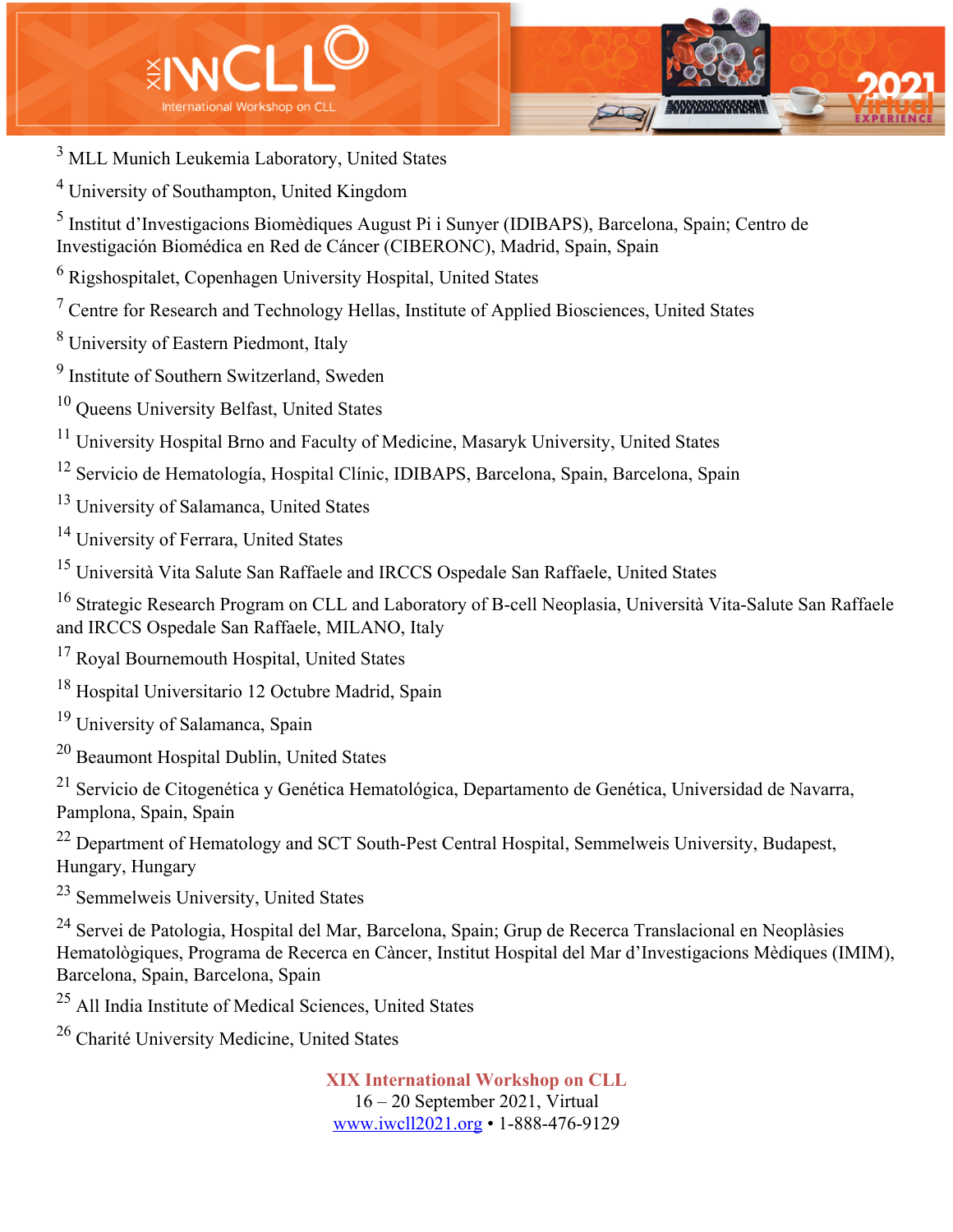

<sup>27</sup> Hospital Universitari Vall d'Hebron (HUVH), Vall d'Hebron Institute of Oncology (VHIO), Universitat Autònoma de Barcelona, Spain

<sup>28</sup> Laboratoire d'hématologie, Hopital Avicenne, Assistance Publique-Hôpitaux de Paris, Paris, France

 $29$  Department of Haematology, Royal Bournemouth Hospital, Bournemouth, United Kingdom

<sup>30</sup> Sorbonne Université, United States

<sup>31</sup> University Hospital and University of Zurich, Germany

<sup>32</sup> H.U. Clínico de Valencia, Valencia, valencia, Spain

<sup>33</sup> Central European Institute of Technology (CEITEC), Masaryk University; Department of Internal Medicine – Hematology and Oncology, University Hospital Brno and Faculty of Medicine, Masaryk University, Czech Republic

<sup>34</sup> Patrick G. Johnston Centre for Cancer Research, Queen's University Belfast, Belfast, United Kingdom, Belfast, United Kingdom

<sup>35</sup> University of Eastern Piedmont, United States

<sup>36</sup> Department of Hematology, Copenhagen University Hospital, Copenhagen, Denmark, Blegdamsvej, Denmark

<sup>37</sup> Institut d'Investigacions Biomèdiques August Pi i Sunyer (IDIBAPS), Barcelona, Spain; Centro de Investigación Biomédica en Red de Cáncer (CIBERONC), Madrid, Spain; Hospital Clinic de Barcelona, Universitat de Barcelona, Barcelona, Spain, Spain

<sup>38</sup> Centre for Research and Technology Hellas, Institute of Applied Biosciences and Karolinska Institutet, Sweden

#### **1083511**

**Final Results of a Phase 1/2 Study of SYK Inhibitor Entospletinib in Combination with Obinutuzumab in Patients with Relapsed/refractory (R/R) Chronic Lymphocytic Leukemia (CLL)**

ALEXEY DANILOV, <sup>1</sup>VI LAM, <sup>2</sup>BRIA THURLOW, <sup>3</sup>BYUNG PARK, <sup>4</sup>STEPHEN SPURGEON, <sup>3</sup>ADAM  $KITTAI.<sup>5</sup>$ 

<sup>1</sup> City of Hope National Medical Center, LA CANADA FLINTRIDGE, California, United States

<sup>2</sup> City of Hope National Medical Center, DUARTE, California, United States

<sup>3</sup> Oregon Health and Science University, Portland, Oregon, United States

<sup>4</sup> OHSU, Portland, Oregon, United States

<sup>5</sup> Ohio State University, Columbus, Ohio, United States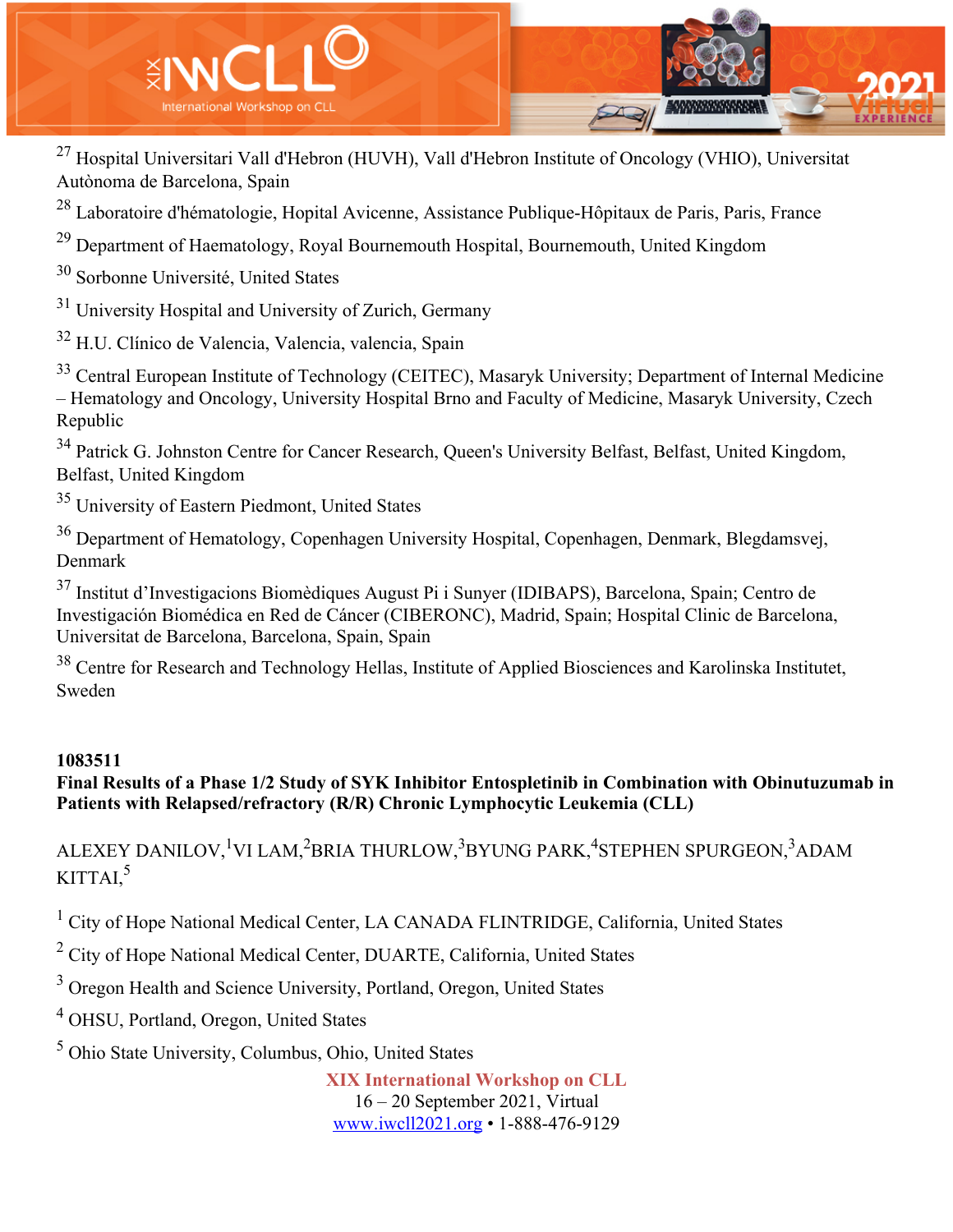



**Comparison of Subcutaneous and Intravenous Immunoglobulins in Patients with Chronic Lymphocytic Leukemia and Secondary Immunodeficiency. a Real- world Evidence Study**

ANDREA VISENTIN, <sup>1</sup>FRANCESCA ROMANA MAURO, <sup>2</sup>FRANCESCO MALFONA, <sup>2</sup>SILVIA IMBERGAMO,<sup>3</sup>STEFANO PRAVATO,<sup>4</sup>LEILA ROMANO GARGARELLA,<sup>5</sup>MONICA FACCO,<sup>4</sup>FEDERICA LESSI,<sup>5</sup>CARMELA GURRIERI,<sup>5</sup>FABRIZIO VIANELLO,<sup>5</sup>FRANCESCO PIAZZA,<sup>4</sup>MAURIZIO MARTELLI,<sup>2</sup>LIVIO TRENTIN,<sup>4</sup>

<sup>1</sup> Hematology and clinical immunulogy unit, Department of Medicine, University of Padova, Padova, Italy <sup>2</sup> Department of Translational and Precision Medicine, Hematology unit, 'Sapienza' University, Rome, Italy <sup>3</sup> Hematology and Clinical Immunology Unit, Department of Medicine, University of Padua, Padova, Italy <sup>4</sup> Hematology and Clinical Immunology Unit, Department of Medicine, University of Padova, Padova, Italy <sup>5</sup> Hematology and clinical immunulogy unit, Department of Medicine, University of Padua, Padova, Italy

#### **1083519**

## **Pharmacologic Inhibition of SUMO-activating Enzyme Potentiates Interferon Response and T Cellmediated Anti-tumor Immunity in Chronic Lymphocytic Leukemia (CLL) and Lymphoma Models**

VI LAM,<sup>1</sup>XIAOGUANG WANG,<sup>1</sup>SCOTT BEST,<sup>2</sup>NUR BRUSS,<sup>2</sup>TINGTING LIU,<sup>1</sup>ALLISON BERGER, $^3$ NATHAN PENNOCK, $^2$ ALEXEY DANILOV, $^4$ 

<sup>1</sup> City of Hope National Medical Center, DUARTE, California, United States

<sup>2</sup> Oregon Health and Science University, Portland, Oregon, United States

<sup>3</sup> Takeda, Cambridge, Massachusetts, United States

<sup>4</sup> City of Hope National Medical Center, LA CANADA FLINTRIDGE, California, United States

#### **1083523 PHASE I/II STUDY of UMBRALISIB (TGR- 1202), UBLITUXIMAB (TG-1101), and PEMBROLIZUMAB in PATIENTS with RELAPSED or REFRACTORY CHRONIC LYMPHOCYTIC LEUKEMIA and RICHTER'S TRANSFORMATION: 5-YEAR FOLLOW-UP**

LINDSEY E. ROEKER, <sup>1</sup>MAZYAR SHADMAN, <sup>2</sup>JAKUB SVOBODA, <sup>3</sup>ELINE T. LUNING PRAK,<sup>4</sup>STEPHEN J. SCHUSTER,<sup>3</sup>PATRICIA Y. TSAO,<sup>4</sup>COLLEEN DORSEY,<sup>1</sup>GAIL PANTON,<sup>1</sup>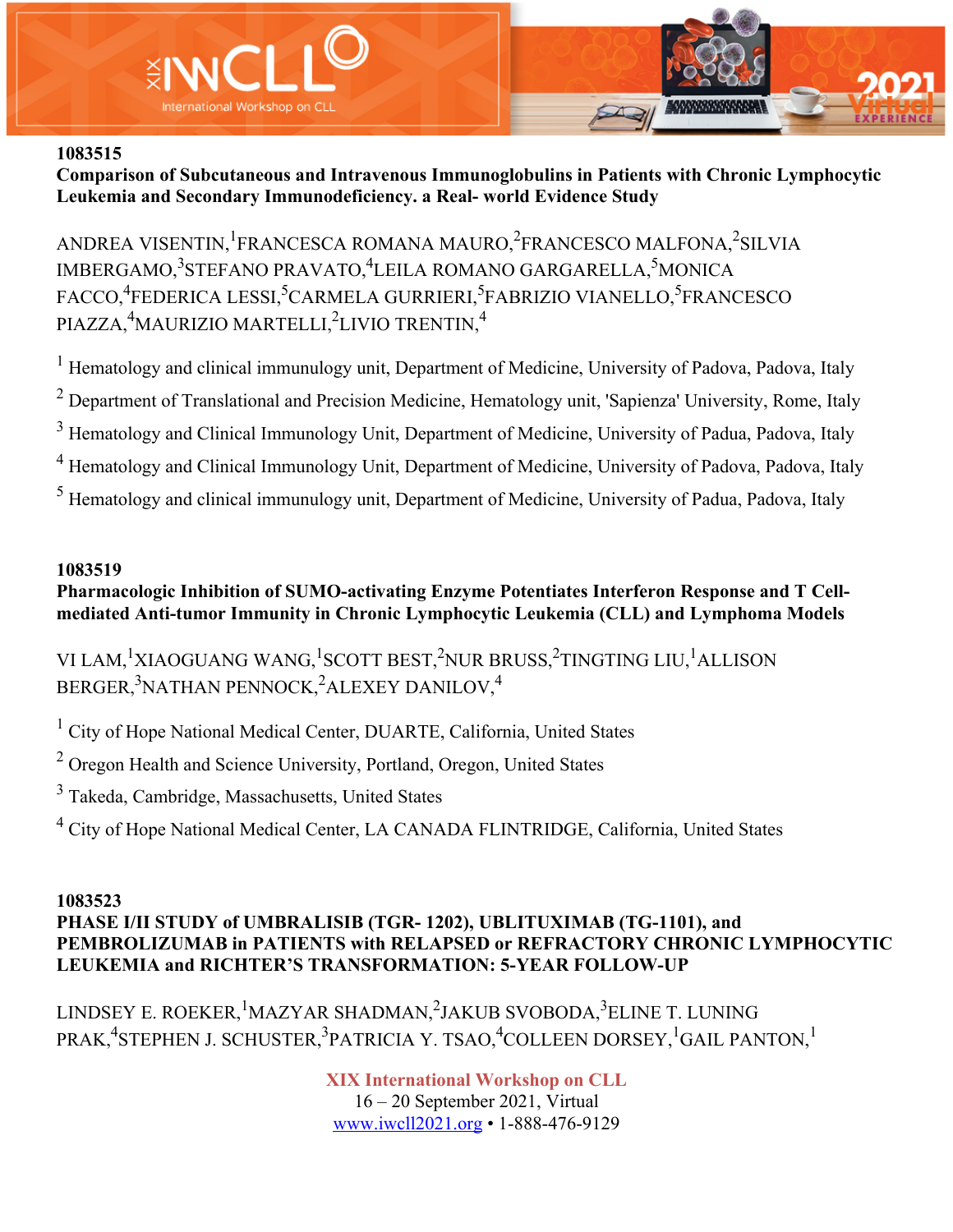

SUNITA D. NASTA, $^3$ DANIEL J. LANDSBURG, $^3$ BETH MORRIGAN, $^5$ JILL ELWELL, $^5$ KAITLIN KENNARD,<sup>3</sup>ANDREW D. ZELENETZ,<sup>1</sup>MICHELLE PURDOM,<sup>6</sup>DANA PASKALIS,<sup>6</sup>PETER  ${\rm SPORTELLI,^6}$ HARI P. MISKIN, $^{6}$ MICHAEL S. WEISS, $^{6}$ ANTHONY MATO, $^{7}$ 

<sup>1</sup> CLL Program, Leukemia Service, Division of Hematologic Oncology, Memorial Sloan-Kettering Cancer Center, New York, New York, United States

<sup>2</sup> Fred Hutchinson Cancer Research Center, University of Washington, Clinical Research Division, Seattle, WA, USA, Seattle, Washington, United States

<sup>3</sup> Lymphoma Program, Abramson Cancer Center, University of Pennsylvania, Philadelphia, Pennsylvania, United States

<sup>4</sup> Department of Pathology and Laboratory Medicine, University of Pennsylvania, Philadelphia, Pennsylvania, United States

<sup>5</sup> Fred Hutchinson Cancer Research Center, Seattle, Washington, United States

<sup>6</sup> TG Therapeutics Inc., New York, New York, United States

<sup>7</sup> Memorial Sloan Kettering Cancer Center, New York, New York, United States

# **1083548 Unraveling Functional Consequences of AID Off-target Mutations in CLL**

AMPARO RICO,<sup>1</sup>JORGE PUELMA,<sup>2</sup>NOE SEIJA,<sup>1</sup>JULIETA SEPULVEDA,<sup>2</sup>PABLO MORANDE,<sup>1</sup>XIAO-JIE YAN,<sup>3</sup>FLORENCIA PALACIOS, <sup>1</sup>MARíA ELENA MARQUEZ, <sup>1</sup>RITA URIA, <sup>1</sup>GIMENA DOS SANTOS,<sup>4</sup>ANA INéS LANDONI,<sup>5</sup>NICHOLAS CHIORAZZI,<sup>6</sup>MARCELO NAVARRETE,<sup>2</sup>PABLO OPPEZZO,7

<sup>1</sup> Institut Pasteur de Montevideo, Montevideo, Uruguay

<sup>2</sup> Universidad de Magallanes, Punta Arena, Chile

<sup>3</sup> The Feinstein Institutes for Medical Research, New York, New York, United States

<sup>4</sup> Institut Pasteur de Montevideo and Dept of Hematology of the University Hospital, Montevideo, Uruguay

<sup>5</sup> Unit of Hematology and Transplant of hematopoyetic precursors, Hospital Maciel, Montevideo, Uruguay

<sup>6</sup> Karches Center for Oncology Research, The Feinstein Institutes for Medical Research, Northwell Health, Manhasset, NY, USA, New York, New York, United States

<sup>7</sup> Institut Pasteur de Montevideo, Montevideo, Uruguay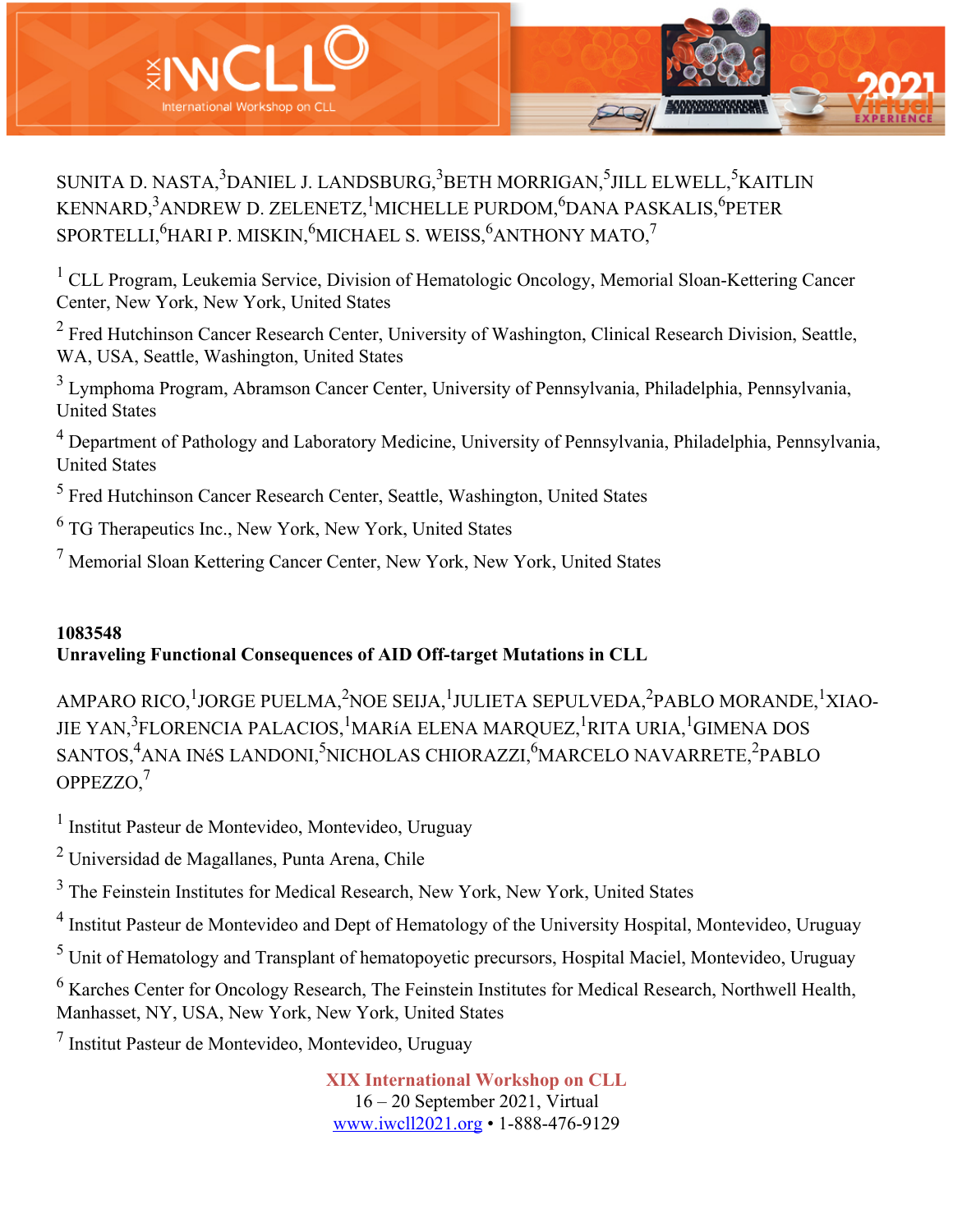

**A Phase 2 Study of the Efficacy and Safety of MK-1026 in Patients with Hematologic Malignancies**

ARVIND CHAUDHRY, $^{1}$ MOHAMMED FAROOQUI, $^{2}$ LI-AN LIN, $^{2}$ JING YANG, $^{2}$ SETH THOMPSON, $^{2}$ PATRICIA MARINELLO, $^{2}$ 

<sup>1</sup> Summit Cancer Centers, Spokane Valley, Washington, United States

<sup>2</sup> Merck & Co., Inc., Kenilworth, New Jersey, United States

#### **1083568**

**Comparison of Clinical and Laboratory Features, Drug Availability, and Outcomes of CLL Patients Treated in Public or in Private Hospitals in Brazil: A Retrospective Analysis of the Brazilian Registry of CLL**

VERENA PFISTER, <sup>1</sup>FERNANDA MARQUES, <sup>1</sup>MIHOKO YAMAMOTO, <sup>1</sup>RODRIGO SANTUCCI, $^{2}$ VALERIA BUCCHERI, $^{3}$ RAPHAEL MELO, $^{4}$ ALITA AZEVEDO, $^{5}$ YANA NOVIS, $^{6}$ SERGIO FORTIER,<sup>7</sup>LAURA FOGLIATTO,<sup>8</sup>LEILA PEROBELLI,<sup>9</sup>GLACIANO RIBEIRO,<sup>10</sup>GERMISON LOPES,<sup>11</sup>VERA FIGUEIREDO,<sup>12</sup>MATHEUS GONçALVES,<sup>1</sup>CARLOS CHIATTONE,<sup>7</sup>CELSO ARRAIS-RODRIGUES. $<sup>1</sup>$ </sup>

<sup>1</sup> Universidade Federal de Sao Paulo, Sao Paulo, Brazil

<sup>2</sup> Hemomed Instituto de Oncologia e Hematologia, Sao Paulo, Brazil

<sup>3</sup> ICESP - Faculdade de Medicina da USP, Sao Paulo, Brazil

<sup>4</sup> Instituto do Câncer do Estado de São Paulo, Sao Paulo, Brazil

<sup>5</sup> Hemope - Fundação de Hematologia e Hemoterapia de Pernambuco, Recife, Brazil

<sup>6</sup> Hospital Sirio Libanes, Sao Paulo, Brazil

<sup>7</sup> Santa Casa de Misericórdia de São Paulo, Sao Paulo, Brazil

<sup>8</sup> Hospital de Clínicas de Porto Alegre, Porto Alegre, Brazil

<sup>9</sup> Hospital Brigadeiro, Sao Paulo, Brazil

<sup>10</sup> Universidade Federal de Minas Gerais, Belo Horizonte, Brazil

<sup>11</sup> Universidade Federal do Ceará, Fortaleza, Brazil

<sup>12</sup> Hospital do Servidor Público Estadual, Sao Paulo, Brazil

**XIX International Workshop on CLL** 16 – 20 September 2021, Virtual

www.iwcll2021.org • 1-888-476-9129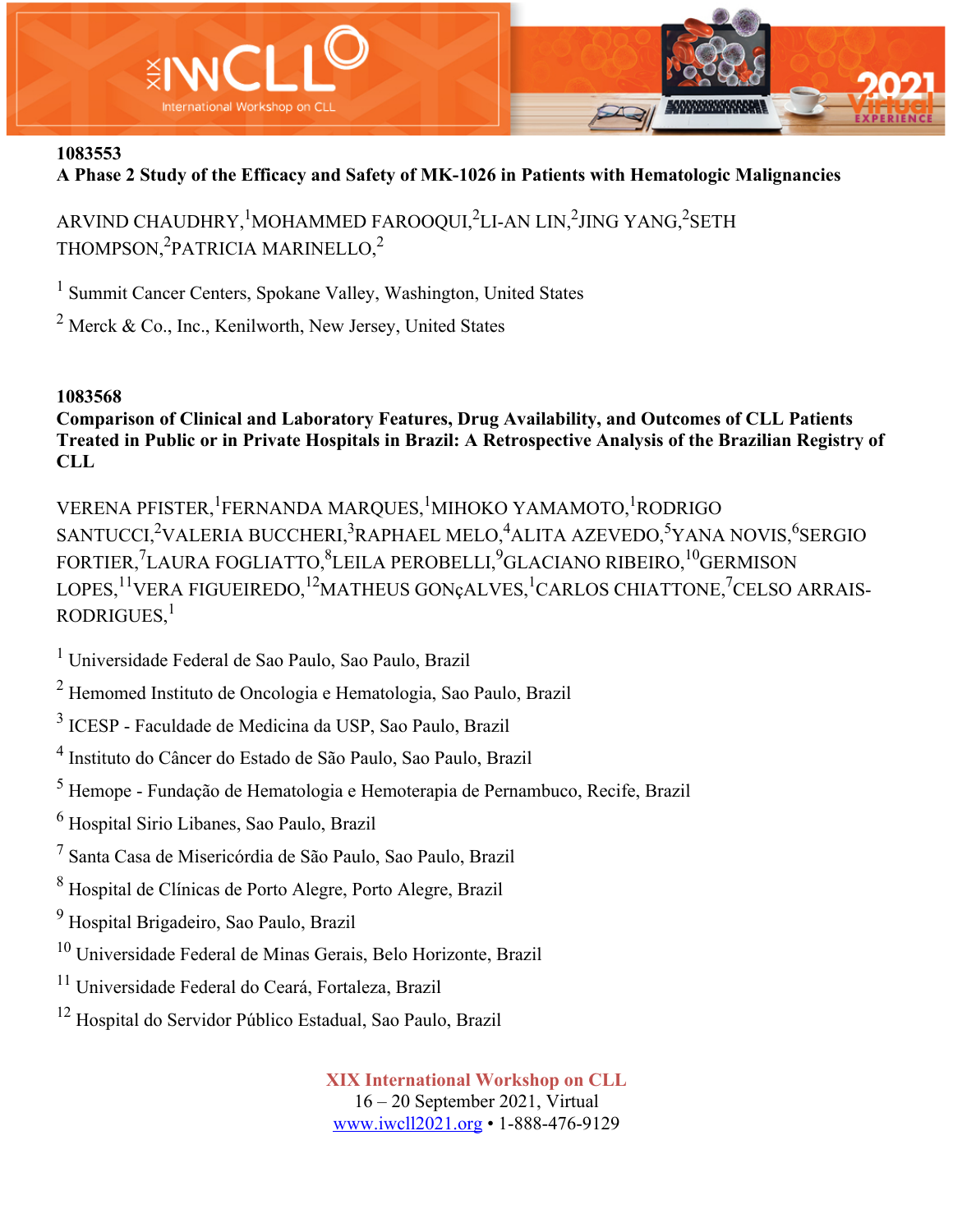



**Longitudinal antibody Levels and T- cell Response Following BNT162b mRNA Covid19 Vaccine in Patients with Chronic Lymphocytic Leukemia. on Behalf of the Israeli CLL Study Group**

OHAD BENJAMINI, <sup>1</sup>LIOR ROKACH, <sup>2</sup>GILAD ITCHAKI, <sup>3</sup>EREZ BAR-HAIM, <sup>4</sup>ANDREI BRAESTER, <sup>5</sup>LEV SHVIDEL, $\rm^{6}$ NETA GOLDSCHMIDT, $\rm ^{7}$ SHIRLEY SHAPIRA, $\rm ^{8}$ NAJIB DALLY, $\rm ^{9}$ RIVA FINEMAN, $\rm ^{10}$ OSNAT BAIREY, <sup>11</sup>AARON POLLIACK, <sup>7</sup>TAMAR TADMOR, <sup>12</sup>

<sup>1</sup> Chaim Sheba Medical Center, Tel-Hashomer, Tel Aviv, Israel

<sup>2</sup> 3Department of Software and Information Systems Engineering, Ben-Gurion University of the Negev, beer Sheba, Israel

<sup>3</sup> Institute of Hematology, Davidoff Cancer Center, Rabin Medical Center, Petah Tikva, Petah Tikva, Israel

<sup>4</sup> institute of technology, 74100, Israel

<sup>5</sup> Galilee Medical Center, Nahariya,, Nahariya,, Israel

<sup>6</sup> Kaplan Medical Center, Rehovot, Rehovot, Israel

<sup>7</sup> Hadassah Medical Center, Jerusalem, Israel

<sup>8</sup> 8Health Division, Maccabi Healthcare Services, Tel Aviv, Tel Aviv, Israel

<sup>9</sup> Ziv Medical Center, Safed, Safed, Israel

<sup>10</sup> Rambam Health Care Campus, Haifa, Israel

<sup>11</sup> Davidoff Cancer Center, Petah Tikva, Israel

<sup>12</sup> Bnai Zion Medical Center, Haifa, Israel

#### **1083625**

#### **BCL3 Gene Rearrangement at IgH Locus, t(14;19), Identifies an Aggressive Subset of Chronic Lymphocytic Leukemia. an ERIC and Italian CLL Campus Study**

ANDREA VISENTIN, <sup>1</sup>PANAGIOTIS BALIAKAS, <sup>2</sup>LAURA BONALDI, <sup>3</sup>CLAUDIA HAFERLACH,<sup>4</sup>KARLA PLEVOVA,<sup>5</sup>DAVID OSCIER,<sup>6</sup>FLORENCE NGUYEN-KHAC,<sup>7</sup>GIAN MATTEO RIGOLIN, $^{8}$ ANASTASIA ATHANASIADOU, $^{9}$ FANNY BARAN-MARSZAK, $^{10}$ ALBERTO VALIENTE,<sup>11</sup>MARIA JOSé TEROL,<sup>12</sup>PAU ABRISQUETA,<sup>13</sup>BLANCA ESPINET,<sup>14</sup>ANNA PUIGGROS, <sup>14</sup>ANNALISA MARTINES, <sup>3</sup>VALERIA RUOCCO, <sup>15</sup>STEFANO PRAVATO, <sup>15</sup>ROBIN FOA',16FRANCESCA ROMANA MAURO,16KOSTAS STOMATOPULOS,17PAOLO GHIA,18ANTONIO CUNEO, <sup>8</sup>LIVIO TRENTIN, <sup>15</sup>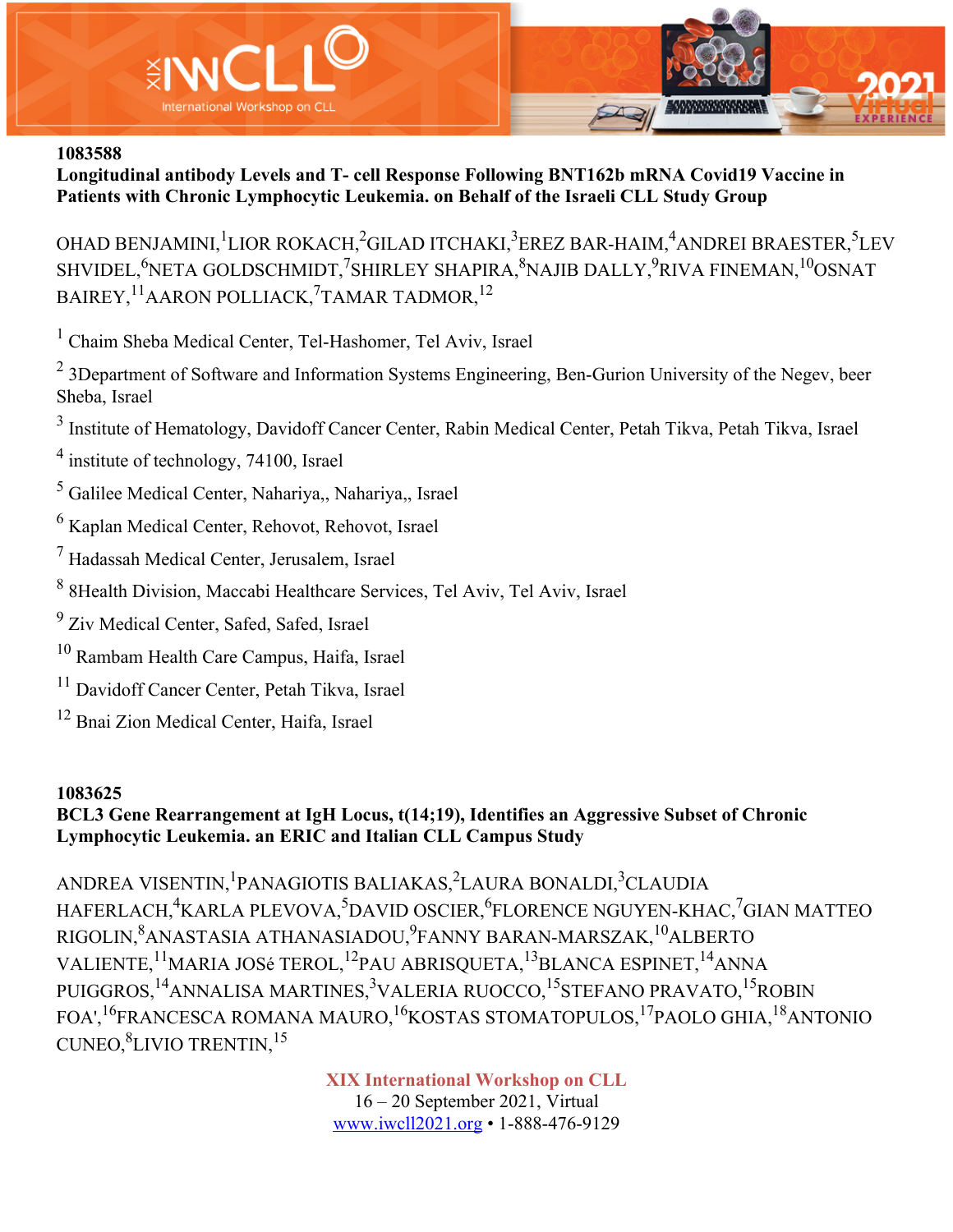

<sup>1</sup> Hematology and clinical immunulogy unit, Department of Medicine, University of Padova, Padova, Italy

<sup>2</sup> Department of Immunology, Genetics and Pathology, Science for Life Laboratory, Uppsala University, Uppsala, Sweden

<sup>3</sup> Immunology and Molecular Oncology Unit, Veneto Institute of Oncology IOV-IRCSS, Padova, Italy

<sup>4</sup> MLL Munich Leukemia Laboratory, Munich, Germany, Municg, Germany

<sup>5</sup> Central European Institute of Technology (CEITEC), Masaryk University; Department of Internal Medicine – Hematology and Oncology, University Hospital Brno and Faculty of Medicine, Masaryk University, Brno, Czech Republic

 $6$  Department of Haematology, Royal Bournemouth Hospital, Bournemouth, United Kingdom

 $<sup>7</sup>$  Service d'Hématologie Biologique, Hôpital Pitié-Salpêtrière, Paris, France, Paris, France</sup>

<sup>8</sup> Hematology Section, Department of Medical Sciences, Azienda Ospedaliera-Universitaria, Arcispedale S. Anna, University of Ferrara, Ferrara, Italy

<sup>9</sup> Hematology Department and HCT Unit, G. Papanicolaou Hospital, Thessaloniki, Greece

 $10$  Laboratoire d'hématologie, Hopital Avicenne, Assistance Publique-Hôpitaux de Paris, Paris, France

<sup>11</sup> Servicio de Genética. Complejo Hospitalario de Navarra, Pamplona, Spain, Pamplona, Spain

<sup>12</sup> Hospital Clínico de Valencia, Valencia, Spain

<sup>13</sup> Hospital Universitari Vall d'Hebron, Barcelona, Spain

<sup>14</sup> Servei de Patologia, Hospital del Mar, Barcelona, Spain; Grup de Recerca Translacional en Neoplàsies Hematològiques, Programa de Recerca en Càncer, Institut Hospital del Mar d'Investigacions Mèdiques (IMIM), Barcelona, Spain, Barcelona, Spain

<sup>15</sup> Hematology and Clinical Immunology Unit, Department of Medicine, University of Padova, Padova, Italy

<sup>16</sup> Department of Translational and Precision Medicine, Hematology unit, 'Sapienza' University, Rome, Italy

<sup>17</sup> Institute of Applied Biosciences, Center for Research and Technology Hellas, Thessaloniki, Greece

<sup>18</sup> Strategic Research program on CLL, Università Vita-Salute San Raffaele and IRCCS Ospedale San Raffaele, Milan, Italy

#### **1083634**

#### **TG-1701, a Selective Bruton Tyrosine Kinase (BTK) Inhibitor, as Monotherapy and in Combination with Ublituximab and Umbralisib (U2) in Patients with Chronic Lymphocytic Leukemia**

CHAN Y. CHEAH, WOJCIECH JURCZAK, <sup>2</sup>MASA LASICA, <sup>3</sup>STANLEY CHEUNG, <sup>4</sup>TOMASZ WRóBEL, $^5$ JAN WALEWSKI, $^6$ COSTAS YANNAKOU, $^7$ KATHARINE L. LEWIS, $^8$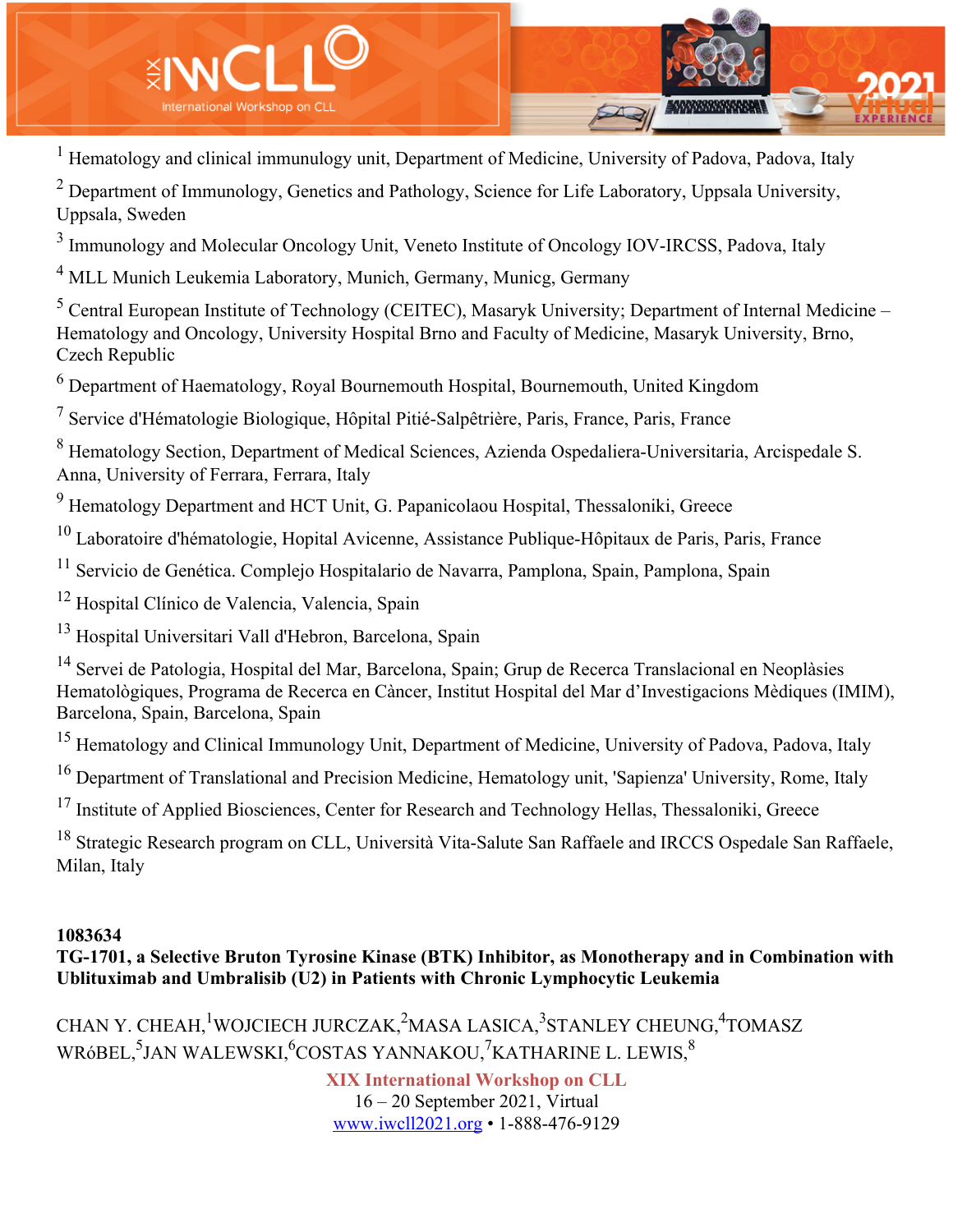

# MONIKA DłUGOSZ-DANECKA, $^9$ KRZYSZTOF GIANNOPOULOS, $^{10}$ HARI P. MISKIN, $^{11}$ EMMANUEL NORMANT,<sup>12</sup>OWEN A. O'CONNOR,<sup>12</sup>ALEJANDRO D. RICART,<sup>12</sup>CONSTANTINE S. TAM.<sup>13</sup>

<sup>1</sup> Linear Clinical Research, and Department of Haematology, Sir Charles Gairdner Hospital, Nedlands, Western Australia, Medical School, University of Western Australia, Crawley, Australia

<sup>2</sup> Maria Sklodowska-Curie National Research Institute of Oncology, Krakow, Poland

<sup>3</sup> St. Vincent's Hospital and University of Melbourne, Melbourne, Australia

<sup>4</sup> Ashford Cancer Centre Research, Austria

<sup>5</sup> Department of Hematology, Wroclaw Medical University, Poland

<sup>6</sup> Maria Sklodowska-Curie National Research Institute of Oncology, Poland

 $7$  Epworth Healthcare, Freemasons Hospital and University of Melbourne, East Melbourne, Australia

<sup>8</sup> Linear Clinical Research, and Department of Haematology, Sir Charles Gairdner Hospital, Australia

<sup>9</sup> Maria Sklodowska-Curie National Research Institute of Oncology, Cracow, Poland

<sup>10</sup> Hematology Department, St John's Cancer Centre, Poland

<sup>11</sup> TG Therapeutics Inc., New York, New York, United States

<sup>12</sup> TG Therapeutics, Inc., United States

<sup>13</sup> St. Vincent Hospital and University of Melbourne, Australia

#### **1083667**

**Umbralisib Plus Ublituximab (U2) Is Superior to Obinutuzumab Plus Chlorambucil (O+Chl) in Patients with Treatment-Naïve (TN) and Relapsed/Refractory (R/R) Chronic Lymphocytic Leukemia (CLL): Results from the Phase 3 Unity-CLL Study**

WOJCIECH JURCZAK, <sup>1</sup>JOHN G. GRIBBEN, <sup>2</sup>RYAN JACOBS, <sup>3</sup>SEBASTIAN GROSICKI, <sup>4</sup>KRZYSZTOF GIANNOPOULOS,<sup>5</sup>TOMASZ WRóBEL,<sup>6</sup>SYED F. ZAFAR,<sup>7</sup>JENNIFER L. CULTRERA,<sup>8</sup>SUMAN KAMBHAMPATI, $^{9}$ ALEXEY DANILOV, $^{10}$ JOHN M. BURKE, $^{11}$ JEROME GOLDSCHMIDT, $^{12}$ DOUGLAS F. BEACH,<sup>13</sup>SCOTT F. HUNTINGTON,<sup>14</sup>JAVIER PINILLA-IBARZ,<sup>15</sup>JEFF SHARMAN,<sup>16</sup>TANYA SIDDIQI,<sup>17</sup>DANIELLE BRANDER,<sup>18</sup>MAZYAR SHADMAN,<sup>19</sup>JOHN M. PAGEL,<sup>20</sup>MONIKA DLUGOSZ-DANECKA,<sup>21</sup>NILANJAN GHOSH,<sup>22</sup>KATHRYN S. KOLIBABA,<sup>23</sup>PETER SPORTELLI,<sup>24</sup>HARI P. MISKIN, $^{24}$ OWEN A. O'CONNOR, $^{23}$ MICHAEL S. WEISS, $^{24}$ IAN W. FLINN, $^{25}$ 

**XIX International Workshop on CLL** 16 – 20 September 2021, Virtual www.iwcll2021.org • 1-888-476-9129 <sup>1</sup> Maria Sklodowska-Curie National Research Institute of Oncology, Krakow, Poland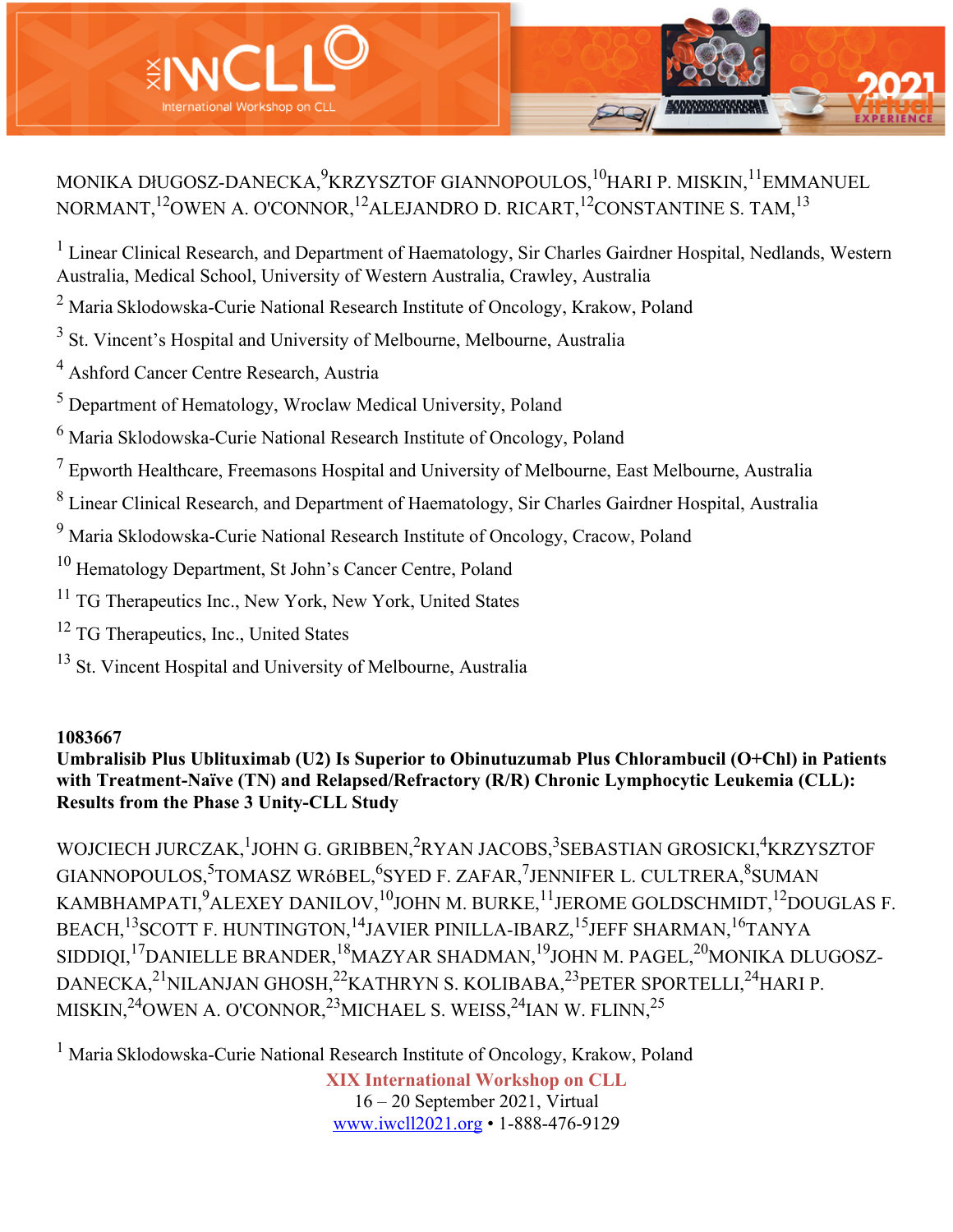

<sup>2</sup> Barts Cancer Institute, London, United Kingdom

<sup>3</sup> Department of Hematology, Lymphoma Division, Assistant Professor of Medicine, Levine Cancer Institute/Atrium Health, Charlotte, North Carolina, United States

<sup>4</sup> Department of Hematology and Cancer Prevention, School of Public Health, Silesian Medical University, Poland

<sup>5</sup> Hematology Department, St John's Cancer Centre, Poland

<sup>6</sup> Department of Hematology, Wroclaw Medical University, Poland

<sup>7</sup> Florida Cancer Specialists South / Sarah Cannon Research Institute, United States

<sup>8</sup> Florida Cancer Specialists North / Sarah Cannon Research Institute, United States

<sup>9</sup> Sarah Cannon Research Institute At Research Medical Ctr, United States

<sup>10</sup> City of Hope National Medical Center, Duarte, California, United States

<sup>11</sup> Knight Cancer Institute, Oregon Health & Science University, United States

<sup>12</sup> Blue Ridge Cancer Care / US Oncology Research, United States

<sup>13</sup> Pennsylvania Hospital, University of Pennsylvania, United States

<sup>14</sup> Yale Cancer Center, United States

<sup>15</sup> Department of Immunology, H. Lee Moffitt Cancer Center & Research Institute, Tampa, Florida, United States

<sup>16</sup> Willamette Valley Cancer Institute, Eugene, Oregon, United States

<sup>17</sup> City of Hope National Medical Center, United States

<sup>18</sup> Duke Cancer Institute, Duke University Medical Center, Durham, North Carolina, United States

<sup>19</sup> Fred Hutchinson Cancer Research Center, University of Washington, Clinical Research Division, Seattle, WA, USA, Seattle, Washington, United States

<sup>20</sup> Center for Blood Disorders and Stem Cell Transplantation, Swedish Cancer Institute, United States

<sup>21</sup> Maria Sklodowska-Curie National Research Institute of Oncology, United States

<sup>22</sup> Department of Hematology, Lymphoma Division, Levine Cancer Institute, Charlotte, North Carolina, United States

<sup>23</sup> TG Therapeutics, Inc., United States

<sup>24</sup> TG Therapeutics Inc., New York, New York, United States

<sup>25</sup> Sarah Cannon Research Institute/Tennessee Oncology, United States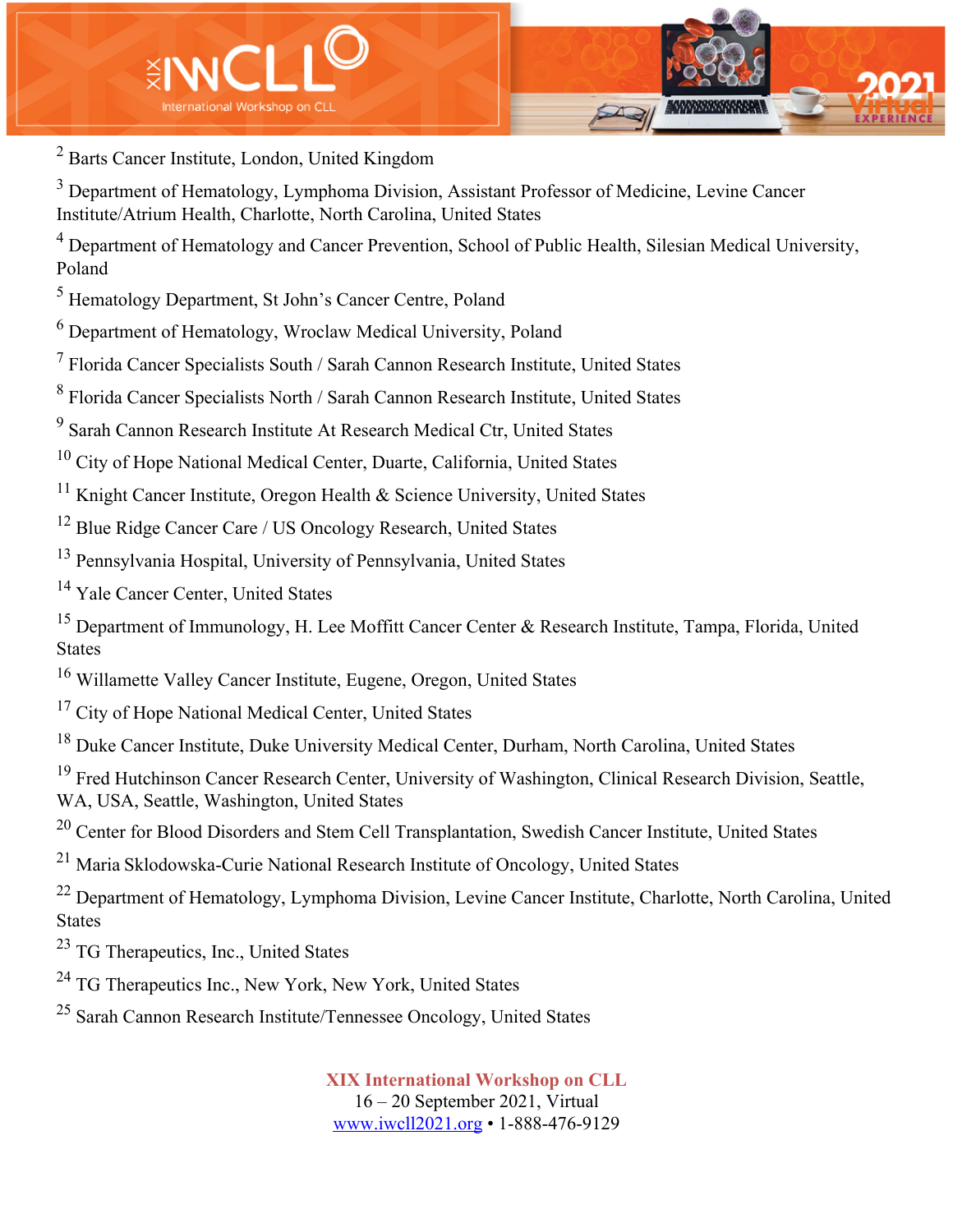

**A Quality-adjusted Survival (Q-TWiST) Analysis of Acalabrutinib with or Without Obinutuzumab in Patients with Treatment-naïve Chronic Lymphocytic Leukemia (CLL)**

# JEFF SHARMAN, $^1$ UGOCHI EMERIBE, $^2$ LING CAI, $^3$ PRIYANKA GAITONDE, $^2$

<sup>1</sup> Willamette Valley Cancer Institute, Eugene, Oregon, United States

<sup>2</sup> AstraZeneca, Gaithersburg, Maryland, United States

<sup>3</sup> AstraZeneca, South San Francisco, California, United States

#### **1083790**

**Outcomes of Patients with Chronic Lymphocytic Leukemia (CLL) Sequentially Resistant to Both BCL2 and BTK Inhibition**

VICTOR LIN, <sup>1</sup>THOMAS LEW, <sup>2</sup>EDWARD CLIFF, <sup>3</sup>PIERS BLOMBERY, <sup>2</sup>ELLA THOMPSON, <sup>2</sup>SASANKA HANDUNNETTI,<sup>2</sup>DAVID WESTERMAN,<sup>2</sup>BRYONE KUSS,<sup>4</sup>CONSTANTINE TAM,<sup>2</sup>DAVID HUANG,<sup>5</sup>JOHN SEYMOUR,<sup>6</sup>ANDREW ROBERTS,<sup>2</sup>MARY ANN ANDERSON,<sup>3</sup>

<sup>1</sup> Royal Melbourne Hospital, Parkville, Australia

<sup>2</sup> Peter MacCallum Cancer Centre, Australia

<sup>3</sup> Royal Melbourne Hospital, Australia

<sup>4</sup> Flinders University and Medical Centre, Bedford Park, Australia

<sup>5</sup> Walter and Eliza Hall Institute of Medical Research, Australia

<sup>6</sup> Peter MacCallum Cancer Centre and Royal Melbourne Hospital, Melbourne, Australia

#### **1083793**

#### **Lynx (lymphoid Next-generation Sequencing): Ngs Panel and Bioinformatic Tool for Integrative Analysis of Prognostic and Predictive Markers in B-cell Malignancies**

VERONIKA NAVRKALOVA, <sup>1</sup>TOMAS REIGL, <sup>2</sup>KARLA PLEVOVA, <sup>3</sup>JAKUB HYNST, <sup>2</sup>KAROL PAL,<sup>2</sup>JAKUB PORC,<sup>2</sup>ANDREA MARECKOVA,<sup>1</sup>HANA JELINKOVA,<sup>1</sup>MICHAEL DOUBEK,<sup>1</sup>ŠáRKA POSPíšILOVá,4

 $1$  Department of Internal Medicine – Hematology and Oncology, Masaryk University and University Hospital Brno, Brno, Czech Republic, Brno, Czech Republic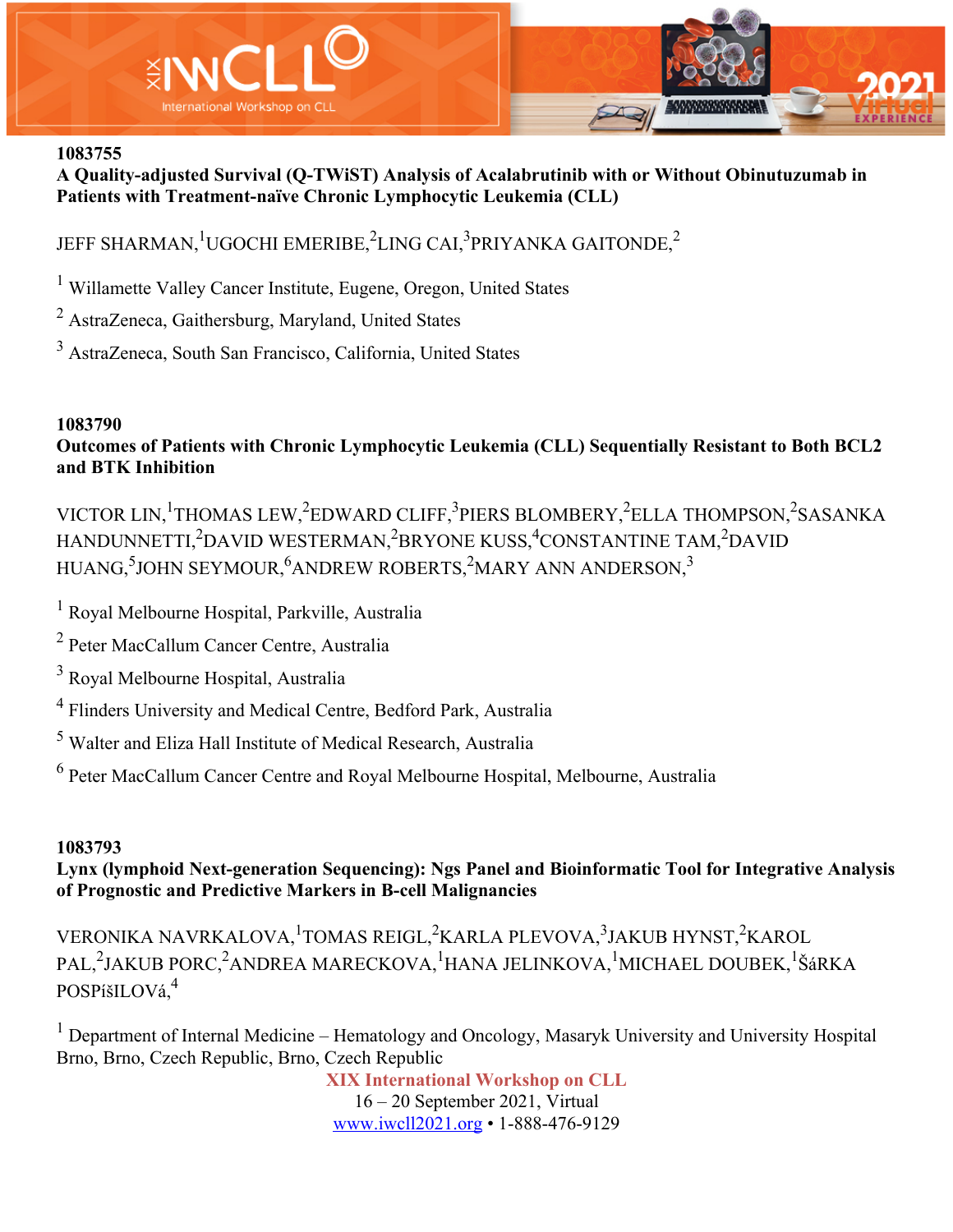

<sup>2</sup> Center of Molecular Medicine, Central European Institute of Technology, Masaryk University, Brno, Czech Republic, Brno, Czech Republic

<sup>3</sup> Central European Institute of Technology (CEITEC), Masaryk University; Department of Internal Medicine – Hematology and Oncology, University Hospital Brno and Faculty of Medicine, Masaryk University, Brno, Czech Republic

<sup>4</sup> Center of Molecular Medicine, Central European Institute of Technology, Masaryk University Brno & Department of Internal Medicine-Hematology and Oncology, University Hospital Brno and Faculty of Medicine, Masaryk University Brno, Czech Republic, Brno, Czech Republic

#### **1083796**

#### **Retrospective Observational Study of the Treatment of Chronic Lymphocytic Leukaemia (CLL) with Ibrutinib Monotherapy Focused on the Management of Hypertension**

RAFAEL PARRA GABILONDO, <sup>1</sup>PAU ABRISQUETA, <sup>2</sup>JAVIER LOSCERTALES, <sup>3</sup>MARIA JOSE TEROL,<sup>4</sup>ÁNGEL RAMíREZ,<sup>5</sup>MACARENA ORTIZ,<sup>6</sup>INMACULADA PéREZ,<sup>7</sup>CAROLINA CUéLLAR-GARCíA, $^8$ MARGARITA FERNáNDEZ, $^9$ ALICIA RODRíGUEZ, $^{10}$ ANA LARIO, $^{11}$ JULIO DELGADO,<sup>12</sup>ANA GODOY,<sup>13</sup>JOSE MARíA ARGUIñANO,<sup>14</sup>MARíA JOSé BERRUEZO,<sup>15</sup>ANA OLIVEIRA,16JOSé ÁNGEL HERNáNDEZ,17LOLA GARCíA,18ÁNGELES MEDINA,19PALOMA GARCíA,<sup>20</sup>SANTIAGO OSORIO,<sup>21</sup>PATRICIA BALTASAR,<sup>22</sup>MIGUEL FERNáNDEZ,<sup>23</sup>FERNANDO MARCO,<sup>24</sup>MARíA JESúS VIDAL,<sup>25</sup>ALICIA SMUCLER,<sup>26</sup>MONTSERRAT LóPEZ,<sup>27</sup>ISIDRO JARQUE,<sup>28</sup>ALEXIA SUáREZ,<sup>29</sup>RUBéN FERNáNDEZ,<sup>30</sup>AIMA LANCHARRO,<sup>31</sup>EDUARDO RíOS,<sup>32</sup>MARíA DEL CARMEN LOSADA,<sup>33</sup>ERNESTO PéREZ,<sup>34</sup>RICARDO GARCíA,<sup>35</sup>RAFAEL RAMOS,<sup>36</sup>LUCRECIA YáñEZ,<sup>37</sup>JOSé LUIS BELLO,<sup>38</sup>CRISTINA LORIENTE,<sup>1</sup>MIGUEL VILLANUEVA, <sup>1</sup>ALBERTO ARRIBAS, <sup>1</sup>

<sup>1</sup> Janssen-Cilag, Madrid, Spain

<sup>2</sup> Vall d'Hebron Institute of Oncology (VHIO), Hospital Universitari Vall d'Hebron, Barcelona, Spain

<sup>3</sup> H. U. de La Princesa, Madrid, madrid, Spain

<sup>4</sup> H.U. Clínico de Valencia, Valencia, valencia, Spain

<sup>5</sup> Hospital Universtiario Central de Asturias, Oviedo, Spain

<sup>6</sup> H. U. Carlos Haya, Málaga, Malaga, Spain

<sup>7</sup> Hospital Virgen de la Victoria, Málaga, Spain

<sup>8</sup> Hospital de la Santa Creu i Sant Pau, Barcelona, Spain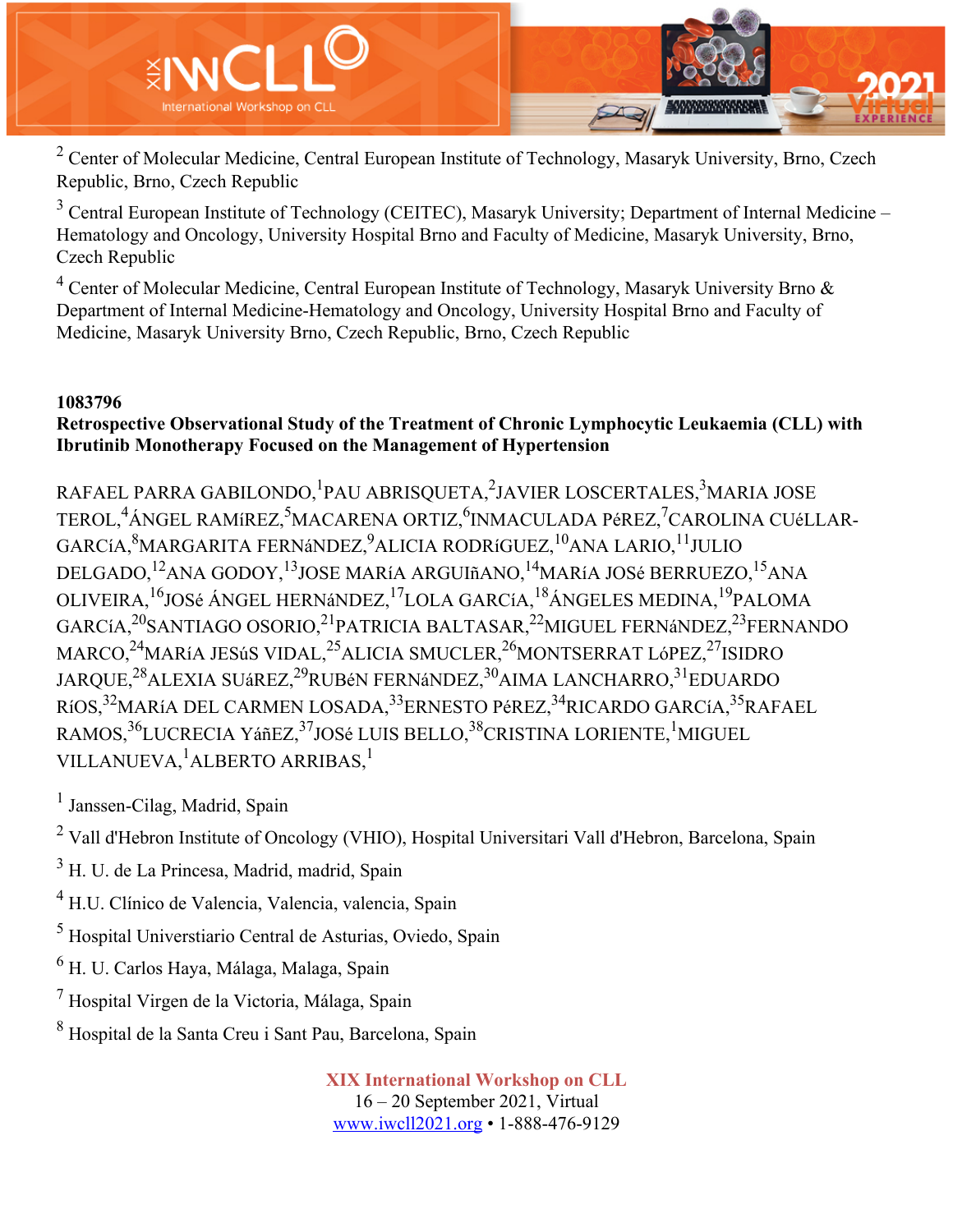



- Hospital Universitario Virgen de la Macarena, Sevilla, Spain
- Hospital Universitario Ramón y Cajal, Madrid, Spain
- <sup>12</sup> Hospital Clinic I Provincial, Barcelona, Spain
- Hospital Universitario Miguel Servet, Zaragoza, Spain
- Hospital de Navarra, Pamplona, Spain
- Hospital de Jerez, Jerez, Spain
- ICO Hospitalet, L'Hospitalet De Llobregat, Spain
- Hospital Universitario Infanta Leonor, Madrid, Spain
- Hospital Morales Meseguer, Murcia, Spain
- Hospital Costa del Sol, Marbella, Spain
- Hospital Universitario San Cecilio, Granada, Spain
- Hospital Universitario Gregorio Marañón, Madrid, Spain
- H. U. La Paz, Madrid, madrid, Spain
- Hospital Universitario Doctor Peset, Valencia, Spain
- Hospital Universitario de Basurto, Bilbao, Spain
- Hospital de León, León, Spain
- Hospital del Bierzo, Ponferrada, Spain
- Hospital Universitario Príncipe de Asturias, Alcala De Henares, Spain
- Hospital Universitario La Fe, Valencia, Spain
- Hospital Doctor Negrín, Las Palmas, Spain
- Hospital Cabueñes, Gijón, Spain
- Hospital Arnau de Vilanova, Valencia, Spain
- Hospital Virgen de Valme, Sevilla, Spain
- Hospital Universitario Insular de Gran Canaria, Las Palmas, Spain
- Hospital Txagorritxu, Vitoria, Spain
- Hospital San Pedro, Logroño, Spain
- Hospital Universitario de Badajoz, Badajoz, Spain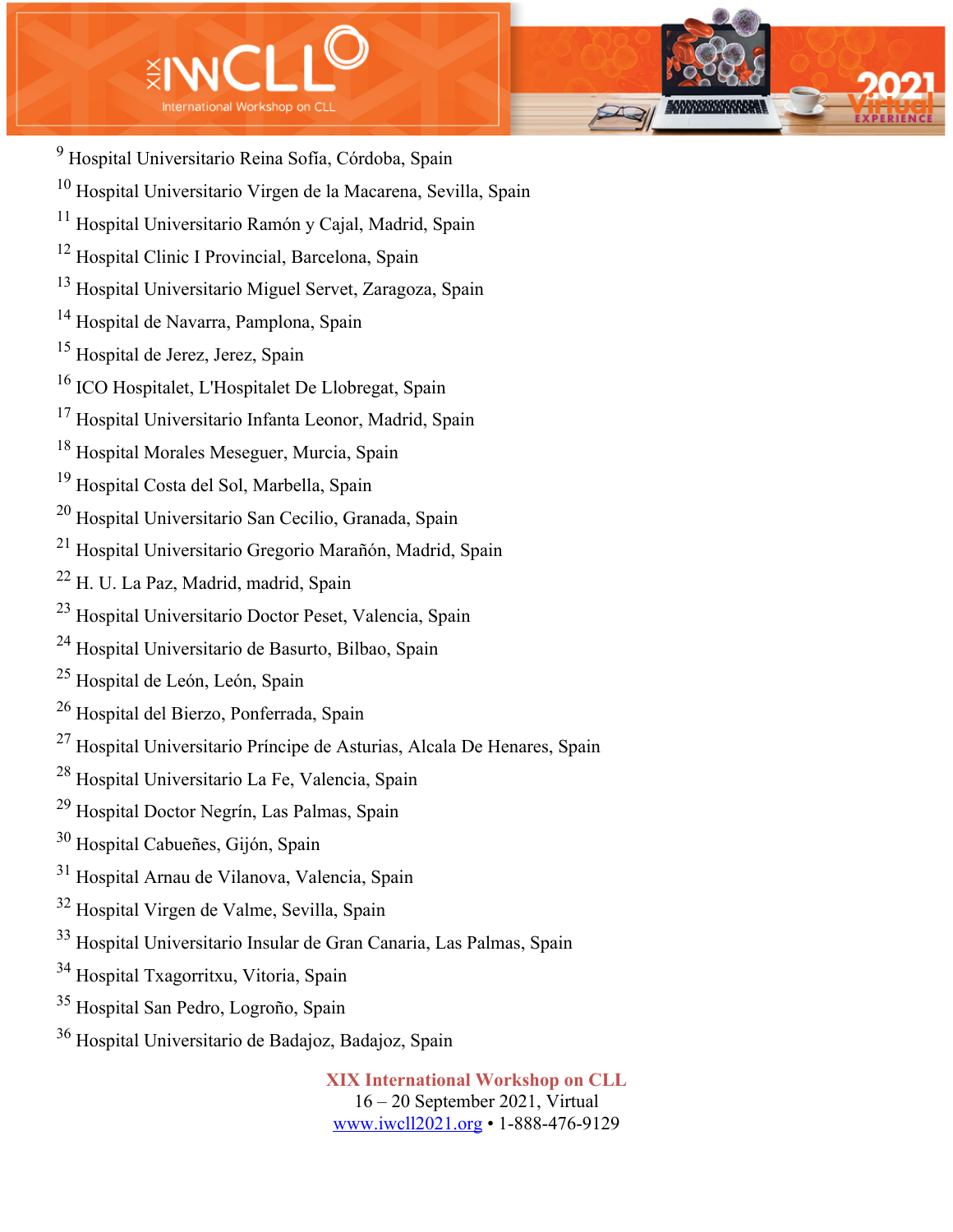



<sup>37</sup> Hosptial Marqués de Valdecilla, Santander, Spain

<sup>38</sup> HOSP. CLINICO UNIVERSITARIO SANTIAGO DE COMPOSTELA, Santiago de Compostela, Spain

## **1083804 Role of Ahr and Hif1a in the Suppressive Ability of Tregs During CLL Development**

GIULIA MARIA PAGANO, $^1$ JEROME PAGGETTI, $^1$ ETIENNE MOUSSAY, $^1$ 

<sup>1</sup> Luxembourg Institute of Health, Luxembourg, Luxembourg

# **1083807**

**Cessation of Ibrutinib Results in Reduced Infections and Durable Remissions – First Analysis of an Onoff-repeat Study in Patients with Chronic Lymphocytic Leukemia**

JEANETTE LUNDIN, <sup>1</sup>TOM A. MULDER, <sup>2</sup>MAGDALENA KäTTSTRöM, <sup>3</sup>ANDERS UDDEVIK, <sup>4</sup>HåKAN MELLSTEDT,<sup>2</sup>KIA HEIMERSSON,<sup>2</sup>LOTTA HANSSON,<sup>5</sup>MARZIA PALMA,<sup>5</sup>ANDERS ÖSTERBORG,<sup>5</sup>

<sup>1</sup> Karolinska University Hospital Solna/Karolinska Institutet, Stockholm, Sweden

 $2$  Department of Oncology-Pathology, Karolinska Institutet, Stockholm, Sweden

<sup>3</sup> Department of Medicine, Section of Hematology, Örebro University Hospital, Örebro, Sweden

<sup>4</sup> Department of Medicine, Section of Hematology, Gävle Hospital, Gävle, Sweden

<sup>5</sup> Department of Oncology-Pathology, Karolinska Institutet, Stockholm, Sweden, Department of Hematology, Lymphoma Unit, Karolinska University Hospital Solna, Stockholm, Sweden, Solna, Sweden

# **1083808 Applying a Molecular Approach for Everyday Clinical Practice in Chronic Lymphocytic Leukemia**

MARIAM IBAÑEZ, <sup>1</sup>RAFAEL ANDREU,<sup>2</sup>M JOSE MACIÁN,<sup>3</sup>ESPERANZA SUCH,<sup>3</sup>ANA VICENTE,<sup>3</sup>GAYANE AVETISYAN,<sup>3</sup>M CARMEN MELENDEZ,<sup>3</sup>ALESSANDRO LIQUORI,<sup>3</sup>PEDRO ASENSI,<sup>3</sup>PILAR LLORET,<sup>3</sup>ISIDRO JARQUE,<sup>2</sup>ALEJANDRO PACIOS,<sup>4</sup>ISABEL PICON,<sup>4</sup>EVA DONATO,<sup>5</sup>M CARMEN MAS,<sup>6</sup>CARMEN ALONSO,<sup>6</sup>CAROLINA CAÑIGRAL,<sup>7</sup>AMPARO SEMPERE,<sup>3</sup>SAMUEL ROMERO,<sup>3</sup>MARTA SANTIAGO,<sup>3</sup>GUILLERMO SANZ,<sup>3</sup>JAVIER DE LA RUBIA, $^3$ LEONOR SENENT, $^3$ IRENE LUNA, $^3$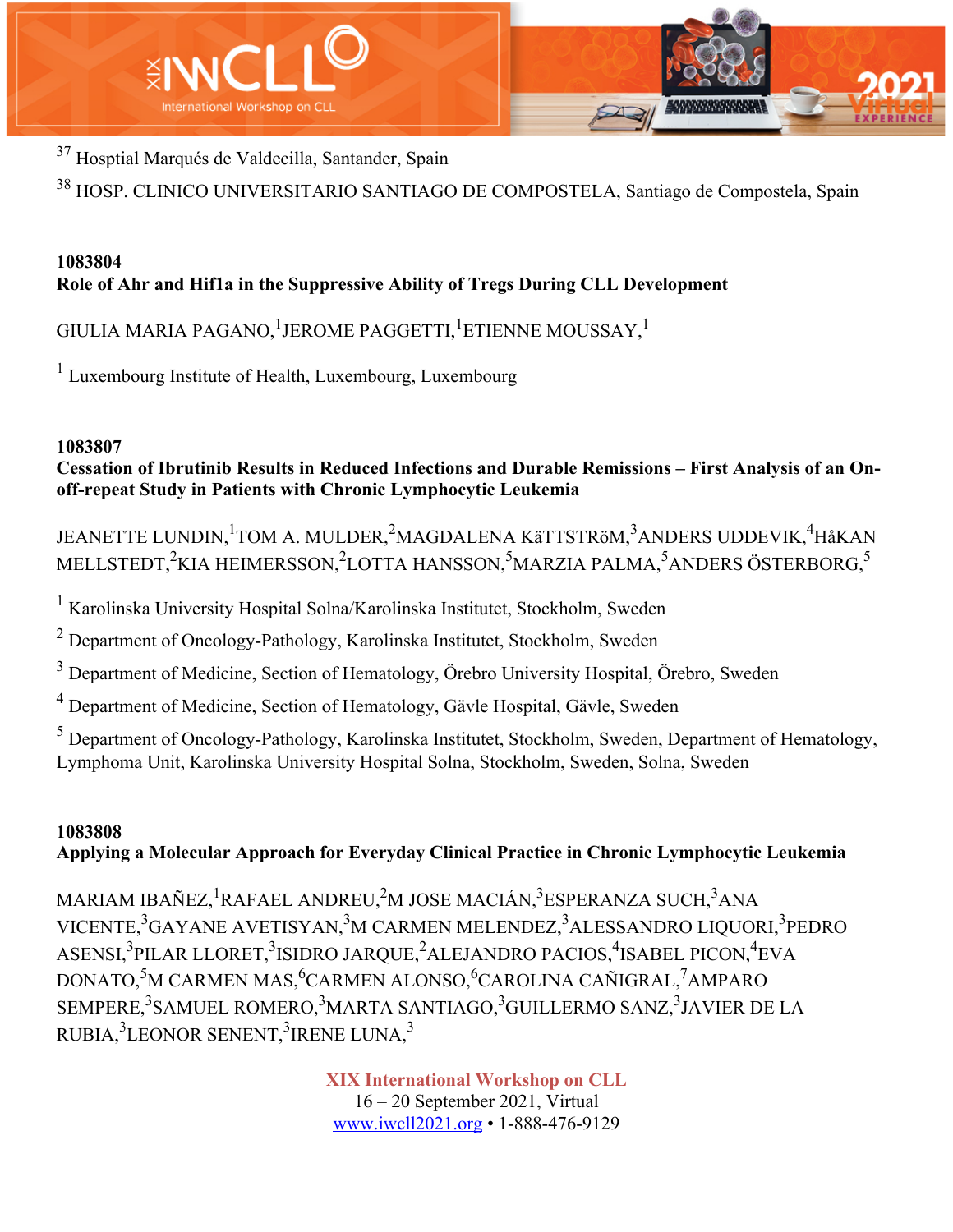

 Instituto de Investigación Sanitaria La Fe, VALENCIA, Spain Hospital Universitario La Fe, Valencia, Spain Hosp. Universitario y Politécnico La Fe, VALENCIA, Spain HOSPITAL DE MANISES, VALENCIA, Spain HOSPITAL DR PESET, VALENCIA, Spain Hospital Arnau de Vilanova, VALENCIA, Spain HOSPITAL GENERAL DE CASTELLON, CASTELLON, Spain

# **1083815 Ibrutinib Related Expression Patterns in Chronic Lymphocytic Leukaemia Patients**

CHARLOTTE MCDONALD, <sup>1</sup>CHARALAMPOS XANTHOPOULOS, <sup>1</sup>VLADIMIR TEIF, <sup>2</sup>KEN MILLS, $^3$ EFTERPI KOSTARELI, $^4$ 

<sup>1</sup> Wellcome-Wolfson Institute for Experimental Medicine, Queen's University Belfast, Belfast, United Kingdom, Belfast, United Kingdom

 $2$  School of Life Sciences, University of Essex, UK, Essex, United Kingdom

<sup>3</sup> Patrick G. Johnston Centre for Cancer Research, Queen's University Belfast, Belfast, United Kingdom, Belfast, United Kingdom

<sup>4</sup> WWIEM, Queens University Belfast, Belfast, United Kingdom

#### **1083838**

# **Efficacy and Safety of Acalabrutinib versus Ibrutinib in Previously Treated Chronic Lymphocytic Leukemia: Results of a Phase 3 Clinical Trial**

PETER HILLMEN,  $^1$ JOHN BYRD, $^2$ PAOLO GHIA, $^3$ ARNON KATER, $^4$ ASHER CHANAN-KHAN,<sup>5</sup>RICHARD FURMAN,<sup>6</sup>SUSAN O'BRIEN,<sup>7</sup>MUSTAFA NURI YENEREL,<sup>8</sup>ARPAD ILLES,<sup>9</sup>NEIL KAY,  $^{10}$  JOSE GARCíA MARCO,  $^{11}$  ANTHONY MATO,  $^{12}$  JAVIER PINILLA-IBARZ,  $^{13}$  JOHN SEYMOUR,<sup>14</sup>STEPHANE LEPRETRE,<sup>15</sup>STEPHAN STILGENBAUER,<sup>16</sup>TADEUSZ ROBAK,<sup>17</sup>PRITI PATEL,<sup>18</sup>KARA HIGGINS,<sup>18</sup>TING YU,<sup>18</sup>WOJCIECH JURCZAK,<sup>19</sup>

<sup>1</sup> Leeds Institute of Medical Research at St James's, Leeds, United Kingdom

<sup>2</sup> The Ohio State University Comprehensive Cancer Center, Columbus, Ohio, United States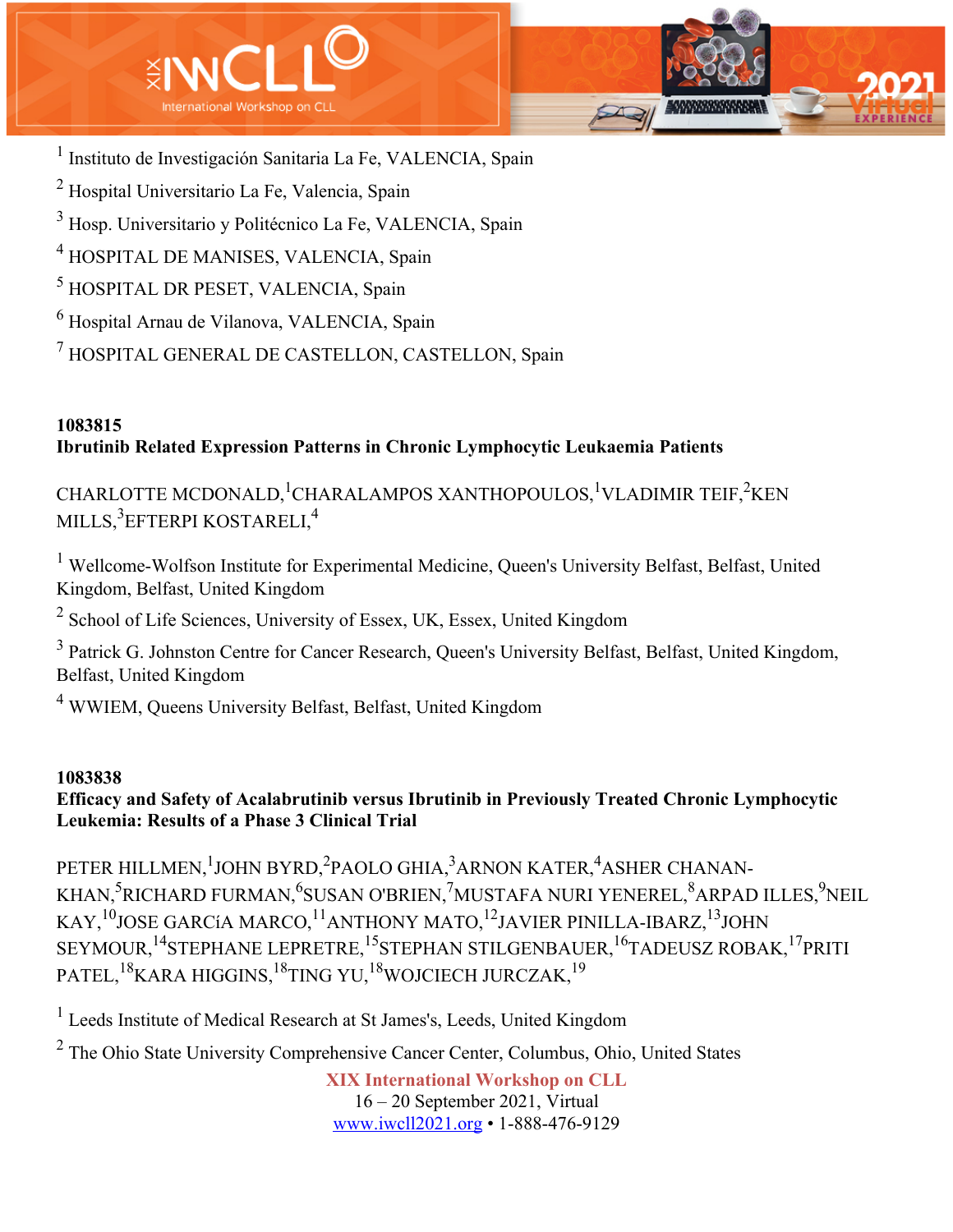

<sup>3</sup> Strategic Research program on CLL, Università Vita-Salute San Raffaele and IRCCS Ospedale San Raffaele, Milan, Italy

<sup>4</sup> Amsterdam University Medical Centers, Amsterdam, on behalf of Hovon, Amsterdam, Netherlands

<sup>5</sup> Mayo Clinic Jacksonville, Jacksonville, Florida, United States

<sup>6</sup> Weill Cornell Medicine, New York Presbyterian Hospital, New York, New York, United States

 $<sup>7</sup>$  Chao Family Comprehensive Cancer Center, University of California-Irvine, Orange, California, United</sup> States

<sup>8</sup> Istanbul University, Istanbul Faculty of Medicine, Istanbul, Turkey

<sup>9</sup> University of Debrecen, Debrecen, Hungary

<sup>10</sup> Mayo Clinic Rochester, Rochester, Minnesota, United States

<sup>11</sup> Hospital Universitario Puerta de Hierro-Majadahonda, Majadahonda, Spain

<sup>12</sup> Memorial Sloan Kettering Cancer Center, New York, New York, United States

<sup>13</sup> Department of Immunology, H. Lee Moffitt Cancer Center & Research Institute, Tampa, Florida, United **States** 

<sup>14</sup> Peter MacCallum Cancer Centre and Royal Melbourne Hospital, Melbourne, Australia

<sup>15</sup> Centre Henri Becquerel and Normandie University UNIROUEN, Rouen, France

<sup>16</sup> Department of Internal Medicine III, Ulm University, Ulm, Germany, Ulm, Germany

- <sup>17</sup> Medical University of Lodz, Lodz, Poland
- <sup>18</sup> AstraZeneca, South San Francisco, California, United States

<sup>19</sup> Maria Sklodowska-Curie National Research Institute of Oncology, Krakow, Poland

#### **1083841 Analysis of BTK-independent Calcium Signalling Downstream of the B-cell Receptor Signalling in Human Malignant B Cells**

RACHAEL ARTHUR, <sup>1</sup>ALEX WATHEN, <sup>1</sup>ADAM LINLEY, <sup>2</sup>FREDA STEVENSON, <sup>1</sup>FRANCESCO FORCONI, <sup>1</sup>ANDREW STEELE, <sup>3</sup>PACKHAM GRAHAM, <sup>1</sup>BEATRIZ VALLE-ARGOS, <sup>1</sup>

<sup>1</sup> University of Southampton, Southampton, United Kingdom

<sup>2</sup> Liverpool University, Liverpool, United Kingdom

<sup>3</sup> Janssen Pharmaceutical Companies of Johnson and Johnson, Southampton, Pennsylvania, United States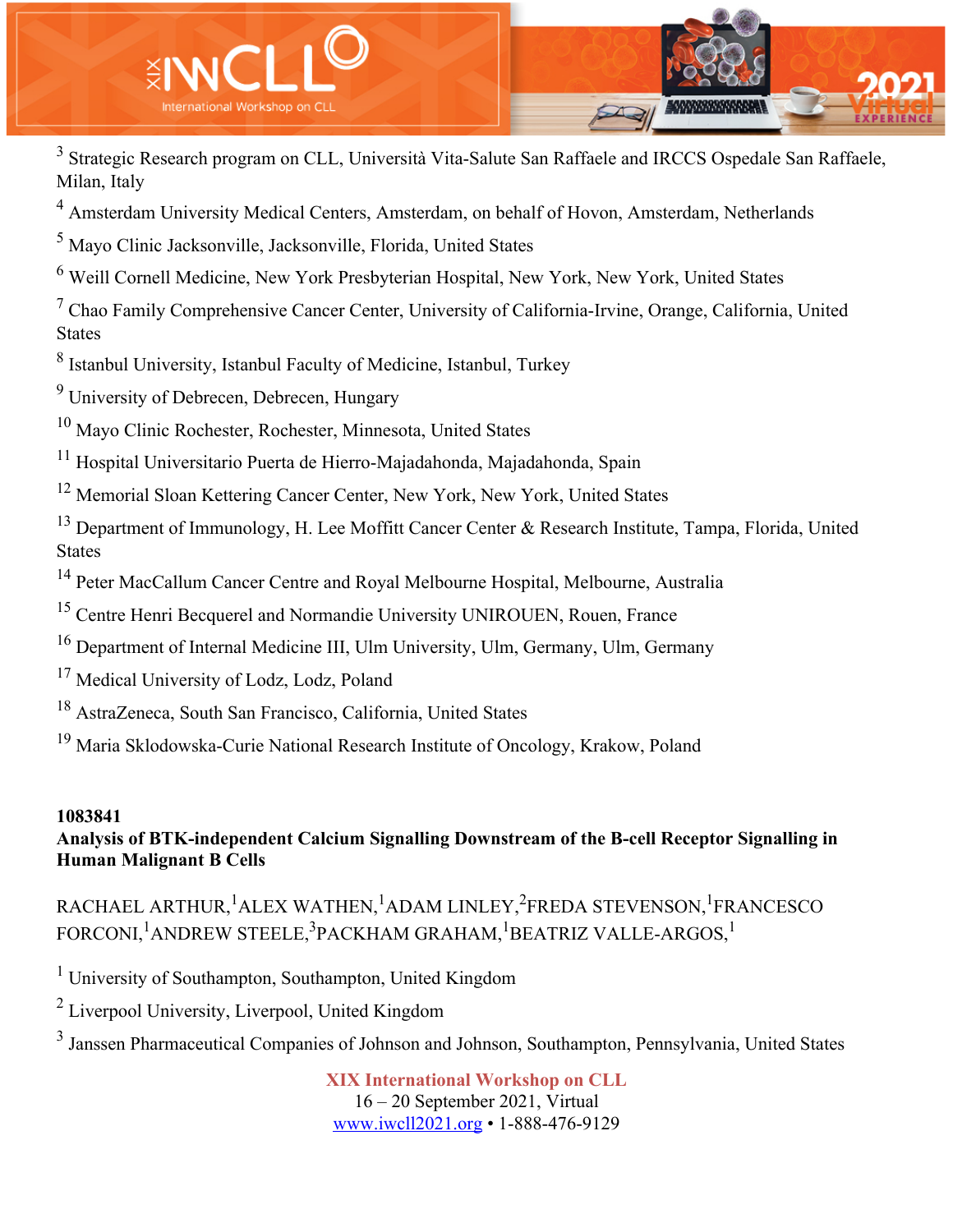

**Leukemic Cell-derived Interleukin-9 Impairs the Ability of Cytotoxic T Lymphocytes to Form Functional Lytic Synapses in Chronic Lymphocytic Leukemia**

LAURA PATRUSSI, <sup>1</sup>GIOIA BONCOMPAGNI, <sup>1</sup>VANESSA TATANGELO, <sup>1</sup>NAGAJA CAPITANI, <sup>1</sup>FEDERICA FREZZATO,<sup>2</sup>ANDREA VISENTIN,<sup>3</sup>LIVIO TRENTIN,<sup>2</sup>COSIMA BALDARI,<sup>1</sup>

<sup>1</sup> University of Siena, Siena, Italy

 $2$  Hematology and Clinical Immunology Unit, Department of Medicine, University of Padova, Padova, Italy

<sup>3</sup> University of Padova, Padova, Italy

#### **1083855**

**Active DNA Demethylation Pathway Intermediates as a New Biomarkers of CLL Development and Progression**

JAROSLAW CZYZ, <sup>1</sup>DANIEL GACKOWSKI, <sup>2</sup>KINGA KOSZUCKA, <sup>3</sup>MARTA STARCZAK, <sup>2</sup>MACIEJ GAWROńSKI,<sup>2</sup>JUSTYNA SZPOTAN,<sup>2</sup>ALEKSANDRA SKALSKA,<sup>2</sup>ANNA ŁABEJSZO,<sup>2</sup>ANNA JACHALSKA,<sup>4</sup>MARCIN KRUSZEWSKI,<sup>4</sup>CZYżEWSKA JOANNA,<sup>5</sup>ŁUKASZ SZUKALSKI,<sup>6</sup>ADRIANA CZYż,<sup>5</sup>KAROLINA KACZOROWSKA,<sup>4</sup>OLIńSKI RYSZARD,<sup>2</sup>

<sup>1</sup> Department of Hematology Faculty of Medicine Collegium Medicum in Bydgoszcz Nicolaus Copernicus University in Toruń, Bydgoszcz, Poland

 $2$  Department of Clinical Biochemistry, Faculty of Pharmacy; Collegium Medicum in Bydgoszcz, Nicolaus Copernicus University in Toruń, 85-092 Bydgoszcz, Bydgoszcz, Poland

<sup>3</sup> Department of Clinical Biochemistry, Faculty of Pharmacy; Collegium Medicum in Bydgoszcz, Nicolaus Copernicus University in Toruń, 85-092 Bydgoszcz, Poland, Bydgoszcz, Poland

<sup>4</sup> Department of Hematology ; Collegium Medicum in Bydgoszcz, Nicolaus Copernicus University in Toruń, Bydgoszcz, Poland

<sup>5</sup> University Hospital No2 - Jan Biziel Memorial Hospital, Bydgoszcz, Poland

<sup>6</sup> Department of Hematology, Collegium Medicum in Bydgoszcz, Nicolaus Copernicus University in Torun, Poland, Bydgoszcz, Poland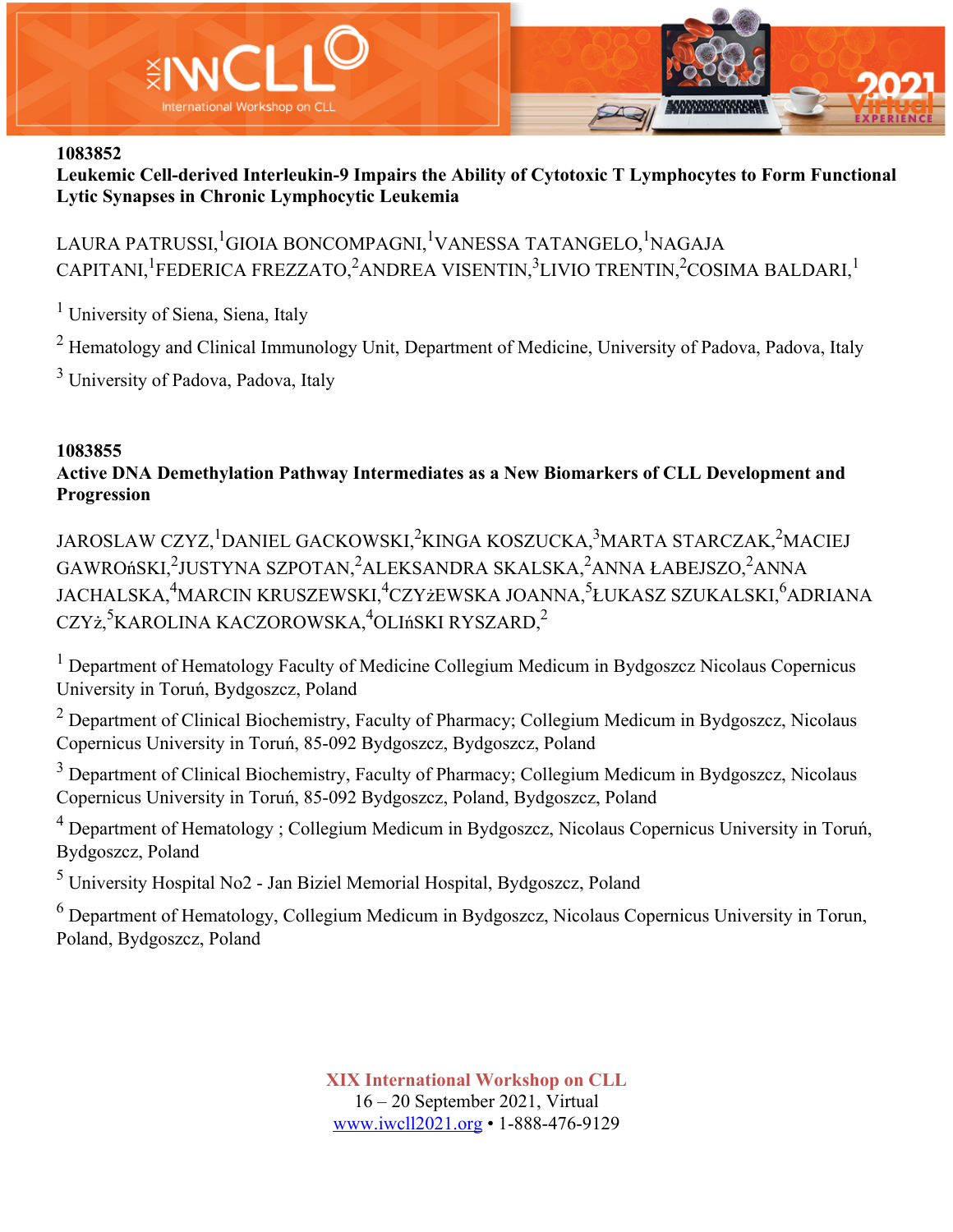

**CLL Cell Counts and CD20 Levels Rapidly Decreased in Relapsed/refractory CLL Patients Treated with Ublituximab and Umbralisib**

JENNIFER BRUNO, <sup>1</sup>CHRISTINE HERNE, <sup>1</sup>ANDREA BARAN, <sup>1</sup>KARL VANDERMEID, <sup>1</sup>PAUL  $\texttt{BARR}\textsuperscript{1}\textsubscript{1}\textsubscript{1}\textsubscript{2}\textsubscript{2}\textsubscript{3}\textsubscript{3}\textsubscript{4}\textsubscript{5}\textsubscript{5}\textsubscript{6}\textsubscript{7}\textsubscript{1}\textsubscript{1}\textsubscript{1}\textsubscript{2}\textsubscript{3}\textsubscript{5}\textsubscript{6}\textsubscript{7}\textsubscript{7}\textsubscript{7}\textsubscript{8}\textsubscript{7}\textsubscript{8}\textsubscript{7}\textsubscript{7}\textsubscript{8}\textsubscript{7}\textsubscript{8}\textsubscript{7}\textsubscript{7}\textsubscript{8}\textsubscript{7}\textsubscript{7}\textsub$ 

<sup>1</sup> University of Rochester Medical Center, Rochester, New York, United States

#### **1083882**

**Establishment and Molecular Characterization of a 3D Bioprinted Chronic Lymphocytic Leukemia (CLL) in Vitro Model**

RICCARDO PINOS, <sup>1</sup>FRANCESCA VITTORIA SBRANA, <sup>2</sup>FEDERICA BARBAGLIO, <sup>2</sup>ANNA SOFIA  $\mathrm{TASCINI,}^1$ lydia scarfo', $^3$ paolo ghia, $^4$ cristina scielzo, $^2$ 

<sup>1</sup> San Raffaele Scientific Institute, Milan, Italy

<sup>2</sup> IRCCS Ospedale San Raffaele, Milano, Italy

<sup>3</sup> Strategic Research Program on CLL and Laboratory of B-cell Neoplasia, Università Vita-Salute San Raffaele and IRCCS Ospedale San Raffaele, MILANO, Italy

<sup>4</sup> Strategic Research program on CLL, Università Vita-Salute San Raffaele and IRCCS Ospedale San Raffaele, Milan, Italy

## **1083893 GURU-LLC: A New National Translational Research Group in CLL in Uruguay**

PABLO OPPEZZO,<sup>1</sup>ANA INéS LANDONI,<sup>2</sup>GIMENA DOS SANTOS,<sup>3</sup>RAFAEL ALONSO,<sup>4</sup>LILIAN DIAZ,<sup>5</sup>VIRGINIA COSTA ILLANES,<sup>6</sup>VIRGINIA LEMA,<sup>7</sup>GABRIELA DE GALVEZ,<sup>8</sup>VICTORIA IRIGOIN, $^8$ PABLO MUXI, $^9$ CAROLINA OLIVER, $^{10}$ JORGE SCLAVI, $^{11}$ MARTIN FERRANDO, $^{12}$ PATRICIA KOLLAR,<sup>13</sup>MARIANA STEVENAZZI,<sup>14</sup>ALBERTO VAZQUEZ,<sup>15</sup>RITA URIA,<sup>16</sup>MARíA ELENA MARQUEZ, <sup>16</sup>FLORENCIA PALACIOS, <sup>16</sup>GUILLERMO DIGHIERO, <sup>16</sup>MERCEDES LASSUS, <sup>17</sup>CECILIA GUILLERMO, <sup>18</sup>RAúL GABUS, <sup>19</sup>

<sup>1</sup> Institut Pasteur de Montevideo, Montevideo, Uruguay

 $2 \text{ Unit of Hematology and Transplant of hematopovetic precursors, Hospital Maciel, Montevideo, Uruguay}$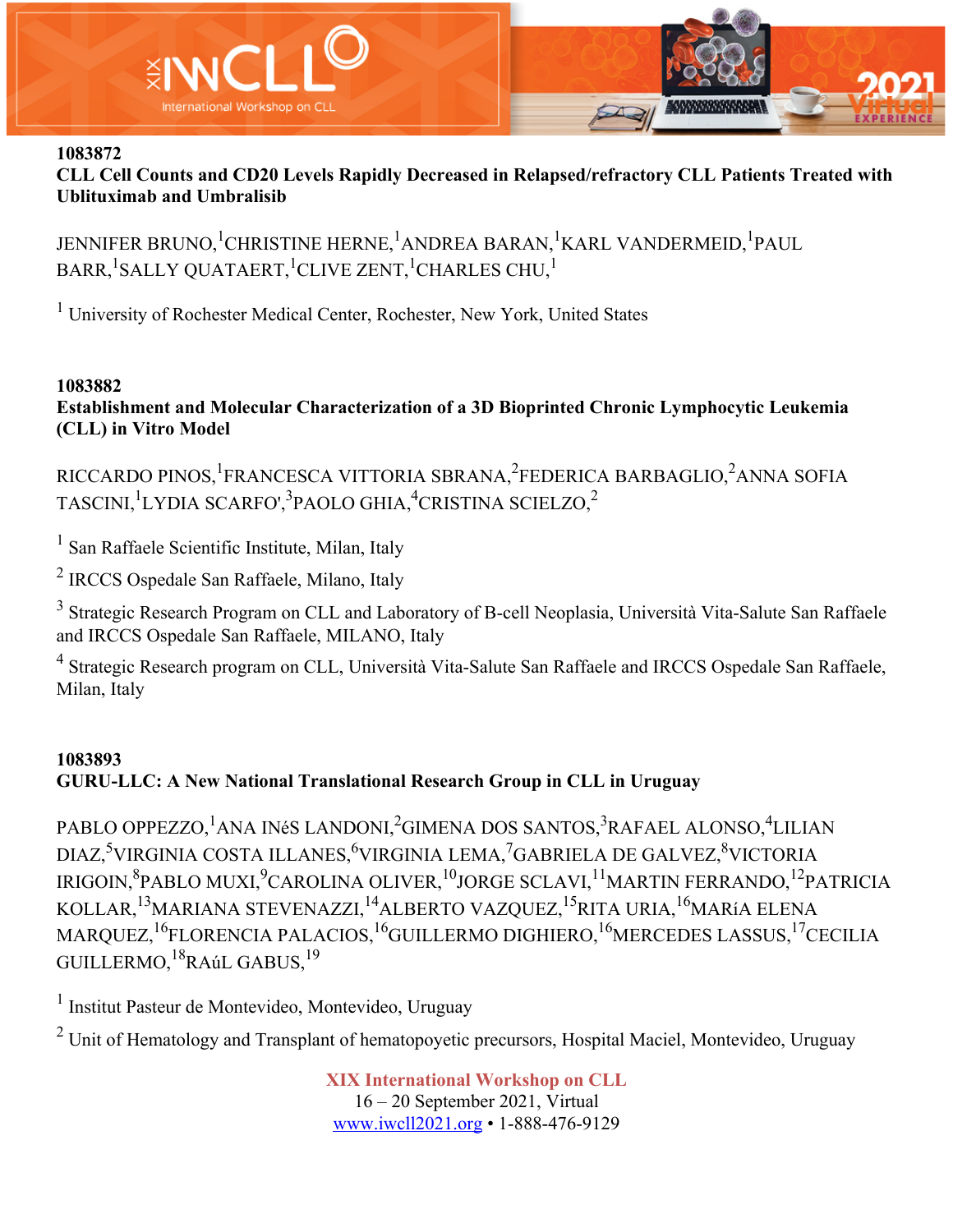

<sup>3</sup> Institut Pasteur de Montevideo and Dept of Hematology of the University Hospital, Montevideo, Uruguay

Faculty of Medicine, University of the Republic, Montevideo, Uruguay

Servicio Medico Integral, Montevideo, Montevideo, Uruguay

Hospital of the Armed Forces, Montevideo, Uruguay

Department of Transplant and Hematology / Servicio de medicina Integral, United States

CASMU IAMPP, Montevideo, Uruguay

Hospital Britànico, Montevideo, Uruguay

CASMU IAMPP & British Hospital, Montevideo, Uruguay

Mutualista CAMS, Mercedes, Dept de Soriano, Uruguay

Sanatorio Casa de Galicia, Montevideo, Uruguay

Sanatorio de la Medica uruguaya, Montevideo, Uruguay

Sanatorio SEMM Mautone, Maldonado, Uruguay

Sanatorio del Circulo Catolico, Montevideo, United States

Institut Pasteur de Montevideo, Montevideo, Uruguay

- Independent Consultant, Milano, Italy
- University Hospital, Montevideo, Montevideo, Uruguay

<sup>19</sup> Hospital Maciel, Montevideo and Hospital de la Asociación Médica, San José, Montevideo, Uruguay

### 

# **The CD180 Toll-like Receptor Is Heterogeneously Expressed in Lymph Nodes of Chronic Lymphocytic Leukaemia Patients and May Hold Prognostic Value**

KURTIS EDWARDS, <sup>1</sup>KRISTINA ZAITSEVA, <sup>1</sup>UZMA SAYED, <sup>1</sup>EMANUELA VOLPI, <sup>1</sup>AMIT NATHWANI,<sup>2</sup>JOHN G. GRIBBEN,<sup>3</sup>PETER LYDYARD,<sup>1</sup>SERGEY SERGEY KRYSOV,<sup>3</sup>NINO PORAKISHVILI,<sup>1</sup>

<sup>1</sup> University of Westminster, LONDON, United Kingdom

University College London, London, United Kingdom

Barts Cancer Institute, London, United Kingdom

**XIX International Workshop on CLL** 16 – 20 September 2021, Virtual

www.iwcll2021.org • 1-888-476-9129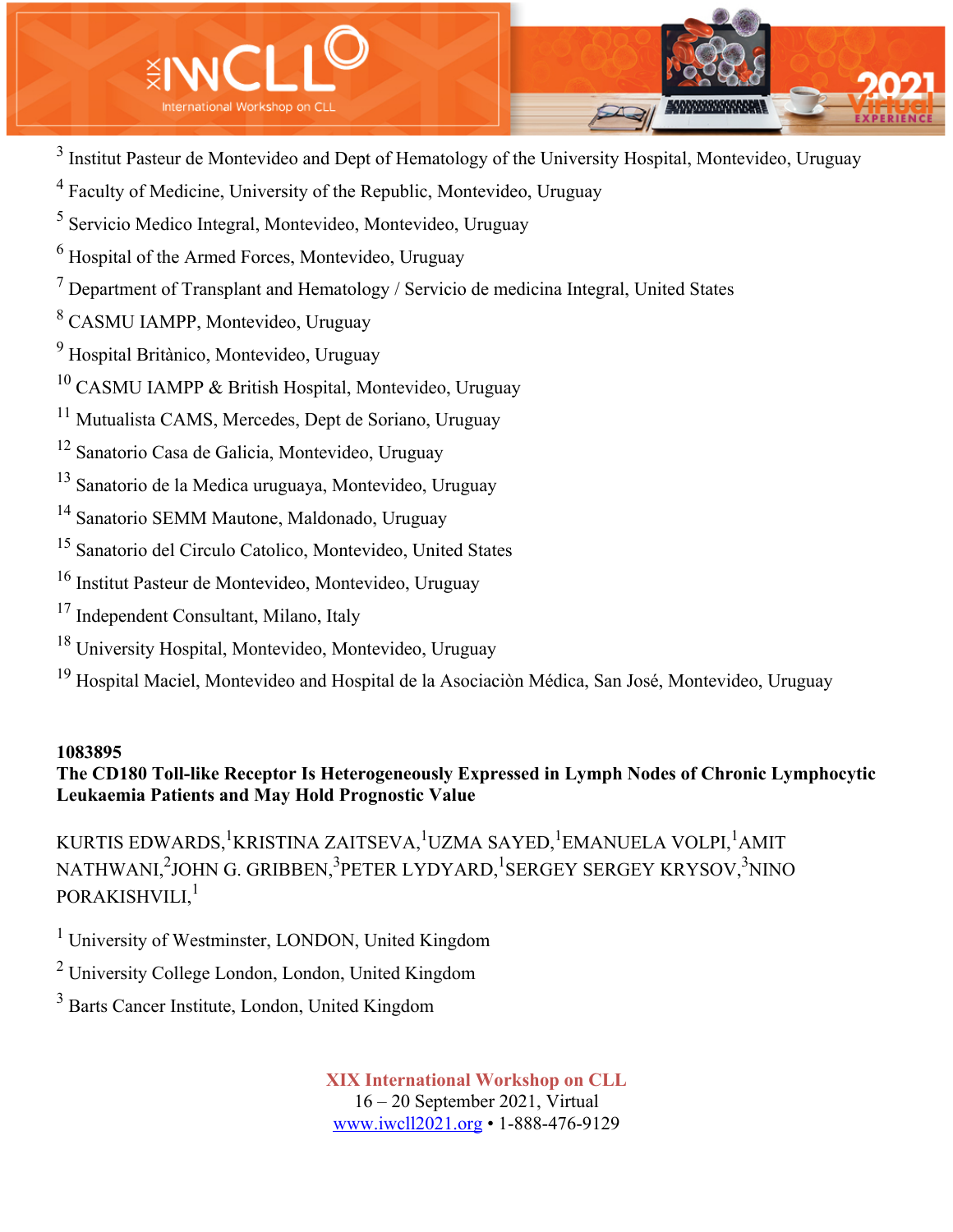

**The Role of Inflammation in CLL Progression. Linking Anomalous AID Expression to Pro-inflammatory Signalling**

MARíA ELENA MARQUEZ, <sup>1</sup>FRANCINE BITTENCOURT POTRICH, <sup>1</sup>ANGIMAR URIEPERO, <sup>1</sup>CLAUDIA ORTEGA, <sup>1</sup>AGUSTíN CORREA, <sup>1</sup>FLORENCIA PALACIOS, <sup>1</sup>CAROLINA OLIVER,<sup>2</sup>ANA INéS LANDONI,<sup>3</sup>GIMENA DOS SANTOS,<sup>4</sup>CECILIA GUILLERMO,<sup>5</sup>RAúL  $\mathrm{GABUS,}^6$ PABLO OPPEZZO, $^7$ 

<sup>1</sup> Institut Pasteur de Montevideo, Montevideo, Uruguay

<sup>2</sup> CASMU IAMPP & British Hospital, Montevideo, Uruguay

<sup>3</sup> Unit of Hematology and Transplant of hematopoyetic precursors, Hospital Maciel, Montevideo, Uruguay

<sup>4</sup> Institut Pasteur de Montevideo and Dept of Hematology of the University Hospital, Montevideo, Uruguay

<sup>5</sup> Hospital de Clìnicas, Montevideo, Uruguay

<sup>6</sup> Hospital Maciel, Montevideo and Hospital de la Asociaciòn Médica, San José, Montevideo, Uruguay

<sup>7</sup> Institut Pasteur de Montevideo, Montevideo, Uruguay

## **1083933**

**XPO1 Inhibitor Selinexor Elicits Antitumor Activity in Chronic Lymphocytic Leukemia via Nuclear Retention of IκB and Is Synergistic with the p53 Reactivating Drug PRIMA-1Met in p53 Deficient/Mutant CLLs**

ZHANGDI XU, $^1$ BIHUI PAN, $^2$ YI MIAO, $^3$ KAIXIN DU, $^2$ JIAZHU WU, $^1$ WEI XU, $^2$ 

<sup>1</sup> Jiangsu Province Hospital, Nanjing, China (People's Republic)

<sup>2</sup> Jiangsu Province Hospital, China (People's Republic)

<sup>3</sup> Jiangsu Province Hospital, The First Affiliated Hospital of Nanjing Medical University, Nanjing, China (People's Republic)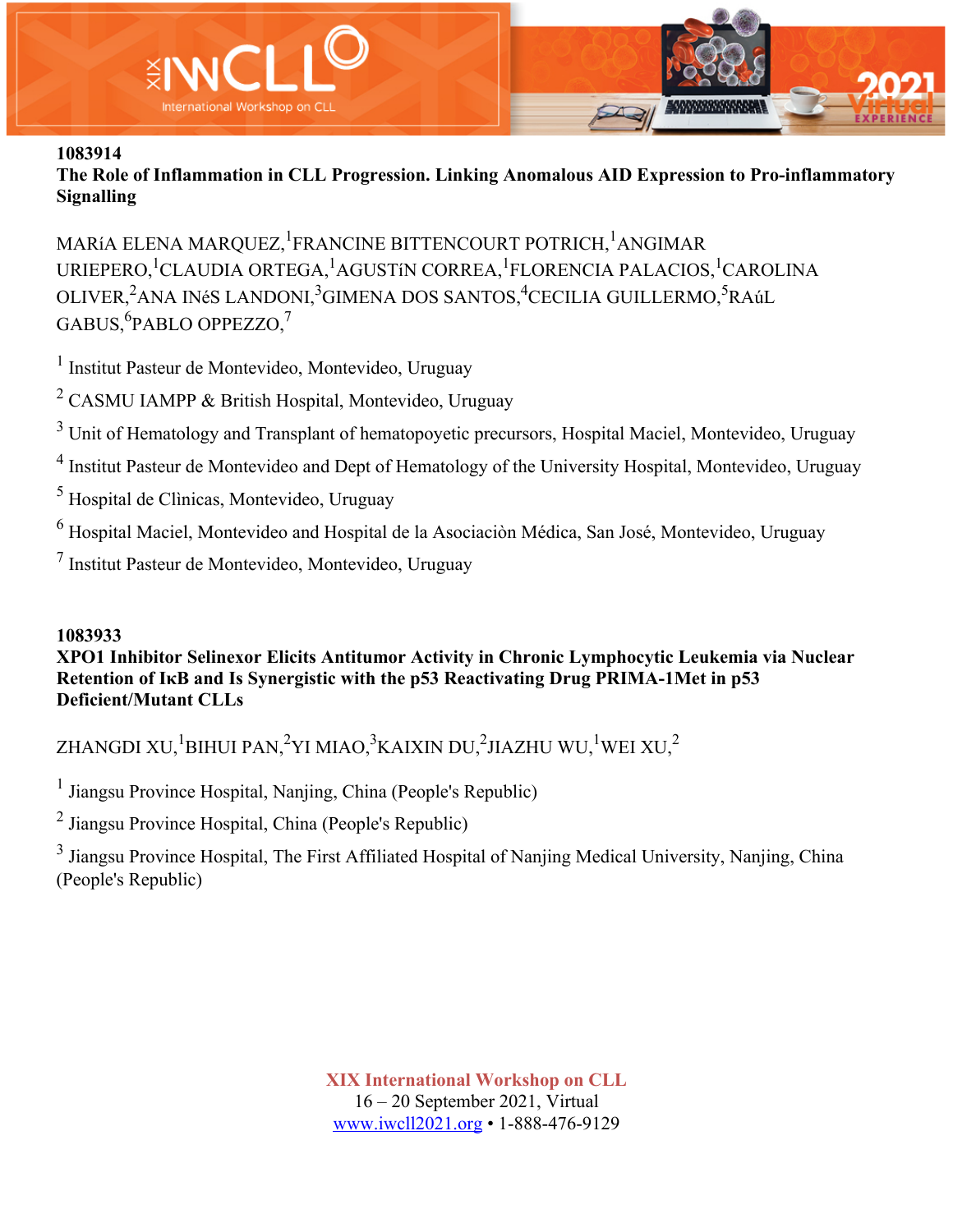



**Impact of Adherence to Ibrutinib on Clinical Outcomes in Real-World Patients with Chronic Lymphocytic Leukemia**

JAMES COLLINS, <sup>1</sup>SARAH STUMP, <sup>2</sup>HILLARY HEILING, <sup>3</sup>ALLISON DEAL, <sup>4</sup>DARRIAN PROCO,<sup>5</sup>CATHARINE NGUYEN,<sup>5</sup>MONICA COZAD,<sup>6</sup>ANTHONY MATO,<sup>7</sup>CATHERINE  $\rm{COOMBS}, ^3\rm{BENYAM}$  MULUNEH, $^6$ 

<sup>1</sup> University of North Carolina Eshelman School of Pharmacy, Raleigh, North Carolina, United States

<sup>2</sup> Memorial Sloan Kettering Cancer Center, Manhattan, New York, United States

<sup>3</sup> UNC Lineberger Cancer Center, United States

<sup>4</sup> UNC Lineberger Cancer Center, Chapel Hill, North Carolina, United States

<sup>5</sup> University of North Carolina Eshelman School of Pharmacy, United States

<sup>6</sup> University of North Carolina Eshelman School of Pharmacy, Chapel Hill, North Carolina, United States

<sup>7</sup> Memorial Sloan Kettering Cancer Center, New York, New York, United States

## **1083940**

**Development of a Quantitative Assay to Measure the Bcl-2 Family Proteins and Their Relationships to Drug Response**

RONG CHEN, <sup>1</sup>CHAOMEI LIU, <sup>1</sup>PING XIONG, <sup>1</sup>YULING CHEN, <sup>1</sup>DANIELLA ZHELEVA, <sup>2</sup>DAVID BLAKE, $^2$ WILLIAM WIERDA, $^3$ WILLIAM PLUNKETT, $^3$ 

<sup>1</sup> The University of Texas MD Anderson Cancer Center, Houston, Texas, United States

<sup>2</sup> Cyclacel Ltd., United States

<sup>3</sup> The University of Texas MD Anderson Cancer Center, United States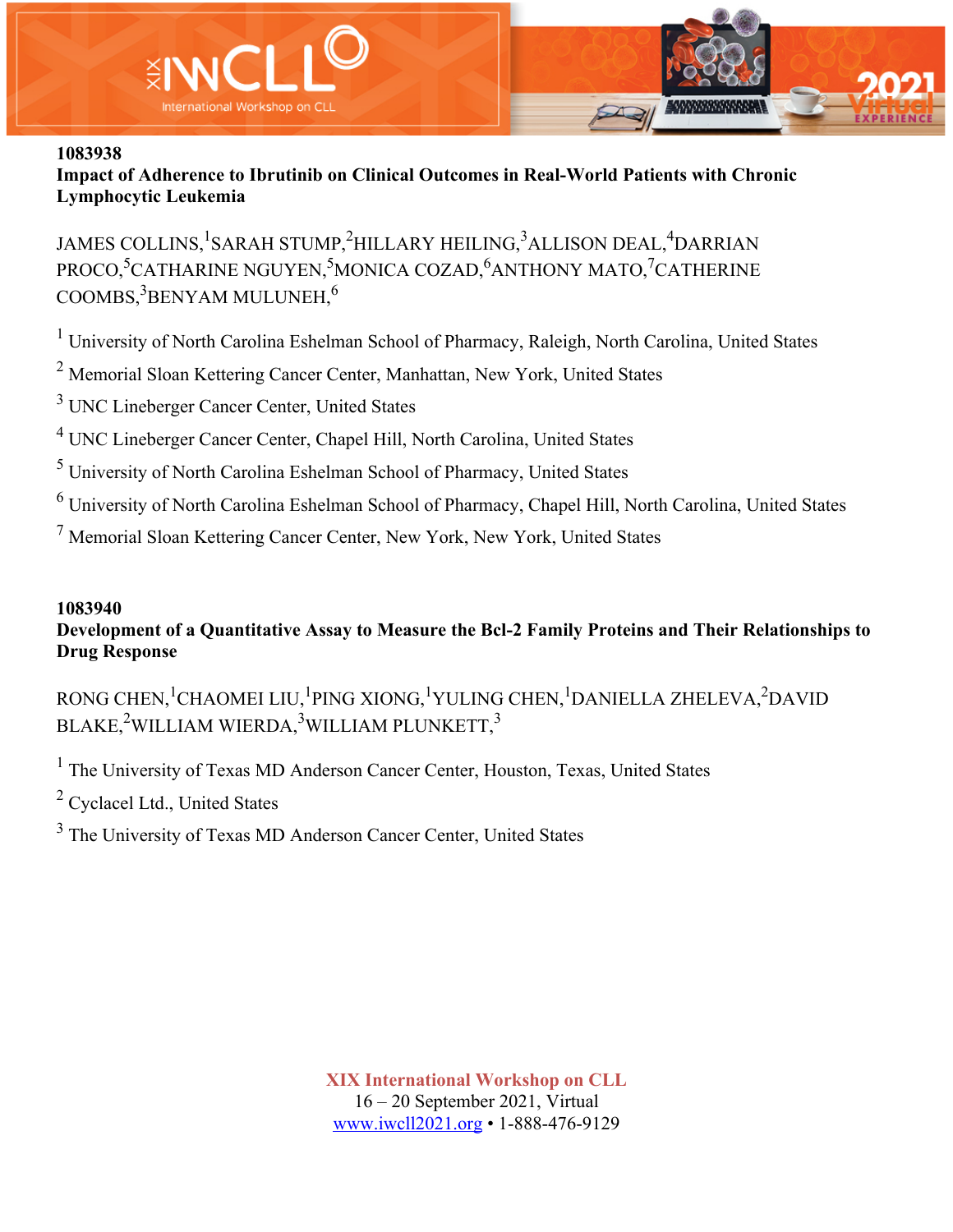

**Patterns of BTK Mutation and Clonal Evolution Induced by the Selective BTK Inhibitor (BTKi), Tirabrutinib in Chronic Lymphocytic Leukaemia (CLL)**

ROSS JACKSON, <sup>1</sup>CHRISTOPHER TRETHEWEY, <sup>1</sup>HARRIET WALTER, <sup>1</sup>SANDRINE JAYNE, $^1$ CHRISTOPHER FEGAN, $^2$ MARTIN DYER, $^1$ 

<sup>1</sup> University of Leicester, Leicester, United Kingdom

<sup>2</sup> Cardiff University, Cardiff, United Kingdom

## **1083950**

**Accelerated Phase Chronic Lymphocytic Leukemia: Clinical, Cytogenetical and Molecular Characterization of 12 Patients**

LEOPOLDINE LAPIERRE, <sup>1</sup>LAETITIA LARGEAUD, <sup>1</sup>CHARLOTTE SYRYKH, <sup>1</sup>SALIM KANOUN,<sup>1</sup>LUCIE COSTER,<sup>1</sup>CAMILLE LAURENT,<sup>1</sup>BASTIEN CABARROU,<sup>2</sup>CHRISTIAN RECHER, <sup>1</sup>BENOIT BRANCO, <sup>1</sup>NOEMIE GADAUD, <sup>1</sup>DELPHINE BRECHEMIER, <sup>3</sup>LOIC YSEBAERT, <sup>1</sup>MARTIN GAUTHIER, <sup>1</sup>

<sup>1</sup> IUCT-Oncopole, Toulouse, France

<sup>2</sup> IUCT-Oncopole, France

<sup>3</sup> CHU de Toulouse, Toulouse, France

## **1083961**

**Successful Retreatment of CLL with Venetoclax Following Clonal Evolution During 37 Months of Tirabrutinib and Idelalisib**

ROSS JACKSON,<sup>1</sup>VICTORIA SMITH,<sup>1</sup>HARRIET WALTER,<sup>1</sup>SANDRINE JAYNE,<sup>1</sup>MARTIN DYER,<sup>1</sup>

<sup>1</sup> University of Leicester, Leicester, United Kingdom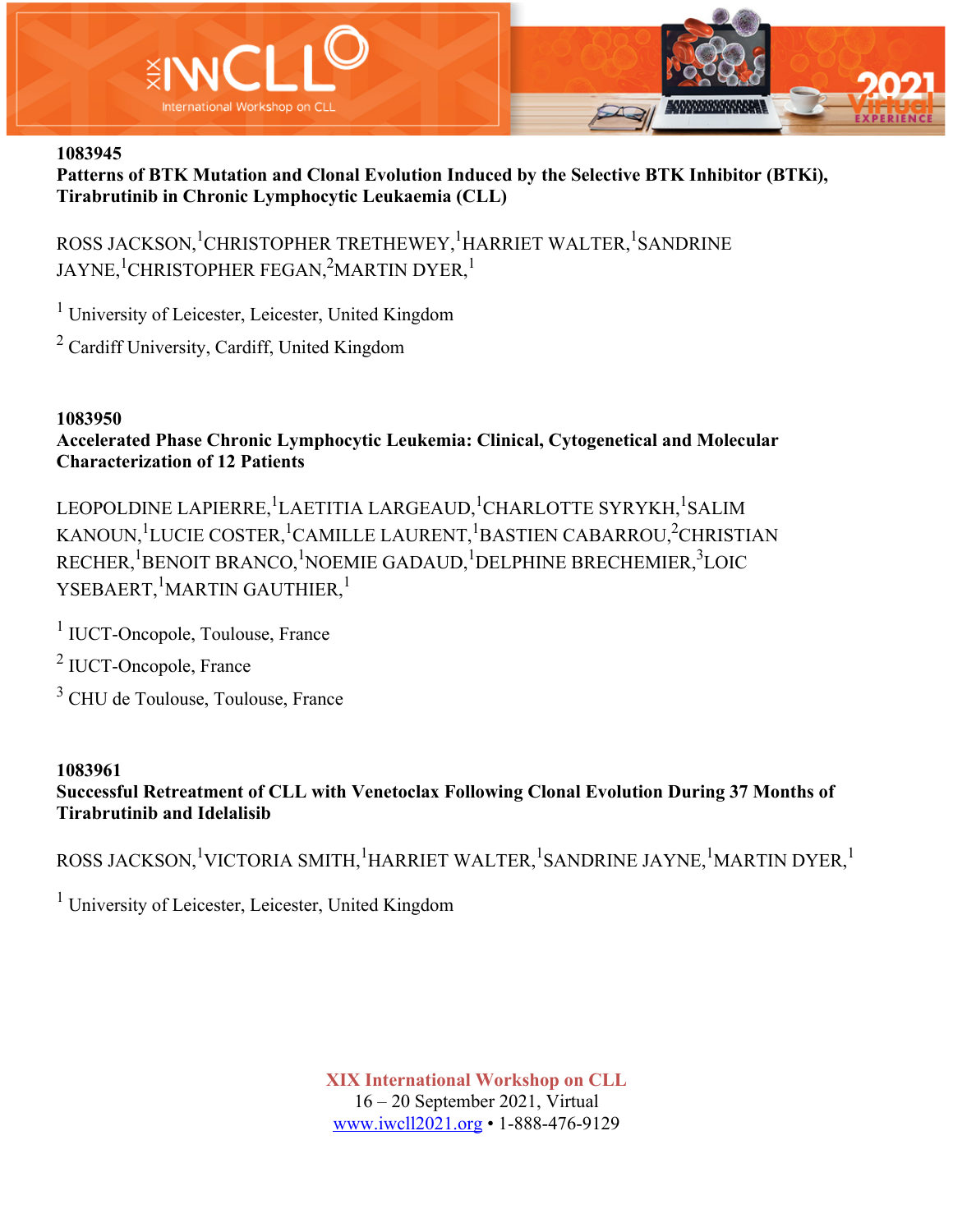

**Dual Variable Domain Antibodies Against FcμR for Potential Treatment of Chronic Lymphocytic Leukemia**

AMRO FULFULAN, $^1$ DOBEEN HWANG, $^2$ SHI SHU, $^3$ XIULING LI, $^4$ CHRISTOPH RADER, $^4$ ADRIAN WIESTNER,<sup>3</sup>SIVASUBRAMANIAN BASKAR,<sup>3</sup>

<sup>1</sup> Catholic University of America, Bethesda, Maryland, United States

- <sup>2</sup> Scripps Research Institute, United States
- <sup>3</sup> National Institute of Health, Bethesda, Maryland, United States
- <sup>4</sup> Scripps Research, United States

## **1083987**

**A Phase 1/2 Study of Umbralisib, Ublituximab, and Venetoclax in Patients with Relapsed or Refractory Chronic Lymphocytic Leukemia (CLL)**

PAUL M. BARR,<sup>1</sup>BRIAN T. HILL,<sup>2</sup>CLIVE ZENT,<sup>3</sup>ANDREA M. BARAN,<sup>1</sup>MIJAMIN FRIEND,<sup>1</sup>DIKSHA BISWA,<sup>1</sup>ANJALI ADVANI,<sup>4</sup>ALLISON WINTER,<sup>4</sup>KELSEY HOLKOVIC,<sup>4</sup>JANE L. LIESVELD, $^1$ DEBORAH A. MULFORD, $^1$ ANDREW BUI, $^5$ PETER SPORTELLI, $^6$ HARI P. MISKIN, $^6$ MICHAEL S. WEISS, $^6$ JONATHAN W. FRIEDBERG, $^1$ SHUO MA, $^7$ 

<sup>1</sup> Wilmot Cancer Institute, University of Rochester Medical Center, Rochester, New York, United States

<sup>2</sup> Cleveland Clinic, Cleveland, Ohio, United States

<sup>3</sup> University of Rochester Medical Center, Rochester, New York, United States

<sup>4</sup> Taussig Cancer Institute, Cleveland Clinic, Cleveland, Ohio, United States

<sup>5</sup> TG Therapeutics, Inc., New York, New York, United States

<sup>6</sup> TG Therapeutics Inc., New York, New York, United States

 $<sup>7</sup>$  Division of Hematology and Oncology, Northwestern University Feinberg School of Medicine; Robert H.</sup> Lurie Comprehensive Cancer Center, Chicago, Illinois, United States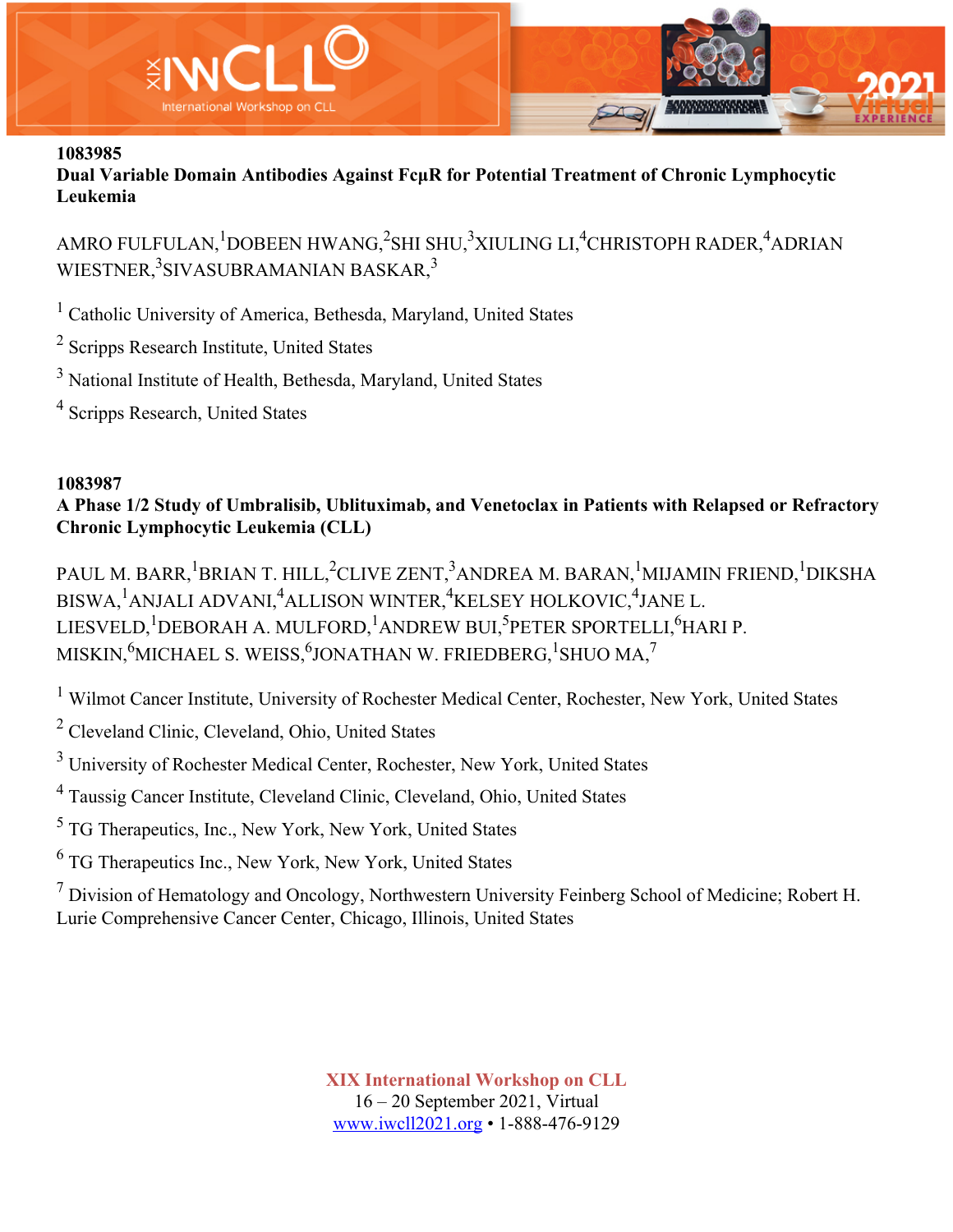

**A Cross-Sectional Study Examining How Knowledge of Genetic and Biomarkers Affects the Information and Communication Experiences of Patients with CLL**

# NATALIE DREN, $^1$ LORNA WARWICK, $^1$ OLUFUNMILAYO BAMIGBOLA, $^1$

<sup>1</sup> Lymphoma Coalition, United States

### **1084060**

**Inhibition of the Pentose-phosphate-pathway (PPP) Mediates Macrophage Reprogramming and Induces Increased Antibody-dependent Lymphoma Cell Clearance by Macrophages While Supportive Bystander Function Is Diminished**

ELENA IZQUIERDO-ALVAREZ, <sup>1</sup>NADINE NICKEL, <sup>2</sup>STUART BLAKEMORE, <sup>2</sup>DANIELA VORHOLT,<sup>2</sup>SAMRUDDHI CHAWAN,<sup>2</sup>JANICA WIEDERSTEIN,<sup>2</sup>REBECCA LINKE,<sup>2</sup>MARCUS KRüGER,<sup>2</sup>CORAL BARABAS,<sup>3</sup>ALMA VILLASENOR,<sup>3</sup>CAROLINA COSTA PICOSI,<sup>4</sup>MICHAEL  $\mathrm{HALLEX}_i^2$ CHRISTIAN PALLASCH, $^2$ ANNA BEIELSTEIN, $^5$ 

<sup>1</sup> Universidad CEU San Pablo, Spain

 $2$  CECAD, Germany

<sup>3</sup> San Pablo-CEU University, Spain

<sup>4</sup> San Pablo-CEU University, United States

<sup>5</sup> University Hospital Cologne, Germany

## **1084061**

# **Evaluation of Venetoclax Initiation Process at University of North Carolina Medical Center**

MONICA COZAD, <sup>1</sup>SARAH STUMP, <sup>2</sup>KAITLYN BUHLINGER, <sup>3</sup>JAMES COLLINS, <sup>4</sup>CATHERINE  $\mathrm{COOMBS}^{5}_{1}$ BENYAM MULUNEH, $^{4}$ 

<sup>1</sup> University of North Carolina Eshelman School of Pharmacy, Chapel Hill, North Carolina, United States

<sup>2</sup> Memorial Sloan Kettering Cancer Center, United States

<sup>3</sup> University of North Carolina Medical Center, United States

<sup>4</sup> University of North Carolina Eshelman School of Pharmacy, United States

<sup>5</sup> The University of North Carolina Cancer Center, United States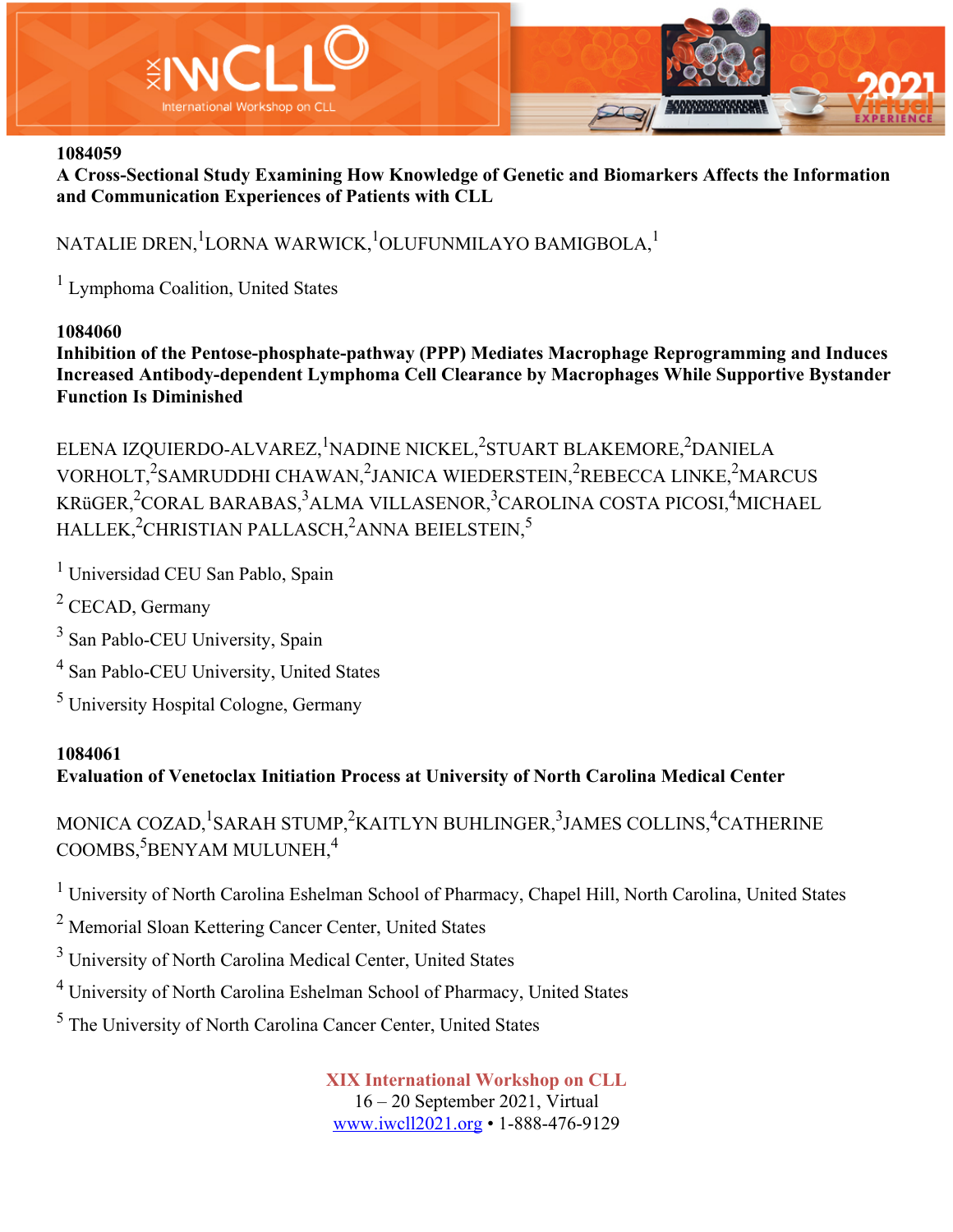

# **CD200 Baseline Serum Levels Predict Prognosis of Chronic Lymphocytic Leukemia**

CANDIDA VITALE, <sup>1</sup>MARTA COSCIA, <sup>1</sup>DANIELA LAMORTE, <sup>2</sup>GIUSEPPE PIETRANTUONO,<sup>2</sup>PERUTELLI FRANCESCA,<sup>3</sup>FIORELLA D'AURIA,<sup>2</sup>TEODORA STATUTO,<sup>2</sup>LUCIANA VALVANO,<sup>2</sup>ANNAMARIA TOMASSO,<sup>4</sup>VALENTINA GRIGGIO,<sup>5</sup>REBECCA JONES,<sup>5</sup>GIOVANNA MANSUETO,<sup>2</sup>ORESTE VILLANI,<sup>2</sup>SIMONA D'AGOSTINO,<sup>2</sup>DIMITAR EFREMOV, $^6$ LUCA LAURENTI, $^7$ GIOVANNI D'ARENA, $^8$ 

<sup>1</sup> Division of Hematology, A.O.U. Città della Salute e della Scienza di Torino and Department of Molecular Biotechnology and Health Sciences, University of Turin,Italy, Italy

<sup>2</sup> Referral cancer Center of Basilicata, Italy

<sup>3</sup> A.O.U. Città della Salute e della Scienza, Univeristy of Torino, Italy

<sup>4</sup> Hematology Unit, Fondazione Policlinico Gemelli, Italy

<sup>5</sup> A.O.U. Città della Salute e della Scienza, University of Torino, Italy

 $<sup>6</sup>$  Molecular Hematology, International Center for Genetic Engineering and Biotechnology, Italy</sup>

<sup>7</sup> Institute of Haematology, Fondazione Policlinico Universitario A. Gemelli IRCCS, Rome,Italy, Italy

<sup>8</sup> Hematology, ASL Salerno, Italy, Italy

# **1084063 What Drives Treatment Preferences in CLL? Listening to the Patient Voice**

CLAIRE ERVIN,<sup>1</sup>ARLIENE MANGALINDAN,<sup>2</sup>SHEILA SHAPOURI,<sup>2</sup>JESSIE SUTPHIN,<sup>1</sup>CAROL  $\mathrm{MANSFIELD,^{1}BEENISH\ S.\ MANZOOR,^{3}KAVITA\ SAIL,^{4}JENNIFER\ DINE,^{1}}$ 

<sup>1</sup> RTI Health Solutions, United States

<sup>2</sup> Genentech, United States

 $3$  AbbVie Inc., United States

<sup>4</sup> AbbVie, United States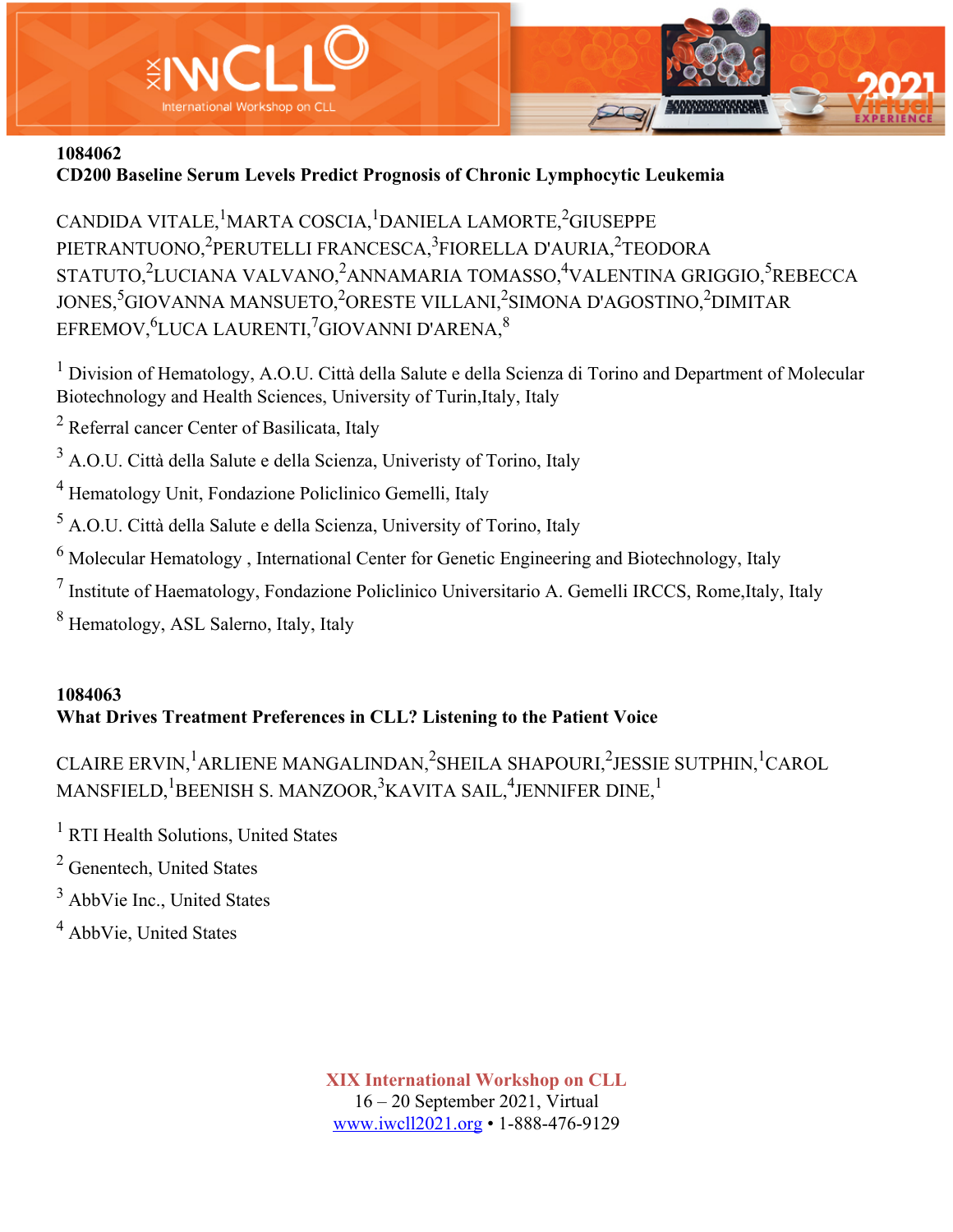

**Overcoming Drug-Resistance in Chronic Lymphocytic Leukemia: The Development of a Cell Line Resistant to Ibrutinib**

FEDERICA FREZZATO,<sup>1</sup>LIVIA ZORNETTA,<sup>2</sup>ANDREA VISENTIN,<sup>2</sup>FILIPPO SEVERIN,<sup>2</sup>SERENA PIZZO,<sup>2</sup>EDOARDO RUGGERI,<sup>2</sup>NAYLA MOUAWAD,<sup>2</sup>LEONARDO MARTINELLO,<sup>2</sup>ELISA PAGNIN,<sup>2</sup>FRANCESCO PIAZZA,<sup>2</sup>MONICA FACCO,<sup>2</sup>LIVIO TRENTIN,<sup>2</sup>

<sup>1</sup> Department of Medicine - DIMED, Italy

<sup>2</sup> University of Padova, Italy

### **1084065 Small Extracellular Vesicles Derived from CLL Microenvironment Sustain Disease Progression in Vivo by Hampering Anti-tumor Immunity**

ETIENNE MOUSSAY, <sup>1</sup>JERMONE PAGGETTI, <sup>1</sup>ELODIE VIRY, <sup>1</sup>PABLO ELíAS MORANDE, <sup>1</sup>ERNESTO  $GARGIULO.<sup>1</sup>$ 

<sup>1</sup> Luxembourg Institute of Health, Luxembourg

### **1084066**

## **Single-cell RNA Sequencing Suggests Novel Drivers of Chronic Lymphocytic Leukemia in Patients with Ibrutinib Resistance**

HUI JIN,<sup>1</sup>ZIJUAN WU,<sup>2</sup>HUAYUAN ZHU,<sup>2</sup>LUQIAO WANG,<sup>2</sup>DANLING GU,<sup>2</sup>WEI XU,<sup>2</sup>JIANYONG LI,<sup>3</sup>

<sup>1</sup> Department of Hematology, The First Affiliated Hospital of Nanjing Medical University, China (People's Republic)

 $2$  Department of Hematology, The First Affiliated Hospital of Nanjing Medical University, China (People's Republic)

<sup>3</sup> Jiangsu Province Hospital, China (People's Republic)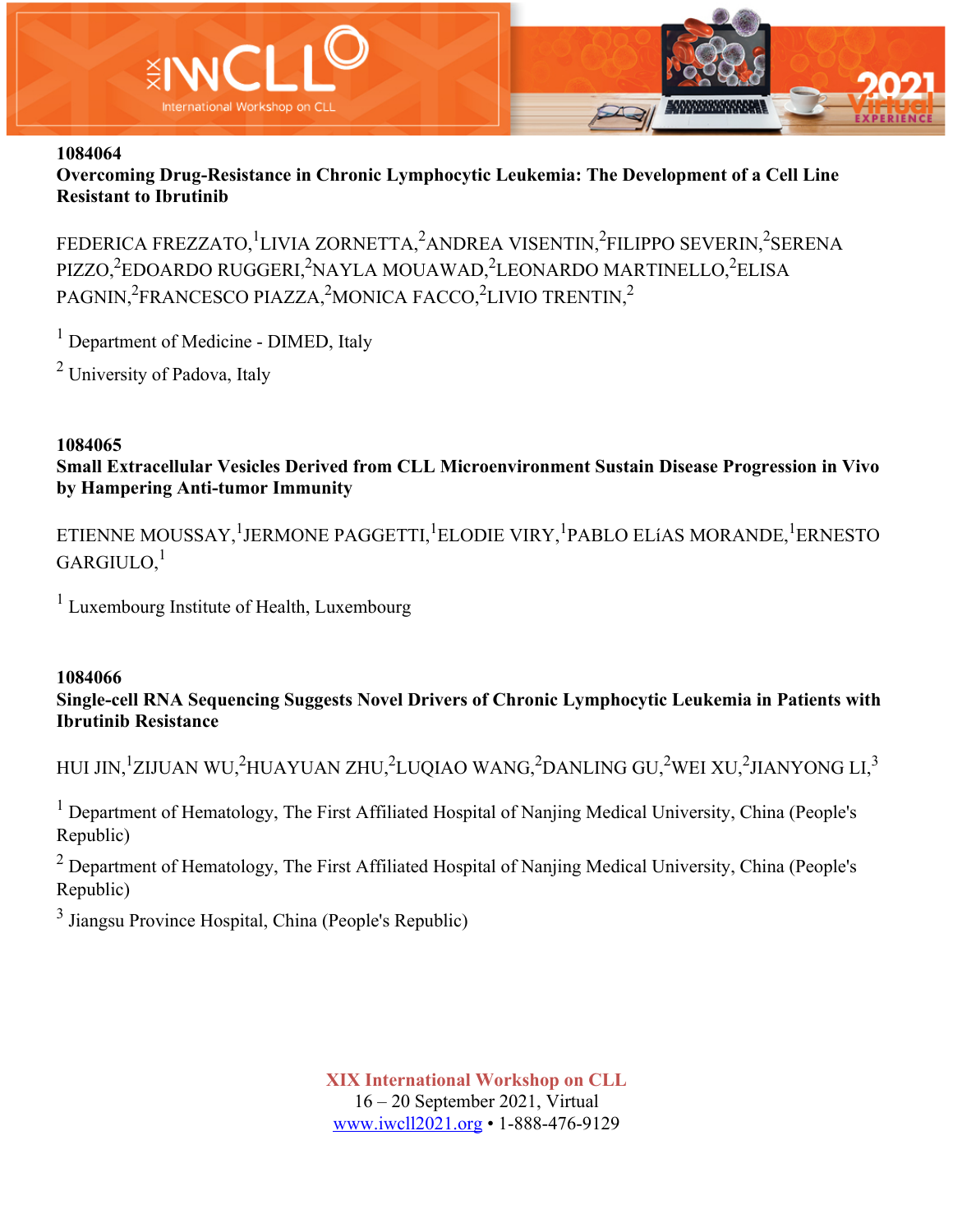

**Pirtobrutinib (LOXO-305), a Next Generation, Highly Selective, Non-covalent BTK Inhibitor in Previously Treated CLL/SLL: Results from the Phase 1/2 BRUIN Study**

JOHN PAGEL, <sup>1</sup>CATHERINE COOMBS,<sup>2</sup>NIRAV SHAH,<sup>3</sup>NICOLE LAMANNA,<sup>4</sup>EWA LECH-MARANDA,<sup>5</sup>TOBY A EYRE,<sup>6</sup>JENNIFER WOYACH,<sup>7</sup>WILLIAM WIERDA,<sup>8</sup>CHAN Y CHEAH,<sup>9</sup>LINDSEY ROEKER,<sup>10</sup>MANISH PATEL,<sup>11</sup>BITA FAKHRI,<sup>12</sup>MINAL A BARVE,<sup>13</sup>CONSTANTINE S TAM,<sup>14</sup>DAVID J LEWIS,<sup>15</sup>JAMES N GERSON,<sup>16</sup>ALVARO ALENCAR,<sup>17</sup>JUSTIN TAYLOR,<sup>17</sup>OMAR ABDEL-WAHAB,  $^{10}$ PAOLO GHIA,  $^{18}$ STEPHEN J SCHUSTER,  $^{16}$ JESSICA CHEN,  $^{19}$ BINOJ C NAIR, $^{20}$ DONALD E TSAI, $^{20}$ NORA C KU, $^{20}$ MATTHEW DAVIDS, $^{21}$ JENNIFER BROWN, $^{21}$ ANTHONY MATO, $^{10}$ WOJCIECH  $JURCZAK<sup>22</sup>$ 

<sup>1</sup> Swedish Cancer Center, United States

- <sup>2</sup> The University of North Carolina Cancer Center, United States
- <sup>3</sup> Medical College of Wisconsin, United States
- <sup>4</sup> Herbet Irving Comprehensive Cancer Center, Columbia University, United States
- <sup>5</sup> Institute of Hematology and Transfusion Medicine, United States
- $6$  Oxford University Hospitals NHS Foundation Trust, Churchill Cancer Center, United Kingdom
- <sup>7</sup> The Ohio State University, United States
- <sup>8</sup> MD Anderson Cancer Center, United States
- <sup>9</sup> Linear Clinical Research and Sir Charles Gairdner Hospital, Australia
- <sup>10</sup> Memorial Sloan Kettering Cancer Center, United States
- <sup>11</sup> Florida Cancer Specialists/Sarah Cannon Research Institute, United States
- <sup>12</sup> University of California San Francisco, United States
- <sup>13</sup> Mary Crowley Cancer Research, United States
- <sup>14</sup> Peter MacCallum Cancer Center, Royal Melbourne Hospital, and University of Melbourne, Australia
- <sup>15</sup> Plymouth Hospitals NHS Trust Derriford Hospital, United Kingdom
- <sup>16</sup> Lymphoma Program, Abramson Cancer Center, University of Pennsylvania, United States
- <sup>17</sup> University of Miami Miller School of Medicine, United States
- <sup>18</sup> Università Vita-Salute San Raffaele and IRCCS Ospedale San Raffaele, Italy
- <sup>19</sup> Eli Lilly and Company, United States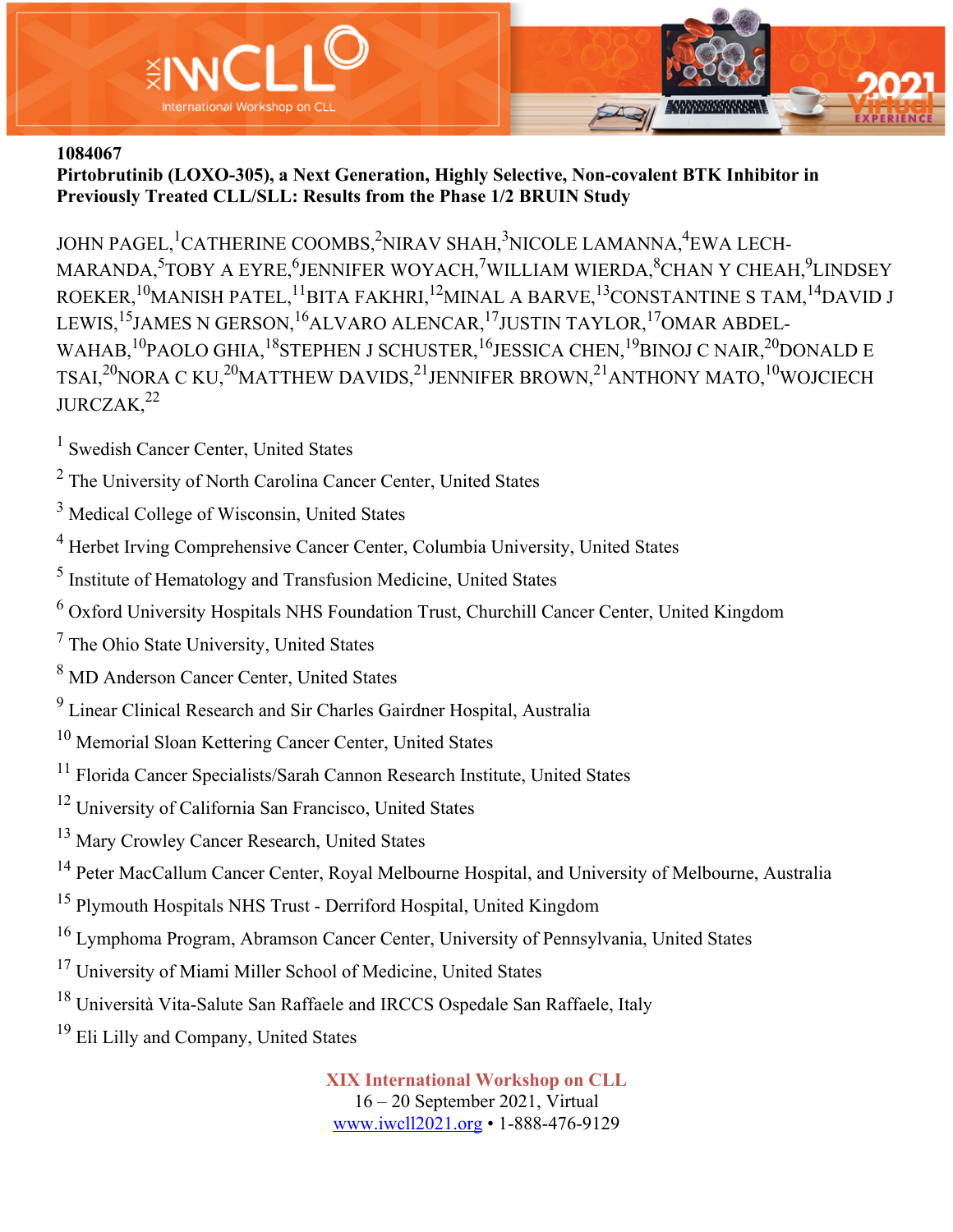



- <sup>20</sup> Loxo Oncology at Lilly, United States
- <sup>21</sup> Dana-Farber Cancer Institute, United States
- <sup>22</sup> Maria Sklodowska-Curie National Research Institute of Oncology, Poland

**Utilizing Clinical Features of Progression to Predict Richter's Syndrome in Patients with CLL Progressing After Ibrutinib**

ADAM KITTAI, $^1$ YING HUANG, $^2$ ASHLEIGH KEITER, $^2$ KYLE BECKWITH, $^2$ DAN GOLDSTEIN, $^2$ SEEMA BHAT, $^2$ DAVID BOND, $^2$ JOHN BYRD, $^2$ MICHAEL GREVER, $^2$ KERRY ROGERS, $^2$ JENNIFER WOYACH, $^2$ 

 $<sup>1</sup>$  Ohio State University, Columbus, Ohio, United States</sup>

<sup>2</sup> The Ohio State University, United States

# **1084069**

**A Survey of European Chronic Lymphocytic Leukemia (CLL) Patients' and Caregivers' Awareness, Preferences, and Understanding Related to Finite (Limited) Duration Therapy and Minimal Residual Disease (MRD)**

CHRIS STEWART, <sup>1</sup>JOHN BYRD, <sup>2</sup>ALEXEY V. DANILOV, <sup>3</sup>ALAN SKARBNIK, <sup>4</sup>MICHAEL RYNNE, $^5$ ROBYN BRUMBLE, $^6$ LIZA AVRUCH, $^6$ JOHN PAGEL, $^7$ BRIAN KOFFMAN, $^6$ NEIL BAILEY, $^8$ 

 $<sup>1</sup>$  Gallup, Inc., United States</sup>

<sup>2</sup> University of Cincinnati College of Medicine, United States

<sup>3</sup> City of Hope National Medical Center, United States

<sup>4</sup> Novant Health, United States

<sup>5</sup> CLL Ireland, Ireland

<sup>6</sup> CLL SOCIETY, United States

- <sup>7</sup> Swedish Cancer Center, United States
- <sup>8</sup> Swedish Cancer Institute, Seatlle, Washington, United States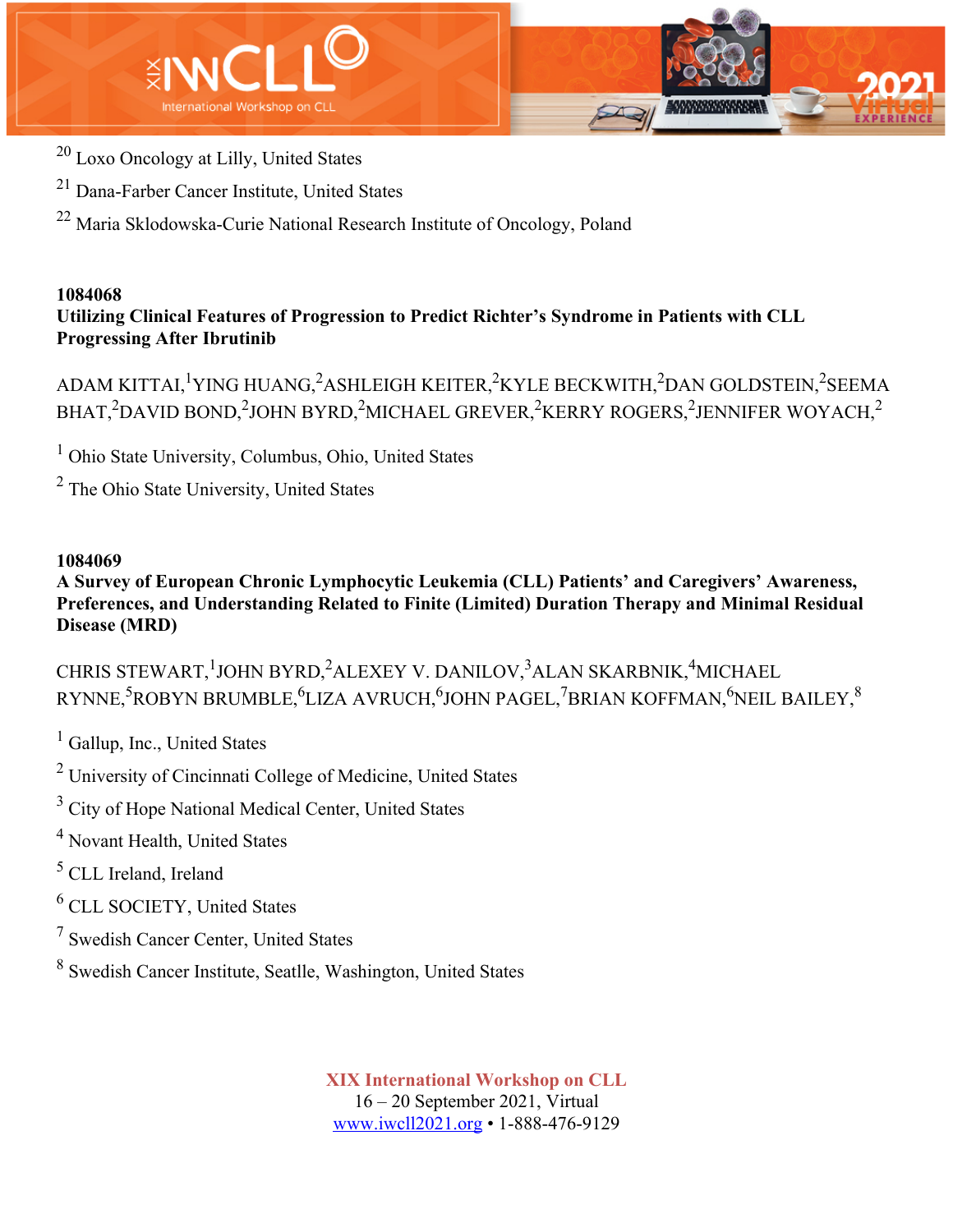

**Targeting Translation by Disrupting the Newly Identified Prohibitin-eIF4F Complex as a Novel Therapeutic Strategy in CLL**

ETIENNE MOUSSAY, $^{\rm l}$ JERMONE PAGGETTI, $^{\rm l}$ VANESSA KLAPP, $^{\rm l}$ ANNE LARGEOT, $^{\rm l}$ 

<sup>1</sup> Luxembourg Institute of Health, Luxembourg

## **1084071 The Intellectual History of CLL: 1999 to 2019**

GERALD MARTI,<sup>1</sup>

 $<sup>1</sup>$  NIH, Potomac, United States</sup>

## **1084072**

# **Preliminary Results of the FILO Phase 2 Trial for Untreated Fit Patients with Intermediate Risk Chronic Lymphocytic Leukemia Comparing Ibrutinib Plus Venetoclax (IV) versus FCR**

ANNE QUINQUENEL, $^1$ REMI LETESTU, $^2$ MAGALI LEGARFF, $^2$ FABIEN SUBTIL, $^3$ MAD HELENIE ELSENSOHN,<sup>3</sup>THERESE AURRANT,<sup>4</sup>KAMEL LARIBI,<sup>5</sup>FLORENCE CYMBALISTA,<sup>6</sup>VINCENT LEVY,<sup>2</sup>LAURENCE SIMON,<sup>7</sup>DAMIEN ROOS-WEIL,<sup>2</sup>VERONIQUE LEBLOND,<sup>8</sup>MARIE-SARAH DILHUYDY, $^9$ CECILE TOMOWIAK, $^{10}$ CAROLINE DARTIGEAS, $^{11}$ ROMAIN GUIEZE, $^{12}$ OLIVIER TOURNILHAC,<sup>13</sup>EMMANUELLE FERRANT,<sup>14</sup>SOPHIE DE GUIBERT,<sup>15</sup>PIERRE FEUGIER,<sup>16</sup>FATIHA MERABET, <sup>17</sup>STEPHANE LEPRETRE, <sup>18</sup>PHILIPPE CARASSOU, <sup>19</sup>JULIE GAY, <sup>20</sup>BENEDICTE HIVERT,<sup>21</sup>LUC MATTHIEU FORNECKER,<sup>22</sup>JEHAN DUPUIS,<sup>2</sup>LYSIANE MOLINA,<sup>23</sup>BRUNO VILLEMAGNE, $^{24}$ GUILLAUME CARTRON, $^{25}$ ANNE-SOPHIE MICHALLET, $^{26}$ BERNARD DRENOU,<sup>27</sup>BEATRICE MAHE,<sup>28</sup>OMAR BENBRAHI,<sup>29</sup>XAVIER CAHU,<sup>30</sup>CHRISTELLE PORTOIS,<sup>31</sup>LOIC YSEBAERT,<sup>32</sup>FLORENCE NGUYEN-KHAC,<sup>33</sup>VALERIE ROUILLE,<sup>25</sup>ALAIN DELMER,<sup>34</sup>

 $<sup>1</sup>$  CHU Reims, France</sup>

<sup>2</sup> APHP, France

 $3$  HCL, France

<sup>4</sup> IPC, France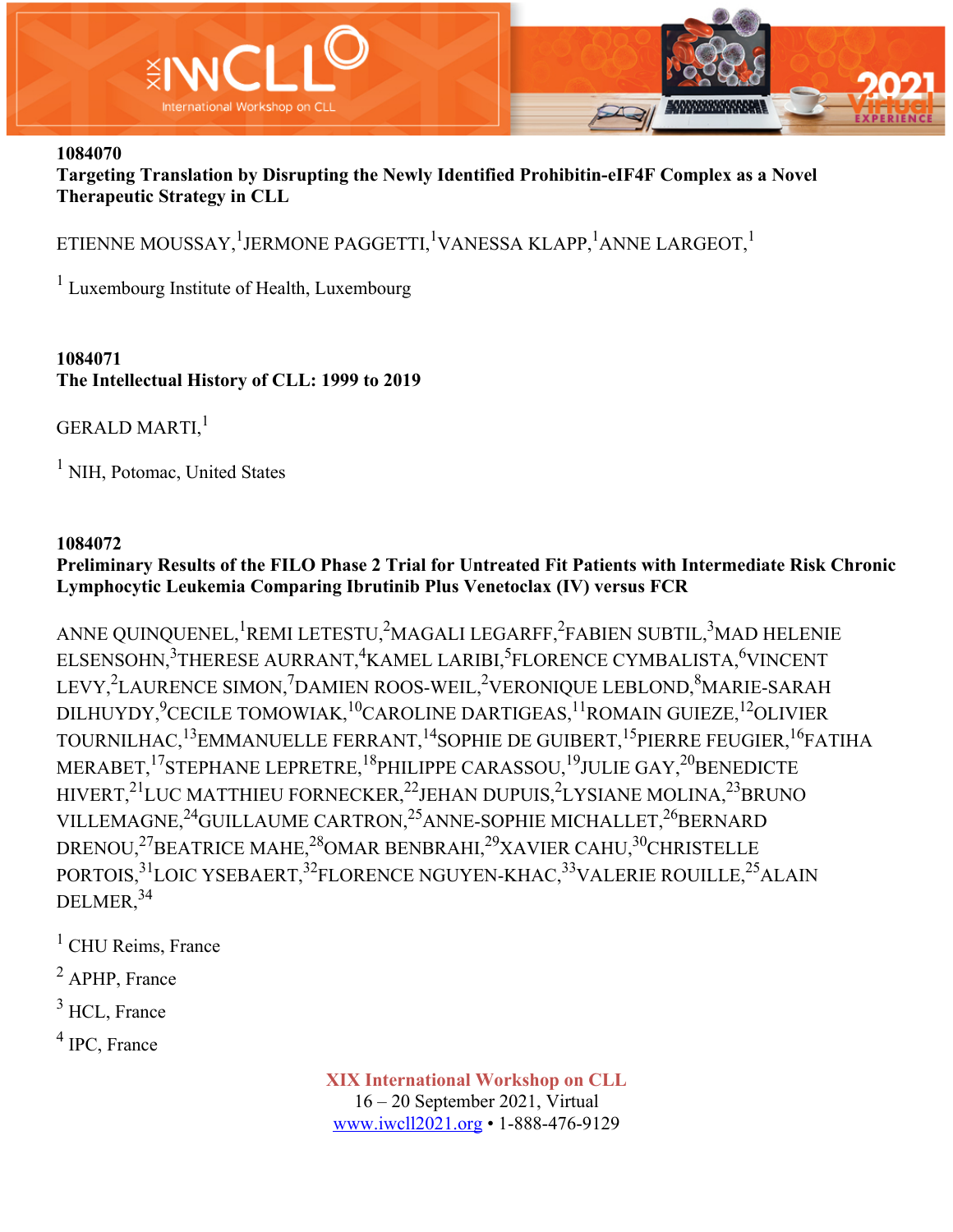

- Service Hématologie, CH Le Mans, Le Mans, France, France
- Laboratoire d'Hématologie, Hôpital Avicenne, APHP, Bobigny, France, France
- Centre hospitalier sud francilien, France
- Service Hématologie, Hôpital de la Pitié-Salpêtrière, APHP, Paris, France, France
- CHU Bordeaux, France
- Service Hématologie, CHU Poitiers, Poitiers, France, France
- <sup>11</sup> Service Hématologie et thérapie cellulaire, CHU Tours, Tours, France, France
- <sup>12</sup> Service Hématologie, CHU Clermont Ferrand, Clermont Ferrand, France, France
- CHU, France
- <sup>14</sup> CHLS, France
- <sup>15</sup> CHU Rennes, France
- <sup>16</sup> CHRU Nancy, France
- Service Hématologie, CH de Versailles, Versailles, France, France
- Centre Henri Becquerel, France
- <sup>19</sup> CHR Metz, France
- CH Cote Basque, France
- groupement des hôpitaux catholiques, France
- CHU Strasbourg, France
- CHU Grenoble, France
- CH La roche sur yon, France
- CHU Montpellier, France
- Service Hématologie, Centre Léon Bérard, Lyon, France, France
- Service Hématologie, CH de Mulhouse, Mulhouse, France, France
- Chu Nantes, France
- Chr Orleans, France
- Centre Privé cesson sevigne, France
- <sup>31</sup> SLST Sud Loire, France
- IUCT Oncopole, France

**XIX International Workshop on CLL** 16 – 20 September 2021, Virtual

www.iwcll2021.org • 1-888-476-9129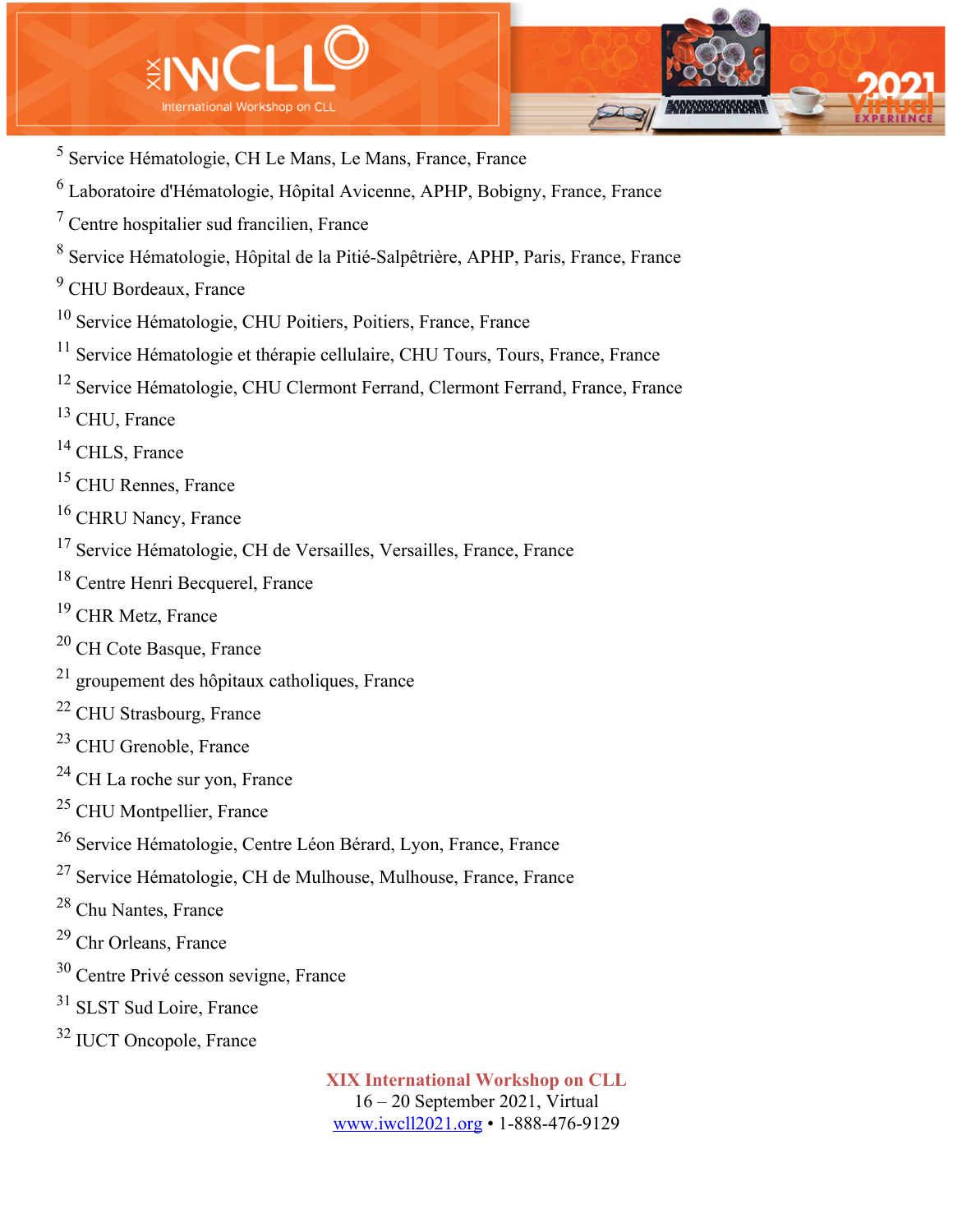

<sup>33</sup> Service d'Hématologie Biologique, Hôpital Pitié-Salpêtrière, Paris, France, Paris, France

<sup>34</sup> Service Hématologie, CHU de Reims, Reims, France, France

## **1084073**

# **Prediction of Outcomes in CLL Patients Treated with Ibrutinib: Validation of 4 Prognostic Scores and Development of a Simplified Three-factor Model**

STEFANO MOLICA, <sup>1</sup>DIANA GIANNARELLI, <sup>2</sup>ANDREA VISENTIN, <sup>3</sup>GIANLUIGI REDA, <sup>4</sup>PAOLO SPORTOLETTI,<sup>5</sup>ANNA MARIA FRUSTACI,<sup>6</sup>ANNALISA CHIARENZA,<sup>7</sup>STEFANIA CIOLLI,<sup>8</sup>CANDIDA VITALE, $^9$ LUCA LAURENTI, $^{10}$ LORENZO DE PAOLI, $^{11}$ ROBERTA MURRU, $^{12}$ MASSIMO GENTILE,<sup>13</sup>RICCARDO MOIA,<sup>14</sup>LUCIANO LEVATO,<sup>15</sup>GIAN MATTEO RIGOLIN,<sup>16</sup>ANNA MARIA GIORDANO, <sup>17</sup>GIOVANNI DEL POETA, <sup>18</sup>CATERINA STELITANO, <sup>19</sup>MARINA DEODATO, <sup>20</sup>CAUDIA IELO,<sup>21</sup>ALESSANDRO NOTO,<sup>4</sup>VALERIO GUARENTE,<sup>4</sup>ALESSANDRA TEDESCHI,<sup>22</sup>MARTA COSCIA,<sup>9</sup>GIANLUCA GAIDANO,<sup>14</sup>ANTONIO CUNEO,<sup>16</sup>ROBIN FOà,<sup>21</sup>LIVIO TRENTIN,<sup>3</sup>FRANCESCA ROMANA MAURO, <sup>21</sup>

<sup>1</sup> Dipartimento Onco-Ematologico, Azienda Ospedaliera Pugliese - Ciaccio, CATANZARO, Italy

<sup>2</sup> Biostatistic Unit, Istituto Regina Elena, IRCCS, Roma,Italy, Italy

<sup>3</sup> University of Padova, Italy

<sup>4</sup> Fondazione IRCCS Cà Granda Ospedale Maggiore Policlinico, Milan, Italy

<sup>5</sup> 5 Institute of Hematology-Centro di Ricerca Emato-Oncologica (CREO), Department of Medicine, University of Perugia, Italy, Italy

 $6$  Dept of Hematology, Niguarda Cancer Center, ASST Grande Ospedale Metropolitano Niguarda Milano, Italy; Italy

 $<sup>7</sup>$  Division of Hematology, Ferrarotto Hospital, Catania, Italy, Italy</sup>

<sup>8</sup> Hematology Unit, Careggi Hospital, Firenze,Italy, Italy

<sup>9</sup> Division of Hematology, A.O.U. Città della Salute e della Scienza di Torino and Department of Molecular Biotechnology and Health Sciences, University of Turin,Italy, Italy

 $10$  Institute of Haematology, Fondazione Policlinico Universitario A. Gemelli IRCCS, Rome, Italy, Italy

<sup>11</sup> Division of Hematology, Department of Translational Medicine, University of Eastern Piedmont, Novara,Italy;, Italy

<sup>12</sup> Haematology and Stem Cell Transplantation Unit, Ospedale Oncologico A. Businco, AO Brotzu, Cagliari,Italy, Italy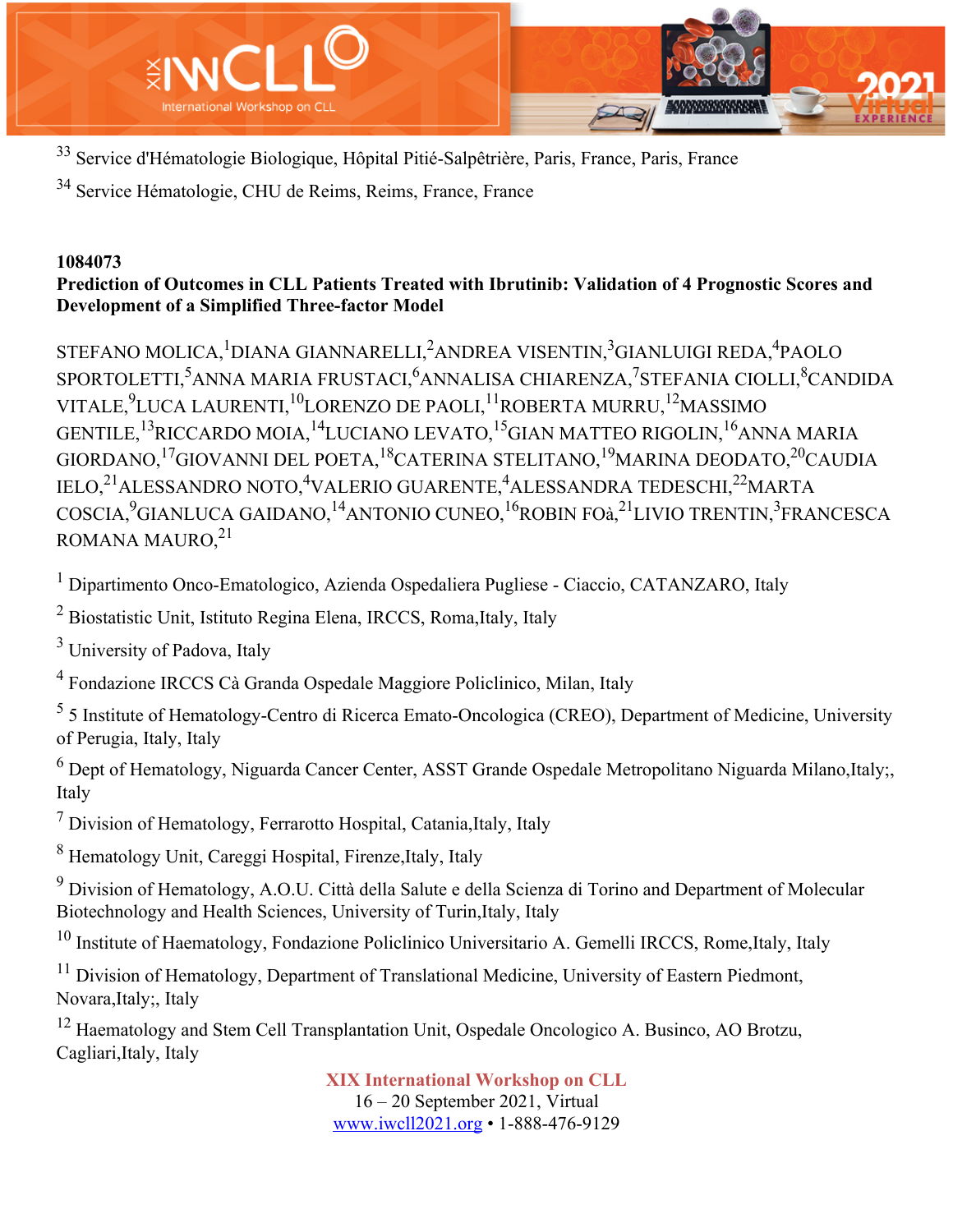

<sup>13</sup> Hematology Unit, Hematology and Oncology Department, Cosenza, Italy; Italy

<sup>14</sup> 11Division of Hematology, Department of Translational Medicine, University of Eastern Piedmont, Novara,Italy, Italy

<sup>15</sup> Department Hematology-Oncology, Azienda Ospedaliera Pugliese-Ciaccio, Catanzaro, Italy, Italy

<sup>16</sup> Hematology, Department of Medical Sciences, St. Anna University Hospital, Ferrara, Italy, Italy

<sup>17</sup> Department of Emergency and Organ Transplantation (D.E.T.O.), Hematology Section, University of Bari, Italy

<sup>18</sup> 16Hematology, Department of Biomedicine and Prevention, University Tor Vergata, Rome, Italy

<sup>19</sup> Department Hematology, Grande Ospedale Metropolitano, Reggio Calabria, Italy, Italy

<sup>20</sup> Dept of Hematology, Niguarda Cancer Center, ASST Grande Ospedale Metropolitano Niguarda Milano,Italy, Italy

<sup>21</sup> Hematology, Department of Translational and Precision Medicine, 'Sapienza' University, Rome, Italy, Italy

<sup>22</sup> ASST Grande Ospedale Metropolitano Niguarda, Italy

## **1084074**

# **Detection of Rare Germline Variants in the Genomes of Patients with B-Cell Neoplasms**

MIGUEL CID LóPEZ, <sup>1</sup>ANDRéS PELETEIRO RAíNDO, <sup>1</sup>JOSé ÁNGEL DíAZ ARIAS, <sup>1</sup>BEATRIZ ANTELO RODRíGUEZ, <sup>1</sup>LAURA BAO PéREZ, <sup>1</sup>NATALIA ALONSO VENCE, <sup>1</sup>ÁNGELES BENDAñA LóPEZ, <sup>1</sup>AITOR ABUíN BLANCO, <sup>1</sup>PAULA MELERO VALENTíN, <sup>1</sup>ROI FERREIRO FERRO, <sup>1</sup>CARLOS ALISTE SANTOS, <sup>1</sup>MáXIMO FRANCISCO FRAGA RODRíGUEZ, <sup>1</sup>MARTA SONIA GONZáLEZ PéREZ, <sup>1</sup>MANUEL MATEO PéREZ ENCINAS, <sup>1</sup>JOSé LUIS BELLO LóPEZ, <sup>1</sup>ADRIáN MOSQUERA ORGUEIRA,2

<sup>1</sup> University Hospital of Santiago de Compostela, Spain

 $<sup>2</sup>$  NA, Spain</sup>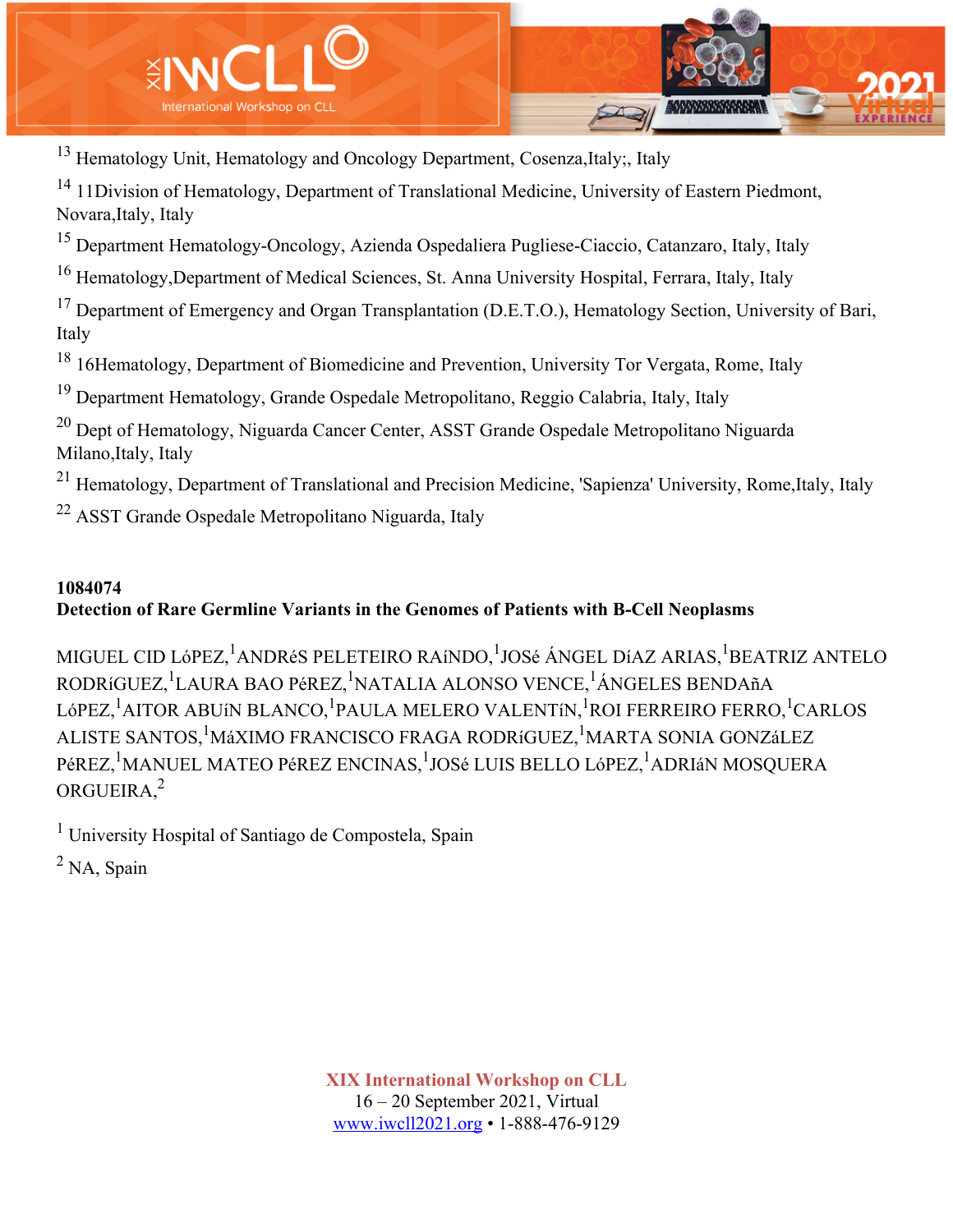



**Single-cell Dynamics of Mitochondrial DNA Mutations and Chromatin Accessibility in Chronic Lymphocytic Leukemia Following Therapeutic Bottlenecks**

LIVIUS PENTER, <sup>1</sup>SATYEN H. GOHIL, <sup>2</sup>CALEB LAREAU, <sup>3</sup>LEIF S. LUDWIG, <sup>4</sup>ERIN M. PARRY, <sup>1</sup>SHUQIANG LI, <sup>1</sup>JENNIFER BROWN, <sup>1</sup>MATTHEW DAVIDS, <sup>1</sup>DONNA S. NEUBERG, $^1$ KENNETH J. LIVAK, $^1$ VIJAY G. SANKARAN, $^1$ CATHERINE WU, $^1$ 

<sup>1</sup> Dana-Farber Cancer Institute, United States

<sup>2</sup> Department of Haematology, University College London Hospitals NHS Foundation Trust, London, United Kingdom, United Kingdom

<sup>3</sup> Department of Pathology, Stanford University, United States

<sup>4</sup> Berlin Institute for Medical Systems Biology, Max Delbrück Center for Molecular Medicine in the Helmholtz Association (MDC), Germany

### **1084076**

**Ubiquitin-like Post-translational Modifications in Chronic Lymphocytic Leukemia: A New Stage in the Quest of Its Etiology**

LUCRECIA YáñEZ, <sup>1</sup>VíCTOR ARENAS, <sup>2</sup>JOSE LUIS CASTAñO, <sup>2</sup>JUAN JOSé DOMíNGUEZ, <sup>1</sup>SARA  $\mathrm{BRAVO} , \rm ^3$ ÍñIGO ROMóN, $\rm ^1CARLOS$  PIPAóN, $\rm ^4$ 

<sup>1</sup> Hospital Universitario Marqués de Valdecilla, Spain

<sup>2</sup> Instituto de Investigación Marqués de Valdecilla, Spain

<sup>3</sup> Hospital Clínico Universitario de Valladolid, Spain

<sup>4</sup> Instituto de Investigación Marqués de Valdecilla, Santander, Spain

### **1084077**

**The inhibition of Focal Adhesion Kinase (FAK) leads to apoptosis in CLL cells, besides downmodulating the pro-survival cytoskeletal interactors, HS1 and Cortactin.**

FEDERICA FREZZATO,<sup>1</sup>NAYLA MOUAWAD,<sup>1</sup>EDOARDO RUGGERI,<sup>1</sup>LEONARDO MARTINELLO, <sup>1</sup>LIVIA ZORNETTA, <sup>1</sup>FILIPPO SEVERIN, <sup>1</sup>ELISA PAGNIN, <sup>1</sup>ANDREA VISENTIN, <sup>1</sup>MONICA FACCO, <sup>1</sup>LIVIO TRENTIN, <sup>1</sup>SERENA PIZZO, <sup>1</sup>

 $<sup>1</sup>$  University of Padova, Italy</sup>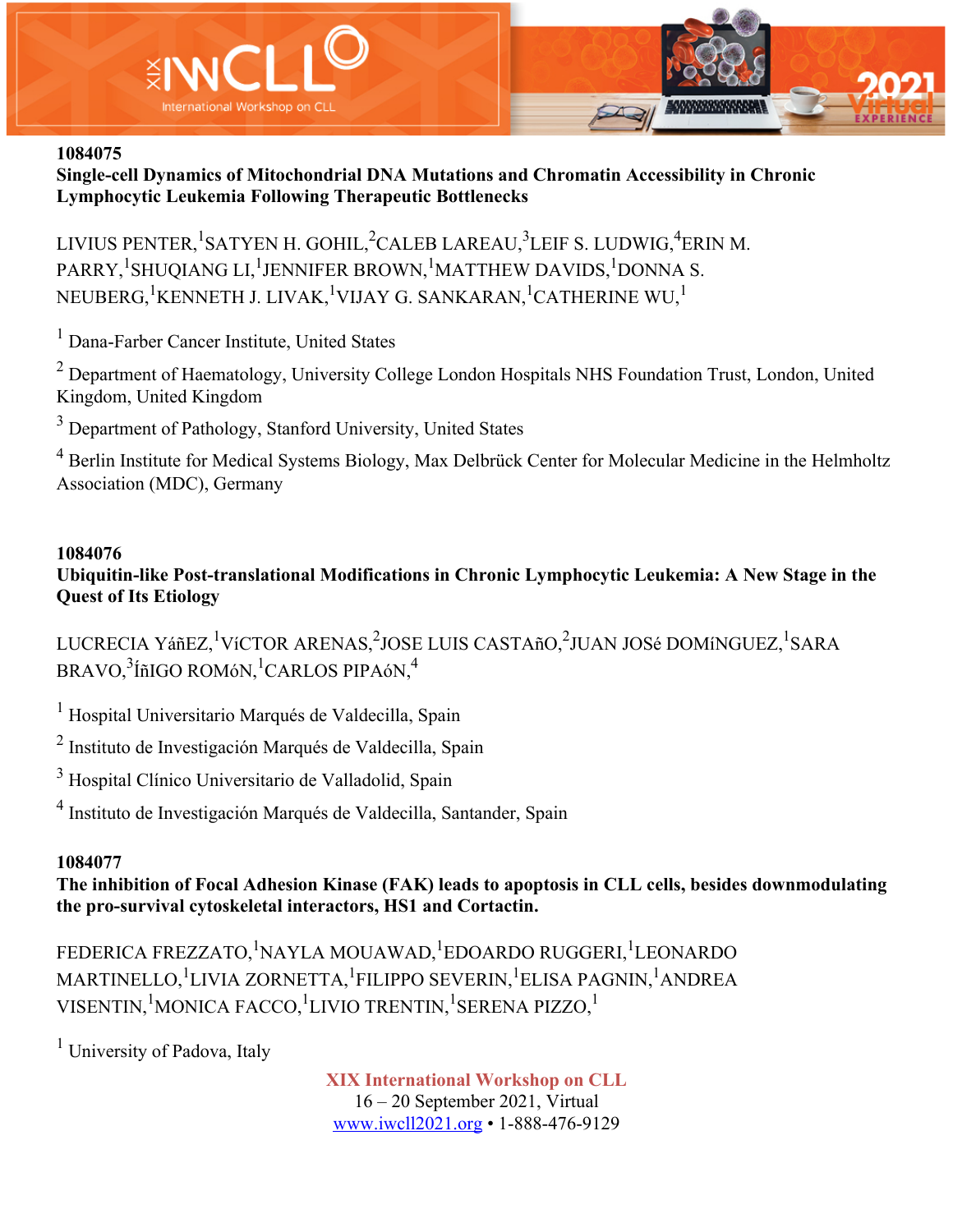

**Ibrutinib Treatment for Patients with Chronic Lymphocytic Leukemia in the First-line Setting: Up to 7 Years of Follow-up in the RESONATE-2 Study**

TADEUSZ ROBAK, <sup>1</sup>PAOLO GHIA, <sup>2</sup>CAROLYN OWEN, <sup>3</sup>ALESSANDRA TEDESCHI, <sup>4</sup>OSNAT BAIREY,<sup>5</sup>JAN BURGER,<sup>6</sup>PETER HILLMEN,<sup>7</sup>STEVE COUTRE,<sup>8</sup>STEPHEN DEVEREUX,<sup>9</sup>SEBASTIAN GROSICKI, <sup>10</sup>HELEN MCCARTHY, <sup>11</sup>JIANYONG LI, <sup>12</sup>FRITZ OFFNER, <sup>13</sup>CAROL MORENO, <sup>14</sup>SANDRA DAI,<sup>15</sup>ANITA SZOKE,<sup>15</sup>JAMES DEAN,<sup>15</sup>THOMAS KIPPS,<sup>16</sup>PAUL BARR,<sup>17</sup>

<sup>1</sup> Medical University of Lodz, Lodz, Poland

<sup>2</sup> Università Vita-Salute San Raffaele and IRCCS Ospedale San Raffaele, Italy

<sup>3</sup> Tom Baker Cancer Centre, University of Calgary, Canada

<sup>4</sup> ASST Grande Ospedale Metropolitano Niguarda, Italy

<sup>5</sup> Rabin Medical Center, Israel

<sup>6</sup> Department of Leukemia, University of Texas MD Anderson Cancer Center, United States

 $<sup>7</sup>$  The Leeds Teaching Hospitals, St. James Institute of Oncology, United Kingdom</sup>

<sup>8</sup> Stanford Cancer Center, Stanford University School of Medicine, United States

<sup>9</sup> Kings College Hospital, NHS Foundation Trust, United Kingdom

<sup>10</sup> School of Public Health, Silesian Medical University, Poland

<sup>11</sup> Royal Bournemouth General Hospital, United Kingdom

<sup>12</sup> Jiangsu Province Hospital, China (People's Republic)

<sup>13</sup> Universitair Ziekenhuis Gent, Belgium

<sup>14</sup> Hospital de la Santa Creu i Sant Pau, Autonomous University of Barcelona, Spain

<sup>15</sup> Pharmacyclics LLC, an AbbVie Company, United States

<sup>16</sup> UCSD Moores Cancer, United States

<sup>17</sup> Wilmot Cancer Institute, University of Rochester Medical Center, United States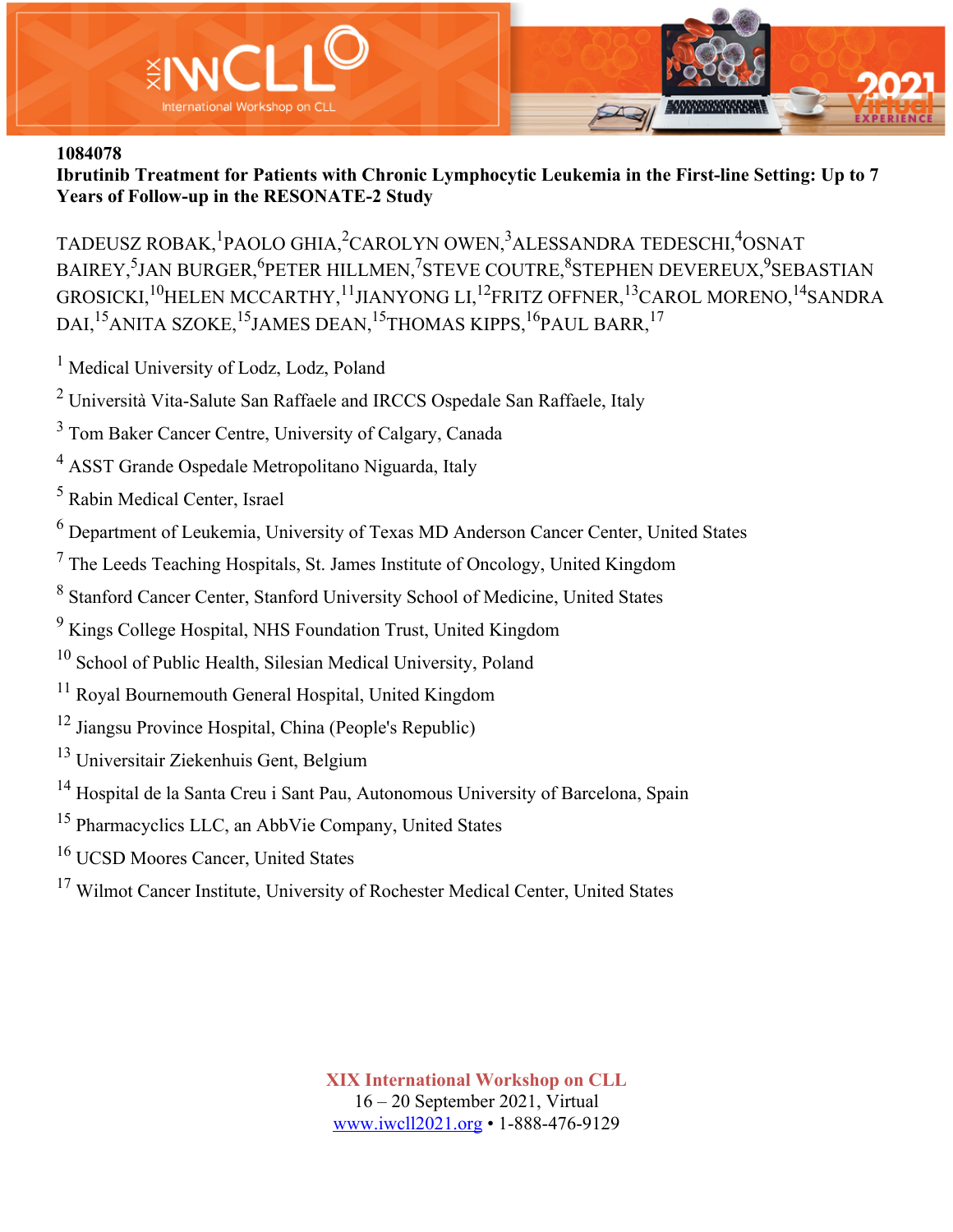

**Economic Impact of Treatment Sequences for Chronic Lymphocytic Leukemia (CLL): A Cost of Care Model of First-Line Treatment Sequences**

NISHA C. HAZRA,<sup>1</sup>HONGHAO FANG,<sup>1</sup>BEENISH S. MANZOOR,<sup>2</sup>XAVIER TROUSSARD,<sup>3</sup>VINCENT LEVY,<sup>4</sup>LOIC YSEBAERT,<sup>5</sup>NATHANAEL KABORE,<sup>2</sup>KAVITA SAIL,<sup>2</sup>

<sup>1</sup> Analysis Group, Inc., United States

<sup>2</sup> AbbVie Inc., United States

<sup>3</sup> Centre Hospitalier Universitaire Caen Normandie, France

<sup>4</sup> APHP, United States

<sup>5</sup> IUCT Oncopole, France

### **1084080**

**IL4-STAT6 Signaling Induces CD20 in Chronic Lymphocytic Leukemia and This Axis Is Repressed by PI3Kδ Inhibitor Idelalisib**

VERONIKA SANDOVA, <sup>1</sup>GABRIELA MLADONICKA PAVLASOVA, <sup>2</sup>VACLAV SEDA, <sup>2</sup>SONALI SHARMA,<sup>2</sup>VERONIKA PALUSOVA,<sup>2</sup>YVONA BRYCHTOVA,<sup>3</sup>SARKA POSPISILOVA,<sup>4</sup>STACEY M.FERNANDES,<sup>5</sup>ANNA PANOVSKA,<sup>6</sup>MICHAEL DOUBEK,<sup>7</sup>MATTHEW DAVIDS,<sup>8</sup>JENNIFER BROWN, $^8$ JIRI MAYER, $^4$ MAREK MRAZ, $^1$ 

<sup>1</sup> CEITEC MU and University Hospital Brno, Czech Republic

<sup>2</sup> Central European Institute of Technology, Masaryk University, Brno, Czech Republic, Czech Republic

<sup>3</sup> Department of Internal Medicine, Hematology and Oncology, University Hospital Brno and Faculty of Medicine, Masaryk University, Brno, Czech Republic, Czech Republic

<sup>4</sup> Department of Internal Medicine, Hematology and Oncology, University Hospital Brno, Brno, Czech Republic., Czech Republic

<sup>5</sup> Dana-Farber Cancer Institute, Boston, MA, United States

<sup>6</sup> University Hospital Brno, Czech Republic

<sup>7</sup> University Hospital Brno & Masaryk University, Czech Republic

<sup>8</sup> Dana-Farber Cancer Institute, United States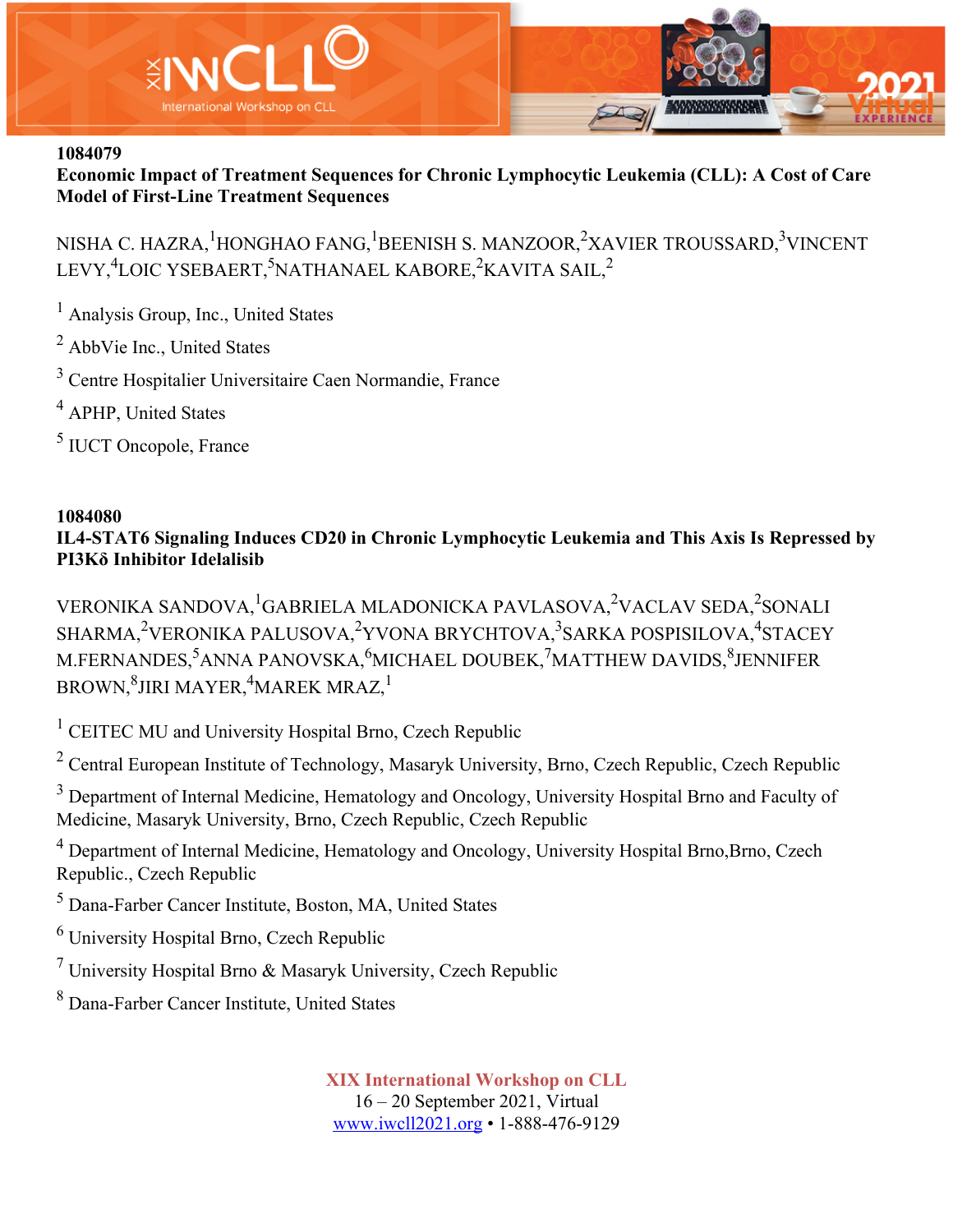

**GAB1 – Novel Regulator of Migration Capacity and Tonic AKT Activity in CLL: Implications for Combinatorial Therapy with BCR Inhibitors**

VACLAV SEDA, <sup>1</sup>EVA VOJACKOVA, <sup>2</sup>LAURA ONDRISOVA, <sup>2</sup>LENKA KOSTALOVA, <sup>2</sup>SONALI SHARMA,<sup>2</sup>TOMAS LOJA,<sup>3</sup>DANIEL ZICHA,<sup>4</sup>JAN VERNER,<sup>5</sup>SARKA POSPISILOVA,<sup>6</sup>YVONA BRYCHTOVA, $^{7}$ ANNA PANOVSKA, $^{6}$ MICHAEL DOUBEK, $^{8}$ JIRI MAYER, $^{9}$ MAREK MRAZ, $^{1}$ 

<sup>1</sup> CEITEC MUNI and University Hospital Brno, Czech Republic

<sup>2</sup> Central European Institute of Technology, Masaryk University, Brno, Czech Republic, Czech Republic

<sup>3</sup> CEITEC Masaryk University, Czech Republic

<sup>4</sup> CEITEC University of Technology, Czech Republic

<sup>5</sup> University Hospital Brno and Faculty of Medicine, Masaryk University, Czech Republic

<sup>6</sup> University Hospital Brno, Czech Republic

 $<sup>7</sup>$  Department of Internal Medicine, Hematology and Oncology, University Hospital Brno and Faculty of</sup> Medicine, Masaryk University, Brno, Czech Republic, Czech Republic

<sup>8</sup> University Hospital Brno & Masaryk University, Czech Republic

<sup>9</sup> Department of Internal Medicine, Hematology and Oncology, University Hospital Brno, Brno, Czech Republic., Czech Republic

# **1084082 Ibrutinib Blocks CD40 Signalling in CLL in Vivo by Reducing TRAF4 Levels**

SONALI SHARMA, <sup>1</sup>GABRIELA MLADONICKA PAVLASOVA, <sup>2</sup>VACLAV SEDA, <sup>3</sup>KATERINA AMRUZ CERNA,<sup>2</sup>EVA VOJACKOVA,<sup>2</sup>DANIEL FILIP,<sup>2</sup>LAURA ONDRISOVA,<sup>2</sup>VERONIKA SANDOVA,<sup>2</sup>LENKA KOSTALOVA,<sup>2</sup>PEDRO F. ZENI,<sup>2</sup>MAREK BORSKY,<sup>4</sup>JAN OPPELT,<sup>2</sup>KVETOSLAVA LISKOVA,<sup>5</sup>LEOS KREN, $^6$ ANDREA JANIKOVA, $^7$ SARKA POSPISILOVA, $^4$ STACEY M.FERNANDES, $^8$ MEDHAT SHEHATA, $^9$ LAURA Z. RASSENTI, $^{10}$ ULRICH JAEGER, $^{11}$ MICHAEL DOUBEK, $^{12}$ MATTHEW DAVIDS,<sup>13</sup>JENNIFER BROWN,<sup>13</sup>JIRI MAYER,<sup>14</sup>THOMAS KIPPS,<sup>15</sup>MAREK MRAZ,<sup>16</sup>

 $<sup>1</sup>$  CEITEC MU, Czech Republic</sup>

<sup>2</sup> Central European Institute of Technology, Masaryk University, Czech Republic

<sup>3</sup> Central European Institute of Technology, Masaryk University, Brno, Czech Republic, Czech Republic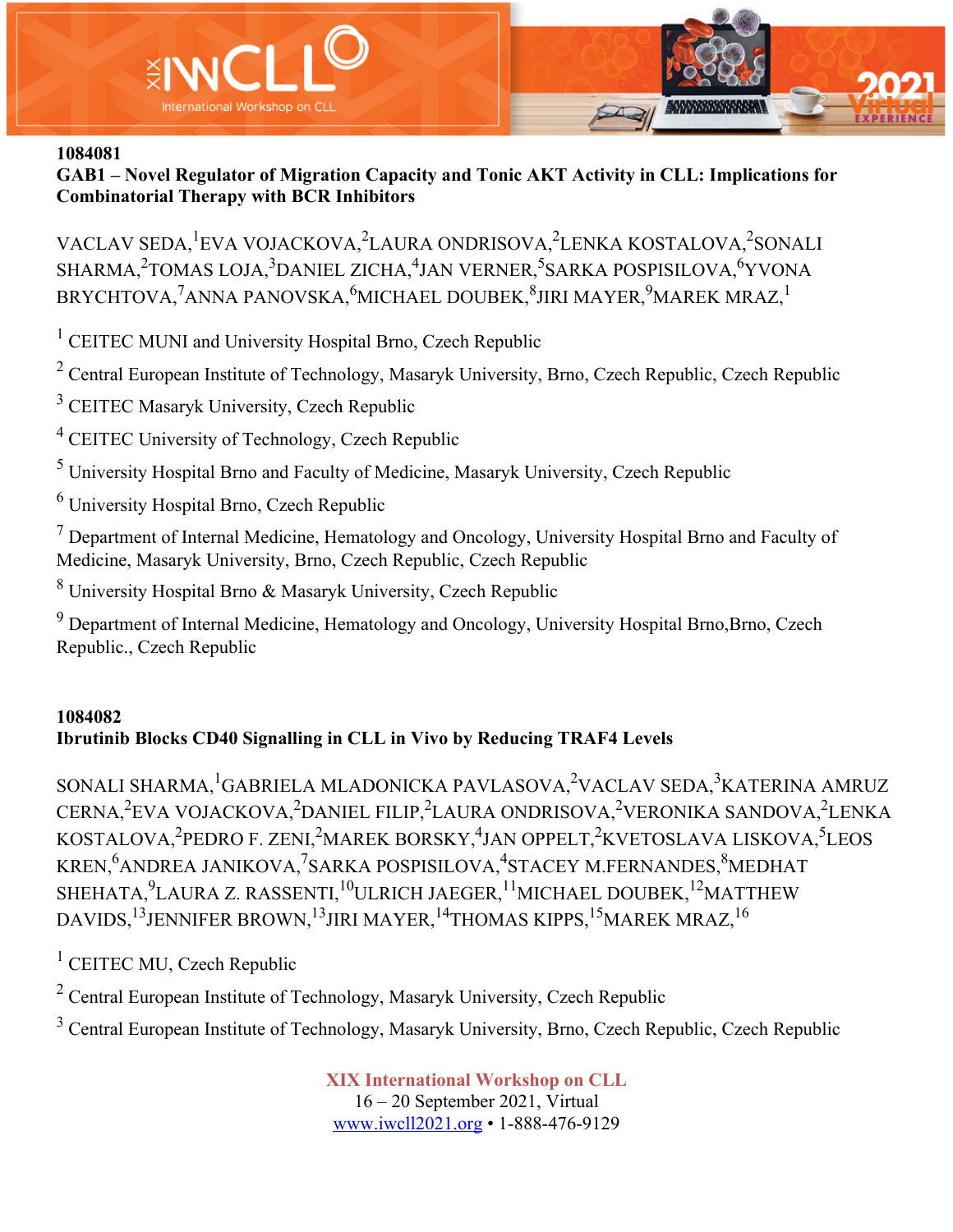

<sup>4</sup> Department of Internal Medicine, Hematology and Oncology, University Hospital Brno, Czech Republic

<sup>5</sup> Department of Pathology, University Hospital Brno and Faculty of Medicine, Masaryk University, Czech Republic

<sup>6</sup> Department of Pathology, University Hospital Brno and Faculty of Medicine, Masaryk University,, Czech Republic

 $<sup>7</sup>$  Department of Internal Medicine, Hematology and Oncology, University Hospital Brno,, Czech Republic</sup>

<sup>8</sup> Dana-Farber Cancer Institute, Czech Republic

<sup>9</sup> Medical University of Vienna, Vienna, Austria., Czech Republic

<sup>10</sup> University of California San Diego, La Jolla, CA, United States

<sup>11</sup> Medical University of Vienna, Vienna, Austria, Austria

<sup>12</sup> University Hospital Brno & Masaryk University, Czech Republic

<sup>13</sup> Dana-Farber Cancer Institute, United States

<sup>14</sup> Department of Internal Medicine, Hematology and Oncology, University Hospital Brno, Brno, Czech Republic., Czech Republic

<sup>15</sup> UCSD Moores Cancer, United States

<sup>16</sup> CEITEC MUNI and UNiversity Hospital Brno, Czech Republic

## **1084083**

# **Cardiac Toxicity in a Pilot Study of Duvelisib and Ibrutinib Combination Therapy for Chronic Lymphocytic Leukemia**

CLARE SUN,<sup>1</sup>DOUGLAS R. ROSING,<sup>2</sup>MARK C. HAIGNEY,<sup>3</sup>CODY J. PEER,<sup>4</sup>WILLIAM D. FIGG, $\rm ^4$ ADRIAN WIESTNER, $\rm ^2$ 

<sup>1</sup> Hematology Branch, National Heart, Lung, and Blood Institute, National Institutes of Health, Bethesda, MD, United States

<sup>2</sup> Hematology Branch, National Heart, Lung, and Blood Institute, National Institutes of Health, United States

 $3$  Division of Cardiology, Department of Medicine, Uniformed Services University of the Health Sciences, United States

<sup>4</sup> Clinical Pharmacology Program, Center for Cancer Research, National Cancer Institute, National Institutes of Health, United States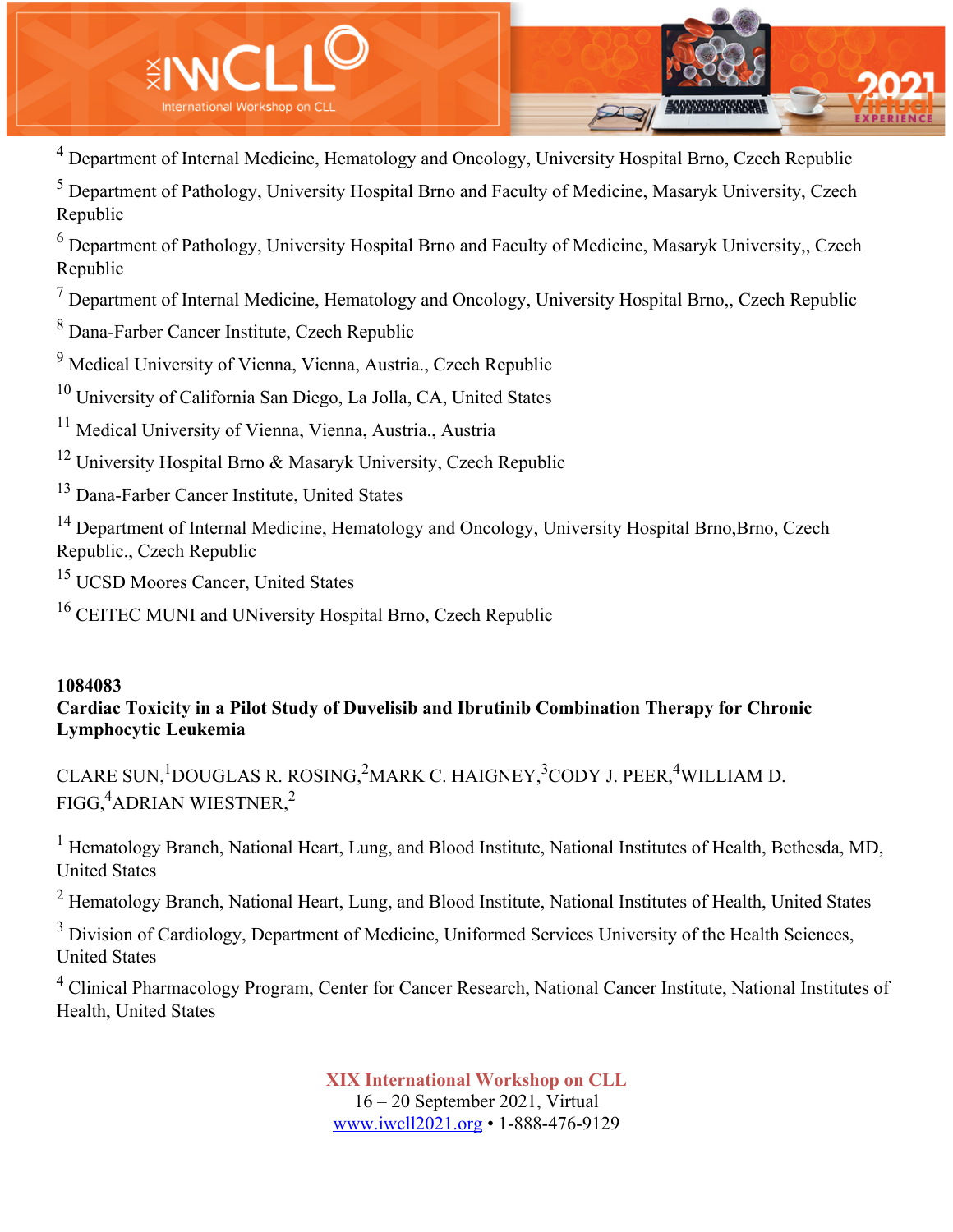

**Adaptation of Chronic Lymphocytic Leukemia to Ibrutinib Is Mediated by Epigenetic Plasticity of Residual Disease and By-pass Signaling via MAPK Pathway**

GABRIELA FORESTIERI, $^1$ JUI WAN LOH, $^2$ AMARTYA SINGH, $^2$ VALERIA SPINA, $^1$ ANTONELLA ZUCCHETTO,<sup>3</sup>ADALGISA CONDOLUCI,<sup>4</sup>MARTIN FADERL,<sup>1</sup>RICARDO KOCH,<sup>1</sup>ALESSIO BRUSCAGGIN, $^1$ KATIA PINI, $^1$ DEBORAH PIFFARETTI, $^1$ WEI WU, $^1$ TAMARA BITTOLO, $^3$ ERIKA TISSINO, $^3$ LORENZO DE PAOLI, $^5$ CLARA DEAMBROGI, $^6$ ANNA MARIA FRUSTACI, $^7$ FRANCESCO AUTORE, $^8$ MICHELE MERLI, $^9$ LYDIA SCARFò, $^{10}$ SILVIA RASI, $^6$ JAKOB PASSWEG, $^{11}$ RICCARDO MOIA,<sup>6</sup>CLAUDIO MARTINES,<sup>12</sup>PAOLO GHIA,<sup>13</sup>FRANCO CAVALLI,<sup>1</sup>EMANUELE ZUCCA,<sup>4</sup>BERNHARD GERBER,<sup>4</sup>SILKE GILLESSEN,<sup>4</sup>GEORG STüSSI,<sup>4</sup>LODOVICO TERZI DI BERGAMO, <sup>1</sup>MARCO MONTILLO, <sup>9</sup>MICHAEL GREGOR, <sup>14</sup>LUCA LAURENTI, <sup>15</sup>ALESSANDRA TEDESCHI,<sup>16</sup>GIANLUCA GAIDANO,<sup>17</sup>DIMITAR EFREMOV,<sup>12</sup>VALTER GATTEI,<sup>3</sup>HOSSEIN KHIABANIAN,<sup>2</sup>DAVIDE ROSSI,<sup>1</sup>

<sup>1</sup> Institute of Oncology Research, Switzerland

<sup>2</sup> Rutgers Cancer Institute of New Jersey, United States

<sup>3</sup> Centro di Riferimento Oncologico di Aviano, Italy

<sup>4</sup> Oncology Institute of Southern Switzerland, Switzerland

<sup>5</sup> Division of Hematology, Department of Translational Medicine, University of Eastern Piedmont, Novara,Italy;, Italy

<sup>6</sup> University of Eastern Piedmont, Italy

 $<sup>7</sup>$  Dept of Hematology, Niguarda Cancer Center, ASST Grande Ospedale Metropolitano Niguarda Milano, Italy;</sup> Italy

<sup>8</sup> Catholic University of the Sacred Heart, Italy

<sup>9</sup> Ospedale di Circolo e Fondazione Macchi, Italy

<sup>10</sup> IRCSS San Raffaele Scientific Institute, Italy

<sup>11</sup> University Hospital Basel, Switzerland

<sup>12</sup> International Centre for Genetic Engineering and Biotechnology, Italy

<sup>13</sup> Università Vita-Salute San Raffaele and IRCCS Ospedale San Raffaele, Italy

<sup>14</sup> Department of Hematology, Cantonal Hospital Lucerne, Switzerland, Switzerland

<sup>15</sup> Institute of Haematology, Fondazione Policlinico Universitario A. Gemelli IRCCS, Rome,Italy, Italy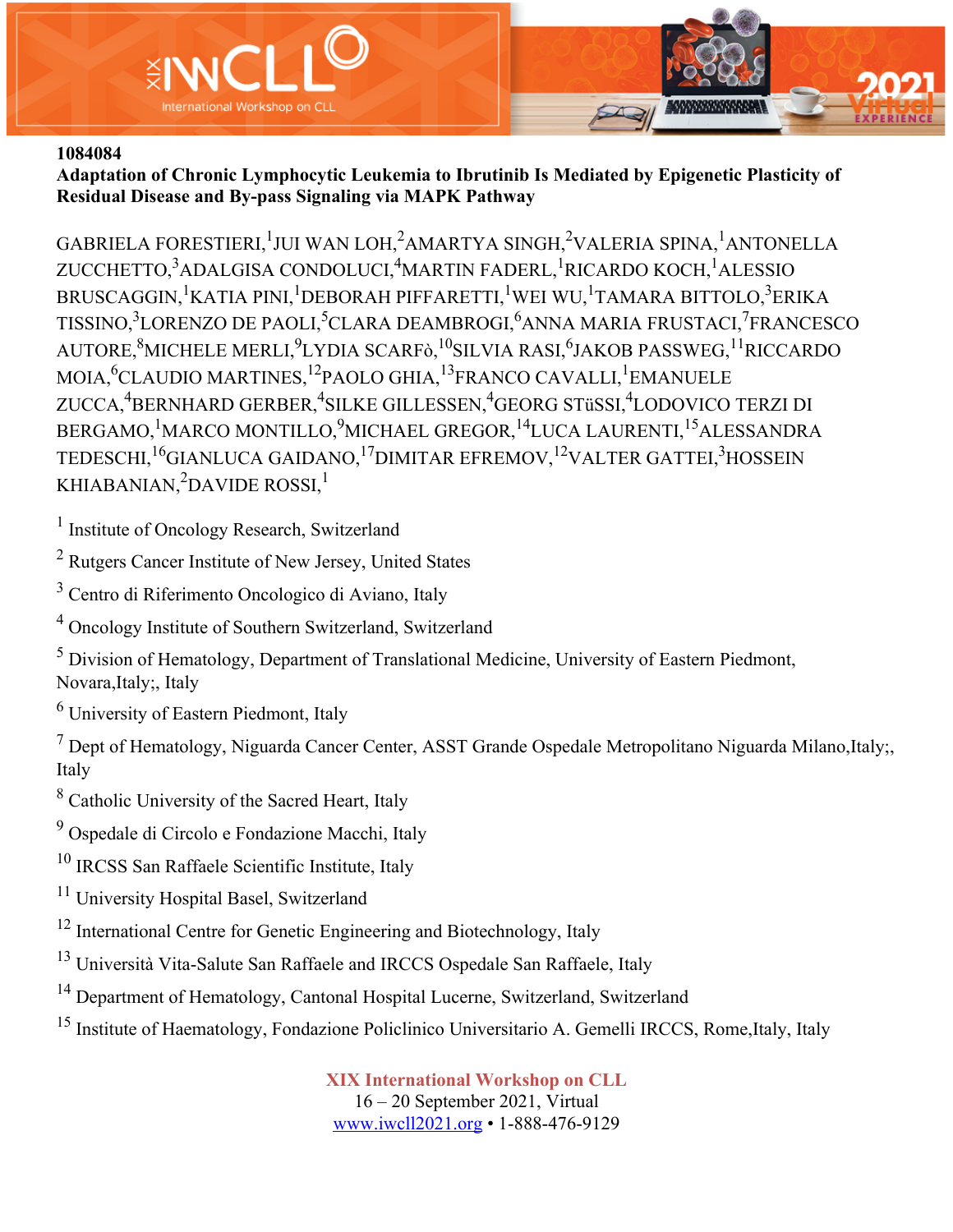

<sup>16</sup> Niguarda Cancer Center, Italy

<sup>17</sup> 11Division of Hematology, Department of Translational Medicine, University of Eastern Piedmont, Novara,Italy, Italy

# **1084085**

**Pirtobrutinib (LOXO-305), a Next Generation, Highly Selective, Non-covalent BTK Inhibitor in Previously Treated Richter Transformation: Results from the Phase 1/2 BRUIN Study**

MEGHAN THOMPSON, <sup>1</sup>NIRAV SHAH, <sup>2</sup>NICOLE LAMANNA, <sup>3</sup>TOBY A EYRE, <sup>4</sup>WOJCIECH JURCZAK,<sup>5</sup>JENNIFER WOYACH,<sup>6</sup>EWA LECH-MARANDA,<sup>7</sup>WILLIAM WIERDA,<sup>8</sup>DAVID J LEWIS, $^{9}$ DENISE WANG, $^{10}$ MING YIN, $^{10}$ MINNA BALBAS, $^{10}$ BINOJ C NAIR, $^{10}$ EDWARD Y ZHU,<sup>10</sup>DONALD E TSAI,<sup>10</sup>NORA C KU,<sup>10</sup>CATHERINE COOMBS,<sup>11</sup>ANTHONY MATO,<sup>1</sup>

<sup>1</sup> Memorial Sloan Kettering Cancer Center, United States

<sup>2</sup> Medical College of Wisconsin, United States

- <sup>3</sup> Herbet Irving Comprehensive Cancer Center, Columbia University, United States
- <sup>4</sup> Oxford University Hospitals NHS Foundation Trust, Churchill Cancer Center, United Kingdom
- <sup>5</sup> Maria Sklodowska-Curie National Research Institute of Oncology, Poland
- <sup>6</sup> The Ohio State University, United States
- <sup>7</sup> Institute of Hematology and Transfusion Medicine, Poland
- <sup>8</sup> MD Anderson Cancer Center, United States
- <sup>9</sup> Plymouth Hospitals NHS Trust Derriford Hospital, United Kingdom
- <sup>10</sup> Loxo Oncology at Lilly, United States
- <sup>11</sup> The University of North Carolina Cancer Center, United States

# **1084086 The Impact of COVID-19 on UK CLL Patients**

# NICK YORK, <sup>1</sup>BRIAN GARDOM, <sup>2</sup>MARC AUCLAND, <sup>2</sup>NICOLE SCULLY, <sup>1</sup>GREG FEGAN, $^3$ CHRISTOPHER FEGAN, $^4$ RENATA WALEWSKA, $^5$

<sup>1</sup> Leukaemia Care, United Kingdom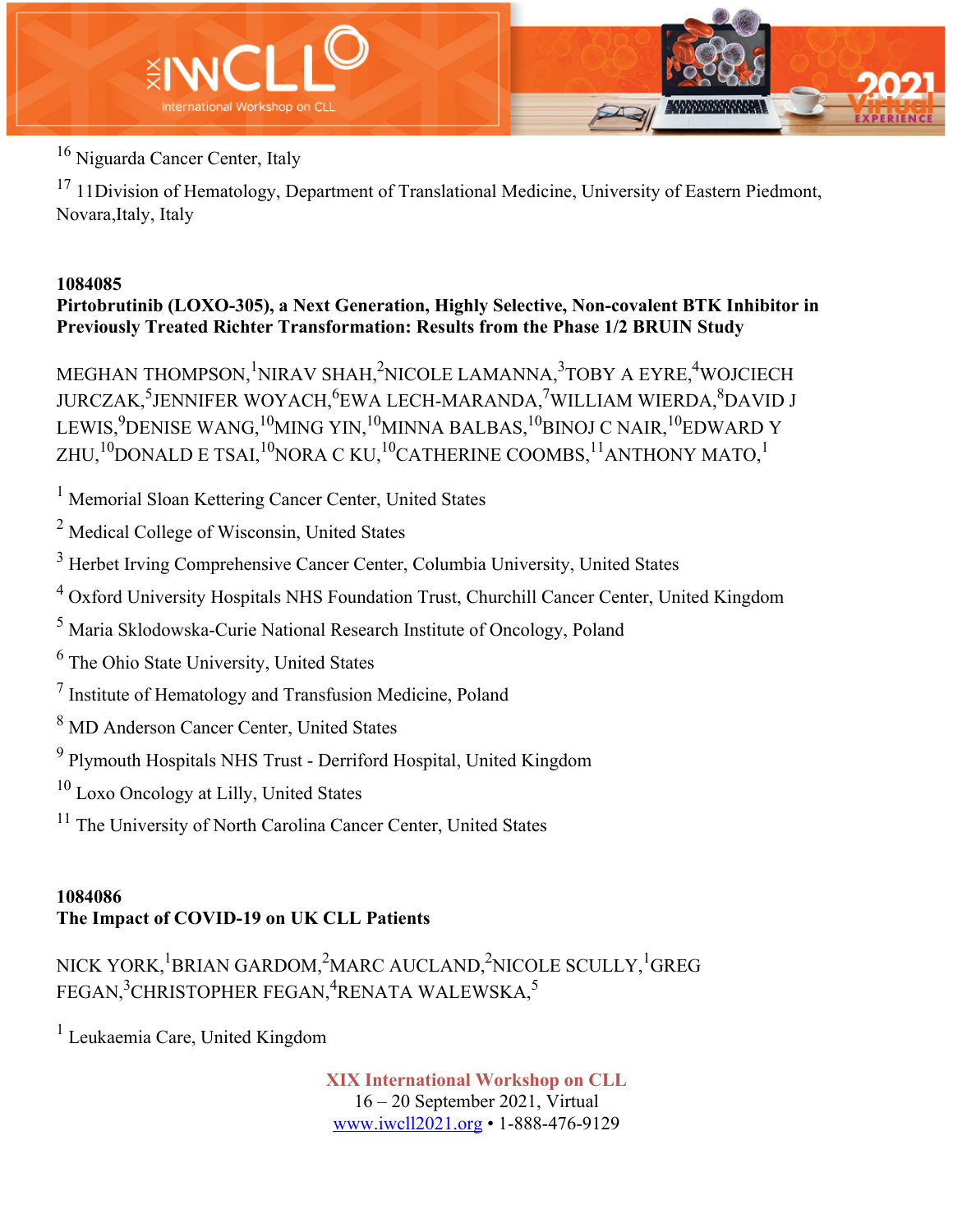



- <sup>3</sup> Swansea University, United Kingdom
- <sup>4</sup> Cardiff University, United Kingdom
- <sup>5</sup> University Hospitals Dorset, United Kingdom

# **1084087 Central Nervous System Involvement of Richter Transformation: A Single Center Experience**

YUCAI WANG,<sup>1</sup>SAMEER PARIKH,<sup>2</sup>TIMOTHY CALL,<sup>2</sup>NEIL KAY,<sup>2</sup>SAAD KENDERIAN,<sup>2</sup>PATRICK JOHNSTON,<sup>2</sup>LUIS PORRATA,<sup>2</sup>GRZEGORZ NOWAKOWSKI,<sup>2</sup>STEPHEN ANSELL,<sup>2</sup>RONG HE,<sup>2</sup>JOSE LEIS, $^2$ WEI DING, $^2$ 

<sup>1</sup> Mayo Clinic, Rochester, Minnesota, United States

<sup>2</sup> Mayo Clinic, United States

# **1084088**

**TRANSCEND CLL 004: Phase 1 Cohort of Lisocabtagene Maraleucel (Liso-cel) Combined with Ibrutinib for Patients with Relapsed/Refractory CLL/SLL**

KATHLEEN DORRITIE, <sup>1</sup>JAVIER MUNOZ, <sup>2</sup>DEBORAH STEPHENS, <sup>3</sup>SCOTT SOLOMON, <sup>4</sup>HEIDI GILLENWATER,<sup>5</sup>LUCY GONG,<sup>5</sup>YEONHEE KIM,<sup>5</sup>KEN OGASAWARA,<sup>5</sup>JERILL THORPE,<sup>5</sup>TANYA  $\mathrm{SIDDIQI},^6$ WILLIAM WIERDA, $^7$ 

<sup>1</sup> UPMC Hillman Cancer Center, United States

<sup>2</sup> Banner MD Anderson Cancer Center, United States

<sup>3</sup> Huntsman Cancer Institute, University of Utah, United States

<sup>4</sup> Northside Hospital Cancer Institute, United States

<sup>5</sup> Bristol Myers Squibb, United States

<sup>6</sup> City of Hope National Medical Center, Duarte, California, United States

<sup>7</sup> The University of Texas - MD Anderson Cancer Center - Leukemia Center, United States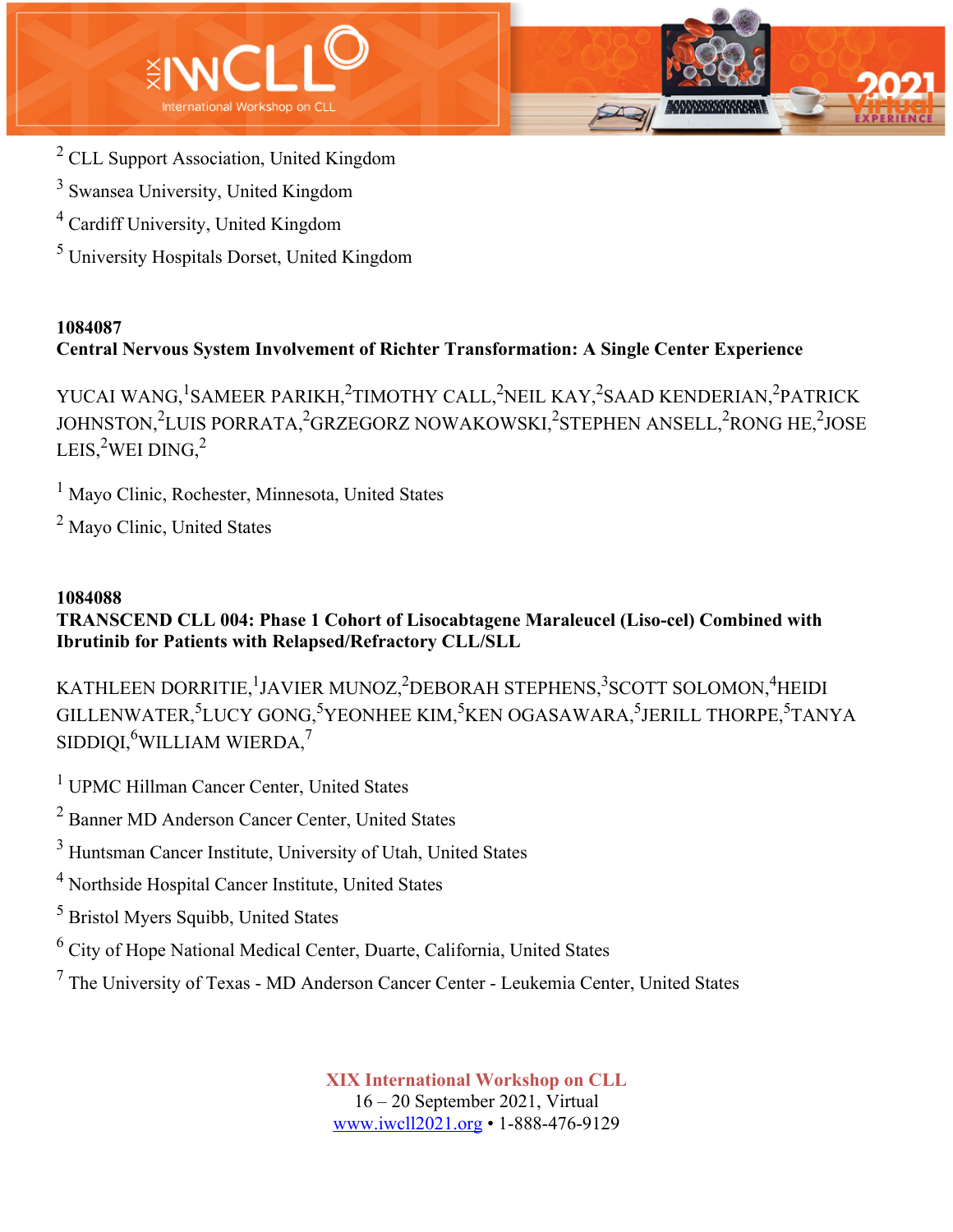

**Multi-Year Longitudinal Analysis: Curriculum Targeting BTK in B-Cell Malignancies Significantly Impacts Knowledge and Skills of the Entire Care Team**

LAUREN WILLIS, <sup>1</sup>TRISTIN ABAIR, <sup>2</sup>RICH CARACIO, <sup>2</sup>DEBORAH STEPHENS, <sup>3</sup>JAN BURGER, ${\rm ^4}$ ANTHONY MATO, ${\rm ^5}$ JEFF P. SHARMAN, ${\rm ^6}$ DANIELLE BRANDER, ${\rm ^7}$ JOHN PAGEL, ${\rm ^8}$ 

<sup>1</sup> Medscape Education, New York, New York, United States

<sup>2</sup> Medscape Education, New York City, New York, United States

<sup>3</sup> Huntsman Cancer Institute, University of Utah, Salt Lake City, Utah, United States

<sup>4</sup> The University of Texas MD Anderson Cancer Center, Houston, Texas, United States

<sup>5</sup> Memorial Sloan Kettering Cancer Center, New York City, New York, United States

<sup>6</sup> Willamette Valley Cancer Institute and Research Center, Eugene, Oregon, United States

<sup>7</sup> Duke Cancer Institute, Durham, North Carolina, United States

<sup>8</sup> Swedish Cancer Institute, Seattle, Washington, United States

#### **1084090**

**Zanubrutinib Monotherapy in Patients with Relapsed or Refractory Chronic Lymphocytic Leukemia: 34-month Follow-up Results**

WEI XU,<sup>1</sup>SHENMIAO YANG,<sup>2</sup>KESHU ZHOU,<sup>3</sup>LING PAN,<sup>4</sup>ZENGJUN LI,<sup>5</sup>JIANFENG ZHOU,<sup>6</sup>SUJUN GAO, $^7$ DAOBIN ZHOU, $^8$ JIANDA HU, $^9$ RU FENG, $^{10}$ HAIWEN HUANG, $^{11}$ TINGYU WANG, $^{12}$ MENG JI,<sup>13</sup>HAIYI GUO,<sup>14</sup>JANE HUANG,<sup>15</sup>WILLIAM NOVOTNY,<sup>15</sup>SHIBAO FENG,<sup>14</sup>JIANYONG LI,<sup>16</sup>

 $1$  The First Affiliated Hospital of Nanjing Medical University, Jiangsu Province Hospital, Nanjing, China, Nanjing Shi, China (People's Republic)

 $2$  Peking University Peoples Hospital, Peking University Institute of Hematology, Beijing, China, China (People's Republic)

<sup>3</sup> Affiliated Cancer Hospital of Zhengzhou University, Henan Cancer Hospital, Zhengzhou, China, China (People's Republic)

<sup>4</sup> West China Hospital of Sichuan University, Chengdu, China, China (People's Republic)

<sup>5</sup> Blood Disease Hospital, Chinese Academy of Medical Science, Tianjin, China, China (People's Republic)

<sup>6</sup> Tongji Hospital, Tongji Medical College, Wuhan, China, China (People's Republic)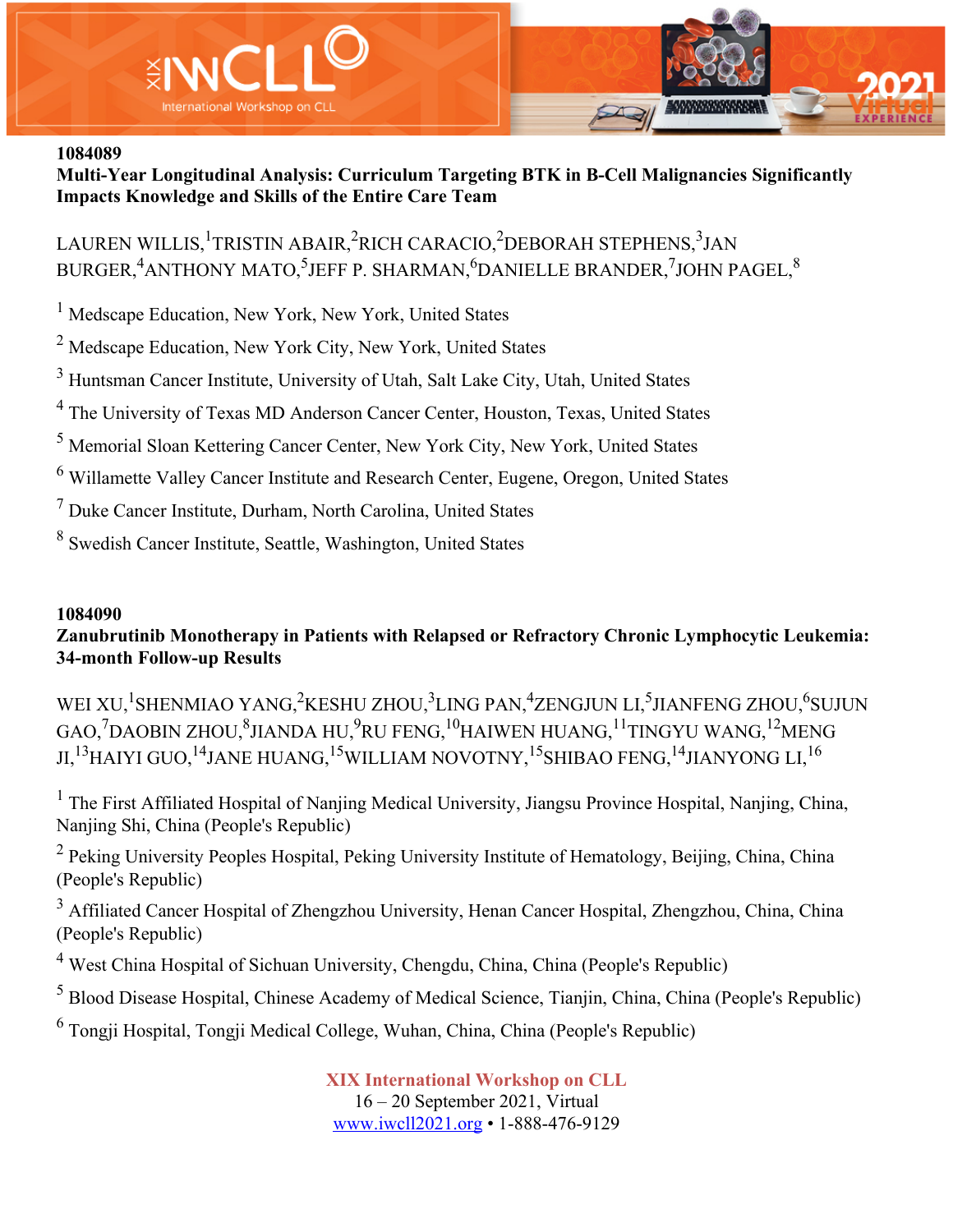

 $<sup>7</sup>$  The First Hospital of Jilin University, Changchun, China, China (People's Republic)</sup>

<sup>8</sup> Peking Union Medical College Hospital, Chinese Academy of Medical Sciences & Peking Union Medical College, Beijing, China, China (People's Republic)

<sup>9</sup> Fujian Institute of Hematology, Fujian Provincial Key Laboratory on Hematology, Fujian Medical University Union Hospital, Fuzhou, China, China (People's Republic)

 $10$  Nanfang Hospital of Southern Medical University, Guangzhou, China, China (People's Republic)

<sup>11</sup> The 1st Hospital of Soochow University, Suzhou, China, China (People's Republic)

<sup>12</sup> Blood Disease Hospital, Chinese Academy of Medical Science, Tianjin, China, Tianjin, China (People's Republic)

<sup>13</sup> BeiGene (Beijing) Co., Ltd., Beijing, China and BeiGene USA, Inc., San Mateo, CA, USA, United States

<sup>14</sup> BeiGene (Beijing) Co., Ltd., Beijing, China, BeiGene (Shanghai) Co., Ltd., Shanghai, China, and BeiGene USA, Inc., San Mateo, CA, USA, China (People's Republic)

<sup>15</sup> BeiGene (Beijing) Co., Ltd., Beijing, China and BeiGene USA, Inc., San Mateo, CA, USA, China (People's Republic)

<sup>16</sup> The First Affiliated Hospital of Nanjing Medical University, Jiangsu Province Hospital, Nanjing, China, China (People's Republic)

### **1084091**

# **Long Non‐coding RNA LINC00525 Promotes Proliferation and Inhibits Apoptosis of Chronic Lymphocytic Leukemia Cells by Targeting miR‐338‐3p/WWP1 Axis**

LEI CAO, $^1$ HAILING LIU, $^1$ XIAO SHI, $^1$ WEI XU, $^1$ JIANYONG LI, $^2$ LEI FAN, $^1$ CHANGQING YANG, $^3$ 

<sup>1</sup> The First Affiliated Hospital of Nanjing Medical University, China (People's Republic)

<sup>2</sup> Jiangsu Province Hospital, China (People's Republic)

 $3$  N/A, China (People's Republic)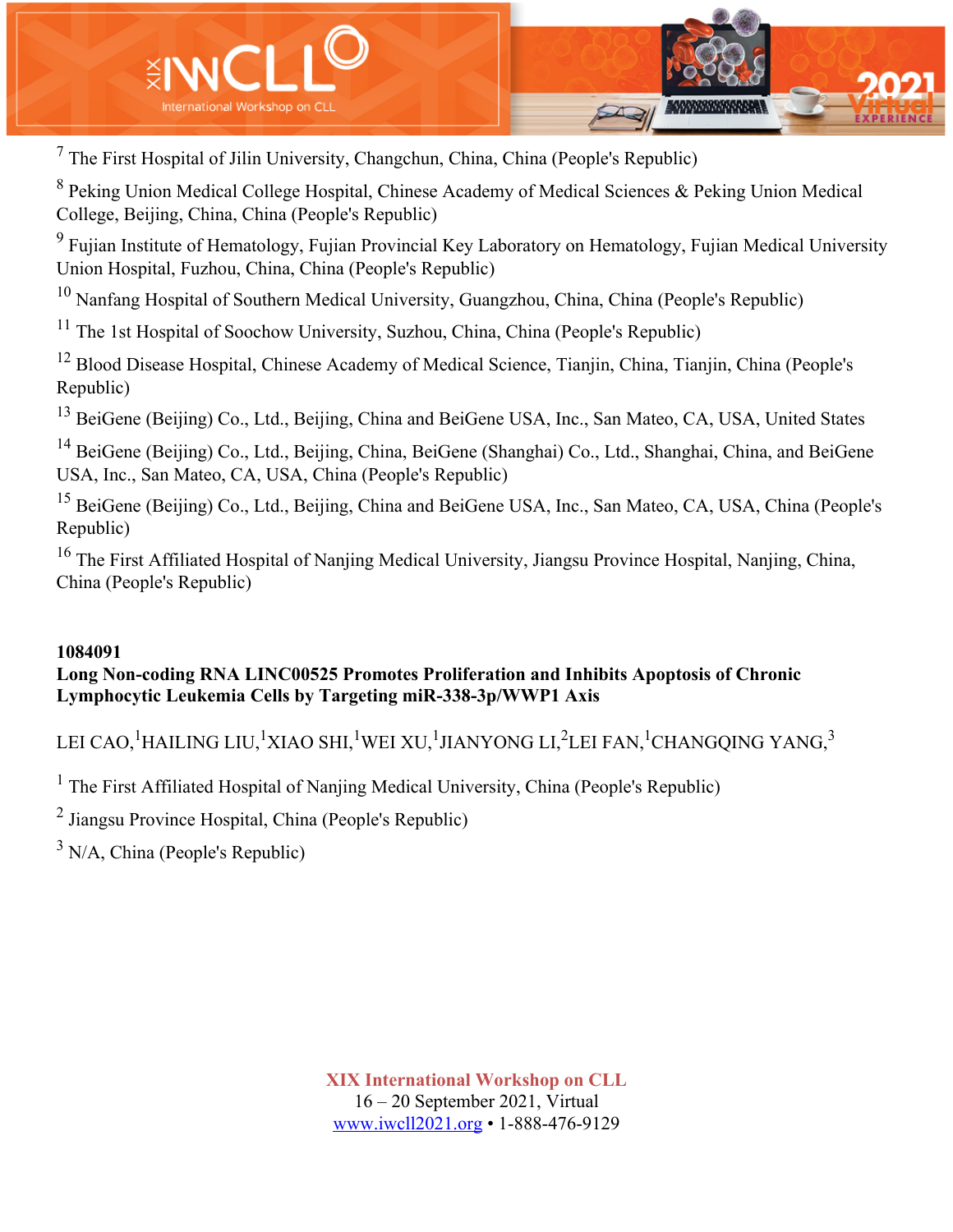

**Detailed Analysis of Treatment-related Clonal Evolution in CLL Through the Identification of Abnormal Molecular Pathways**

PETR TAUS, <sup>1</sup>KAROL PAL,<sup>2</sup>KAMILA STRANSKA,<sup>3</sup>SARKA PAVLOVA,<sup>4</sup>JITKA MALCIKOVA,<sup>3</sup>ANNA PANOVSKA,<sup>5</sup>MICHAEL DOUBEK,<sup>3</sup>SARKA POSPISILOVA,<sup>3</sup>KARLA PLEVOVA,<sup>3</sup>KRISTYNA ZAVACKA, 3

 $<sup>1</sup>$  Central European Institute of Technology (CEITEC), Masaryk University, Czech Republic</sup>

<sup>2</sup> Masaryk University, Czech Republic

<sup>3</sup> University Hospital Brno & Masaryk University, Czech Republic

<sup>4</sup> Central European Institute of Technology (CEITEC), Masaryk University; Department of Internal Medicine – Hematology and Oncology, University Hospital Brno and Faculty of Medicine, Masaryk University, Czech Republic

<sup>5</sup> University Hospital Brno, Czech Republic

## **1084093**

# **Zanubrutinib in Patients with B-cell Malignancies Intolerant to Ibrutinib And/or Acalabrutinib**

MAZYAR SHADMAN, <sup>1</sup>JEFF SHARMAN, <sup>2</sup>MOSHE LEVY, <sup>3</sup>RYAN PORTER, <sup>4</sup>SYED F. ZAFAR, <sup>5</sup>JOHN M. BURKE, $^6$ ARVIND CHAUDHRY, $^7$ BENJAMIN FREEMAN, $^8$ JAMAL MISLEH, $^9$ HABTE YIMER,<sup>10</sup>JENNIFER L. CULTRERA,<sup>11</sup>TROY H. GUTHRIE,<sup>12</sup>EDWIN KINGSLEY,<sup>13</sup>SUBRAMANYA S. RAO,<sup>14</sup>DIH-YIH CHEN,<sup>15</sup>XIAOPING ZHANG,<sup>15</sup>ADAM IDOINE,<sup>15</sup>AILEEN COHEN,<sup>15</sup>KUNTHEL BY, <sup>15</sup>LINLIN XU, <sup>15</sup>JANE HUANG, <sup>15</sup>JAN FLINN, <sup>16</sup>

<sup>1</sup> Fred Hutchinson Cancer Research Center, University of Washington, Clinical Research Division, Seattle, WA, USA, Seattle, Washington, United States

<sup>2</sup> Willamette Valley Cancer Institute and Research Center, Eugene, OR, USA, Eugene, Oregon, United States

<sup>3</sup> Texas Oncology-Baylor Charles A. Sammons Cancer Center, Dallas, TX, USA, Dallas, Texas, United States

<sup>4</sup> SSM Health Dean Medical Group, Madison, WI, USA, United States

<sup>5</sup> Florida Cancer Specialists & Research Institute, Fort Myers, FL, USA, Fort Myers, Florida, United States

<sup>6</sup> Rocky Mountain Cancer Centers, Aurora, CO, USA, United States

<sup>7</sup> Summit Cancer Centers, Spokane, WA, USA, United States

<sup>8</sup> Summit Medical Group, Florham Park, NJ, USA, United States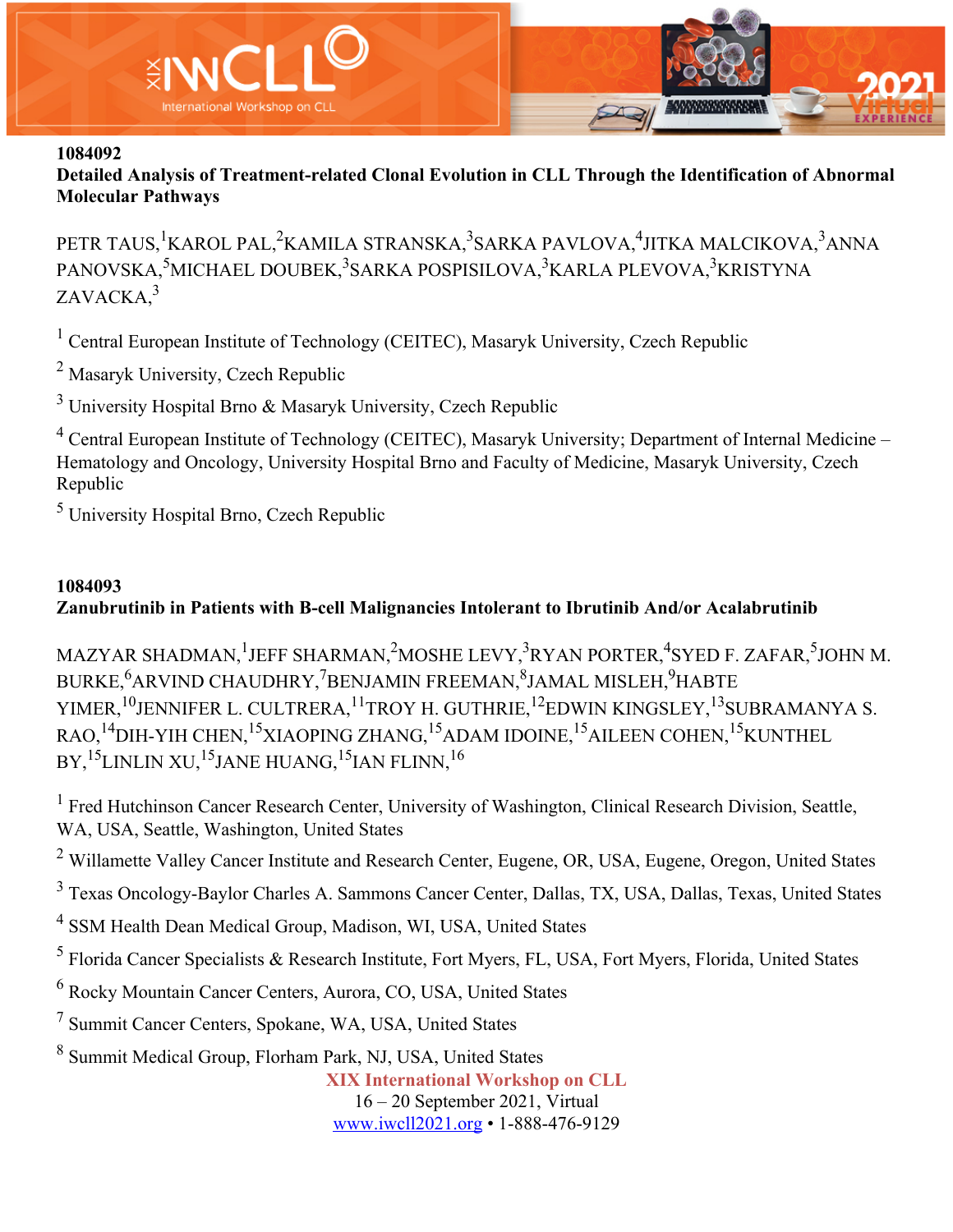

- <sup>9</sup> Medical Oncology Hematology Consultants PA, Newark, DE, USA, United States
- <sup>10</sup> Texas Oncology-Tyler, Tyler, TX, USA, United States
- $11$  Florida Cancer Specialists & Research Institute, Leesburg, FL, USA, United States
- <sup>12</sup> GenesisCare, Jacksonville, FL, USA, United States
- <sup>13</sup> Comprehensive Cancer Centers of Nevada, Las Vegas, NV, USA, United States
- <sup>14</sup> Alpha Med Physicians Group, Tinley Park, IL, USA, United States
- <sup>15</sup> BeiGene (Beijing) Co., Ltd., Beijing, China and BeiGene USA, Inc., San Mateo, CA, USA, United States
- <sup>16</sup> Sarah Cannon Research Institute/Tennessee Oncology, Nashville, TN, USA, United States

# **Re-designing anti-CD20 Monoclonal Antibody Therapy of CLL Using Novel Insights into Limitations of Innate Immune Cytotoxicity**

CHRISTINE HERNE, $^1$ CHARLES CHU, $^1$ JENNIFER BRUNO, $^1$ ANDREA M. BARAN, $^2$ KARL VANDERMEID,<sup>3</sup>SALLY QUATAERT,<sup>3</sup>PAUL BARR,<sup>4</sup>CLIVE ZENT,<sup>3</sup>

<sup>1</sup> University of Rochester Medical Center, United States

<sup>2</sup> Wilmot Cancer Institute, University of Rochester Medical Center, Rochester, New York, United States

<sup>3</sup> University of Rochester Medical Center, Rochester, New York, United States

<sup>4</sup> Wilmot Cancer Institute, University of Rochester Medical Center, United States

## **1084095**

# **Evaluation of Immunoglobulin Gene Somatic Hypermutation Status by Next Generation Sequencing Is Superior to Using Sanger Sequencing**

MENGGE GAO,<sup>1</sup>YANG LIU,<sup>2</sup>KE WANG,<sup>2</sup>JIN LU,<sup>2</sup>XIAOJUN HUANG,<sup>2</sup>SHENMIAO YANG,<sup>2</sup>XIAOSU  $ZHAO<sup>2</sup>$ 

<sup>1</sup> Peking university people's hospital, China (People's Republic)

<sup>2</sup> Peking University Institute of Hematology, China (People's Republic)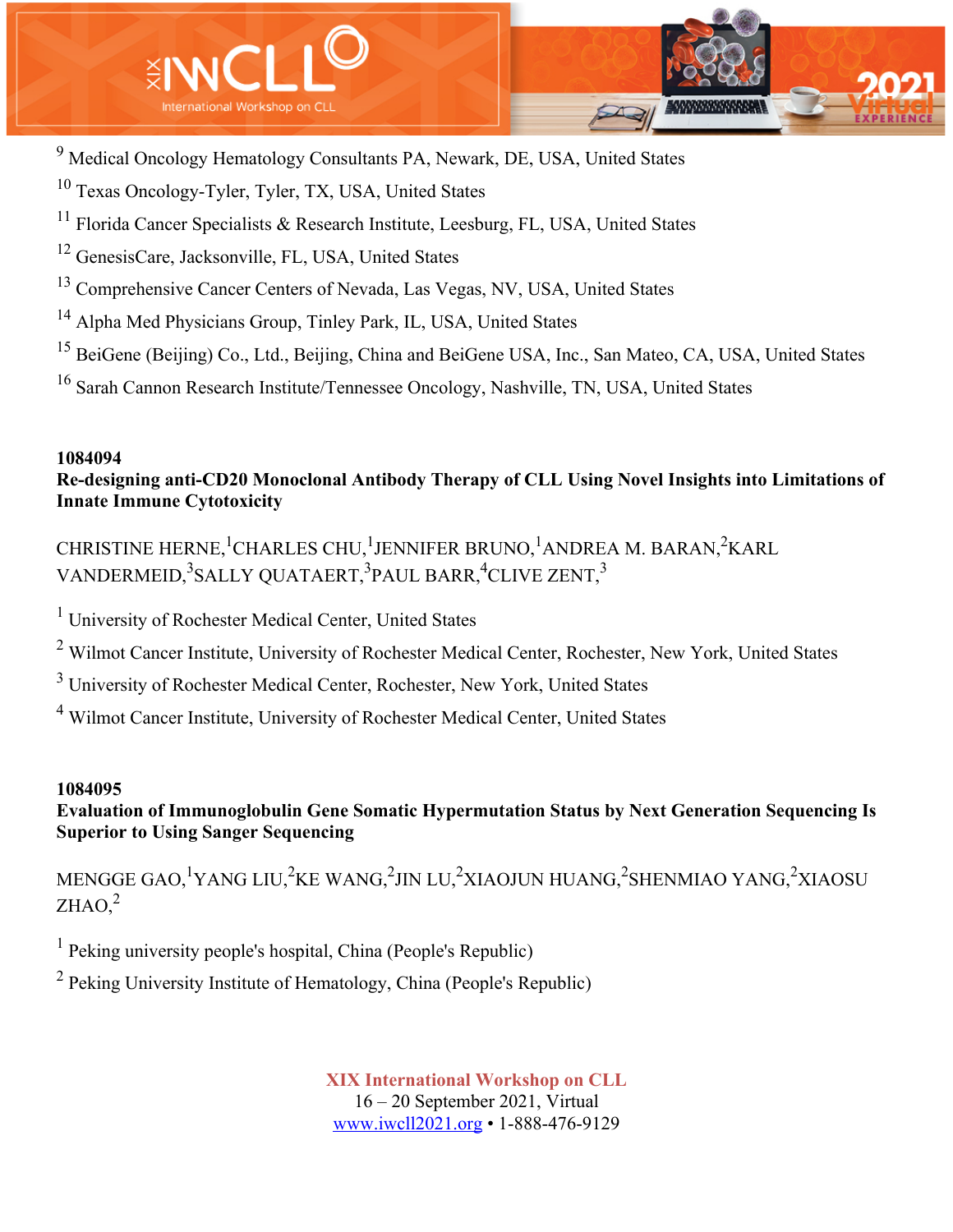

# **The Inflammasome Complex as a Novel Therapeutic Target in Chronic Lymphocytic Leukemia**

GIMENA DOS SANTOS, <sup>1</sup>FLORENCIA RAMMAURO, <sup>2</sup>ANGIMAR URIEPERO, <sup>2</sup>FRANCINE BITTENCOURT POTRICH,<sup>2</sup>MARíA ELENA MARQUEZ,<sup>2</sup>DANIEL PRIETO,<sup>2</sup>SOFIA RUSSO,<sup>2</sup>MERCEDES SEGOVIA,<sup>2</sup>RAúL GABUS,<sup>3</sup>CECILIA GUILLERMO,<sup>4</sup>MARCELO HILL,<sup>5</sup>PABLO OPPEZZO,6

<sup>1</sup> Institut Pasteur de Montevideo and Dept of Hematology of the University Hospital, Montevideo, Uruguay

<sup>2</sup> Institut Pasteur de Montevideo, Montevideo, Uruguay

<sup>3</sup> Hospital Maciel, Montevideo and Hospital de la Asociaciòn Médica, San José, Montevideo, Uruguay

<sup>4</sup> Hospital de Clìnicas, Montevideo, Uruguay

<sup>5</sup> Institut Pasteur de Montevideo, Uruguay

<sup>6</sup> Institut Pasteur de Montevideo, Montevideo, Uruguay

## **1084109**

## **Venetoclax and Ibrutinib Decrease Mitochondrial Metabolism in Chronic Lymphocytic Leukemia via the AMPK/SIRT1/PGC-1α Signalling Pathway**

SUBIR ROY CHOWDHURY,  $^1$ CHERYL PELTIER,  $^1$ EILEEN MCMILLAN-WARD,  $^1$ RYAN SALEH, $^1$ TRICIA CHOQUETTE, $^1$ MAXIM SKORODINSKY, $^1$ KIRA PETERS, $^1$ EDWIN NGUYEN, <sup>1</sup>AMANDEEP SINGH,<sup>2</sup>ERIC BOUCHARD, <sup>1</sup>JAMES JOHNSTON,<sup>3</sup>AARON J  $\mathrm{MARSHALL,^{4}SPENCER~B~GIBSON,^{5}VERSHA~BANERJI,^{6}}$ 

<sup>1</sup> CancerCare Manitoba Research Institute, Canada

<sup>2</sup> CancerCare Manitoba Research Institute, United States

<sup>3</sup> Research Institute in Oncology and Hematology, Department of Internal Medicine, Max Rady College of Medicine, University of Manitoba, Canada

<sup>4</sup> Department of Immunology, Research Institute in Oncology and Hematology, Max Rady College of Medicine ,University of Manitoba, Canada

<sup>5</sup> Research Institute in Oncology and Hematology, Department of Immunology, Max Rady College of Medicine University of Manitoba, Canada

<sup>6</sup> CancerCare Manitoba Research Institute/ University of Manitoba, Winnipeg, Canada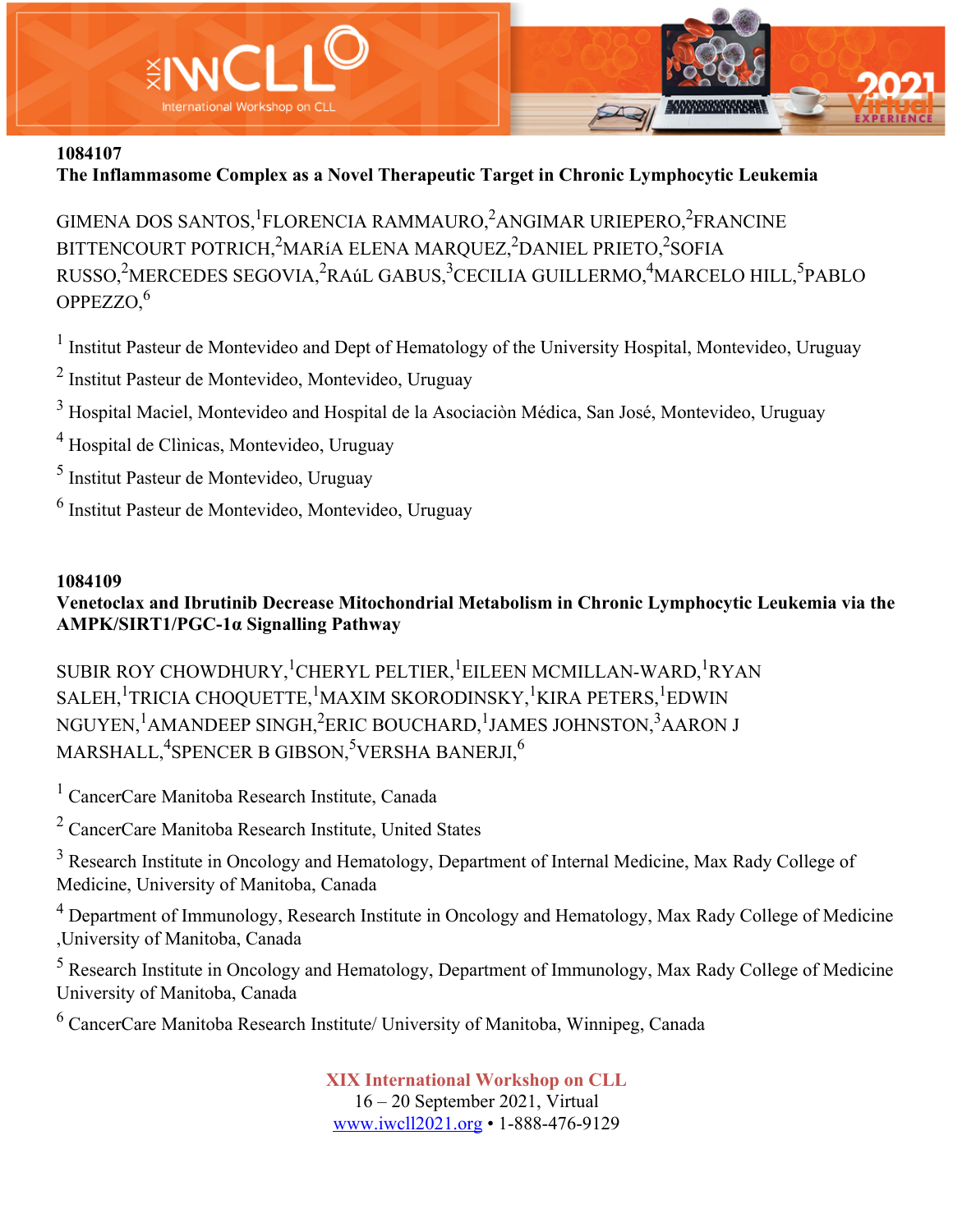

**Impaired Antibody Response After mRNA COVID-19 Vaccination in Patients with Chronic Lymphocytic Leukemia**

MARIA STEFANIA INFANTE,<sup>1</sup>ISABEL GONZáLEZ-GASCóN Y MARíN,<sup>1</sup>CAROLINA MUñOZ,<sup>1</sup>MARIA ANGELES FONCILLAS, <sup>1</sup>ELENA LANDETE, <sup>1</sup>JUAN CHURRUCA, <sup>1</sup>KAREN MARíN, <sup>1</sup>VICTORIA RAMOS ASCANIO,<sup>2</sup>ELENA VALDIVIELSO,<sup>3</sup>TAMAR TALAVáN,<sup>1</sup>JOSé ÁNGEL HERNáNDEZ,<sup>4</sup>

<sup>1</sup> Universitary Hospital Infanta Leonor, Madrid, Spain, Spain

<sup>2</sup> Universitary Hospital Infanta Leonor,Madrid, Spain

<sup>3</sup> Complutense University, Madrid, Spain, Spain

<sup>4</sup> Hospital Universitario Infanta Leonor, Madrid, Spain

### **1084126 A Pilot Study of Gut Microbiome in Patients with Chronic Lymphocytic Leukemia or Monoclonal B-cell Lymphocytosis**

YUCAI WANG, <sup>1</sup>SAMEER PARIKH, <sup>2</sup>STEPHEN JOHNSON, <sup>2</sup>JUN CHEN, <sup>2</sup>NEIL KAY, <sup>2</sup>THOMAS WITZIG,<sup>2</sup>SUSAN SLAGER,<sup>2</sup>MATTHEW HOLETS,<sup>2</sup>TIMOTHY CALL,<sup>2</sup>SAAD KENDERIAN,<sup>2</sup>ELI MUCHTAR, $^2$ AMBER KOEHLER, $^2$ JOSE LEIS, $^2$ WEI DING, $^2$ 

<sup>1</sup> Mayo Clinic, Rochester, Minnesota, United States

<sup>2</sup> Mayo Clinic, United States

## **1084129**

## **Cell-free DNA (cfDNA)-based Serial Minimal Residual Disease Assessment in Patients with Chronic Lymphocytic Leukemia Treated with Time-limited Obinutuzumab, Acalabrutinib and Venetoclax**

MORITZ FüRSTENAU, <sup>1</sup>JONATHAN WEISS, <sup>1</sup>ADAM GIZA, <sup>1</sup>FABIAN FRANZEN, <sup>1</sup>SANDRA ROBRECHT, <sup>1</sup>ANNA-MARIA FINK, <sup>2</sup>KIRSTEN FISCHER, <sup>1</sup>EUGEN TAUSCH, <sup>3</sup>STEPHAN STILGENBAUER,<sup>4</sup>MATTHIAS RITGEN,<sup>5</sup>ANKE SCHILHABEL,<sup>5</sup>MONIKA BRüGGEMANN,<sup>5</sup>BARBARA EICHHORST,<sup>6</sup>MICHAEL HALLEK,<sup>1</sup>PAULA CRAMER,<sup>1</sup>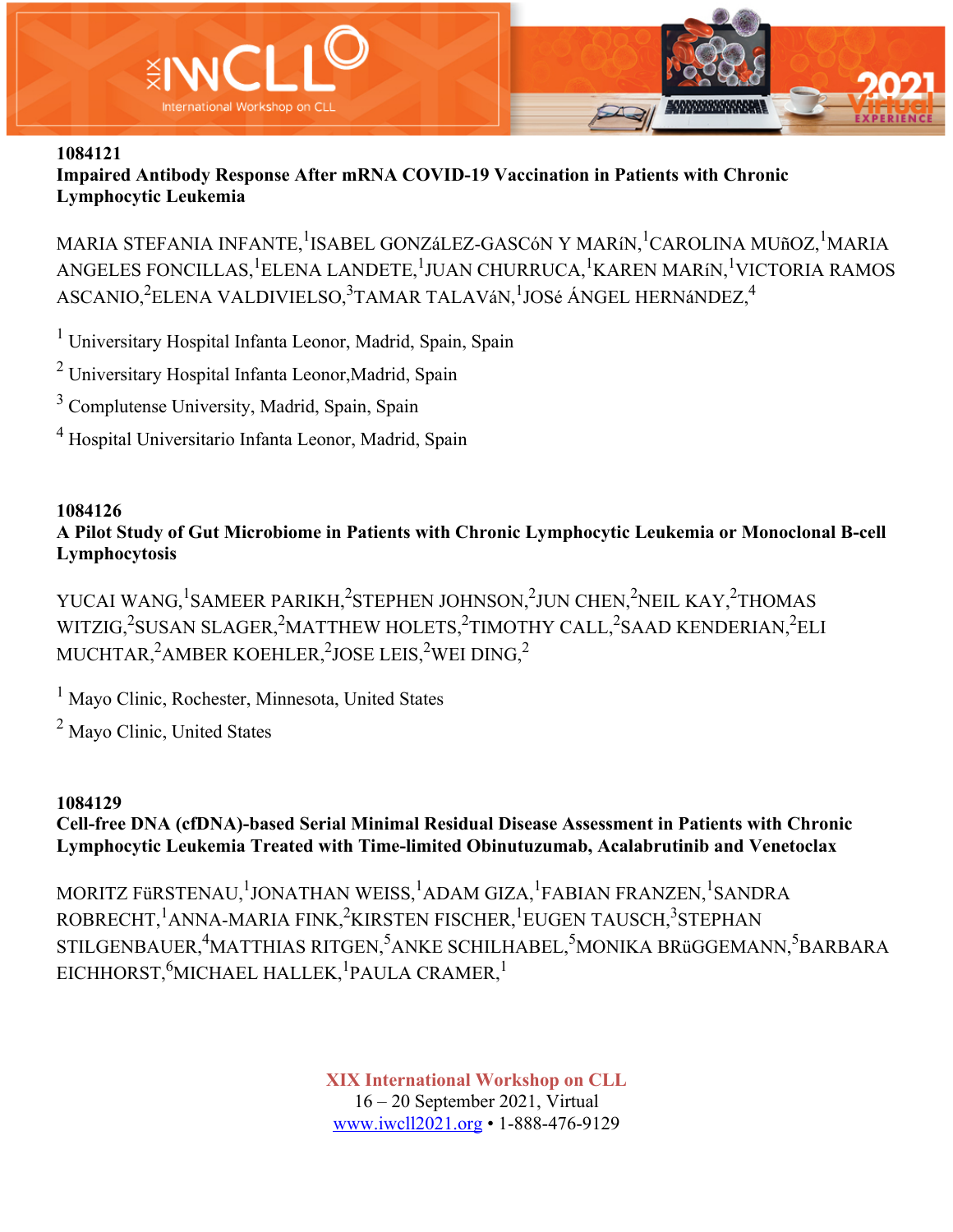

<sup>1</sup> Department I of Internal Medicine, Center for Integrated Oncology Aachen Bonn Cologne Duesseldorf (CIO ABCD), German CLL Study Group, University Hospital Cologne, University of Cologne, Cologne, Germany, Germany

<sup>2</sup> University of Cologne, Germany

 $3$  Department of Internal Medicine III, University of Ulm, Ulm, Germany, Germany

<sup>4</sup> Department of Internal Medicine III, Ulm University, Ulm, Germany, Ulm, Germany

<sup>5</sup> 2nd Department of Internal Medicine, University of Schleswig-Holstein, Campus Kiel, Kiel, Germany, Germany

 $<sup>6</sup>$  Department of Internal Medicine, University of Cologne, Cologne, Germany, Germany</sup>

## **1084132**

**Fixed-duration (FD) first-line treatment with ibrutinib plus venetoclax for chronic lymphocytic leukemia/small lymphocytic lymphoma: primary analysis of the FD Cohort of the Phase 2 CAPTIVATE Study**

WILLIAM G. WIERDA, <sup>1</sup>JOHN N. ALLAN, <sup>2</sup>TANYA SIDDIQI, <sup>3</sup>THOMAS J. KIPPS, <sup>4</sup>RYAN JACOBS,<sup>5</sup>STEPHEN OPAT,<sup>6</sup>PAUL M. BARR,<sup>7</sup>ALESSANDRA TEDESCHI,<sup>8</sup>LIVIO TRENTIN,<sup>9</sup>RAJAT BANNERJI,<sup>10</sup>SHARON JACKSON,<sup>11</sup>BRYONE KUSS,<sup>12</sup>CAROL MORENO,<sup>13</sup>EDITH SZAFER-GLUSMAN,<sup>14</sup>KRISTIN RUSSELL,<sup>14</sup>CATHY ZHOU,<sup>14</sup>JOI NINOMOTO,<sup>14</sup>JAMES P. DEAN,<sup>14</sup>CONSTANTINE TAM,<sup>15</sup>PAOLO GHIA,<sup>16</sup>

 $1$  University of Texas MD Anderson Cancer Center, Texas, United States

<sup>2</sup> Weill Cornell Medicine, New York, New York, United States

<sup>3</sup> City of Hope National Medical Center, Duarte, California, United States

<sup>4</sup> UCSD Moores Cancer Center, San Diego, California, United States

<sup>5</sup> Department of Hematology, Lymphoma Division, Assistant Professor of Medicine, Levine Cancer Institute/Atrium Health, Charlotte, North Carolina, United States

<sup>6</sup> Monash University, Clayton, Australia

<sup>7</sup> Wilmot Cancer Institute, University of Rochester Medical Center, Rochester, New York, United States

<sup>8</sup> ASST Grande Ospedale Metropolitano Niguarda, Milano, Italy

<sup>9</sup> University of Padova, Padova, Italy

<sup>10</sup> Rutgers Cancer Institute of New Jersey, New Brunswick, New Jersey, United States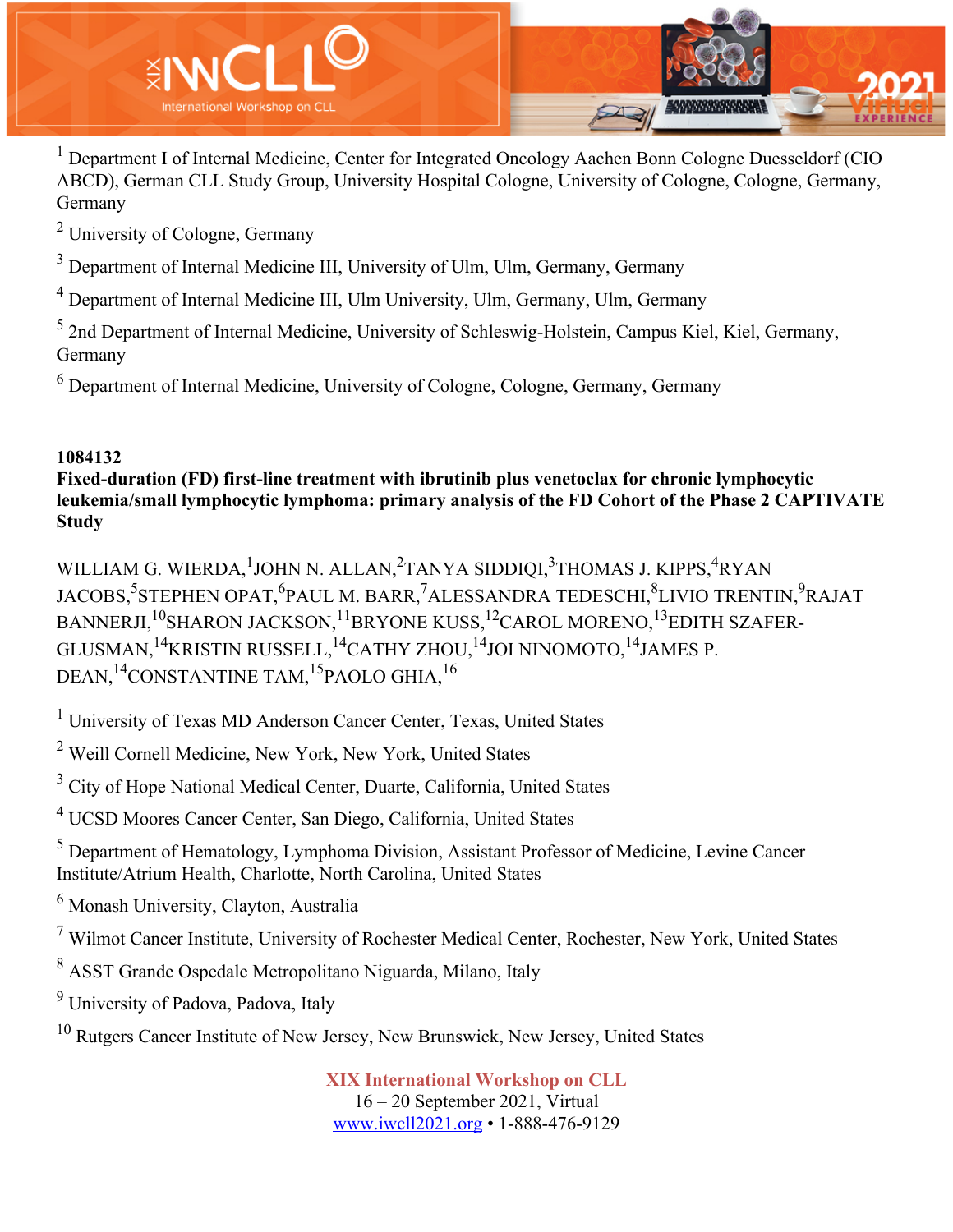

<sup>11</sup> Middlemore Hospital, Auckland, New Zealand

<sup>12</sup> Flinders University and Medical Centre, Bedford Park, Australia

<sup>13</sup> Hospital de la Santa Creu i Sant Pau, Autonomous University of Barcelona, Barcelona, Spain

<sup>14</sup> Pharmacyclics LLC, an AbbVie Company, Sunnyvale, California, United States

<sup>15</sup> Peter MacCallum Cancer Center & St. Vincent's Hospital and the University of Melbourne, Melbourne, Australia

<sup>16</sup> Università Vita-Salute San Raffaele and IRCCS Ospedale San Raffaele, Milnao, Italy

## **1084141**

## **First Interim Analysis of ALPINE Study: Results of a Phase 3 Randomized Study of Zanubrutinib vs Ibrutinib in Patients with Relapsed/Refractory Chronic Lymphocytic Leukemia/Small Lymphocytic Lymphoma**

PETER HILLMEN, <sup>1</sup>BARBARA EICHHORST, <sup>2</sup>JENNIFER BROWN, <sup>3</sup>NICOLE LAMANNA, <sup>4</sup>SUSAN O'BRIEN,<sup>5</sup>CONSTANTINE TAM,<sup>6</sup>LUGUI QIU,<sup>7</sup>MACIEJ KAZMIERCZAK,<sup>8</sup>KESHU ZHOU,<sup>9</sup>MARTIN ŠIMKOVIč,<sup>10</sup>JIRI MAYER,<sup>11</sup>AMANDA GILLESPIE-TWARDY,<sup>12</sup>MAZYAR SHADMAN,<sup>13</sup>ALESSANDRA FERRAJOLI,<sup>14</sup>PETER GANLY,<sup>15</sup>ROBERT WEINKOVE,<sup>16</sup>TOMMI SALMI,<sup>17</sup>MENG JI,<sup>18</sup>JESSICA YECIES,<sup>18</sup>KENNETH WU,<sup>18</sup>WILLIAM NOVOTNY,<sup>17</sup>JANE HUANG,17WOJCIECH JURCZAK,19

<sup>1</sup> St James's University Hospital, Leeds, United Kingdom, Leeds, United Kingdom

 $2$  Department of Internal Medicine, University of Cologne, Cologne, Germany, Germany

<sup>3</sup> Department of Medical Oncology, Dana-Farber Cancer Institute, Boston, MA, USA, United States

<sup>4</sup> Herbert Irving Comprehensive Cancer Center, Columbia University, New York, NY, USA, United States

<sup>5</sup> Chao Family Comprehensive Cancer Center, University of California, Irvine, CA, USA, United States

<sup>6</sup> Peter MacCallum Cancer Centre, Melbourne, Victoria, Australia; University of Melbourne, Parkville, Victoria, Australia; St Vincent's Hospital, Fitzroy, Victoria, Australia; Royal Melbourne Hospital, Parkville, Victoria, Australia, Australia

 $<sup>7</sup>$  Chinese Academy of Medical Sciences, Peking Union Medical College, Tianjin, China, China (People's</sup> Republic)

<sup>8</sup> Department of Hematology and Bone Marrow Transplantation, Poznan University of Medical Sciences, Poznan, Poland, Poland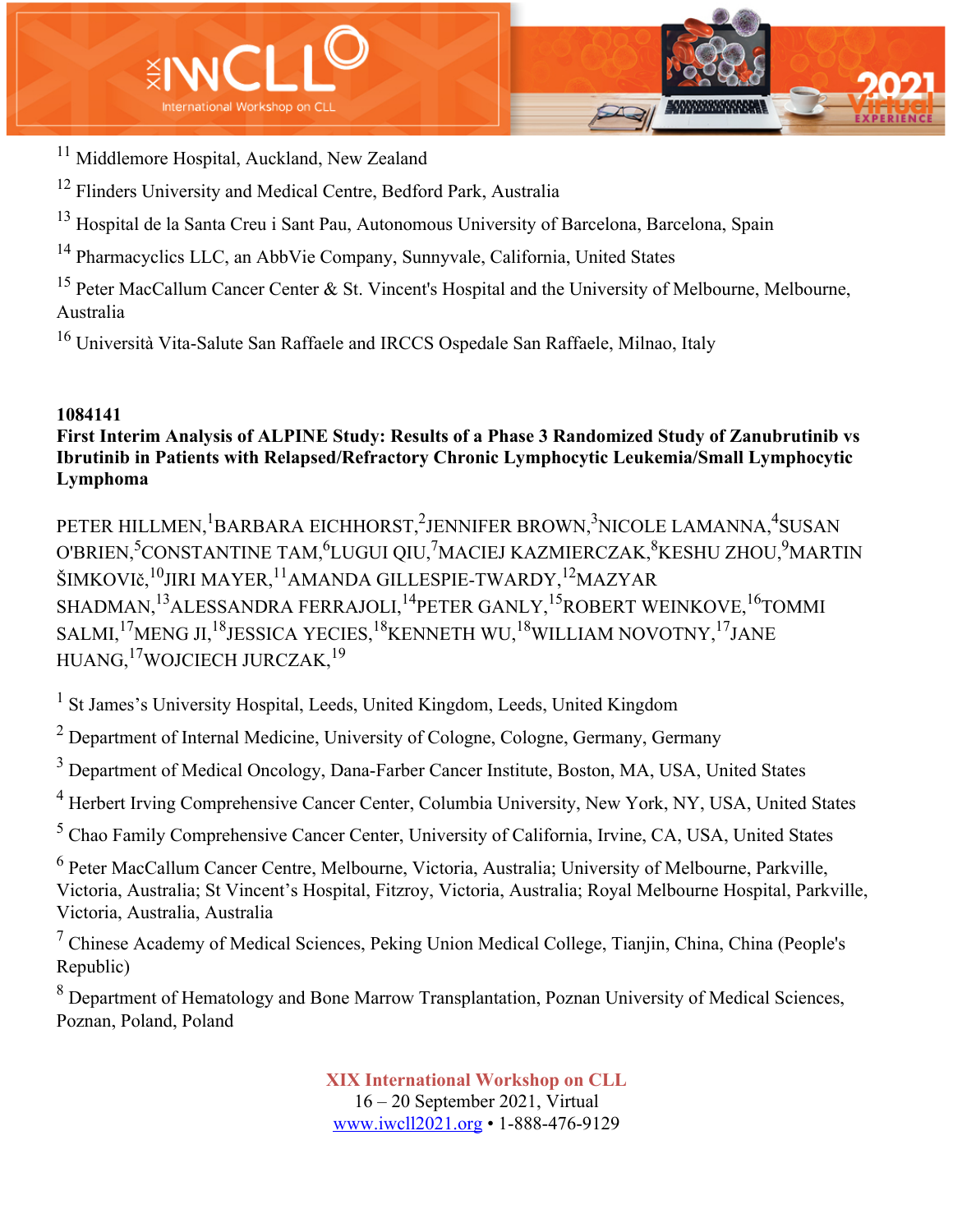

<sup>9</sup> Affiliated Cancer Hospital of Zhengzhou University, Henan Cancer Hospital, Zhengzhou, China, China (People's Republic)

 $10$  4th Department of Internal Medicine - Hematology, University Hospital, Hradec Kralove, Czech Republic; Faculty of Medicine, Charles University, Prague, Czech Republic, Czech Republic

<sup>11</sup> Department of Internal Medicine-Hematology and Oncology, Masaryk University and University Hospital, Brno, Czech Republic, Czech Republic

<sup>12</sup> Blue Ridge Cancer Care, Roanoke, VA, USA, United States

<sup>13</sup> Fred Hutchinson Cancer Research Center, University of Washington, Clinical Research Division, Seattle, WA, USA, Seattle, Washington, United States

<sup>14</sup> Department of Leukemia, The University of Texas MD Anderson Cancer Center, Houston, TX, USA, United States

<sup>15</sup> Department of Haematology, Christchurch Hospital, Christchurch, New Zealand; Department of Pathology and Biomedical Science, University of Otago, Christchurch, New Zealand, New Zealand

<sup>16</sup> Wellington Blood and Cancer Centre, Capital and Coast District Health Board, Wellington, New Zealand; Malaghan Institute of Medical Research, Wellington, New Zealand, New Zealand

<sup>17</sup> BeiGene (Beijing) Co., Ltd., Beijing, China and BeiGene USA, Inc., San Mateo, CA, USA, China (People's Republic)

<sup>18</sup> BeiGene (Beijing) Co., Ltd., Beijing, China and BeiGene USA, Inc., San Mateo, CA, USA, United States

<sup>19</sup> Maria Sklodowska-Curie National Institute of Oncology, Krakow, Poland, United States

## **1084142 Altered T Follicular Helper Cell Subsets and Function in Chronic Lymphocytic Leukemia**

# XUN WU, $^1$ J ERNESTO F. DESPAIGNE, $^2$ CHRISTINE ZHANG, $^3$ VISHALA NEPPALLI, $^4$ VERSHA BANERJI, $^5$ JAMES JOHNSTON, $^6$ SPENCER B GIBSON, $^7$ AARON J MARSHALL, $^8$

<sup>1</sup> Department of Immunology, Max Rady College of Medicine , University of Manitoba, Winnipeg, Canada

<sup>2</sup> Department of Immunology, Max Rady College of Medicine , University of Manitoba, Canada

<sup>3</sup> Department of Immunology, Max Rady College of Medicine, University of Manitoba, Canada

<sup>4</sup> Health Sciences Centre, Max Rady College of Medicine, University of Manitoba, Canada

<sup>5</sup> CancerCare Manitoba Research Institute/ University of Manitoba, Winnipeg, Canada

<sup>6</sup> Research Institute in Oncology and Hematology, Department of Internal Medicine, Max Rady College of Medicine, University of Manitoba, Canada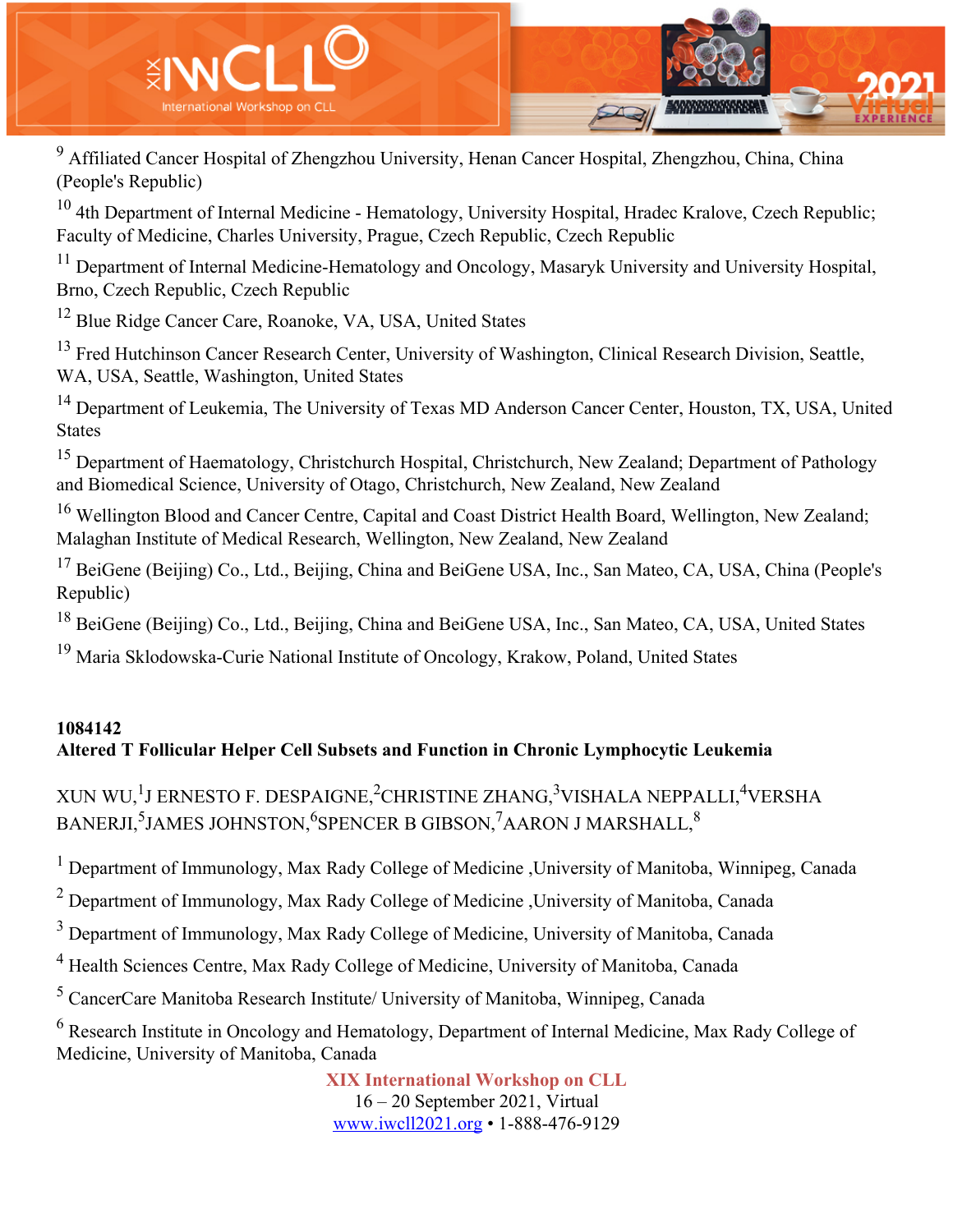

 $<sup>7</sup>$  Research Institute in Oncology and Hematology, Department of Immunology, Max Rady College of Medicine</sup> University of Manitoba, Canada

<sup>8</sup> Department of Immunology, Research Institute in Oncology and Hematology, Max Rady College of Medicine ,University of Manitoba, Canada

# **1084145 Can Whole Genome Sequencing Detect a Complex Karyotype in Chronic Lymphocytic Leukaemia?**

MARTIN HARRIS, $^1$ PETER HILLMEN, $^2$ ULF KLEIN, $^3$ 

<sup>1</sup> Leeds Teaching Hospital Trust - Genomics Laboratory, leeds, United Kingdom

<sup>2</sup> Leeds Teaching Hospital Trust, United Kingdom

<sup>3</sup> University of Leeds, United Kingdom

### **1084159**

**Functional Antibody Testing for Streptococcus Pneumoniae and Haemophilus Influenza Type B in Patients with CLL/low Grade NHL and Response to Vaccination in a UK Tertiary Centre**

MUHAMMAD ANAS MEMON, $^1$ DEAN SMITH, $^2$ CHRISTOPHER FOX, $^3$ NICOLAS MARTINEZ-CALLE, $^2$ 

<sup>1</sup> Department of Clinical Haematology, Nottingham University Hospitals NHS Trust, Nottingham, United Kingdom

 $2$  Department of Clinical Haematology, Nottingham University Hospitals NHS Trust, United Kingdom

<sup>3</sup> Department of Clinical Haematology, Nottingham University Hospitals NHS Trust and School of Medicine, University of Nottingham, United Kingdom

## **1084161**

**Combination Therapy with Ibrutinib (ibr) and Venetoclax (ven) Leads to Deep Responses in Relapsed/refractory (rel/ref) Chronic Lymphocytic Leukemia (CLL): Results of a Phase 2 Study**

TANYA SIDDIQI,<sup>1</sup>PAMELA CLAY,<sup>2</sup>KATE MURRAY,<sup>2</sup>NAVSHINA SHEKH,<sup>1</sup>ALEXANDRA MUIR, $^3$ STEVEN ROSEN, $^1$ STEVEN COUTRE, $^2$ 

<sup>1</sup> City of Hope National Medical Center, United States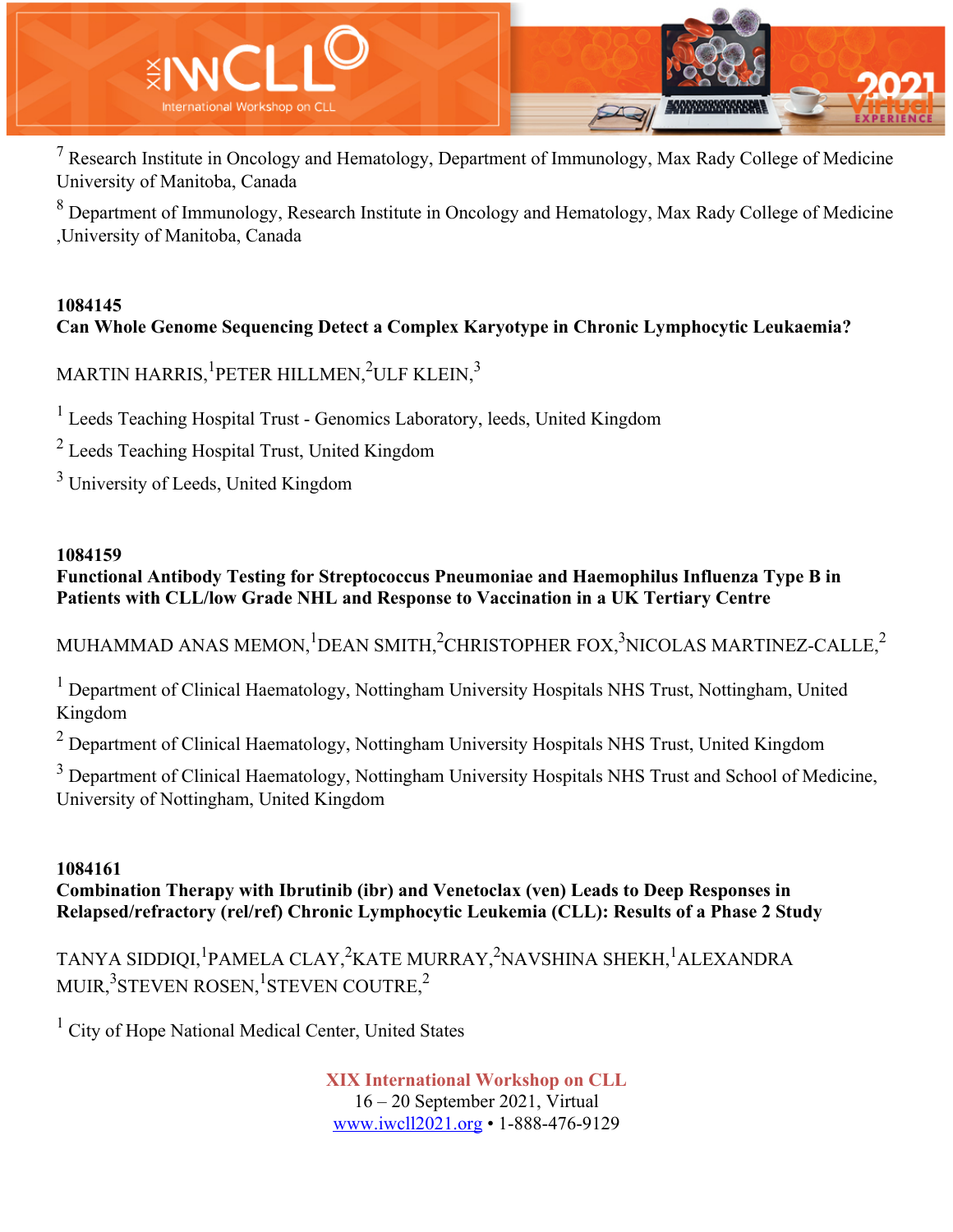



<sup>2</sup> Stanford Cancer Institute, United States

 $3$  City of Hope National Medical Center, Duarte, California, United States

#### **1084168 Expression of the IL12 and IL23 Receptors and Cytokines in Chronic Lymphocytic Leukemia and Normal B Cells**

MARTINA CARDILLO, <sup>1</sup>SERENA MATIS, <sup>2</sup>DANIELE REVERBERI, <sup>2</sup>ROSANNA MASSARA, <sup>2</sup>MONICA COLOMBO,<sup>2</sup>NADIA BERTOLA,<sup>3</sup>SILVIA RAVERA,<sup>3</sup>NICHOLAS CHIORAZZI,<sup>4</sup>MANLIO FERRARINI, $^3$ FRANCO FAIS, $^3$ GIOVANNA CUTRONA, $^2$ 

<sup>1</sup> The Feinstein Institute for Medical Research, Manhasset, New York, United States

<sup>2</sup> Ospedale Policlinico San Martino, Italy

<sup>3</sup> Università degli studi di Genova, Italy

<sup>4</sup> Karches Center for Oncology Research, The Feinstein Institutes for Medical Research, Northwell Health, Manhasset, NY, USA, New York, New York, United States

# **1084197**

**BTK inhibitors, irrespective of ITK inhibition, downregulate an immunosuppressive program in chronic lymphocytic leukemia and enhance CD19/CD3-mediated cytotoxicity of T cells**

MAISSA MHIBIK, <sup>1</sup>ERIKA GAGLIONE, <sup>2</sup>DAVID EIK, <sup>3</sup>ELLEN KENDALL, <sup>3</sup>AMY BLACKBURN,<sup>3</sup>KEYVAN KEYVANFAR,<sup>3</sup>MARIA JOAO BAPTISTA,<sup>4</sup>INHYE AHN,<sup>5</sup>CLARE SUN, $^6$ JUNPENG QI, $^7$ CHRISTOPH RADER, $^7$ ADRIAN WIESTNER, $^5$ 

<sup>1</sup> Laboratory of Lymphoid Malignancies, Hematology Branch, NHLBI, NIH, Bethesda, Maryland, United States

 $2$  Laboratory of Lymphoid Malignancies, Hematology Branch, NHLBI, NIH,, Bethesda, Maryland, United **States** 

<sup>3</sup> Laboratory of Lymphoid Malignancies, Hematology Branch, NHLBI, NIH., United States

<sup>4</sup> Lymphoid Neoplasms, Josep Carreras Leukaemia Research Institute, United States

<sup>5</sup> Laboratory of Lymphoid Malignancies, Hematology Branch, NHLBI, NIH, United States

<sup>6</sup> Hematology Branch, National Heart, Lung, and Blood Institute, National Institutes of Health, Bethesda, MD, United States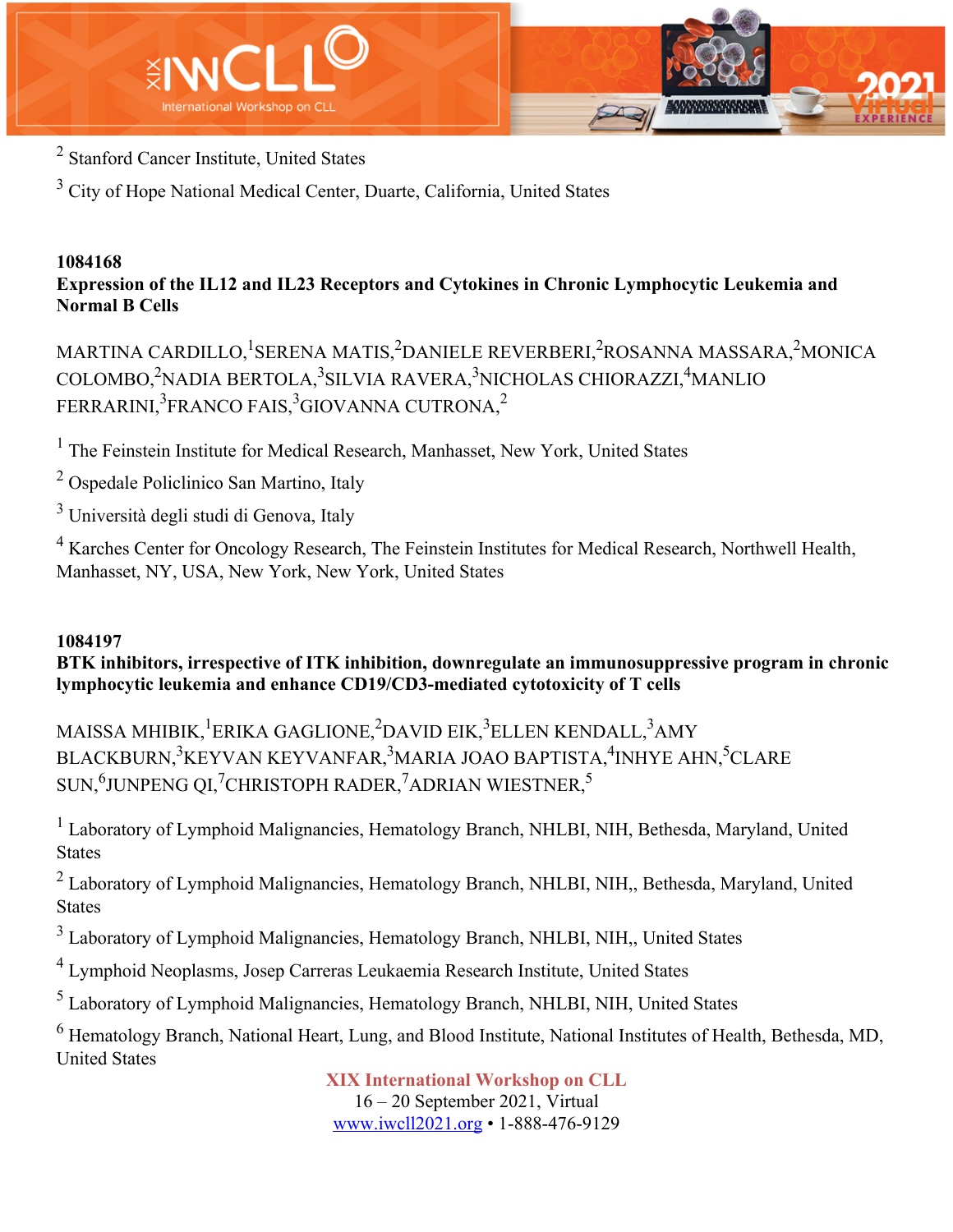

<sup>7</sup> The Scripps Research Institute, Jupiter, Florida, United States

### **1084202 Targeting PAK1 Overcomes Resistance to Ibrutinib in Chronic Lymphocytic Leukemia**

ZIJUAN WU, $^1$ DANLING GU, $^1$ LUQIAO WANG, $^1$ XUEYING LU, $^1$ HUI JIN, $^2$ JIANYONG LI, $^1$ 

<sup>1</sup> Department of Hematology, The First Affiliated Hospital of Nanjing Medical University, Jiangsu Province Hospital, Nanjing, 210029, China, China (People's Republic)

 $<sup>2</sup>$  Department of Hematology, The First Affiliated Hospital of Nanjing Medical University, China (People's</sup> Republic)

## **1084243**

**Population-level Impact of Ibrutinib for Chronic Lymphocytic Leukemia (CLL) and Small Lymphocytic Lymphoma (SLL) in British Columbia, Canada**

RANIA KHELIFI, <sup>1</sup>STEVEN HUANG, <sup>2</sup>KERRY SAVAGE, <sup>3</sup>DIEGO VILLA, <sup>3</sup>DAVID SCOTT, <sup>3</sup>KHALED RAMADAN, $^4$ JOSEPH CONNORS, $^3$ LAURIE SEHN, $^3$ CYNTHIA TOZE, $^5$ ALINA GERRIE, $^3$ 

<sup>1</sup> Department of Experimental Medicine, University of British Columbia, Canada

<sup>2</sup> Leukemia/BMT Program of BC, BC Cancer, Division of Hematology, University of British Columbia, Canada

<sup>3</sup> Centre for Lymphoid Cancer, BC Cancer, Division of Medical Oncology, University of British Columbia, Canada

<sup>4</sup> St. Paul's Hospital, Division of Hematology, University of British Columbia, Canada

<sup>5</sup> Leukemia/BMT Program of BC, BC Cancer, Division of Hematology, University of British Columbia, Canada

## **1084244**

**Covid-19 in patients with chronic lymphocytic leukemia: Clinical outcome and B- and T-cell immunity during 13 months in consecutive patients**

LISA BLIXT,<sup>1</sup>GORDANA BOGDANOVIC,<sup>2</sup>MARCUS BUGGERT,<sup>3</sup>YU GAO,<sup>4</sup>SOPHIA HOBER,<sup>5</sup>KATIE HEALY,<sup>6</sup>HEMMING JOHANSSON,<sup>7</sup>CHRISTIAN KJELLANDER,<sup>8</sup>SARA MRAVINACOVA,<sup>5</sup>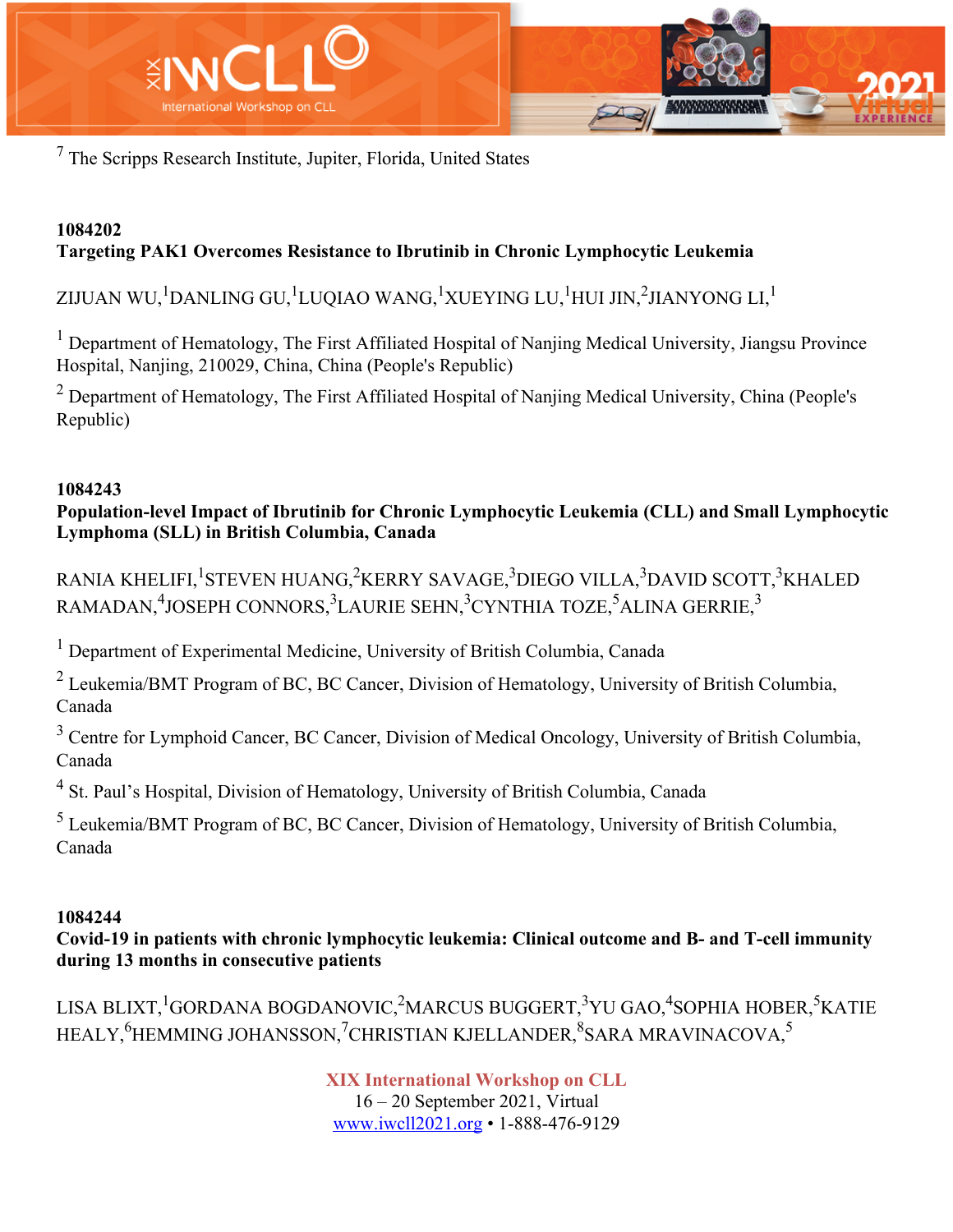

SANDRA MUSCHIOL, $^{9}$ PETER NILSSON, $^{10}$ MARZIA PALMA, $^{11}$ ELISA PIN, $^{10}$ EDVARD C.I. SMITH,<sup>12</sup>OLGA STROMBERG,<sup>13</sup>MARGARET SäLLBERG CHEN,<sup>14</sup>RULA ZAIN,<sup>15</sup>LOTTA HANSSON, <sup>11</sup>ANDERS ÖSTERBORG.<sup>11</sup>

<sup>1</sup> Dept of Hematology, Karolinska University Hospital Solna and Dept of Oncology-Pathology, Karolinska Institutet, Stockholm, Sweden

<sup>2</sup> Dept of Microbiology, Karolinska University Hospital, Stockholm, Sweden

<sup>3</sup> Center for Infectious Medicine, Dept of Medicine Huddinge, Karolinska Institutet, Stockholm, Sweden

<sup>4</sup> Center for Infectious Medicine, Dept of Medicine Huddinge, Karolinska Institutet, Sweden

<sup>5</sup> Dept of Protein Science, SciLifeLab and KTH Royal Institute of Technology, Stockholm, Sweden, Sweden

<sup>6</sup> Dept of Dental Medicine, Karolinska Institutet, Huddinge, Stockholm, Sweden

<sup>7</sup> Dept of Oncology-Pathology, Karolinska Institutet, Sweden

<sup>8</sup> Dept of Internal Medicine, Capio St Göran Hospital, Stockholm, Sweden, Sweden

<sup>9</sup> Dept of Microbiology, Karolinska University Hospital, Stockholm, Sweden, Sweden

<sup>10</sup> Dept of Protein Science, SciLifeLab and KTH Royal Institute of Technology, Stockholm, Sweden

<sup>11</sup> Department of Oncology-Pathology, Karolinska Institutet, Stockholm, Sweden, Department of Hematology, Lymphoma Unit, Karolinska University Hospital Solna, Stockholm, Sweden, Solna, Sweden

<sup>12</sup> Dept of Laboratory Medicine, Karolinska Institutet, Stockholm, Sweden

<sup>13</sup> Dept of Internal Medicine, Södersjukhuset, Stockholm, Sweden, Sweden

<sup>14</sup> Dept of Dental Medicine, Karolinska Institutet, Stockholm, Sweden

<sup>15</sup> Dept of Laboratory Medicine, Karolinska Institutet and Centre for Rare Diseases, Department of Clinical Genetics, Karolinska University Hospital, Stockholm, Sweden

# **1084248**

**GEUS-CLL: a comprehensive assay that integrates (epi)genetic information with clinical impact in CLL**

ESTER CUENCA-LEON,<sup>1</sup>PAU CARRIó,<sup>2</sup>SHEILA SANTIN,<sup>2</sup>NúRIA SEGUí,<sup>2</sup>JúLIA MATAS,<sup>3</sup>ANA POU,<sup>2</sup>DAVID MARTIN,<sup>2</sup>MARTA FORN,<sup>2</sup>IñAKI MARTIN-SUBERO,<sup>4</sup>TORSTEN  ${\tt HAFERLACH, ^5LLORENç \: COLL, ^2MIGUEL \: A.\: PENADO, ^2ELIAS \: CAMPO, ^6}$ 

<sup>1</sup> ANILING, Barcelona, Spain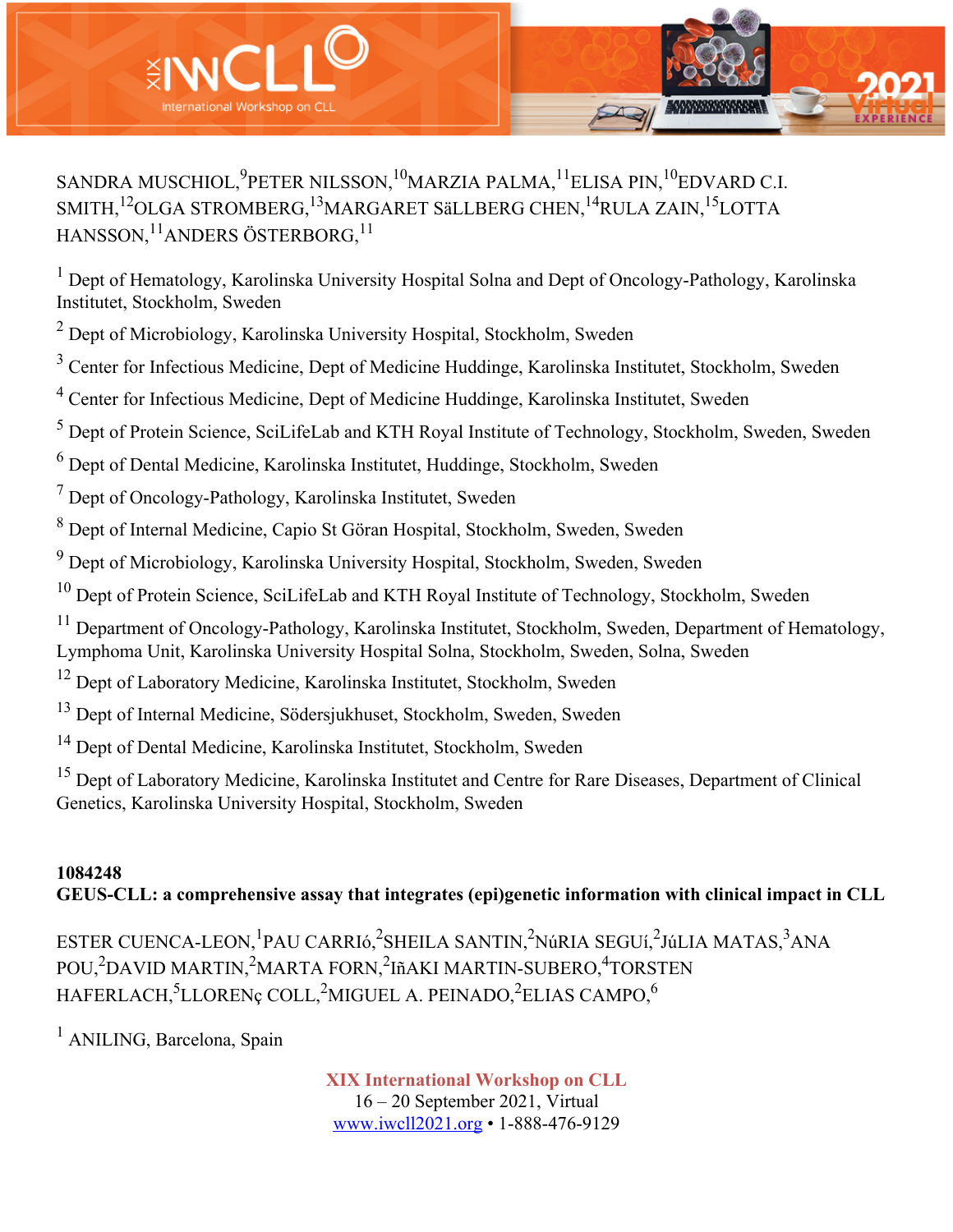



<sup>2</sup> ANILING, Spain

<sup>3</sup> IGTP, Spain

<sup>4</sup> Institut d'Investigacions Biomèdiques August Pi i Sunyer (IDIBAPS), Hospital Clínic de Barcelona, Barcelona, Spain, Spain

<sup>5</sup> MLL Münchner Leukämielabor GmbH, Germany

<sup>6</sup> Institut d'Investigacions Biomèdiques August Pi i Sunyer (IDIBAPS), Barcelona, Spain; Centro de Investigación Biomédica en Red de Cáncer (CIBERONC), Madrid, Spain; Hospital Clinic de Barcelona, Universitat de Barcelona, Barcelona, Spain, Spain

## **1084256**

**Integration of pre-, on- and post-treatment risk factors, including CLL-IPI and MRD, improves outcome prediction after fixed-duration therapy of CLL: Introduction of the refined Continuous Individualized Risk Index (CIRI2-CLL)**

OTHMAN AL-SAWAF, <sup>1</sup>MOHAMMAD ESFAHANI,<sup>2</sup>CAN ZHANG,<sup>3</sup>EUGEN TAUSCH,<sup>4</sup>ANKE  ${\rm \bf SCHILHABEL,^5BARRARA}$  EICHHORST, ${\rm \bf ^6STEPHAN}$  STILGENBAUER, ${\rm \bf ^7MICHAEL}$  HALLEK, ${\rm \bf ^3ASH}$ ALIZADEH, $^{8}$ DAVID KURTZ, $^{8}$ KIRSTEN FISCHER, $^{9}$ 

<sup>1</sup> University Hospital, Cologne, Germany

<sup>2</sup> Stanford University, United States

<sup>3</sup> University Hospital of Cologne, Germany

<sup>4</sup> Department of Internal Medicine III, University of Ulm, Ulm, Germany, Germany

<sup>5</sup> 2nd Department of Internal Medicine, University of Schleswig-Holstein, Campus Kiel, Kiel, Germany, Germany

 $<sup>6</sup>$  Department of Internal Medicine, University of Cologne, Cologne, Germany, Germany</sup>

 $<sup>7</sup>$  Department of Internal Medicine III, Ulm University, Ulm, Germany, Ulm, Germany</sup>

<sup>8</sup> Stanford Cancer, United States

<sup>9</sup> Department I of Internal Medicine, Center for Integrated Oncology Aachen Bonn Cologne Duesseldorf (CIO ABCD), German CLL Study Group, University Hospital Cologne, University of Cologne, Cologne, Germany, Germany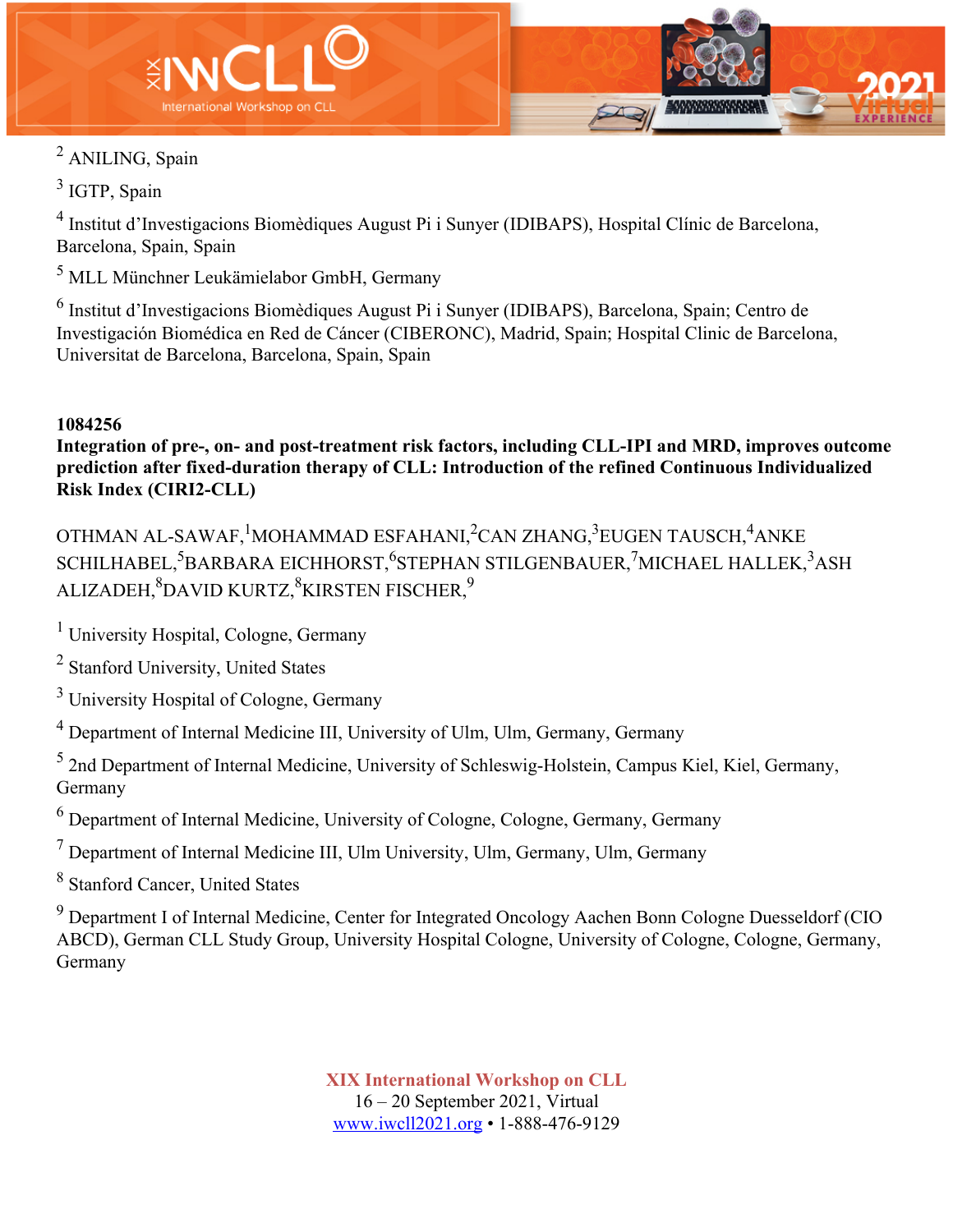

**Patients with CLL treated by Ibrutinib in a real-life setting: a retrospective observational study, using the SNDS database (OSIRIS)**

SYLVAIN CHOQUET, $^{1}$ CLARISSE MARCHAL, $^{2}$ MANON BELHASSEN, $^{2}$ FLORE JACOUD, $^{2}$ CAROLINE GUILMET, $^3$ SANDRINE DUPUIS, $^3$ MARIE PIERRèS, $^3$ GéRARD DE POUVOURVILLE, $^4$ VINCENT LEVY, $^5$ 

<sup>1</sup> Hôpital Pitié salpêtrière AP-HP, Paris, France

<sup>2</sup> PELyon, Lyon, France

<sup>3</sup> Janssen-cilag France, Issy-les-Moulineaux, France

<sup>4</sup> ESSEC, Cergy-Pontoise, France

<sup>5</sup> Département de Recherche Clinique, Hôpital Avicenne, APHP, Bobigny, France, Bobigny, France

#### **1084263**

**Outcomes of CLL patients treated with ibrutinib versus R-idelalisib: real-world data from the CLLEAR registry**

MARTIN ŠPAčEK, <sup>1</sup>LUKáš SMOLEJ, <sup>2</sup>LUCIE NEKVINDOVá, <sup>3</sup>ZLATUšE KříSTKOVá, <sup>3</sup>MARTIN ŠIMKOVIč,<sup>4</sup>YVONA BRYCHTOVA,<sup>5</sup>ANNA PANOVSKA,<sup>5</sup>STANISLAVA MAšLEJOVá,<sup>5</sup>LUCIE BEZDěKOVá,<sup>5</sup>JANA ZUCHNICKá,<sup>6</sup>RENATA URBANOVá,<sup>7</sup>DAN LYSáK,<sup>8</sup>JAN NOVáK,<sup>9</sup>MARTIN BREJCHA,<sup>10</sup>MICHAEL DOUBEK,<sup>5</sup>

 $1$  First Department of Internal Medicine - Hematology, General University Hospital, Prague, Czech Republic, Praha 2, Czech Republic

 $2$  4th Department of Internal Medicine - Hematology, University Hospital and Charles University Faculty of Medicine, Hradec Králové, Czech Republic, Hradec Králové, Czech Republic

<sup>3</sup> Institute of Biostatistics and Analyses, Ltd., Brno, Czech Republic

<sup>4</sup> 4th Department of Internal Medicine - Hematology, University Hospital, Hradec Kralove, Czech Republic; Faculty of Medicine, Charles University, Prague, Czech Republic, Czech Republic

<sup>5</sup> University Hospital, Brno, Czech Republic

<sup>6</sup> Department of Hematooncology, University Hospital, Ostrava, Czech Republic, Czech Republic

<sup>7</sup> Department of Hematolooncology, University Hospital, Olomouc, Czech Republic, Czech Republic

<sup>8</sup> Department of Hematooncology, University Hospital, Pilsen, Czech Republic, Czech Republic

<sup>9</sup> University Hospital Královské Vinohrady, Praha, Czech Republic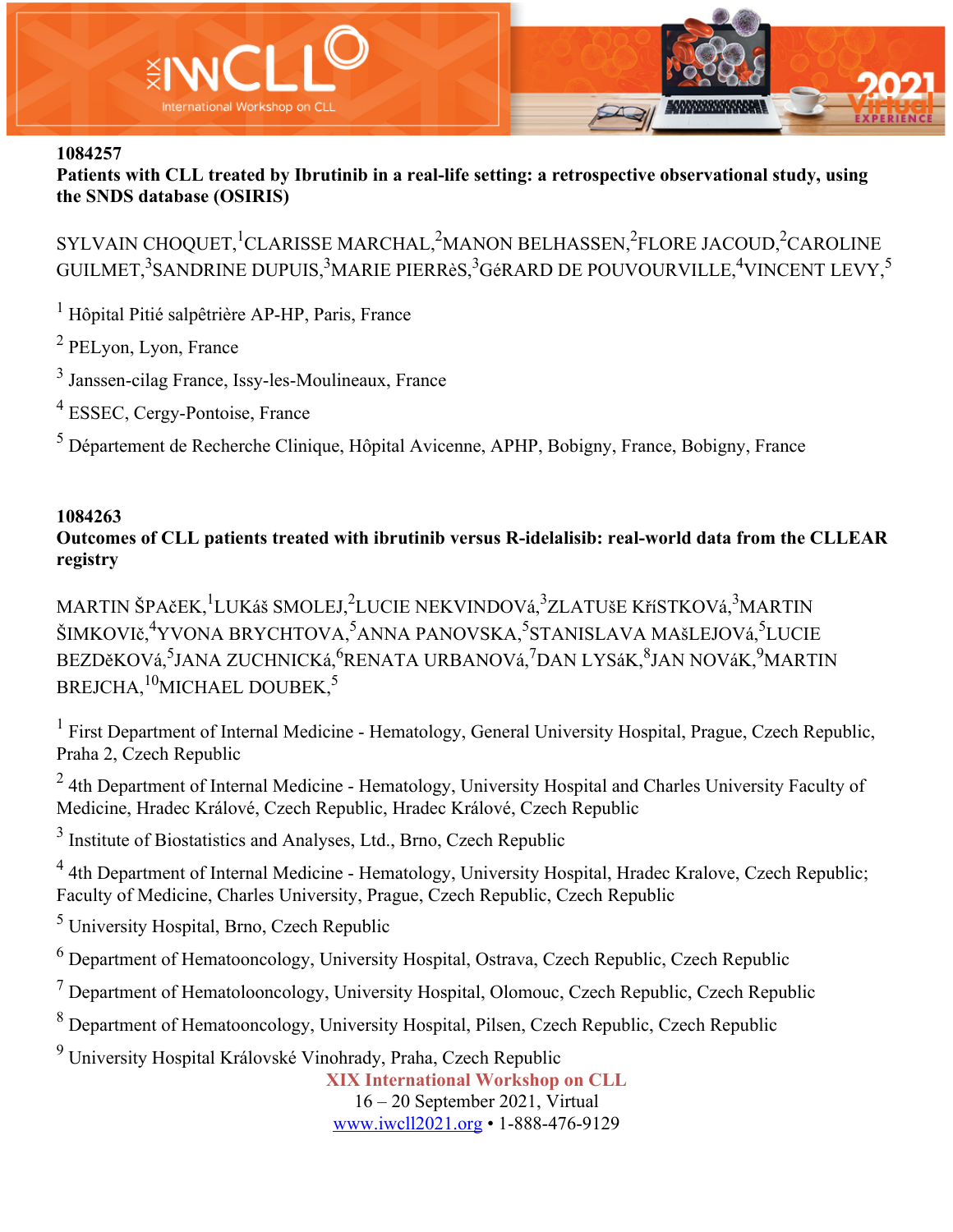

 $10$  Department of Hematology, Hospital Agel, Nový Jičín, Czech Republic, Czech Republic

### **1084265**

## **Chronic Lymphocytic Leukemia with 3'IGH Deletion Is Associated with a Biallelic Traf3 Inactivation that Results in an Adverse Clinical Outcome**

CLAUDIA PéREZ-CARRETERO, <sup>1</sup>MARíA HERNáNDEZ-SáNCHEZ, <sup>2</sup>MIGUEL QUIJADA-ÁLAMO,<sup>2</sup>TERESA GONZáLEZ,<sup>2</sup>ALBERTO RODRíGUEZ-SáNCHEZ,<sup>2</sup>MARTA MARTíN-IZQUIERDO,<sup>2</sup>SANDRA SANTOS-MíNGUEZ,<sup>2</sup>CRISTINA MIGUEL-GARCíA,<sup>2</sup>EVA LUMBRERAS,<sup>2</sup>BEATRIZ ALBARRáN,<sup>3</sup>JUAN OLAZABAL,<sup>4</sup>ALFONSO GARCíA DE COCA,<sup>5</sup>ARACELI RUBIO,<sup>6</sup>JULIO DáVILA,<sup>7</sup>ISABEL GONZáLEZ-GASCóN Y MARíN,<sup>8</sup>JOSé ÁNGEL HERNáNDEZ,<sup>9</sup>ROCíO BENITO, $^2$ JESúS MARíA HERNáNDEZ RIVAS, $^{10}$ ANA-EUGENIA RODRíGUEZ-VICENTE, $^{2}$ 

<sup>1</sup> University of Salamanca, IBSAL, IBMCC, CSIC, Cancer Research Center. Department of Hematology, University Hospital of Salamanca, Spain

 $2 \text{ University of Salamanca, IBSAL, IBMCC, CSIC, Cancer Research Center. Department of Hematology,}$ University Hospital of Salamanca, Salamanca, Spain

<sup>3</sup> Department of Hematology. Hospital Rio Carrión, Palencia, Spain

<sup>4</sup> Department of Hematology. Hospital Universitario de Burgos, Spain

<sup>5</sup> Department of Hematology. Hospital Clínico, Valladolid, Spain

 $6$  Department of Hematology, Hospital Miguel Servet, Zaragoza, Spain

 $<sup>7</sup>$  Department of Hematology, Hospital Nuestra Señora de Sonsoles, Ávila, Spain</sup>

<sup>8</sup> Department of Hematology. Hospital Universitario Infanta Leonor. Universidad Complutense, Madrid, Spain

<sup>9</sup> Hospital Universitario Infanta Leonor, Madrid, Spain

<sup>10</sup> University of Salamanca, Spain

### **1084267 Effect of miR-155 deficiency in CLL cells on the cell cycle dynamics during normoxia vs hypoxia.**

ELENA GOLOVINA, $^1$ TOMAS HEIZER, $^2$ LENKA DAUMOVA, $^3$ KARINA SAVVULIDI VARGOVA, $^1$ 

<sup>1</sup> Institute of Pathological Physiology, First Faculty of Medicine, Charles University, Prague, Czech Republic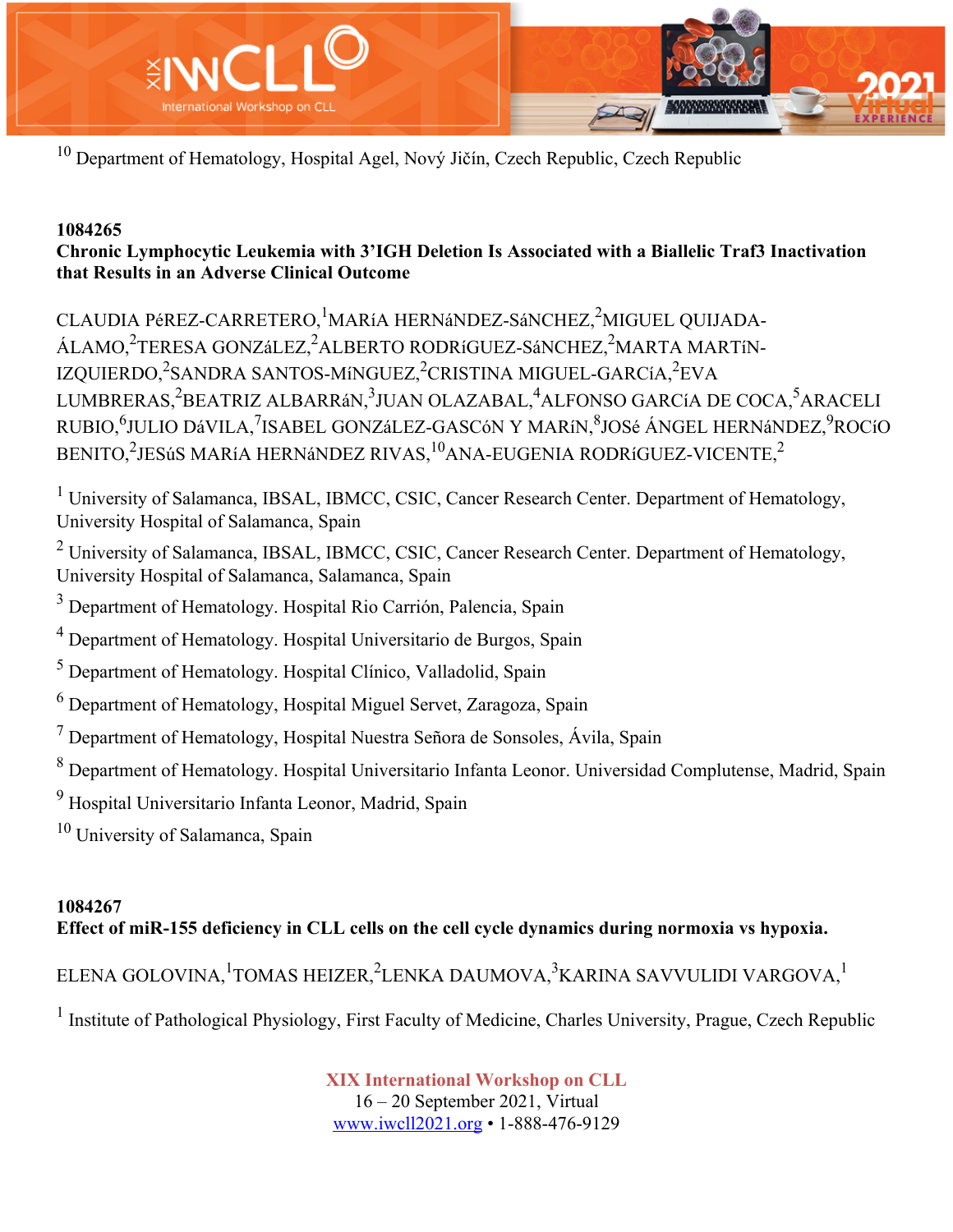

 $2$  The Center for Advanced Preclinical Imaging (CAPI), First Faculty of Medicine, Charles University, Czech Republic

<sup>3</sup> Biocev, First Faculty of Medicine, Charles University, Prague, Czech Republic

#### **1084271 Identification of Novel Treatment Opportunities for Genetically Defined CLL Subtypes Through Drug Repurposing**

# ADRIANA LADUNGOVA, $^1$ HELENA PESCHELOVA, $^2$ VERONIKA KOZLOVA, $^3$ MICHAL SMIDA, $^4$

<sup>1</sup> Central European Institute of Technology, Masaryk University; National Centre for Biomolecular Research, Faculty of Science, Masaryk University, Brno, Czech Republic

<sup>2</sup> Central European Institute of Technology, Masaryk University; National Centre for Biomolecular Research, Faculty of Science, Masaryk University, Czech Republic

<sup>3</sup> Central European Institute of Technology (CEITEC), Masaryk University, Czech Republic

<sup>4</sup> Central European Institute of Technology (CEITEC), Masaryk University; Department of Internal Medicine - Hematology and Oncology, Medical Faculty of Masaryk University and University Hospital Brno, Czech Republic

### **1084272**

### **Optical Genome Mapping: A New Promising Tool to Assess Genomic Complexity in Chronic Lymphocytic Leukemia (CLL)**

ANNA PUIGGROS, <sup>1</sup>SILVIA RAMOS-CAMPOY, <sup>1</sup>MIREIA DE LA ROSA, <sup>2</sup>TUOMO MANTERE, <sup>3</sup>MARTA SALIDO, $^2$ CARME MELERO, $^4$ MARíA RODRíGUEZ-RIVERA, $^2$ SANDRINE BOUGEON, $^5$ ROSA COLLADO, <sup>6</sup>EVA GIMENO, <sup>7</sup>ROCíO GARCíA-SERRA, <sup>8</sup>SARA ALONSO, <sup>9</sup>MARCO MORO, <sup>10</sup>LOLA GARCíA, $^{11}$ ALEXANDER HOISCHEN, $^{12}$ JACQUELINE SCHOUMANS, $^{5}$ BLANCA ESPINET, $^{1}$ 

<sup>1</sup> Servei de Patologia, Hospital del Mar, Barcelona, Spain; Grup de Recerca Translacional en Neoplàsies Hematològiques, Programa de Recerca en Càncer, Institut Hospital del Mar d'Investigacions Mèdiques (IMIM), Barcelona, Spain, Barcelona, Spain

<sup>2</sup> Molecular Cytogenetics Laboratory, Pathology Department, Hospital del Mar; Translational Research on Hematological Neoplasms Group, Cancer Research Program, Institut Hospital del Mar d'Investigacions Mèdiques (IMIM), Barcelona, Spain, Spain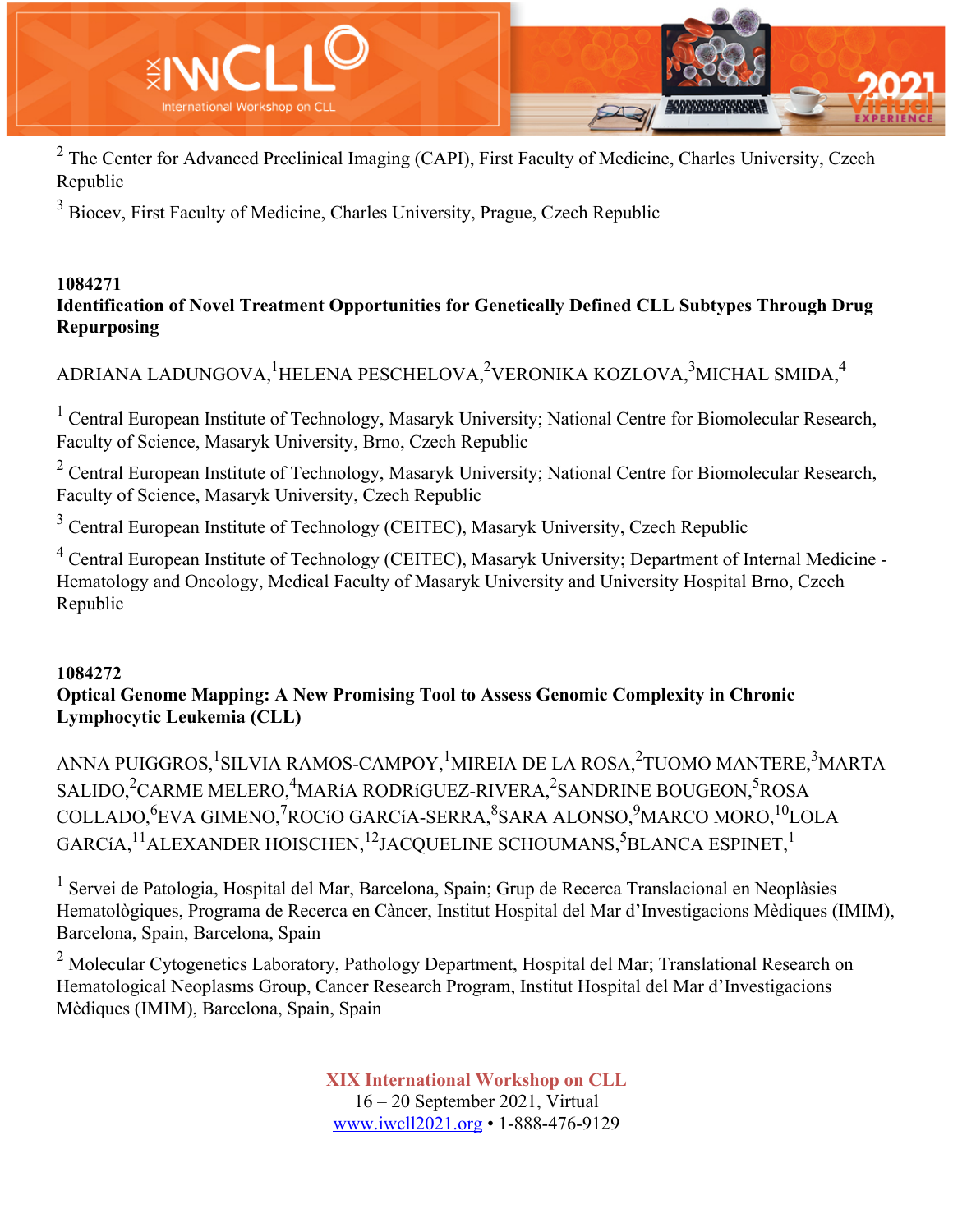

 $3$  Department of Human Genetics, Radboud University Medical Center, Nijmegen, The Netherlands, Netherlands

<sup>4</sup> Molecular Cytogenetics Laboratory, Pathology Department, Hospital del Mar; Translational Research on Hematological Neoplasms Group, Cancer Research Program, Institut Hospital del Mar d'Investigacions Mèdiques (IMIM), Barcelona, Spain, United States

<sup>5</sup> Oncogenomic Laboratory, Hematology Service, Lausanne University Hospital, Lausanne, Switzerland, Switzerland

<sup>6</sup> Servicio de Hematología, Consorcio Hospital General Universitario, Valencia, Spain, Spain

 $<sup>7</sup>$  Department of Hematology, Hospital del Mar; Applied Clinical Research in Hematological Malignances,</sup> Cancer Research Program, Institut Hospital del Mar d'Investigacions Mèdiques (IMIM), Barcelona, Spain, Spain

<sup>8</sup> Department of Hematology, Consorcio Hospital General Universitario; Research Foundation from Hospital General Universitario, Valencia, Spain, United States

<sup>9</sup> Department of Hematology, Hospital Universitario Central de Asturias, Oviedo, Spain, Spain

 $10$  Servicio de Hematología, Hospital Universitario Central de Asturias, Oviedo, Spain, Spain

<sup>11</sup> Hospital Morales Meseguer, Murcia, Spain

<sup>12</sup> Department of Human Genetics, Radboud University Medical Center; Radboud University Medical Center Center for Infectious Diseases (RCI), Department of Internal Medicine and Radboud Institute for Molecular Life Sciences, Radboud University Medical Center, Nijmegen, the Netherlands, Netherlands

## **1084273 CD19 Promoter Hypermethylation as Means of Antigen-Negative Escape to CART-19 Therapy**

# LENKA DOSTALOVA, <sup>1</sup>ANETA LEDEREROVA, <sup>2</sup>VERONIKA KOZLOVA, <sup>3</sup>HELENA PESCHELOVA,<sup>4</sup>ADRIANA LADUNGOVA,<sup>5</sup>VERONIKA MANCIKOVA,<sup>6</sup>MICHAL SMIDA,<sup>7</sup>

<sup>1</sup> Central European Institute of Technology (CEITEC) Masaryk University; Department of Biology, Faculty of Medicine, Masaryk University, Czech Republic

 $2$  Central European Institute of Technology (CEITEC) Masaryk University; Department of Internal Medicine -Hematology and Oncology, Medical Faculty of Masaryk University and University Hospital Brno, Czech Republic

<sup>3</sup> Central European Institute of Technology (CEITEC), Masaryk University, Czech Republic

<sup>4</sup> Central European Institute of Technology, Masaryk University; National Centre for Biomolecular Research, Faculty of Science, Masaryk University, Czech Republic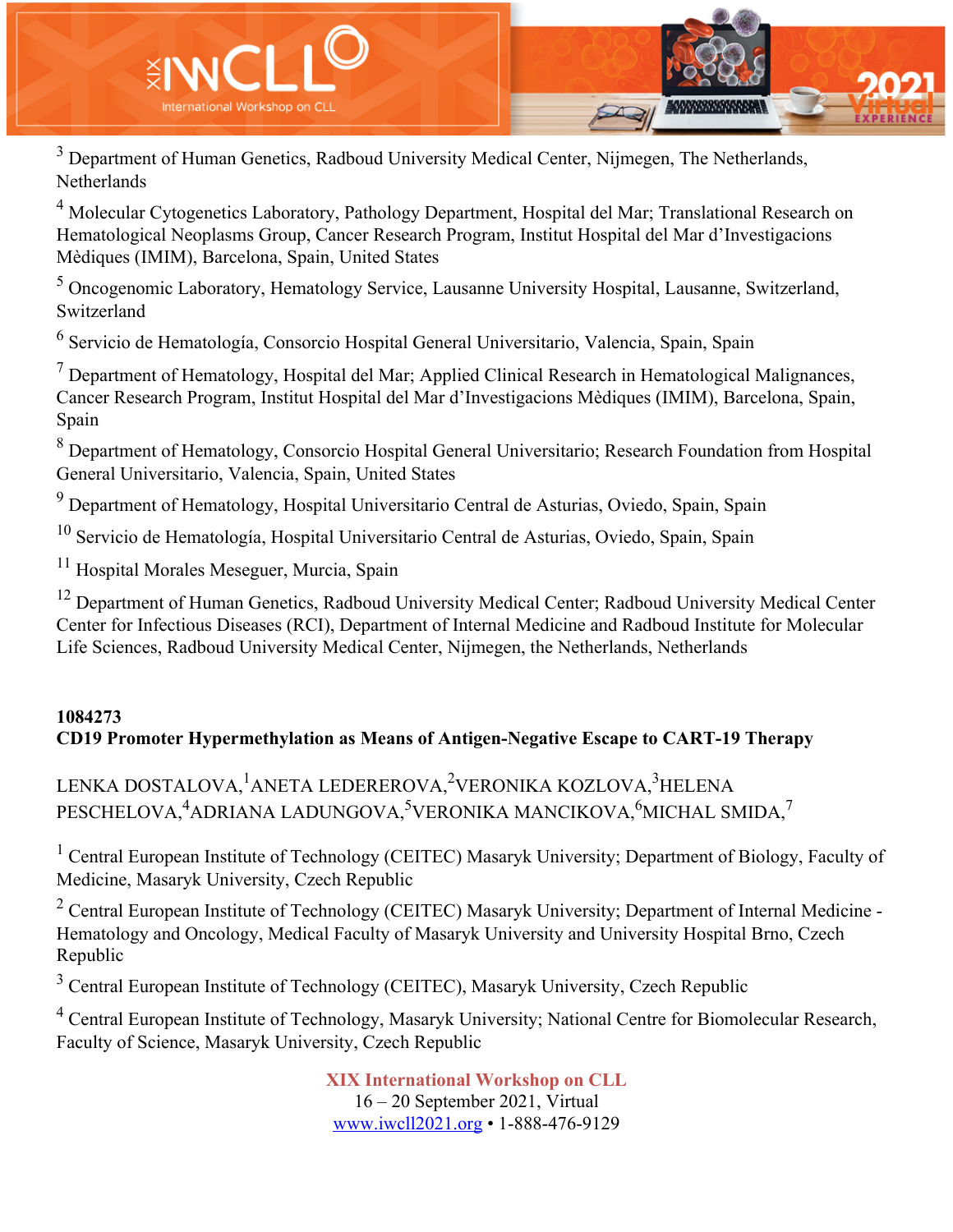

<sup>5</sup> Central European Institute of Technology, Masaryk University; National Centre for Biomolecular Research, Faculty of Science, Masaryk University, Brno, Czech Republic

 $6$  Central European Institute of Technology (CEITEC), Masaryk University; Department of Internal Medicine – Hematology and Oncology, University Hospital Brno and Faculty of Medicine, Masaryk University, Czech Republic

<sup>7</sup> Central European Institute of Technology (CEITEC), Masaryk University; Department of Internal Medicine - Hematology and Oncology, Medical Faculty of Masaryk University and University Hospital Brno, Czech Republic

## **1084279 Identification of Metabolism-Associated circRNA Profiles in Chronic Lymphocytic Leukemia**

HUI JIN, $^1$ ZIJUAN WU, $^1$ LUQIAO WANG, $^1$ HUAYUAN ZHU, $^1$ LEI FAN, $^2$ WEI XU, $^1$ JIANYONG LI, $^1$ 

 $<sup>1</sup>$  Department of Hematology, The First Affiliated Hospital of Nanjing Medical University, China (People's</sup> Republic)

<sup>2</sup> Jiangsu Province Hospital, The First Affiliated Hospital of Nanjing Medical University, Nanjing, China (People's Republic)

## **1084281 CRISPR/CAS9 and mRNA-Based Gene Editing and Expression in Chronic Lymphocytic Leukemia Cells**

FEDERICA NARDI, <sup>1</sup>ANTHEA DI RITA, <sup>2</sup>LAURA PEZZELLA, <sup>2</sup>ROBERTA DRAGO, <sup>3</sup>SARA CIOFINI,<sup>4</sup>ALESSANDRO GOZZETTI,<sup>4</sup>MONICA BOCCHIA,<sup>4</sup>ANNA KABANOVA,<sup>5</sup>

<sup>1</sup> Toscana life sciences, University of Siena, Siena, Italy

<sup>2</sup> Toscana life sciences, University of Siena, Italy

<sup>3</sup> Toscana life sciences, University of Parma, Italy

<sup>4</sup> University of Siena, Italy

<sup>5</sup> Toscana life sciences, Italy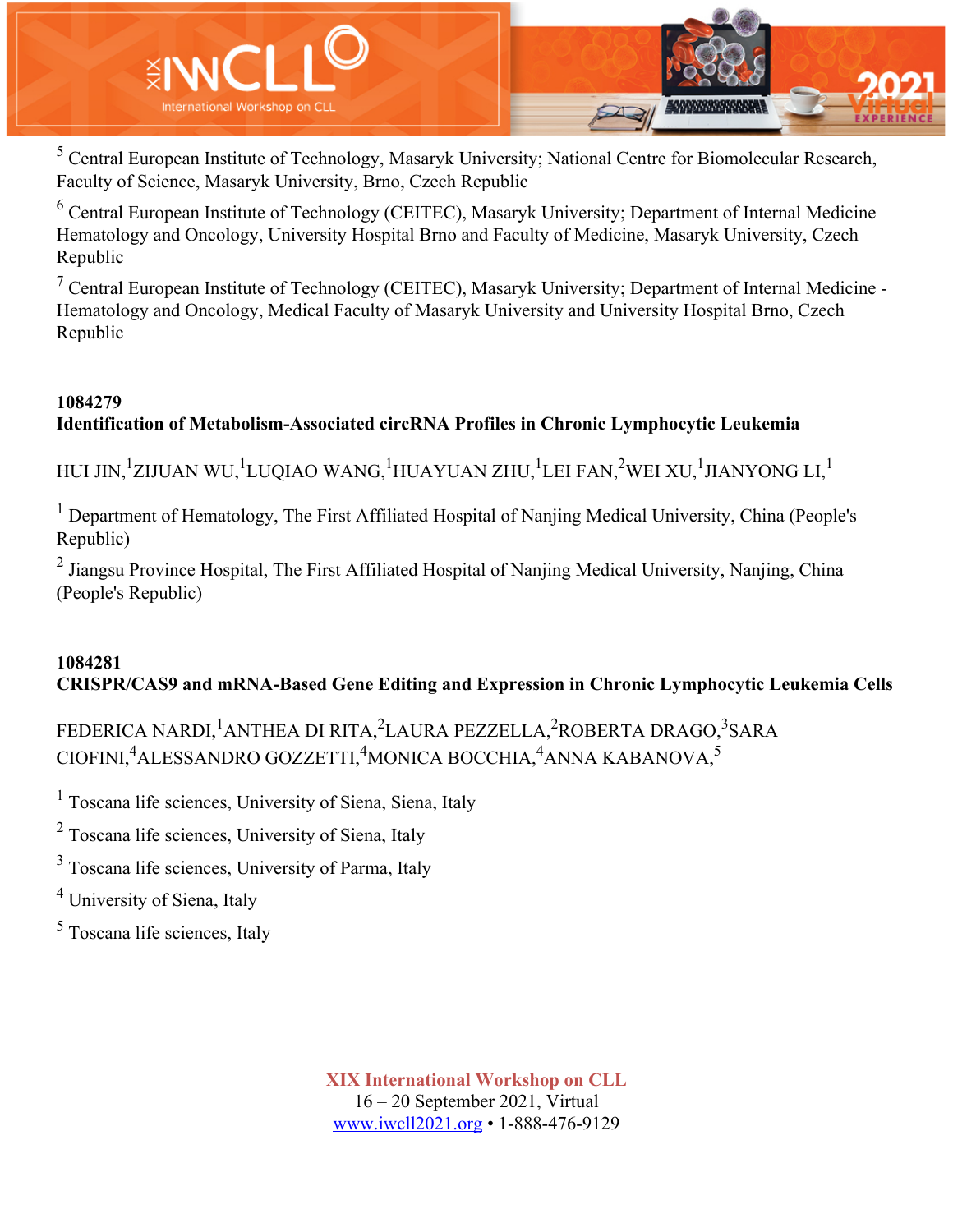

**Blinatumomab After R-CHOP Debulking Therapy for Patients with Richter's Syndrome: Results From the Multicenter Phase 2 BLINART Trial From the FILO Group**

ROMAIN GUIEZE, LOIC YSEBAERT, <sup>2</sup>DAMIEN ROOS-WEIL, <sup>3</sup>LYSIANE MOLINA, <sup>4</sup>LUC MATTHIEU FORNECKER, <sup>5</sup>THERESE AURRANT, <sup>6</sup>ANNE-SOPHIE MICHALLET, <sup>7</sup>EMMANUELLE FERRANT, $^{8}$ ALINE CLAVERT, $^{9}$ ALAIN SAAD, $^{10}$ SOPHIE DE GUIBERT, $^{11}$ BERNARD DRENOU,<sup>12</sup>PHILIPPE QUITTET,<sup>13</sup>BENEDICTE HIVERT,<sup>14</sup>KAMEL LARIBI,<sup>15</sup>JULIE GAY,<sup>16</sup>JULIEN BROSEUS,17VALERIE ROUILLE,13DAVID SCHWARTZ,18BRUNO PEREIRA,19ALAIN DELMER,<sup>20</sup>PIERRE FEUGIER,<sup>17</sup>

<sup>1</sup> Service Hématologie, CHU Clermont Ferrand, Clermont Ferrand, France, France

<sup>2</sup> IUCT Oncopole Toulouse, France

<sup>3</sup> APHP, France

<sup>4</sup> CHU Grenoble, France

<sup>5</sup> CHU Strasbourg, France

<sup>6</sup> IPC, France

- <sup>7</sup> Service Hématologie, Centre Léon Bérard, Lyon, France, France
- <sup>8</sup> CHLS, France
- <sup>9</sup> Service Hématologie, CHU Angers, Angers, France, France

<sup>10</sup> CH Béziers, France

- <sup>11</sup> CHU Rennes, France
- <sup>12</sup> Service Hématologie, CH de Mulhouse, Mulhouse, France, France
- <sup>13</sup> CHU Montpellier, France
- <sup>14</sup> groupement des hôpitaux catholiques, France
- <sup>15</sup> Service Hématologie, CH Le Mans, Le Mans, France, France
- <sup>16</sup> CH Cote Basque, France
- <sup>17</sup> CHRU Nancy, France
- <sup>18</sup> FILO, France
- <sup>19</sup> CHU Clermont-Ferrand, France
- <sup>20</sup> Service Hématologie, CHU de Reims, Reims, France, France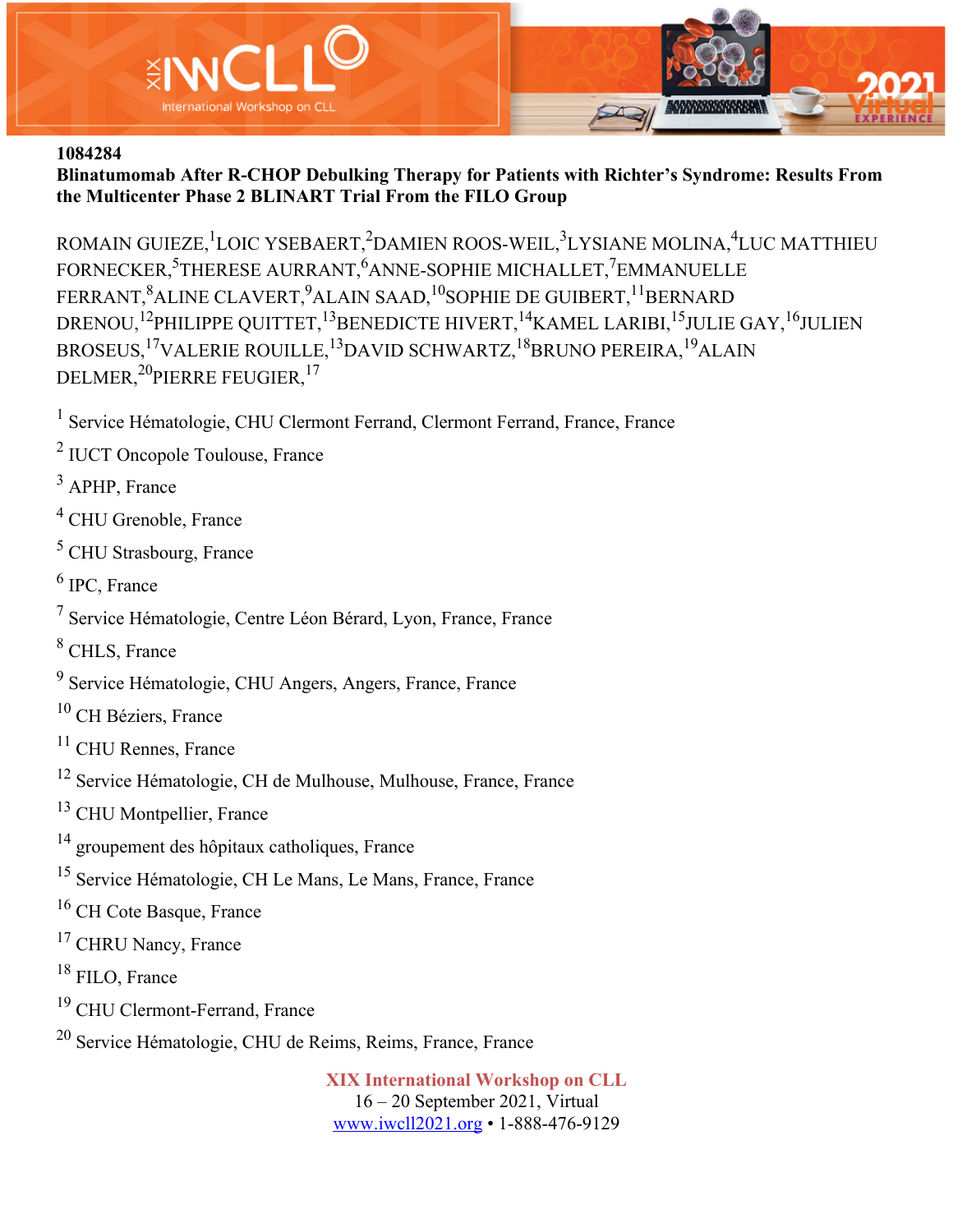

**Phosphorylation Patterns of Tumor Suppressor P53 and Their Impact on the P53 Pathway Activity in Chronic Lymphocytic Leukemia**

MICHAELA PESOVA, <sup>1</sup>VERONIKA MANCIKOVA, <sup>2</sup>SARKA PAVLOVA, <sup>2</sup>ROBERT HELMA, <sup>2</sup>JITKA MALCIKOVA,<sup>2</sup>MARCELA ZENATOVA,<sup>3</sup>VACLAV HEJRET,<sup>4</sup>PETR TAUS,<sup>4</sup>JANA KOTASKOVA, $^{2}$ KARLA PLEVOVA, $^{1}$ MICHAEL DOUBEK, $^{2}$ JIRI MAYER, $^{2}$ SARKA POSPISILOVA, $^{2}$ 

<sup>1</sup> Central European Institute of Technology (CEITEC), Masaryk University; Department of Internal Medicine – Hematology and Oncology, University Hospital Brno and Faculty of Medicine, Masaryk University, Brno, Czech Republic

<sup>2</sup> Central European Institute of Technology (CEITEC), Masaryk University; Department of Internal Medicine – Hematology and Oncology, University Hospital Brno and Faculty of Medicine, Masaryk University, Czech Republic

 $3$  Department of Internal Medicine – Hematology and Oncology, University Hospital Brno and Faculty of Medicine, Masaryk University, Czech Republic

<sup>4</sup> Central European Institute of Technology (CEITEC), Masaryk University, Czech Republic

### **1084286 The Economic Burden of CLL in Canada in the Era of Fixed Duration Oral Targeted Therapies**

# JEAN LACHAINE, <sup>1</sup>KIMBERLY GUINAN, <sup>1</sup>ANDREW AW, <sup>2</sup>VERSHA BANERJI, <sup>3</sup>ISABELLE FLEURY,<sup>4</sup>CAROLYN OWEN,<sup>5</sup>

<sup>1</sup> PeriPharm, Montreal, Canada

<sup>2</sup> Ottawa Hospital, Canada

<sup>3</sup> CancerCare Manitoba Research Institute/ University of Manitoba, Winnipeg, Canada

<sup>4</sup> Maisonneuve-Rosemont Hospital, University of Montreal, Canada

<sup>5</sup> Foothills Medical Centre, Canada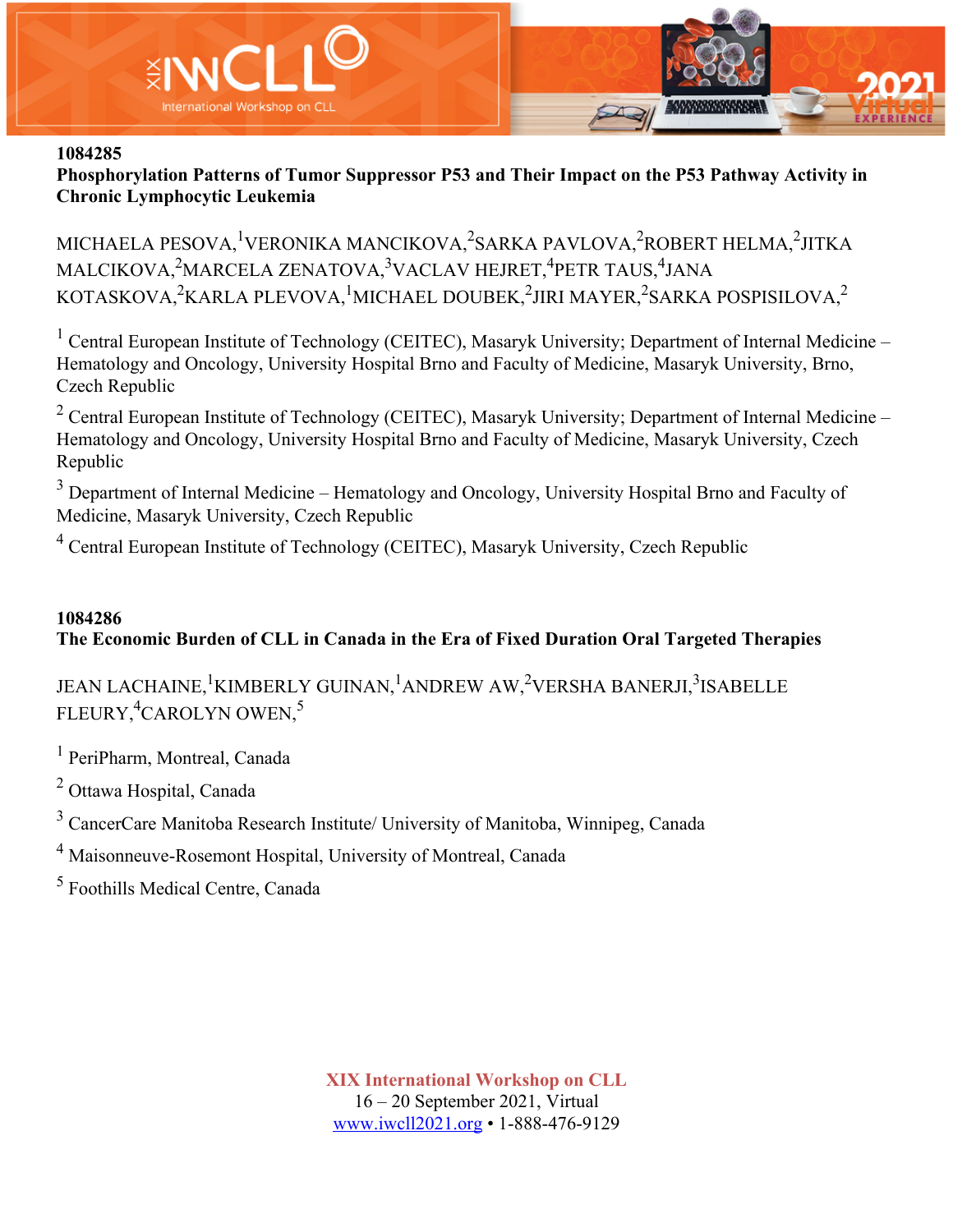

**Effects of SF3B1 K700E Mutation in Chronic Lymphocytic Leukemia and the Opportunity for Targeted Therapy with SF3B1-Binding Splicing Modulator H3B-8800**

IRENE LOPEZ-OREJA, <sup>1</sup>ANDRE GOHR, <sup>2</sup>HERIBERT PLAYA, <sup>3</sup>ARIADNA GIRO, <sup>4</sup>FABIAN ARENAS,<sup>5</sup>MONICA LOPEZ-GUERRA,<sup>6</sup>ELIAS CAMPO,<sup>7</sup>JUAN VALCáRCEL,<sup>8</sup>SOPHIE BONNAL,<sup>2</sup>DOLORS COLOMER,<sup>7</sup>

<sup>1</sup> Institut d'Investigacions Biomèdiques August Pi i Sunyer (IDIBAPS), Barcelona, Spain; Centre for Genomic Regulation, Barcelona, Spain; Centro de Investigación Biomédica en Red de Cáncer (CIBERONC), Madrid, Spain; Universidad Pompeu Fabra, Barcelona, Spain., Barcelona, Spain

<sup>2</sup> Centre for Genomic Regulation, Barcelona, Spain, Spain

<sup>3</sup> Institut d'Investigacions Biomèdiques August Pi i Sunyer (IDIBAPS), Barcelona, Spain; Centro de Investigación Biomédica en Red de Cáncer (CIBERONC), Madrid, Spain; Universitat de Barcelona, Barcelona, Spain, Spain

<sup>4</sup> Institut d'Investigacions Biomèdiques August Pi i Sunyer (IDIBAPS), Barcelona, Spain;, Spain

<sup>5</sup> Institut d'Investigacions Biomèdiques August Pi i Sunyer (IDIBAPS), Barcelona, Spain; Centro de Investigación Biomédica en Red de Cáncer (CIBERONC), Madrid, Spain;, Spain

<sup>6</sup> Institut d'Investigacions Biomèdiques August Pi i Sunyer (IDIBAPS), Barcelona, Spain; Centro de Investigación Biomédica en Red de Cáncer (CIBERONC), Madrid, Spain; Hospital Clinic de Barcelona,, Spain

<sup>7</sup> Institut d'Investigacions Biomèdiques August Pi i Sunyer (IDIBAPS), Barcelona, Spain; Centro de Investigación Biomédica en Red de Cáncer (CIBERONC), Madrid, Spain; Hospital Clinic de Barcelona, Universitat de Barcelona, Barcelona, Spain, Spain

<sup>8</sup> Centre for Genomic Regulation, Barcelona, Spain; Universitat Pompeu Fabra, Barcelona, Spain; Institució Catalana de Recerca i Estudis Avançats (ICREA), Barcelona, Spain., Spain

#### **1084315**

**Longer Term Follow-Up of a Multicenter, Phase 2 Study of Ibrutinib Plus Fludarabine, Cyclophosphamide, Rituximab (iFCR) as Initial Therapy for Younger Patients with Chronic Lymphocytic Leukemia**

MATTHEW DAVIDS, <sup>1</sup>DANIELLE BRANDER, <sup>2</sup>SVITLANA TYEKUCHEVA, <sup>1</sup>CHINHENG CHEN, <sup>1</sup>JAMES KAMINSKI, <sup>1</sup>JOSIE MONTEGAARD, <sup>1</sup>ALVARO ALENCAR, <sup>3</sup>LEYLA SHUNE, ${\rm ^4}$ MOHAMMAD OMAIRA, ${\rm ^5}$ CARON JACOBSON, ${\rm ^1}$ PHILIPPE ARMAND, ${\rm ^1}$ SAMUEL NG,<sup>1</sup>JENNIFER CROMBIE,<sup>1</sup>ANN LACASCE,<sup>1</sup>JON ARNASON,<sup>6</sup>EPHRAIM HOCHBERG,<sup>7</sup>RONALD TAKVORAIN, ${\rm ^7}$ JEREMY ABRAMSON, ${\rm ^7}$ DAVID FISHER, ${\rm ^1}$ JENNIFER BROWN, ${\rm ^1}$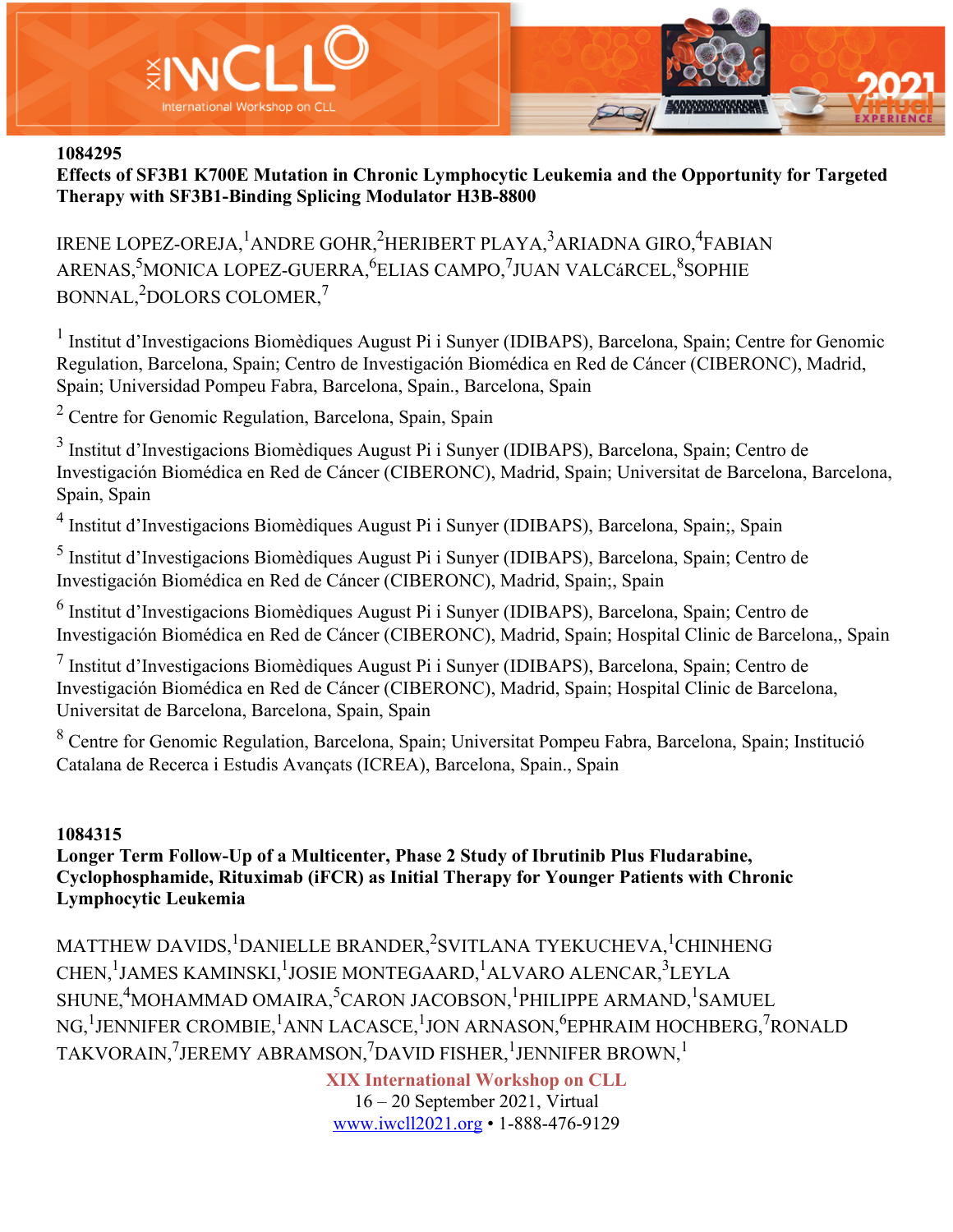



<sup>1</sup> Dana-Farber Cancer Institute, United States

- $2$  Duke Cancer Institute, Duke University Medical Center, Durham, North Carolina, United States
- <sup>3</sup> University of Miami Miller School of Medicine, Miami, USA, United States
- <sup>4</sup> University of Kansas Cancer Center, United States
- <sup>5</sup> West Michigan Cancer Center, United States
- <sup>6</sup> Beth Israel Deaconess Medical Center, United States
- <sup>7</sup> Massachusetts General Hospital, United States

# **1084321 LYN Kinase Programs Stromal Fibroblasts to Support Survival of Chronic Lymphocytic Leukemia Cells**

ALEXANDER VOM STEIN, <sup>1</sup>ROCIO REBOLLIDO-RIOS, <sup>2</sup>MAXIMILIAN KOCH, <sup>2</sup>ANNA LUKAS,<sup>2</sup>VIKTORIA KOHLHAS,<sup>2</sup>JULIA SAGGAU,<sup>2</sup>SEBASTIAN REINARTZ,<sup>2</sup>YUE ZHAO,<sup>3</sup>CHRISTIANE BRUNS,<sup>3</sup>BJöRN HäUPL,<sup>4</sup>THOMAS OELLERICH,<sup>4</sup>PHUONG-HIEN NGUYEN, $^5$ MICHAEL HALLEK, $^6$ 

<sup>1</sup> Department I for Internal Medicine, University Hospital Cologne, Cologne, Germany

<sup>2</sup> Department I for Internal Medicine, University Hospital Cologne, Germany

<sup>3</sup> Department of General-. Visceral Surgery and Surgical Oncology, University Hospital Cologne, Germany

<sup>4</sup> Department of Medicine II, Hematology/Oncology, Goethe University Frankfurt, Germany

<sup>5</sup> Department I for Internal Medicine, University of Cologne, Germany

<sup>6</sup> Department I of Internal Medicine, Center for Integrated Oncology Aachen Bonn Cologne Duesseldorf (CIO ABCD), German CLL Study Group, University Hospital Cologne, University of Cologne, Cologne, Germany, Germany

## **1084329**

# **Evaluation of Therapeutic Potential of NRF2 Modulators in Chronic Lymphocytic Leukemia Patients**

RUI GOMES, <sup>1</sup>RAQUEL ALVES, <sup>2</sup>JOANA JORGE, <sup>2</sup>BáRBARA MARQUES, <sup>3</sup>ANA CRISTINA  $\rm GON$ çALVES, $^2$ JOSé CARDA, $^3$ ANA BELA SARMENTO-RIBEIRO, $^2$ 

<sup>1</sup> Faculty of Medicine, University of Coimbra, Coimbra, Portugal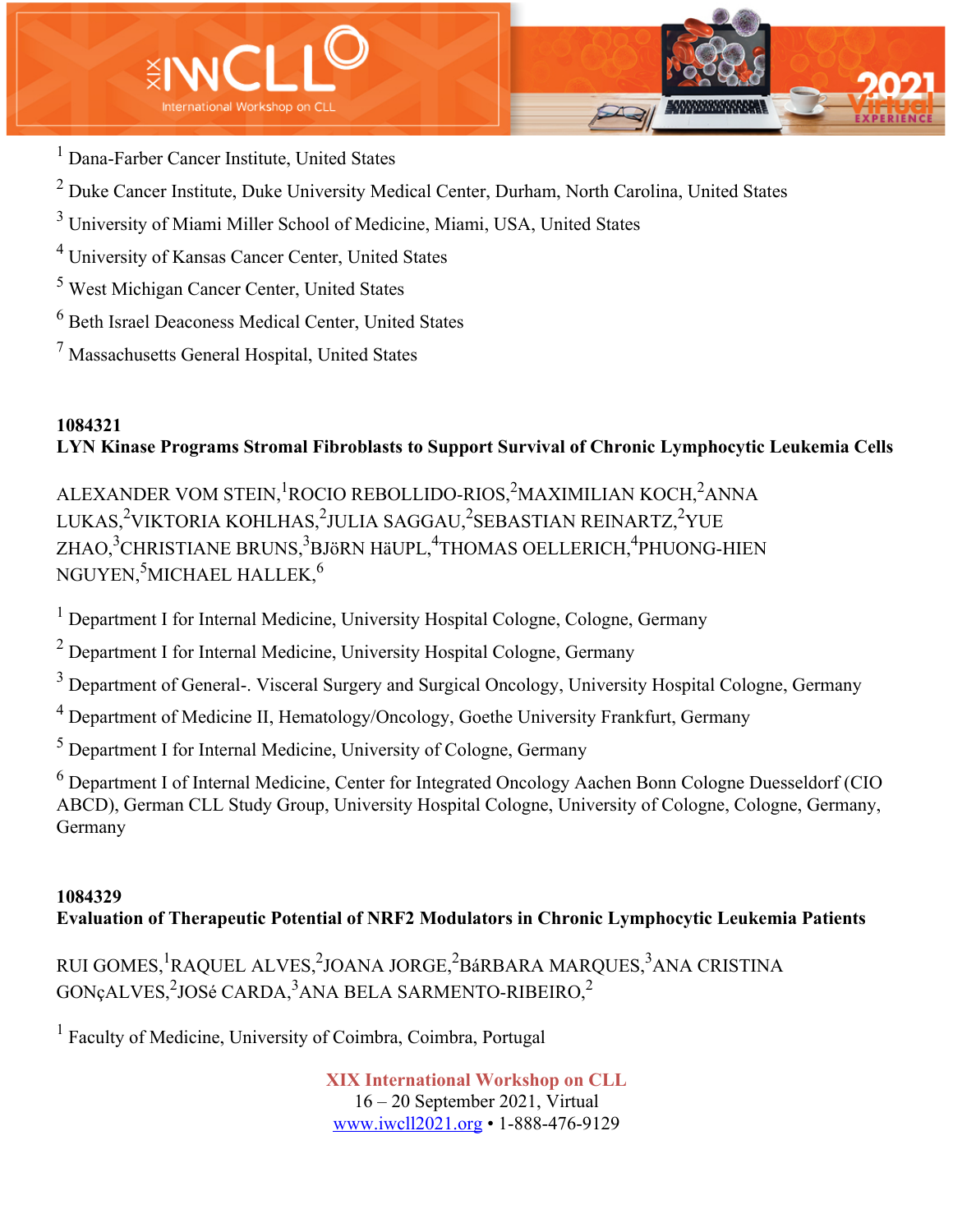

<sup>2</sup> Laboratory of Oncobiology and Hematology and University Clinic of Hematology, Faculty of Medicine, University of Coimbra, Portugal

<sup>3</sup> Clinical Hematology Department, Centro Hospitalar e Universitário de Coimbra, Portugal

#### **1084344 MRD Dynamics of Patients Receiving Ibrutinib Plus Venetoclax in the Blood Cancer UK TAP CLARITY Study**

TALHA MUNIR,<sup>1</sup>LOUISE-RAE CHERRILL,<sup>2</sup>NICHOLA MCWHIRTER,<sup>3</sup>SURITA DALAL,<sup>3</sup>REBECCA BOUCHER,<sup>2</sup>TINA TANG,<sup>2</sup>FRANCESCA YATES,<sup>2</sup>DONALD MACDONALD,<sup>4</sup>CHRISTOPHER FEGAN,<sup>5</sup>ALISON MCCAIG,<sup>6</sup>ANNA SCHUH,<sup>7</sup>ANDREW PETTITT,<sup>8</sup>JOHN G. GRIBBEN,<sup>9</sup>PIERS PATTEN,<sup>10</sup>STEPHEN DEVEREUX,<sup>10</sup>ADRIAN BLOOR,<sup>11</sup>CHRISTOPHER FOX,<sup>12</sup>FRANCESCO FORCONI, $^{13}$ ANDY RAWSTRON, $^{3}$ PETER HILLMEN, $^{1}$ 

<sup>1</sup> Leeds Institute of Medical Research at St James's, Leeds, United Kingdom

<sup>2</sup> University of Birmingham, United Kingdom

<sup>3</sup> St. James's Institute of Oncology, United Kingdom

<sup>4</sup> Hammersmith Hospital, Imperial College Healthcare NHS Trust, United Kingdom

<sup>5</sup> Cardiff University, Cardiff, United Kingdom

<sup>6</sup> Beatson West of Scotland Cancer Centre, United Kingdom

 $<sup>7</sup>$  Department of Oncology, University of Oxford, Oxford University Hospitals NHS Foundation Trust, United</sup> Kingdom

<sup>8</sup> University of Liverpool and Clatterbridge Cancer Centre NHS Foundation Trust, and Broadgreen University Hospitals NHS Trust, United Kingdom

<sup>9</sup> Barts Cancer Institute, London, United Kingdom

<sup>10</sup> Kings College Hospital NHS Foundation Trust, London, United Kingdom

<sup>11</sup> Christie Hospital NHS Trust, Manchester, United Kingdom

<sup>12</sup> Nottingham University Hospitals NHS Trust, United Kingdom

<sup>13</sup> University of Southampton, Southampton, United Kingdom

**XIX International Workshop on CLL** 16 – 20 September 2021, Virtual

www.iwcll2021.org • 1-888-476-9129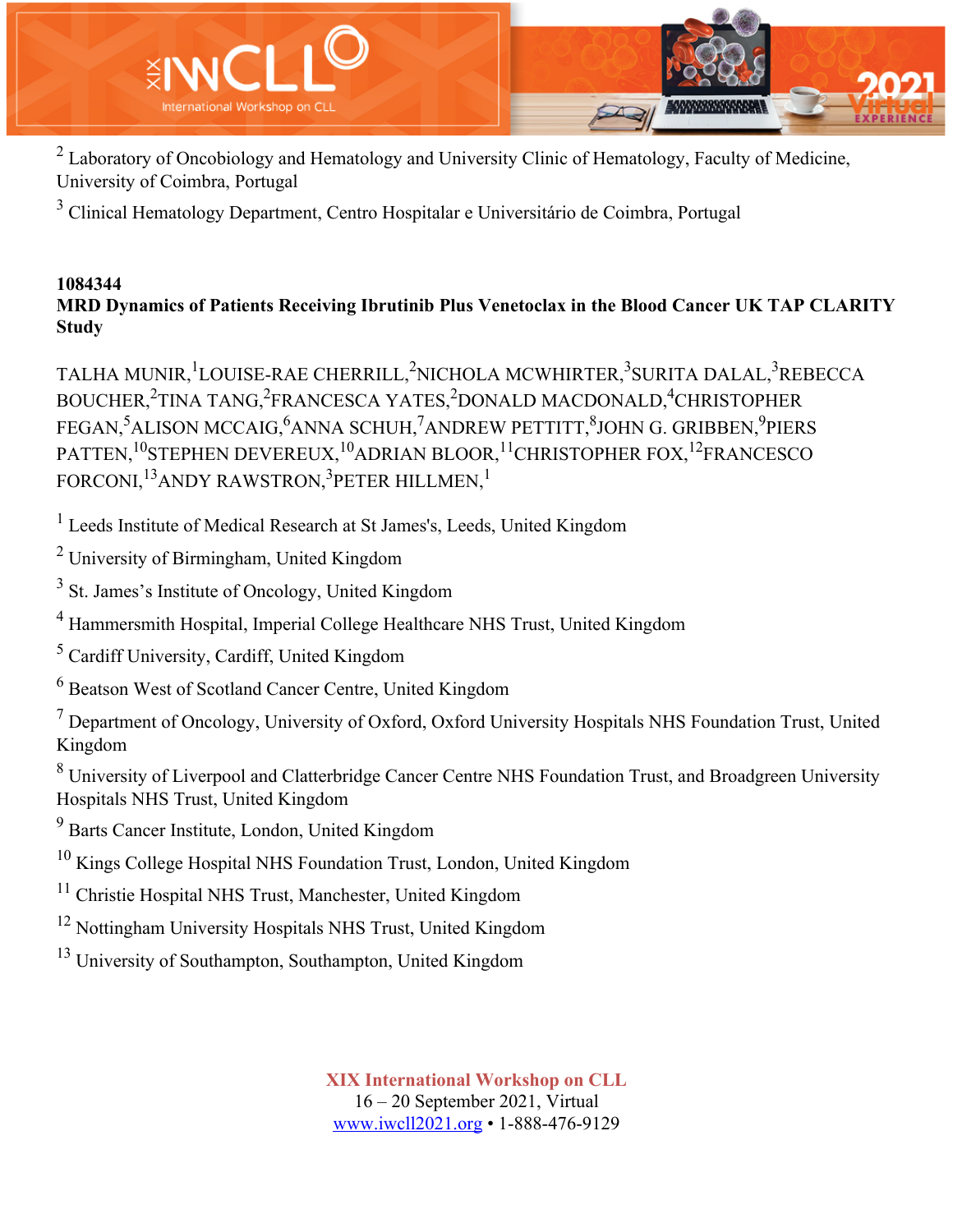

**The Influence of IL4 on the Response of CLL Cells to Combination Treatment with MDM2 and WIP1/PPM1D Phosphatase Inhibitors**

# MOHAMMED HOWLADAR, $^1$ ELAINE WILLMORE, $^2$ JOHN LUNEC, $^3$

<sup>1</sup> Newcastle University Medical Faculty, Newcastle upon Tyne, United Kingdom

 $2$  Translational and Clinical Research Institute-Newcastle University, Newcastle upon Tyne, United Kingdom

<sup>3</sup> Biosciences Institute, Newcastle upon Tyne, United Kingdom

# **1084348 Clinical Significance of Prolymphocytes in Chinese Patients with Chronic Lymphocytic Leukemia**

LINGXIAO XING,<sup>1</sup>YAN WANG,<sup>1</sup>YI MIAO,<sup>2</sup>HUAYUAN ZHU,<sup>1</sup>JING ZHANG,<sup>1</sup>LI WANG,<sup>2</sup>LEI FAN,<sup>2</sup>WEI XU, $^3$ JIANYONG LI, $^1$ 

<sup>1</sup> Jiangsu Province Hospital, The First Affiliated Hospital of Nanjing Medical University, China (People's Republic)

<sup>2</sup> Jiangsu Province Hospital, The First Affiliated Hospital of Nanjing Medical University, Nanjing, China (People's Republic)

<sup>3</sup> Department of Hematology, the First Affiliated Hospital of Nanjing Medical University, Jiangsu Province Hospital, Nanjing, China, 210029, China (People's Republic)

### **1084355**

### **Mutations in Genes Involved in DNA Damage Response Other than TP53 or ATM are Rare in Patients with Chronic Lymphocytic Leukemia and High-Risk Cytogenetics**

SILVIA RAMOS-CAMPOY, <sup>1</sup>ANNA PUIGGROS, <sup>1</sup>NIEVES GARCíA-GISBERT,<sup>2</sup>SANDRINE BOUGEON,<sup>3</sup>MARíA JOSé LARRáYOZ,<sup>4</sup>MARGARITA ORTEGA,<sup>5</sup>MARíA LAURA BLANCO,<sup>6</sup>ROSA COLLADO,<sup>7</sup>IDOYA ANCíN,<sup>8</sup>MARCO MORO,<sup>9</sup>EVA GIMENO,<sup>10</sup>ANA FERRER,<sup>11</sup>MARíA JOSé CALASANZ,<sup>4</sup>FLORENCE NGUYEN-KHAC,<sup>12</sup>ANTONIO CUNEO,<sup>13</sup>CLAUDIA HAFERLACH, <sup>14</sup>JACQUELINE SCHOUMANS, <sup>3</sup>BEATRIZ BELLOSILLO, <sup>15</sup>BLANCA ESPINET, <sup>1</sup>

<sup>1</sup> Servei de Patologia, Hospital del Mar, Barcelona, Spain; Grup de Recerca Translacional en Neoplàsies Hematològiques, Programa de Recerca en Càncer, Institut Hospital del Mar d'Investigacions Mèdiques (IMIM), Barcelona, Spain, Barcelona, Spain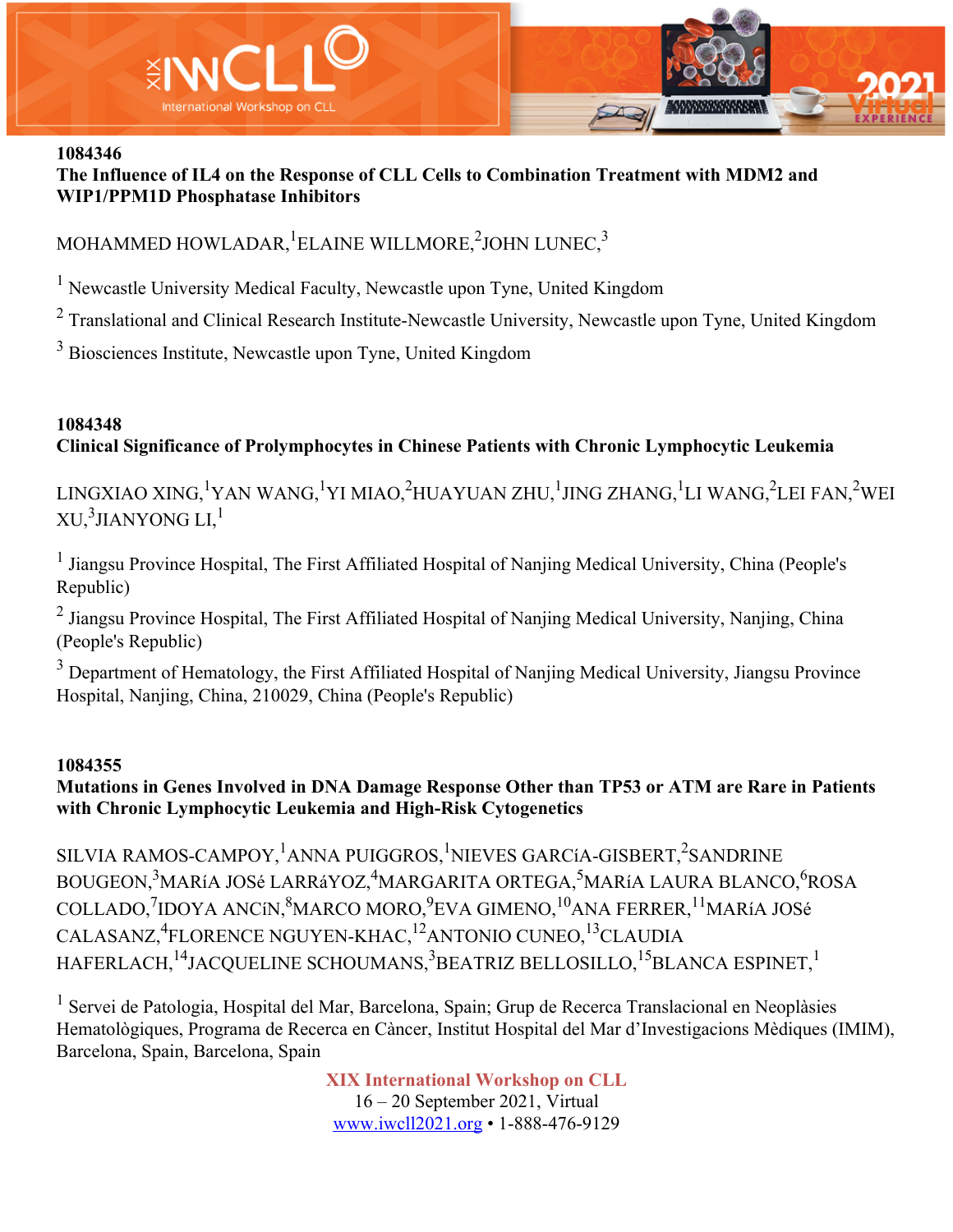

<sup>2</sup> Grup de Recerca Clínica Aplicada en Neoplàsies Hematològiques, Programa de Recerca en Càncer, Hospital del Mar-IMIM, Barcelona, Spain, Spain

<sup>3</sup> Oncogenomic Laboratory, Hematology Service, Lausanne University Hospital, Lausanne, Switzerland, Switzerland

<sup>4</sup> Servicio de Citogenética y Genética Hematológica, Departamento de Genética, Universidad de Navarra, Pamplona, Spain, Spain

<sup>5</sup> Servei d'Hematologia, Hospital Vall d'Hebron, Barcelona, Spain, Spain

<sup>6</sup> Servei d'Hematologia, Hospital Universitari de la Santa Creu i Sant Pau, Barcelona, Spain, Spain

 $<sup>7</sup>$  Servicio de Hematología, Consorcio Hospital General Universitario, Valencia, Spain, Spain</sup>

<sup>8</sup> Servicio de Hematología y Hemoterapia, Hospital Universitario Cruces, Bilbao, Spain, Spain

<sup>9</sup> Servicio de Hematología, Hospital Universitario Central de Asturias, Oviedo, Spain, Spain

 $10$  Grup de Recerca Clínica Aplicada en Neoplàsies Hematològiques, Programa de Recerca en Càncer, Hospital del Mar-IMIM, Barcelona, Spain; Servei d'Hematologia, Hospital del Mar, Barcelona, Spain, Spain

<sup>11</sup> Servei de Patologia, Hospital del Mar, Barcelona, Spain; Grup de Recerca Translacional en Neoplàsies Hematològiques, Programa de Recerca en Càncer, Institut Hospital del Mar d'Investigacions Mèdiques (IMIM), Barcelona, Spain, Spain

<sup>12</sup> Service d'Hématologie Biologique, Hôpital Pitié-Salpêtrière, Paris, France, Paris, France

<sup>13</sup> Hematology Section, St. Anna University Hospital, Ferrara, Italy, Italy

<sup>14</sup> MLL Munich Leukemia Laboratory, Munich, Germany, Municg, Germany

<sup>15</sup> Servei de Patologia, Hospital del Mar, Barcelona, Spain; Grup de Recerca Clínica Aplicada en Neoplàsies Hematològiques, Programa de Recerca en Càncer, Hospital del Mar-IMIM, Barcelona, Spain, Spain

#### **1084362 The role of α4β1 in the Pathogenesis of Chronic Lymphocytic Leukemia (CLL); Insights from the Adhesome**

TAHERA ALNASSFAN, $^{\rm l}$ KATHLEEN TILL, $^{\rm l}$ 

<sup>1</sup> The University of Liverpool, Liverpool, United Kingdom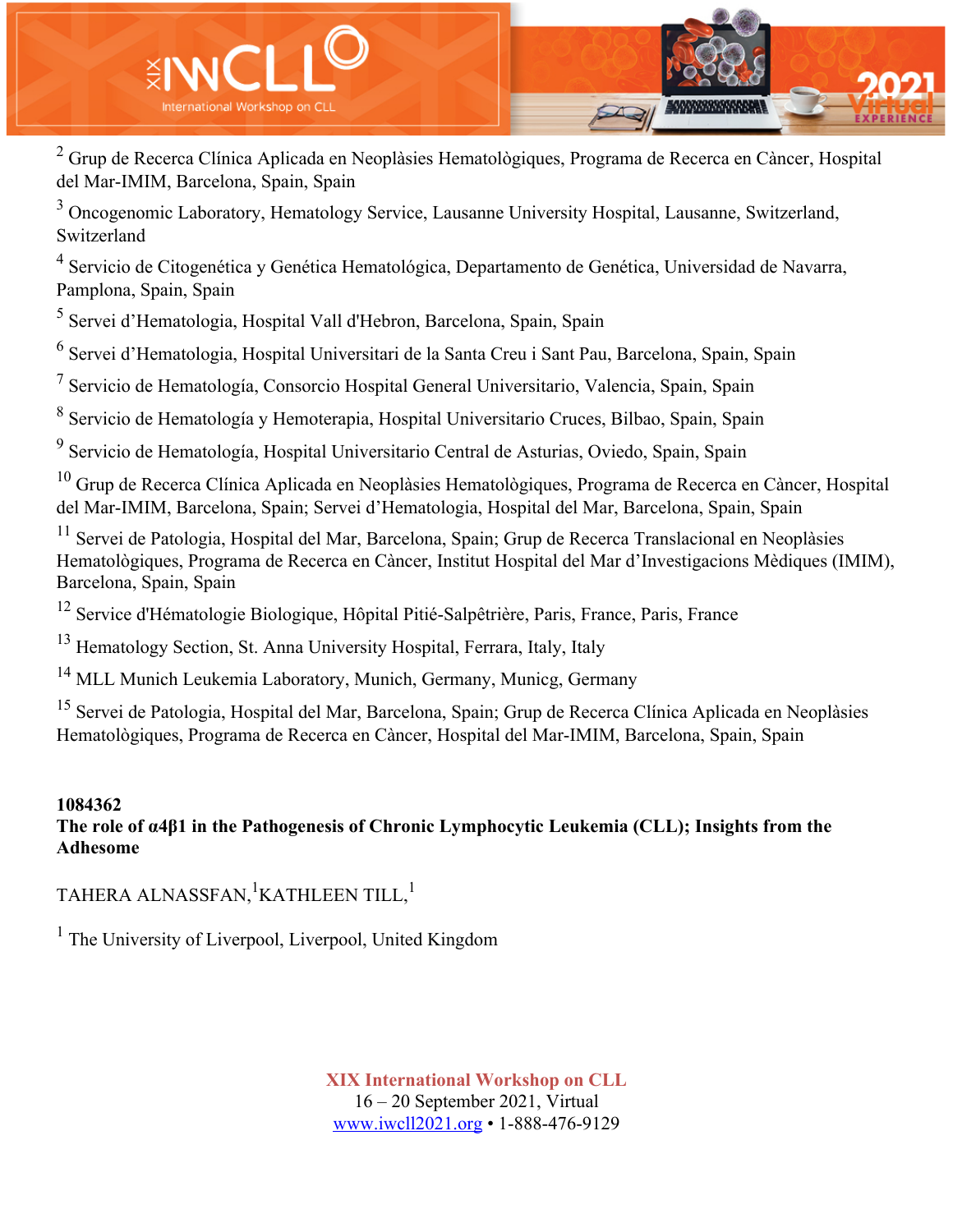

**Venetoclax Resistance Mechanisms in CLL Identified by Whole Exome and RNA Sequencing on Longitudinal Patient Samples**

ISHWARYA MURALI, <sup>1</sup>JASNEET KHALSA, <sup>1</sup>JUSTIN CHA, <sup>2</sup>FILIPPO UTRO, <sup>3</sup>IGNATY LESHCHINER,<sup>2</sup>YANAN KUANG,<sup>4</sup>KEVIN VASQUEZ,<sup>4</sup>STACEY FERNANDES,<sup>4</sup>KAHN RHRISSORRAKRAI,<sup>3</sup>CHAYA LEVOVITZ,<sup>3</sup>BRIAN DANYSH,<sup>2</sup>KARA SLOWIK,<sup>2</sup>RAQUEL A. JACOBS, $^2$ CLOUD P. PAWELETZ, $^2$ LAXMI PARIDA, $^5$ GAD GETZ, $^6$ JENNIFER BROWN, $^4$ 

<sup>1</sup> Dana Farber Cancer Institute, United States

- <sup>2</sup> Broad Institute, United States
- <sup>3</sup> IBM, United States
- <sup>4</sup> DFCI, United States

<sup>5</sup> IBM Research, Yorktown Heights, NY, United States

<sup>6</sup> Broad Institute of MIT and Harvard, Cambridge, MA; Center for Cancer Research, Massachusetts General Hospital, Boston, MA; Harvard Medical School, Boston, MA; Department of Pathology, Massachusetts General Hospital, Boston, MA, United States

### **1084424**

## **Upregulation of miR-26b Impair TGF-β/SMAD Pathway Increasing Cell Proliferation in Progressive CLL Patients**

MARíA ELENA MARQUEZ, <sup>1</sup>SANDRA SERNBO, <sup>1</sup>CATALINA BERCA, <sup>1</sup>ANGIMAR URIEPERO, <sup>1</sup>CECILIA GUILLERMO, <sup>2</sup>VICTORIA IRIGOIN, <sup>3</sup>GIMENA DOS SANTOS, <sup>4</sup>ANA INéS LANDONI,<sup>5</sup>RAúL GABUS,<sup>6</sup>PABLO OPPEZZO,<sup>7</sup>

<sup>1</sup> Institut Pasteur de Montevideo, Montevideo, Uruguay

<sup>2</sup> Hospital de Clìnicas, Montevideo, Uruguay

<sup>3</sup> CASMU IAMPP, Montevideo, Uruguay

<sup>4</sup> Institut Pasteur de Montevideo and Dept of Hematology of the University Hospital, Montevideo, Uruguay

<sup>5</sup> Unit of Hematology and Transplant of hematopoyetic precursors, Hospital Maciel, Montevideo, Uruguay

<sup>6</sup> Hospital Maciel, Montevideo and Hospital de la Asociaciòn Médica, San José, Montevideo, Uruguay

<sup>7</sup> Institut Pasteur de Montevideo, Montevideo, Uruguay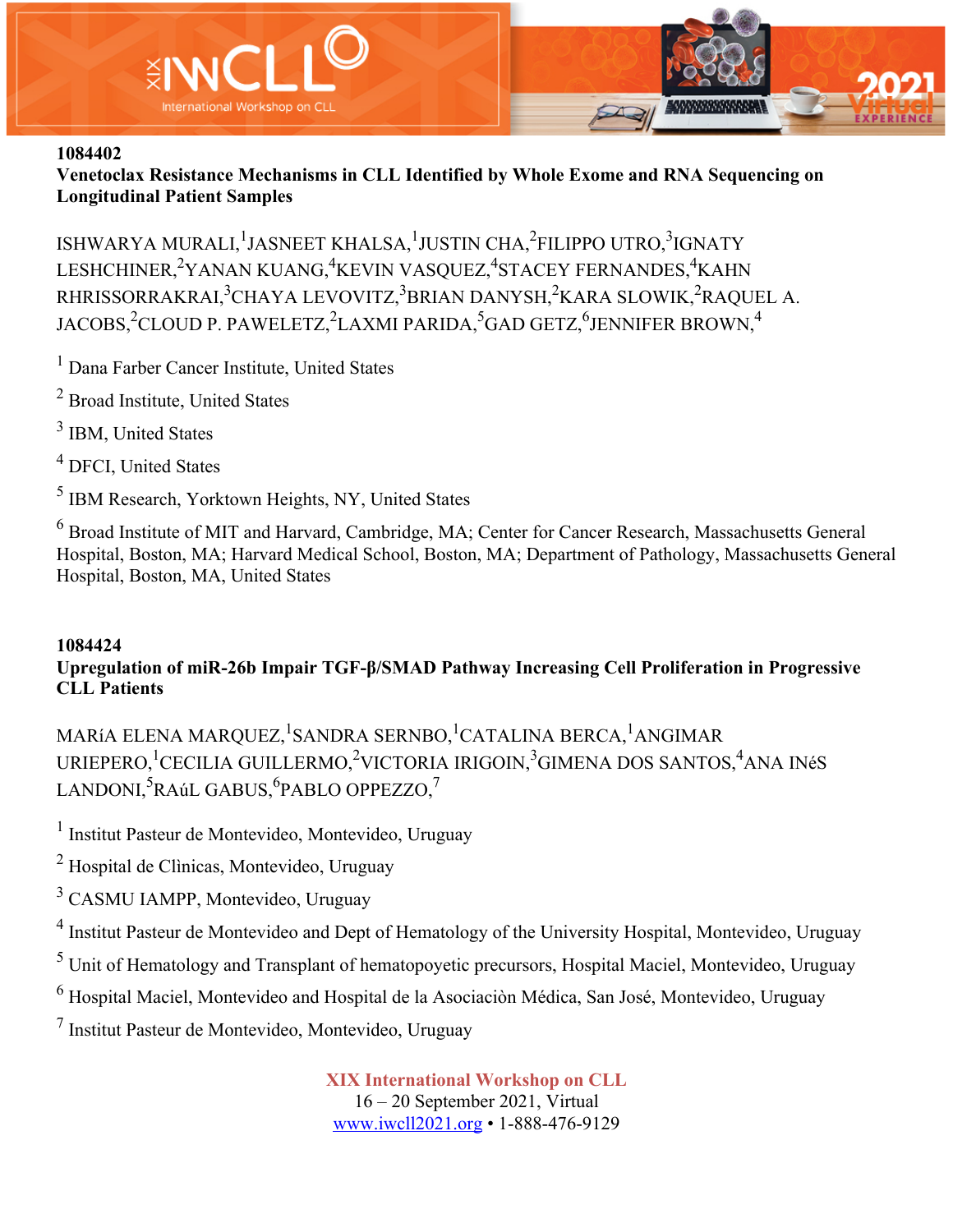

**Venetoclax Ramp-Up Strategies for CLL. UK Real World Multicentre Restrospective Study**

ROCíO FIGUEROA, <sup>1</sup>NICOLAS MARTINEZ-CALLE, <sup>2</sup>GAVIN PRESTON, <sup>3</sup>MOEZ DUNGARWALLA,<sup>4</sup>TINA WORTH,<sup>4</sup>BEN KENNEDY,<sup>5</sup>DANIEL HALPERIN,<sup>5</sup>PIERS PATTEN,<sup>6</sup>JENNIFER VIDLER, <sup>6</sup>NAGAH ELMUSHARAF, <sup>7</sup>PAUL FERGUSON, <sup>8</sup>TOBY EYRE, <sup>9</sup>ANNA SCHUH, <sup>10</sup>ALEXANDROS RAMPOTAS, $^9$ MICHELLE FURTADO, $^{11}$ SATYEN H. GOHIL, $^{12}$ DARIO MELOTTI, $^{12}$ CHRISTOPHER FOX,<sup>13</sup>TALHA MUNIR,<sup>14</sup>

<sup>1</sup> Nottingham University Hospital NHS Trust. Nottingham, United Kingdom

 $2$  Department of Clinical Haematology, Nottingham University Hospitals NHS Trust, United Kingdom

<sup>3</sup> Haematology. University of Aberdeen. Scotland. UK, United Kingdom

<sup>4</sup> Haematology. Milton Keynes University Hospital NHS Foundation Trust. Milton Keynes. UK, United Kingdom

<sup>5</sup> Haematology. University Hospitals of Leicester NHS Trust. Leicester. UK, United Kingdom

<sup>6</sup> Haematology. King's College Hospital NHS Foundation Trust. London. UK, United Kingdom

 $<sup>7</sup>$  Haematology. Cardiff and Vale University Health Board. Cardiff. UK, United Kingdom</sup>

<sup>8</sup> Haematology. University Hospitals of North Midland NHS Trust. Stoke-on-Trent. UK, United Kingdom

<sup>9</sup> Haematology. Oxford University Hospital. Oxford. UK, United Kingdom

<sup>10</sup> Department of Oncology, University of Oxford, Oxford University Hospitals NHS Foundation Trust, United Kingdom

<sup>11</sup> Haematology. Royal Cornwall Hospitals NHS Trust. Cornwall. UK, United Kingdom

<sup>12</sup> Haematology. University College of London Hospital NHS Foundation Trust. London. UK, United Kingdom

<sup>13</sup> Department of Clinical Haematology, Nottingham University Hospitals NHS Trust and School of Medicine, University of Nottingham, United Kingdom

<sup>14</sup> Leeds Institute of Medical Research at St James's, Leeds, United Kingdom

### **1084430 Molecular Map of Chronic Lymphocytic Leukemia and its Impact on Outcome**

FERRAN NADEU, <sup>1</sup>BINYAMIN A. KNISBACHER, <sup>2</sup>ZIAO LIN, <sup>2</sup>CYNTHIA K. HAHN, <sup>2</sup>MARTí DURAN-FERRER, $^3$ KRISTEN E. STEVENSON, $^4$ EUGEN TAUSCH, $^5$ JULIO DELGADO, $^6$ ALEX BARBERA- $\rm MOURELLE,^2AMARO$   $\rm TAYLOR\mbox{-}WENER,^2PABLO$   $\rm BOUSQUETS\mbox{-}MU\~nOZ,^7$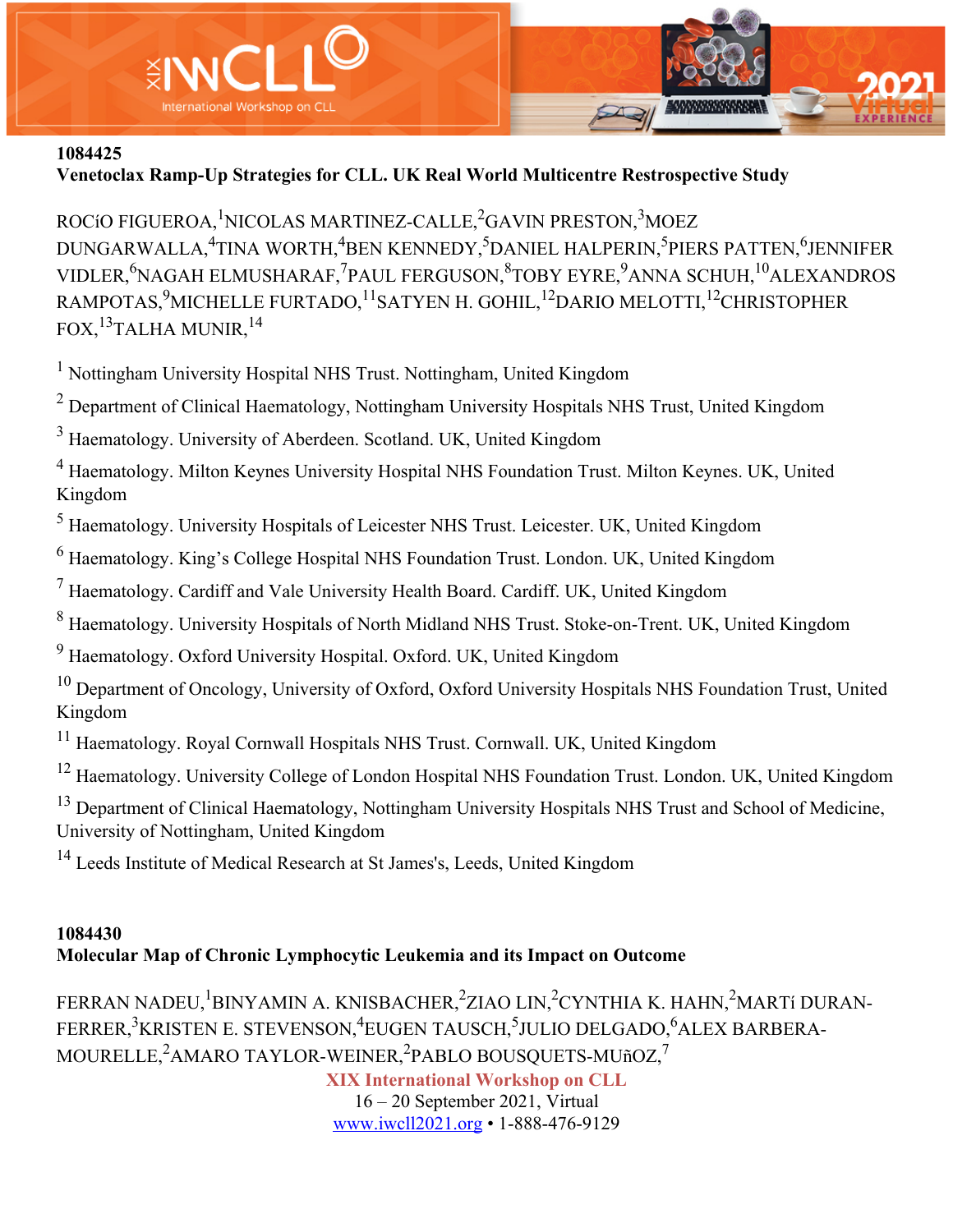

ANDER DIAZ-NAVARRO,<sup>7</sup>ANDREW DUNFORD,<sup>2</sup>SHANKARA ANAND,<sup>2</sup>HELENE KRETZMER, ${}^{8}$ JESUS GUTIERREZ-ABRIL, ${}^{9}$ SARA LóPEZ-TAMARGO, ${}^{7}$ STACEY M. FERNANDES,<sup>10</sup>CLARE SUN,<sup>11</sup>MARIELA SIVINA,<sup>12</sup>LAURA Z. RASSENTI,<sup>13</sup>CHRISTOF SCHNEIDER, <sup>14</sup>SHUQIANG LI,<sup>2</sup>LAXMI PARIDA, <sup>15</sup>ALEXANDER MEISSNER, <sup>2</sup>FRANçOIS AGUET, <sup>2</sup>JAN BURGER,12ADRIAN WIESTNER,16THOMAS J. KIPPS,13JENNIFER BROWN,17MICHAEL HALLEK,<sup>18</sup>CHIP STEWART,<sup>2</sup>DONNA S. NEUBERG,<sup>4</sup>IñAKI MARTIN-SUBERO,<sup>19</sup>XOSE S. PUENTE,<sup>20</sup>STEPHAN STILGENBAUER,<sup>21</sup>CATHERINE WU,<sup>22</sup>ELIAS CAMPO,<sup>23</sup>GAD GETZ,<sup>24</sup>

<sup>1</sup> Institut d'Investigacions Biomèdiques August Pi i Sunyer (IDIBAPS), Barcelona, Spain; Centro de Investigación Biomédica en Red de Cáncer (CIBERONC), Madrid, Spain, Spain

<sup>2</sup> Broad Institute of MIT and Harvard, Cambridge, MA, United States

<sup>3</sup> Institut d'Investigacions Biomèdiques August Pi i Sunyer (IDIBAPS), Barcelona, Spain, Spain

<sup>4</sup> Department of Data Science, Dana-Farber Cancer Institute, Boston, MA, United States

 $<sup>5</sup>$  Department of Internal Medicine III, University of Ulm, Ulm, Germany, Germany</sup>

<sup>6</sup> Servicio de Hematología, Hospital Clínic, IDIBAPS, Barcelona, Spain, Barcelona, Spain

 $<sup>7</sup>$  Departamento de Bioquímica y Biología Molecular, Instituto Universitario de Oncología, Universidad de</sup> Oviedo, Oviedo, Spain, Spain

<sup>8</sup> Department of Genome Regulation, Max Planck Institute for Molecular Genetics, Berlin, Germany, Germany

<sup>9</sup> Computational Oncology Service, Department of Pediatrics, Memorial Sloan Kettering Cancer Center, 1275 York Ave, New York, NY, United States

<sup>10</sup> Department of Medical Oncology, Dana-Farber Cancer Institute, Boston, MA, United States

<sup>11</sup> Hematology Branch, National Heart, Lung, and Blood Institute, National Institutes of Health, Bethesda, MD, United States

<sup>12</sup> Department of Leukemia, The University of Texas, MD Anderson Cancer Center, Houston, TX, United States

<sup>13</sup> Moores Cancer Center, University of California, San Diego, La Jolla, CA, United States

<sup>14</sup> Department of Internal Medicine III, Ulm University, Ulm, Germany, Germany

<sup>15</sup> IBM Research, Yorktown Heights, NY, United States

<sup>16</sup> Laboratory of Lymphoid Malignancies, National Heart, Lung, and Blood Institute, National Institutes of Health, Bethesda, MD, United States

<sup>17</sup> Department of Medical Oncology, Dana-Farber Cancer Institute, Boston, MA., United States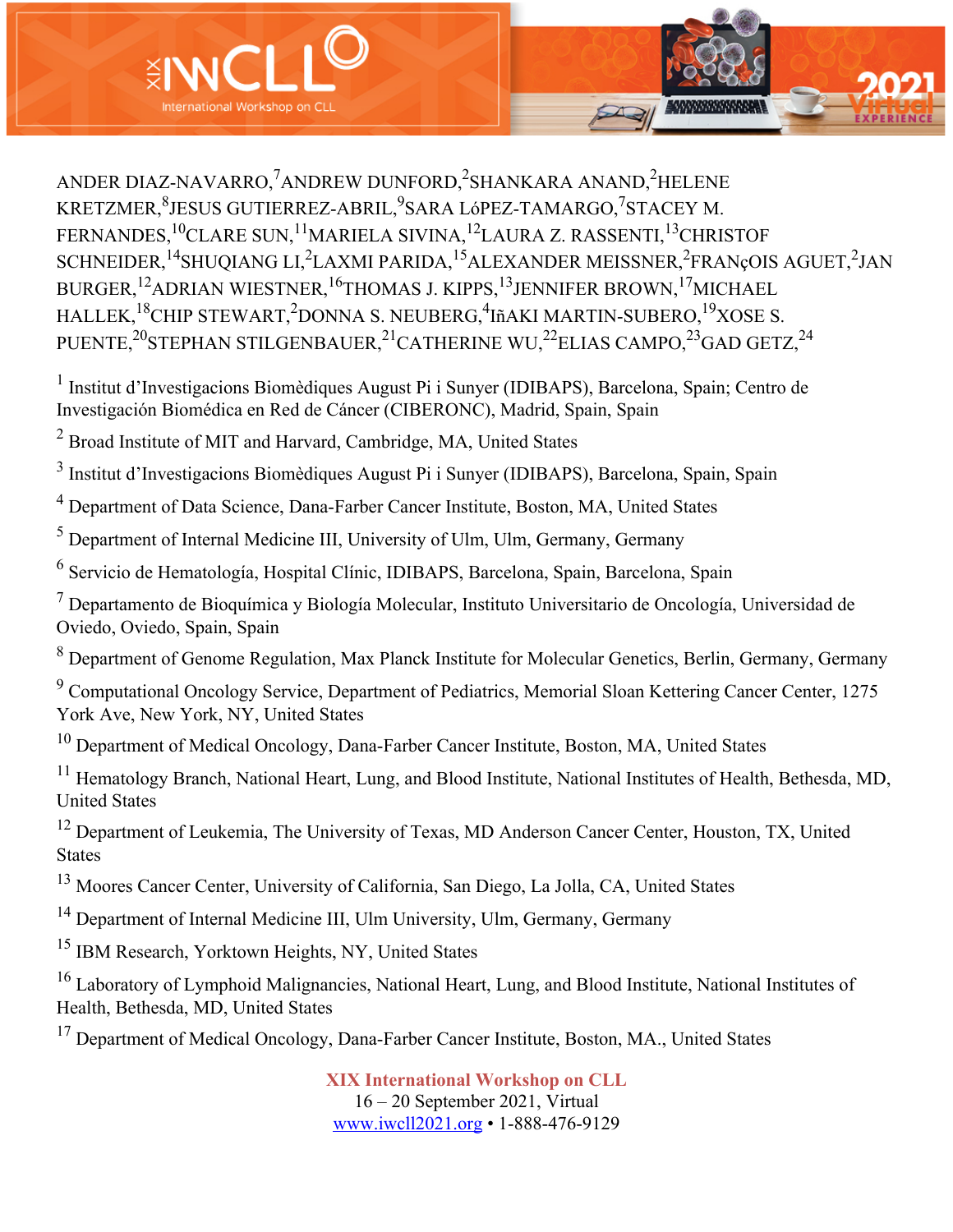

<sup>18</sup> Department I of Internal Medicine, Center for Integrated Oncology Aachen Bonn Cologne Duesseldorf (CIO ABCD), German CLL Study Group, University Hospital Cologne, University of Cologne, Cologne, Germany, Germany

<sup>19</sup> Institut d'Investigacions Biomèdiques August Pi i Sunyer (IDIBAPS), Hospital Clínic de Barcelona, Barcelona, Spain, Spain

<sup>20</sup> Departamento de Bioquímica y Biología Molecular, Instituto Universitario de Oncología, Universidad de Oviedo, Oviedo, Spain., Spain

<sup>21</sup> Department of Internal Medicine III, Ulm University, Ulm, Germany, Ulm, Germany

<sup>22</sup> Broad Institute of MIT and Harvard, Cambridge, MA; Department of Medical Oncology, Dana-Farber Cancer Institute, Boston, MA; Harvard Medical School, Boston, MA; Department of Medicine, Brigham and Women's Hospital, Boston, MA, United States

<sup>23</sup> Institut d'Investigacions Biomèdiques August Pi i Sunyer (IDIBAPS), Barcelona, Spain; Centro de Investigación Biomédica en Red de Cáncer (CIBERONC), Madrid, Spain; Hospital Clinic de Barcelona, Universitat de Barcelona, Barcelona, Spain, Spain

<sup>24</sup> Broad Institute of MIT and Harvard, Cambridge, MA; Center for Cancer Research, Massachusetts General Hospital, Boston, MA; Harvard Medical School, Boston, MA; Department of Pathology, Massachusetts General Hospital, Boston, MA, United States

### **1084453**

### **Outcomes of patients with Chronic Lymphocytic Leukemia (CLL) According to the Reasons for Initiation of First-Line Treatment: A Retrospective Analysis of the Brazilian Registry of CLL**

FERNANDA MARQUES, <sup>1</sup>VERENA PFISTER, <sup>1</sup>FLáVIA PARRA, <sup>2</sup>MIHOKO YAMAMOTO, <sup>1</sup>LEILA PEROBELLI,<sup>3</sup>RODRIGO SANTUCCI,<sup>4</sup>MARCELO BELLESSO,<sup>5</sup>YANA NOVIS,<sup>6</sup>SERGIO FORTIER, $\mathrm{^{7}VALERIA}$  BUCCHERI, $\mathrm{^{8}WELLINGTON}$  SILVA JUNIOR, $\mathrm{^{9}GLACIANO}$  RIBEIRO, $\mathrm{^{10}LAURA}$ FOGLIATO,<sup>11</sup>NELSON HAMERSCHLAK,<sup>12</sup>PATRICIA RADTKE,<sup>13</sup>ALITA AZEVEDO,<sup>14</sup>SAMIR NABHAN,<sup>15</sup>RAFAEL GAIOLLA,<sup>16</sup>MATHEUS GONçALVES,<sup>1</sup>CARLOS CHIATTONE,<sup>7</sup>CELSO ARRAIS-RODRIGUES, $<sup>1</sup>$ </sup>

<sup>1</sup> Universidade Federal de Sao Paulo, Sao Paulo, Brazil

 $2$  Brazilian Registry of CLL – Associação Brasileira de Hematologia e Hemoterapia, Brazil

<sup>3</sup> Hospital Brigadeiro, Sao Paulo, Brazil

<sup>4</sup> Hemomed Instituto de Oncologia e Hematologia, Sao Paulo, Brazil

<sup>5</sup> Hemomed Instituto de Oncologia e Hematologia, Brazil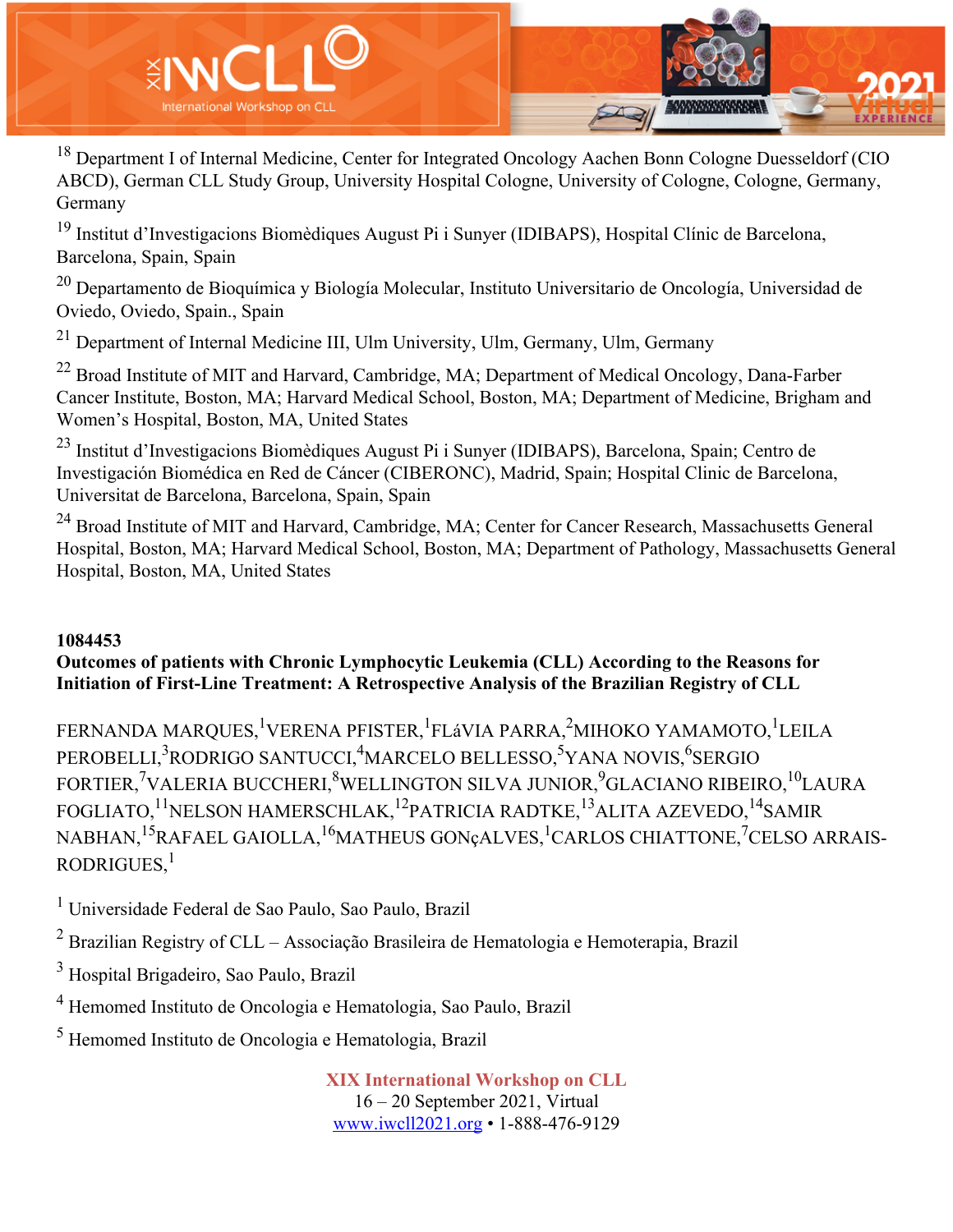



<sup>7</sup> Santa Casa de Misericórdia de São Paulo, Sao Paulo, Brazil

<sup>8</sup> ICESP - Faculdade de Medicina da USP, Sao Paulo, Brazil

<sup>9</sup> ICESP - Faculdade de Medicina da USP, Brazil

<sup>10</sup> Universidade Federal de Minas Gerais, Belo Horizonte, Brazil

<sup>11</sup> Hospital das Clínicas de Porto Alegre, Brazil

<sup>12</sup> Hospital Israelita Albert Einstein, Brazil

<sup>13</sup> Hospital Santa Marcelina, Brazil

<sup>14</sup> Hemope - Fundação de Hematologia e Hemoterapia de Pernambuco, Recife, Brazil

<sup>15</sup> Universidade Federal do Paraná, Brazil

<sup>16</sup> 14. Hospital das Clínicas da Faculdade de Medicina de Botucatu - UNESP, Brazil

#### **1084475**

# **Humoral Response to mRNA Vaccines BNT162b2 and mRNA-1273 COVID-19 in Chronic Lymphocytic Leukemia Patients**

CRISTINA BAGACEAN,<sup>1</sup>RéMI LETESTU,<sup>2</sup>CHADI AL NAWAKIL,<sup>3</sup>SéGOLèNE BRICHLER,<sup>4</sup>VINCENT LEVY,<sup>3</sup>ALAIN DELMER,<sup>5</sup>CAROLINE DARTIGEAS,<sup>6</sup>VERONIQUE LEBLOND,<sup>7</sup>MARIE CHRISTINE BéNé, ${}^{8}$ ALINE CLAVERT, ${}^{9}$ DRISS CHAOUI, ${}^{10}$ PHILIPPE GENET, ${}^{10}$ ROMAIN GUIEZE, ${}^{11}$ KAMEL LARIBI,<sup>12</sup>BERNARD DRENOU,<sup>13</sup>LISE WILLEMS,<sup>14</sup>CECILE TOMOWIAK,<sup>15</sup>FATIHA MERABET,<sup>16</sup>CHRISTIAN PUPPINCK,<sup>17</sup>HUGO LEGENDRE,<sup>18</sup>XAVIER TROUSSARD,<sup>19</sup>STéPHANIE MALARTRE, $^{20}$ FLORENCE CYMBALISTA, $^{2}$ ANNE-SOPHIE MICHALLET, $^{20}$ 

<sup>1</sup> Service Hématologie, CHU de Brest, Institut de Cancéro-Hématologie, Brest, France, France

 $2$  Laboratoire d'Hématologie, Hôpital Avicenne, APHP, Bobigny, France, France

<sup>3</sup> Département de Recherche Clinique, Hôpital Avicenne, APHP, Bobigny, France, France

<sup>4</sup> Laboratoire de Virologie, Hôpital Avicenne, APHP, Bobigny, France, France

<sup>5</sup> Service Hématologie, CHU de Reims, Reims, France, France

<sup>6</sup> Service Hématologie et thérapie cellulaire, CHU Tours, Tours, France, France

 $<sup>7</sup>$  Service Hématologie, Hôpital de la Pitié-Salpêtrière, APHP, Paris, France, France</sup>

<sup>8</sup> Service Hématologie Biologique, CHU de Nantes, Nantes, France, France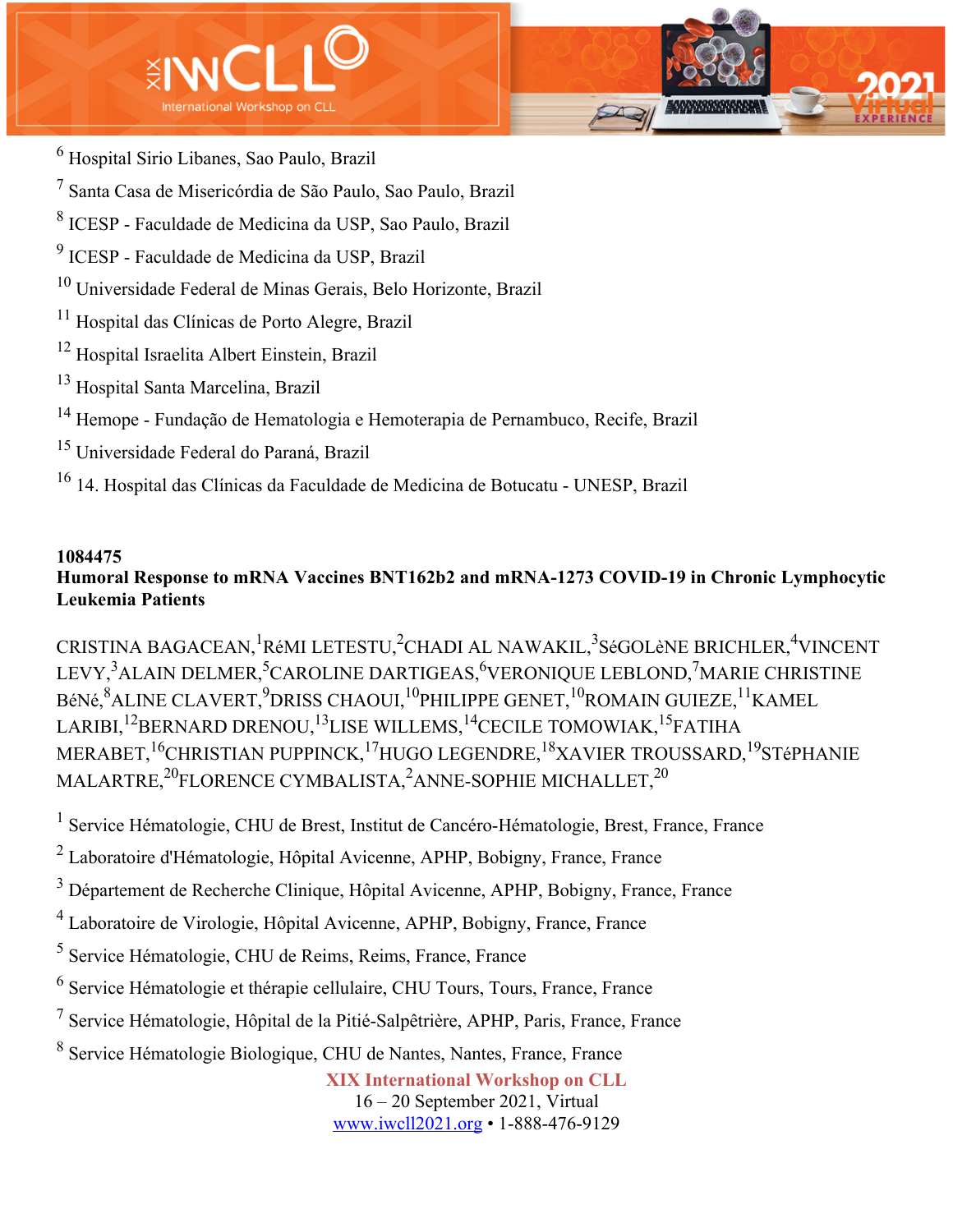



- <sup>9</sup> Service Hématologie, CHU Angers, Angers, France, France
- <sup>10</sup> Service Hématologie, CH Argenteuil, Argenteuil, France, France
- <sup>11</sup> Service Hématologie, CHU Clermont Ferrand, Clermont Ferrand, France, France
- <sup>12</sup> Service Hématologie, CH Le Mans, Le Mans, France, France
- <sup>13</sup> Service Hématologie, CH de Mulhouse, Mulhouse, France, France
- <sup>14</sup> Service Hématologie, Hôpital Cochin, APHP, Paris, France, France
- <sup>15</sup> Service Hématologie, CHU Poitiers, Poitiers, France, France
- <sup>16</sup> Service Hématologie, CH de Versailles, Versailles, France, France
- <sup>17</sup> Association de Soutien et d'Information à la Leucémie Lymphoïde Chronique et la maladie de Waldenström (SILLC), France
- <sup>18</sup> Service Hématologie, CHU Sud Réunion, Réunion, France, France
- <sup>19</sup> Laboratoire d'Hématologie, CHU de Caen, Caen, France, France
- <sup>20</sup> Service Hématologie, Centre Léon Bérard, Lyon, France, France

# **1084501 CLLEAR - Czech National Registry of CLL Patients: Complete Data Analysis 2021**

MICHAEL DOUBEK, <sup>1</sup>LUCIE NEKVINDOVá, <sup>2</sup>MARTIN SIMKOVIC, <sup>3</sup>RENATA URBANOVá, <sup>4</sup>MARTINA ORSULOVA, <sup>1</sup>DAN LYSáK, <sup>5</sup>MARTIN BREJCHA, <sup>6</sup>JANA ZUCHNICKá, <sup>7</sup>ANNA PANOVSKA, <sup>1</sup>PAVEL VODáREK, <sup>8</sup>PETRA OBRTLíKOVá, <sup>9</sup>LEKAA MOHAMMAD, <sup>10</sup>YVONA BRYCHTOVA, <sup>1</sup>PAVLINA RYZNEROVA,<sup>11</sup>DOMINIKA ECSIOVA,<sup>3</sup>STANISLAVA MAšLEJOVá,<sup>12</sup>LUCIE BEZDEKOVA,<sup>1</sup>HYNEK POUL,<sup>13</sup>JAN NOVAK,<sup>14</sup>ZUZANA KUBOVA,<sup>11</sup>MIROSLAV GENSKY,<sup>15</sup>HANA SKABRAHOVA, <sup>1</sup>MARTINA VEITOVA, <sup>1</sup>KATERINA KLASKOVA, <sup>14</sup>SARKA POSPISILOVA, <sup>1</sup>JAN MOLINSKY, <sup>16</sup>ZLATUšE KříSTKOVá, <sup>2</sup>MAREK TRNENY, <sup>16</sup>JIRI MAYER, <sup>1</sup>TOMAS PAPAJIK, <sup>11</sup>MARTIN ŠPAčEK,17LUKáš SMOLEJ,18

- $<sup>1</sup>$  University Hospital, Czech Republic</sup>
- <sup>2</sup> Institute of Biostatistics and Analyses, Ltd., Brno, Czech Republic
- <sup>3</sup> University Hospital Hradec Kralove, Czech Republic
- <sup>4</sup> Department of Hematolooncology, University Hospital, Olomouc, Czech Republic, Czech Republic
- <sup>5</sup> Department of Hematooncology, University Hospital, Pilsen, Czech Republic, Czech Republic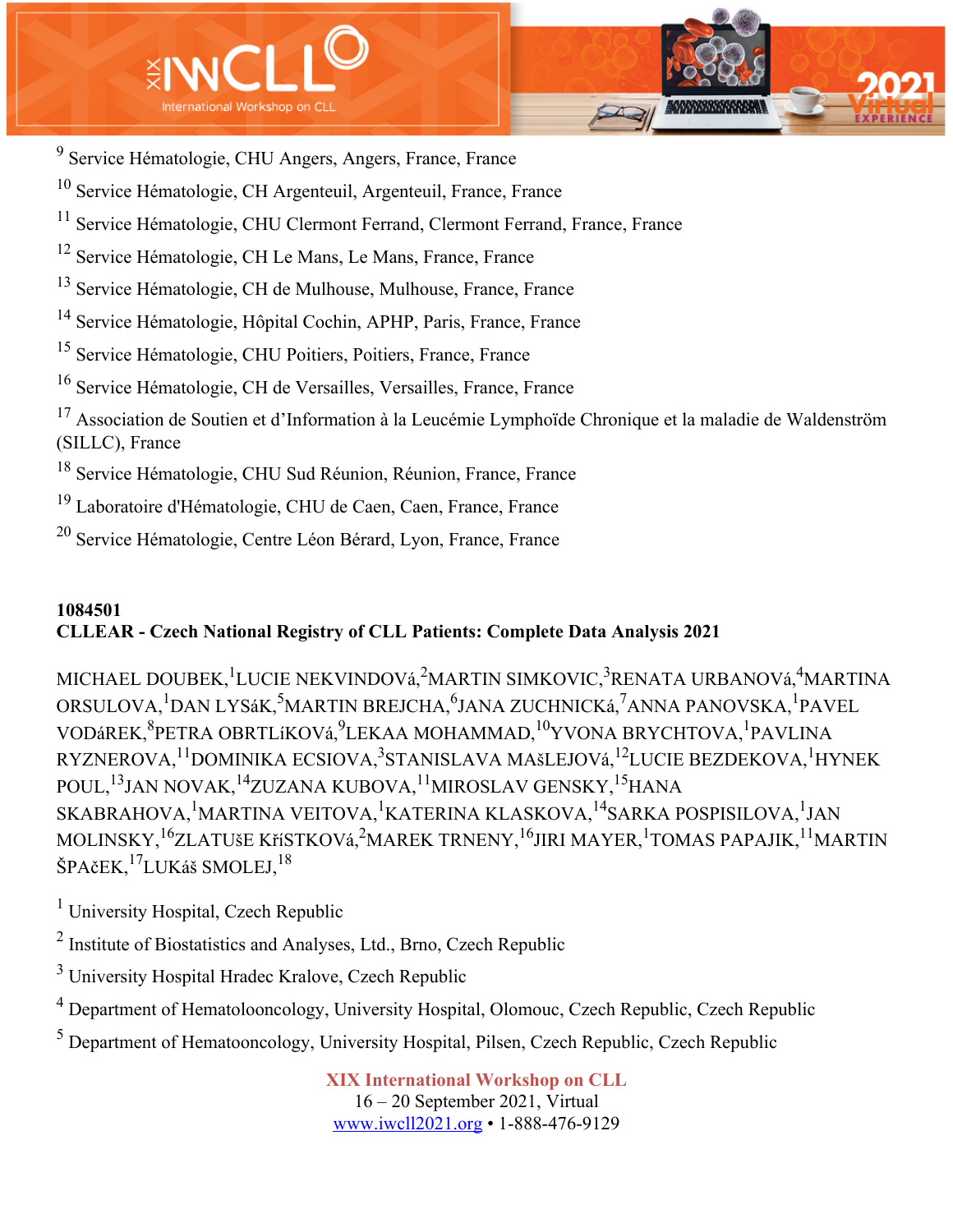

<sup>6</sup> Department of Hematology, Hospital Agel, Nový Jičín, Czech Republic, Czech Republic

 $<sup>7</sup>$  Department of Hematooncology, University Hospital, Ostrava, Czech Republic, Czech Republic</sup>

<sup>8</sup> 4th Department of Internal Medicine - Hematology, University Hospital and Faculty of Medicine, Hradec Králové, Czech Republic, Czech Republic

<sup>9</sup> First Department of Internal Medicine - Hematology, General University Hospital, Prague, Czech Republic, Czech Republic

<sup>10</sup> University Hospital Plzen, Czech Republic

<sup>11</sup> University Hospital Olomouc, Czech Republic

<sup>12</sup> University Hospital, Brno, Czech Republic

<sup>13</sup> Hospital Pelhrimov, Czech Republic

<sup>14</sup> University Hospital Kralovske Vinohrady, Czech Republic

<sup>15</sup> Hospital Liberec, Czech Republic

<sup>16</sup> General Faculty Hospital, Czech Republic

<sup>17</sup> First Department of Internal Medicine - Hematology, General University Hospital, Prague, Czech Republic, Praha 2, Czech Republic

<sup>18</sup> 4th Department of Internal Medicine - Hematology, University Hospital and Charles University Faculty of Medicine, Hradec Králové, Czech Republic, Hradec Králové, Czech Republic

#### **1084525**

**Efficacy and Safety of Subcutaneous Immunoglobulins in Chronic Lymphatic Leukemia with Secondary Immunodeficiency in COVID-19 Era. A Monocentric Experience**

IDANNA INNOCENTI,<sup>1</sup>FRANCESCO AUTORE,<sup>2</sup>ANNAMARIA TOMASSO,<sup>3</sup>GIULIA BENINTENDE,<sup>3</sup>ALBERTO FRESA,<sup>3</sup>LUCA STIRPARO,<sup>3</sup>FLORENZIA VUONO,<sup>4</sup>EUGENIO  $\mathrm{GALLI}, ^4$ FEDERICA SORà, $^5$ LUCA LAURENTI, $^6$ 

<sup>1</sup> Sezione di Ematologia, Dipartimento di Diagnostica per Immagini, Radioterapia Oncologica ed Ematologia, Fondazione Policlinico Universitario A. Gemelli IRCCS, Roma, Italy., ROMA, Italy

<sup>2</sup> Sezione di Ematologia, Dipartimento di Diagnostica per Immagini, Radioterapia Oncologica ed Ematologia, Fondazione Policlinico Universitario A. Gemelli IRCCS, Roma, Italy., Rome, Italy

<sup>3</sup> Sezione di Ematologia, Dipartimento di Scienze Radiologiche ed Ematologiche, Università Cattolica del Sacro Cuore, Roma, Italy., Italy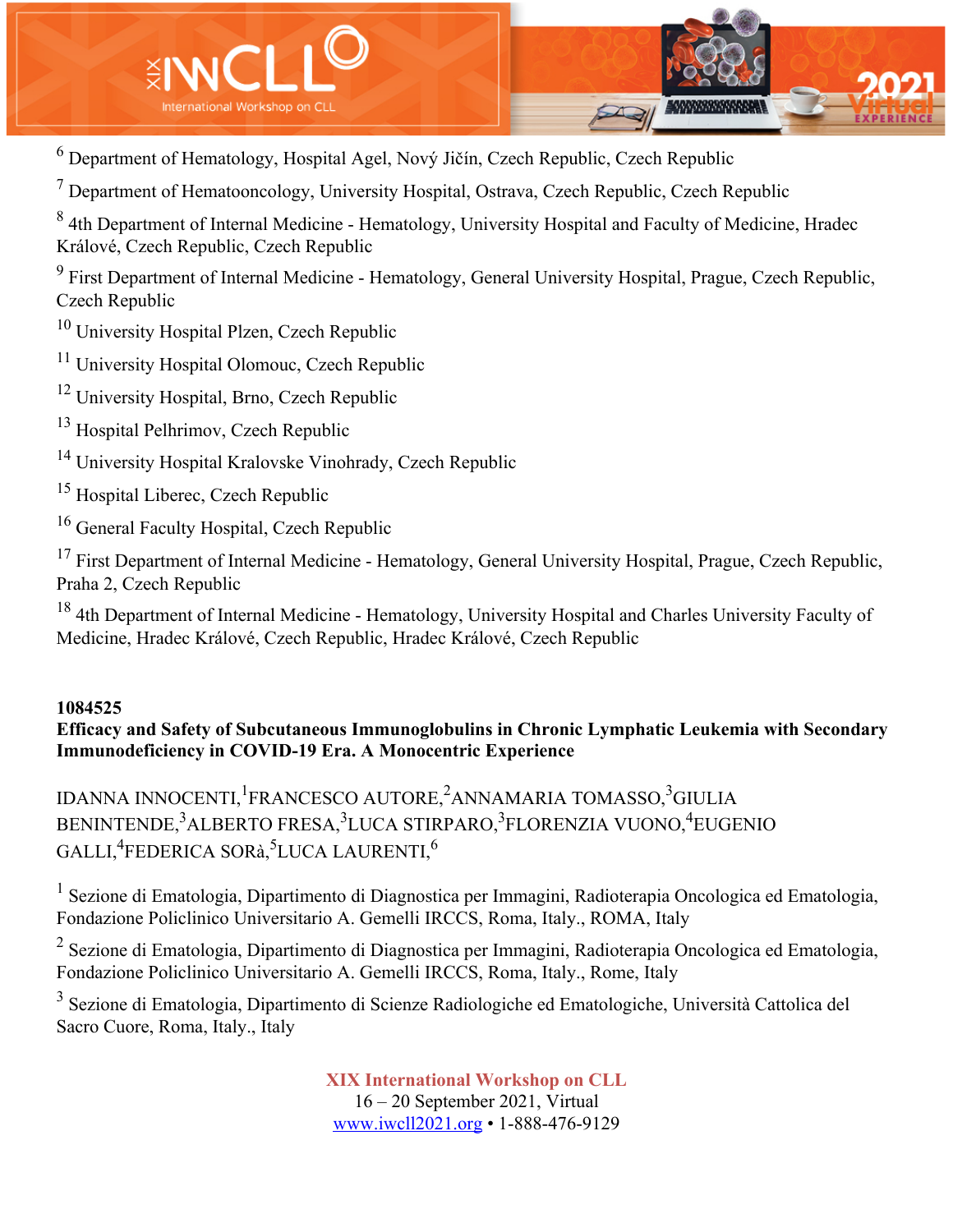

<sup>4</sup> Sezione di Ematologia, Dipartimento di Diagnostica per Immagini, Radioterapia Oncologica ed Ematologia, Fondazione Policlinico Universitario A. Gemelli IRCCS, Roma, Italy., Italy

<sup>5</sup> Sezione di Ematologia, Dipartimento di Diagnostica per Immagini, Radioterapia Oncologica ed Ematologia, Fondazione Policlinico Universitario A. Gemelli IRCCS, Università Cattolica del Sacro Cuore, Roma, Italy., Italy

<sup>6</sup> 3 Sezione di Ematologia, Dipartimento di Diagnostica per Immagini, Radioterapia Oncologica ed Ematologia, Fondazione Policlinico Universitario A. Gemelli IRCCS, Università Cattolica del Sacro Cuore, Roma, Italy., Italy

#### **1084530**

### **Treatment with IL-21/IL-2 and IL-21/IL-15 Enhance Expression of CD107a and Release of Granzyme B and Perforin, Molecules Critical for a CTL Response, in CD8 T cells from CLL Patients**

RUKHSANA ASLAM,<sup>1</sup>PUI YAN CHIU,<sup>2</sup>GERARDO FERRER,<sup>2</sup>BYEONGHO JUNG,<sup>2</sup>FLORENCIA PALACIOS,<sup>3</sup>STEVEN L. ALLEN,<sup>4</sup>JONATHAN E. KOLITZ,<sup>4</sup>JOANNA RHODES,<sup>4</sup>JACQUELINE BARRIENTOS, $^5$ KANTI R. RAI, $^4$ BARBARA SHERRY, $^2$ NICHOLAS CHIORAZZI, $^6$ 

<sup>1</sup> Feinstein Institute For Medical Research, New Hyde Park, New York, United States

<sup>2</sup> Feinstein Institute For Medical Research, United States

<sup>3</sup> Karches Center for Oncology Research, The Feinstein Institutes for Medical Research, Northwell Health, Manhasset, NY, USA / Research Laboratory on Chronic Lymphocytic Leukemia, Institut Pasteur de Montevideo, Uruguay, Uruguay

<sup>4</sup> Karches Center for Oncology Research, The Feinstein Institutes for Medical Research, Northwell Health, Manhasset, NY, USA / Department of Medicine, North Shore University Hospital and Long Island Jewish Medical Center, Northwell Health, Manhasset, NY, USA, United States

<sup>5</sup> Donald & Barbara Zucker School of Medicine at Hofstra/Northwell, Lake Success, New York, United States

 $6$  Karches Center for Oncology Research, The Feinstein Institutes for Medical Research, Northwell Health, Manhasset, NY, USA, New York, New York, United States

### **1084532**

**Patterns of Repeat FISH Testing and Clonal Evolution in Patients with Untreated Chronic Lymphocytic Leukemia (CLL)**

AMBER KOEHLER, <sup>1</sup>TIMOTHY CALL, <sup>1</sup>KARI RABE, <sup>1</sup>SARA ACHENBACH, <sup>1</sup>WEI DING, <sup>1</sup>SAAD KENDERIAN, $^1$ JOSE LEIS, $^1$ YUCAI WANG, $^2$ ELI MUCHTAR, $^1$ HADIYAH AUDIL, $^1$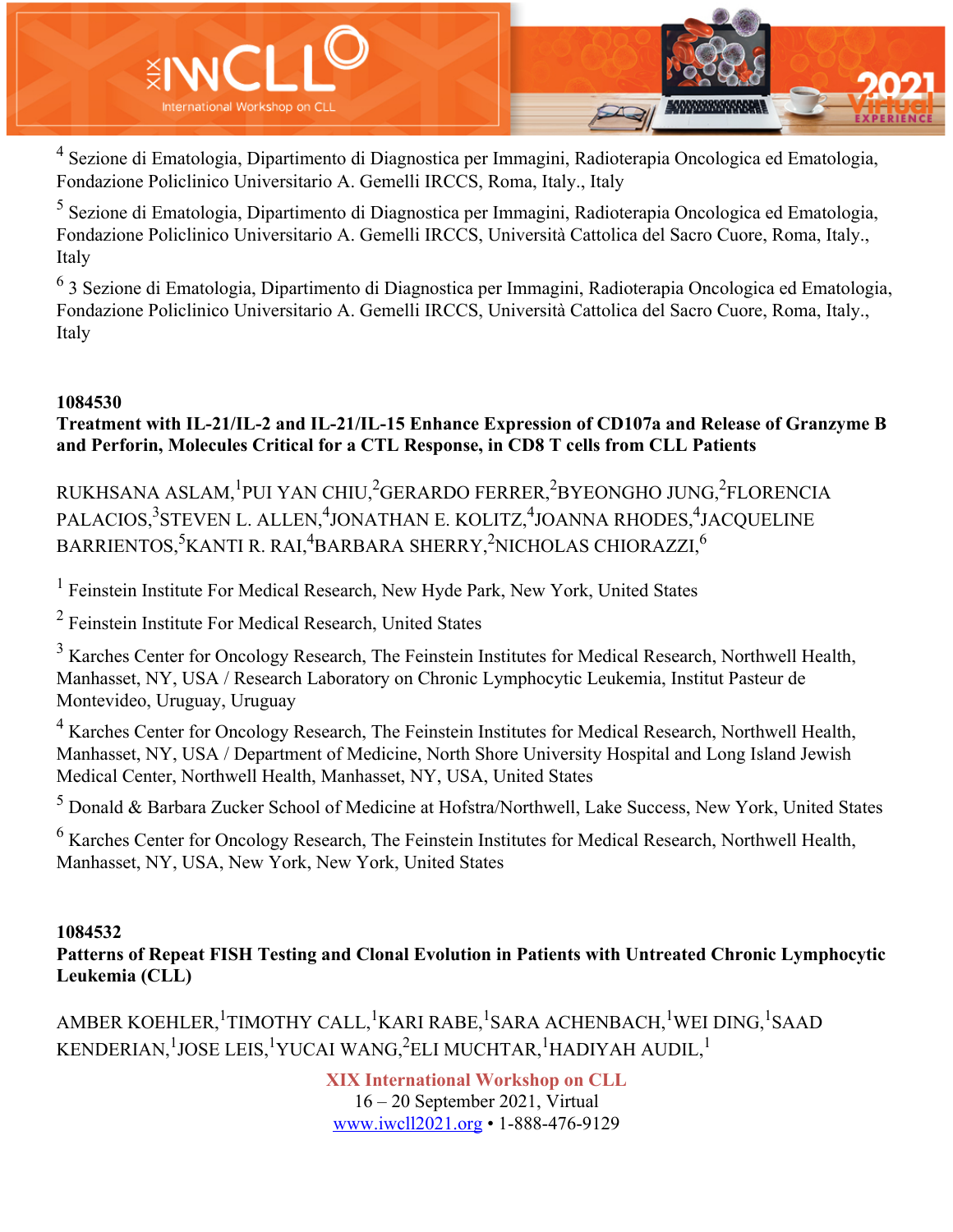

PAUL HAMPEL, $^2$ LINDSEY KLUCK, $^1$ STEPHANIE SMOLEY, $^1$ CURTIS HANSON, $^1$ MIN SHI, $^1$ ESTEBAN BRAGGIO,<sup>1</sup>SUSAN SCHWAGER,<sup>1</sup>SUSAN SLAGER,<sup>1</sup>NEIL KAY,<sup>3</sup>DANIEL VAN DYKE,<sup>1</sup>SAMEER  $PARIKH<sup>1</sup>$ 

<sup>1</sup> Mayo Clinic, United States

<sup>2</sup> Mayo Clinic, Rochester, Minnesota, United States

<sup>3</sup> Mayo Clinic Rochester, Rochester, Minnesota, United States

## **1084536**

**Prolonged Clinical Course but Similar Outcomes of Hospitalized CLL Patients Due to Acute COVID-19 Infection - Matched Pair Analysis**

MARKO LUCIJANIC,<sup>1</sup>ENA SORIC,<sup>2</sup>MARTINA SEDINIC,<sup>2</sup>ANTICA PASARIC,<sup>2</sup>ANICA SABLJIC,<sup>2</sup>SARA TOMASINEC, $^{2}$ MARIJA IVIC, $^{2}$ OZREN JAKSIC, $^{2}$ 

<sup>1</sup> University Hospital Dubrava, Zagreb, Croatia, Croatia

<sup>2</sup> University Hospital Dubrava, Zagreb, Croatia, Zagreb, Croatia

## **1084537 The Fragility Index in 2010 - 2021 Chronic Lymphocytic Leukemia Randomized Controlled Trials**

CRISTINA BAGACEAN, <sup>1</sup>JEAN CHRISTOPHE IANOTTO, <sup>1</sup>MAROUANE BOUBAYA, <sup>2</sup>FLORENCE CYMBALISTA,<sup>3</sup>CHRISTIAN BERTHOU,<sup>1</sup>VINCENT LEVY,<sup>4</sup>

<sup>1</sup> Service Hématologie, CHU de Brest, Institut de Cancéro-Hématologie, Brest, France, France

<sup>2</sup> Département de Recherche Clinique, Hôpital Avicenne, APHP, Bobigny, France, France

<sup>3</sup> Laboratoire d'Hématologie, Hôpital Avicenne, APHP, Bobigny, France, France

<sup>4</sup> Département de Recherche Clinique, Hôpital Avicenne, APHP, Bobigny, France, Bobigny, France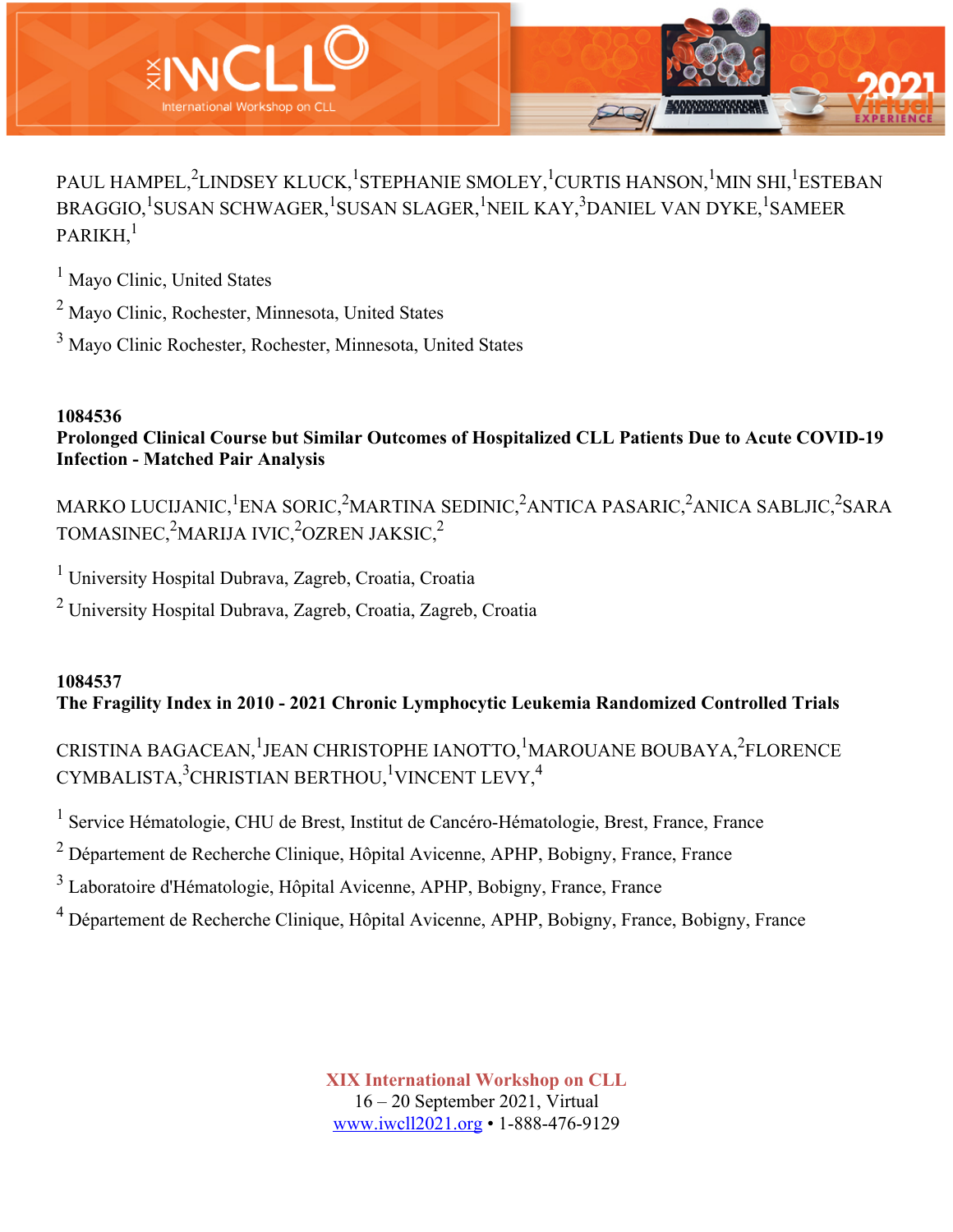

**Pirtobrutinib (LOXO-305), A Next Generation, Highly Selective, Non-covalent BTK Inhibitor in Previously Treated CLL/SLL: Results from the Phase 1/2 BRUIN Study**

WOJCIECH JURCZAK, <sup>1</sup>JOHN PAGEL, <sup>2</sup>CATHERINE COOMBS, <sup>3</sup>NIRAV SHAH, <sup>4</sup>NICOLE LAMANNA,<sup>5</sup>EWA LECH-MARANDA,<sup>6</sup>TOBY EYRE,<sup>7</sup>JENNIFER WOYACH,<sup>8</sup>WILLIAM WIERDA,<sup>9</sup>CHAN CHEAH,<sup>10</sup>LINDSEY ROEKER,<sup>11</sup>MANISH PATEL,<sup>12</sup>BITA FAKHRI,<sup>13</sup>MINAL BARVE,<sup>14</sup>CONSTANTINE TAM,<sup>15</sup>DAVID LEWIS,<sup>16</sup>JAMES GERSON,<sup>17</sup>ALVARO ALENCAR,<sup>18</sup>JUSTIN TAYLOR,<sup>18</sup>OMAR ABDEL-WAHAB,<sup>11</sup>PAOLO GHIA,<sup>19</sup>STEPHEN SCHUSTER,<sup>17</sup>JESSICA CHEN,<sup>20</sup>BINOJ NAIR,<sup>21</sup>DONALD TSAI,<sup>21</sup>NORA KU,<sup>21</sup>MATTHEW DAVIDS,<sup>22</sup>JENNIFER BROWN,<sup>22</sup>ANTHONY MATO,<sup>11</sup>

<sup>1</sup> Maria Sklodowska-Curie National Research Institute of Oncology, Poland

<sup>2</sup> Swedish Cancer Institute, Seattle, USA, United States

<sup>3</sup> University of North Carolina at Chapel Hill, Chapel Hill, USA, United States

<sup>4</sup> Medical College of Wisconsin, Milwaukee, USA, United States

<sup>5</sup> Herbert Irving Comprehensive Cancer Center, Columbia University, New York, USA, United States

<sup>6</sup> Institute of Hematology and Transfusion Medicine, Warsaw, Poland, Poland

 $7$  Oxford University Hospitals NHS Foundation Trust, Churchill Cancer Center, Oxford, UK, United Kingdom

<sup>8</sup> The Ohio State University Comprehensive Cancer Center, Columbus, USA, United States

<sup>9</sup> MD Anderson Cancer Center, Houston, USA, United States

- <sup>10</sup> Linear Clinical Research and Sir Charles Gairdner Hospital, Perth, Australia, Australia
- <sup>11</sup> Memorial Sloan Kettering Cancer Center, New York, USA, United States
- <sup>12</sup> Florida Cancer Specialists/Sarah Cannon Research Institute, Sarasota, USA, United States
- <sup>13</sup> University of California San Francisco, San Francisco, USA, United States
- <sup>14</sup> Mary Crowley Cancer Research, Dallas, USA, United States

<sup>15</sup> St. Vincent's Hospital and University of Melbourne, Melbourne, Australia

<sup>16</sup> Plymouth Hospitals NHS Trust - Derriford Hospital, Plymouth, UK, United Kingdom

<sup>17</sup> Lymphoma Program, Abramson Cancer Center, University of Pennsylvania, Philadelphia, USA, United States

<sup>18</sup> University of Miami Miller School of Medicine, Miami, USA, United States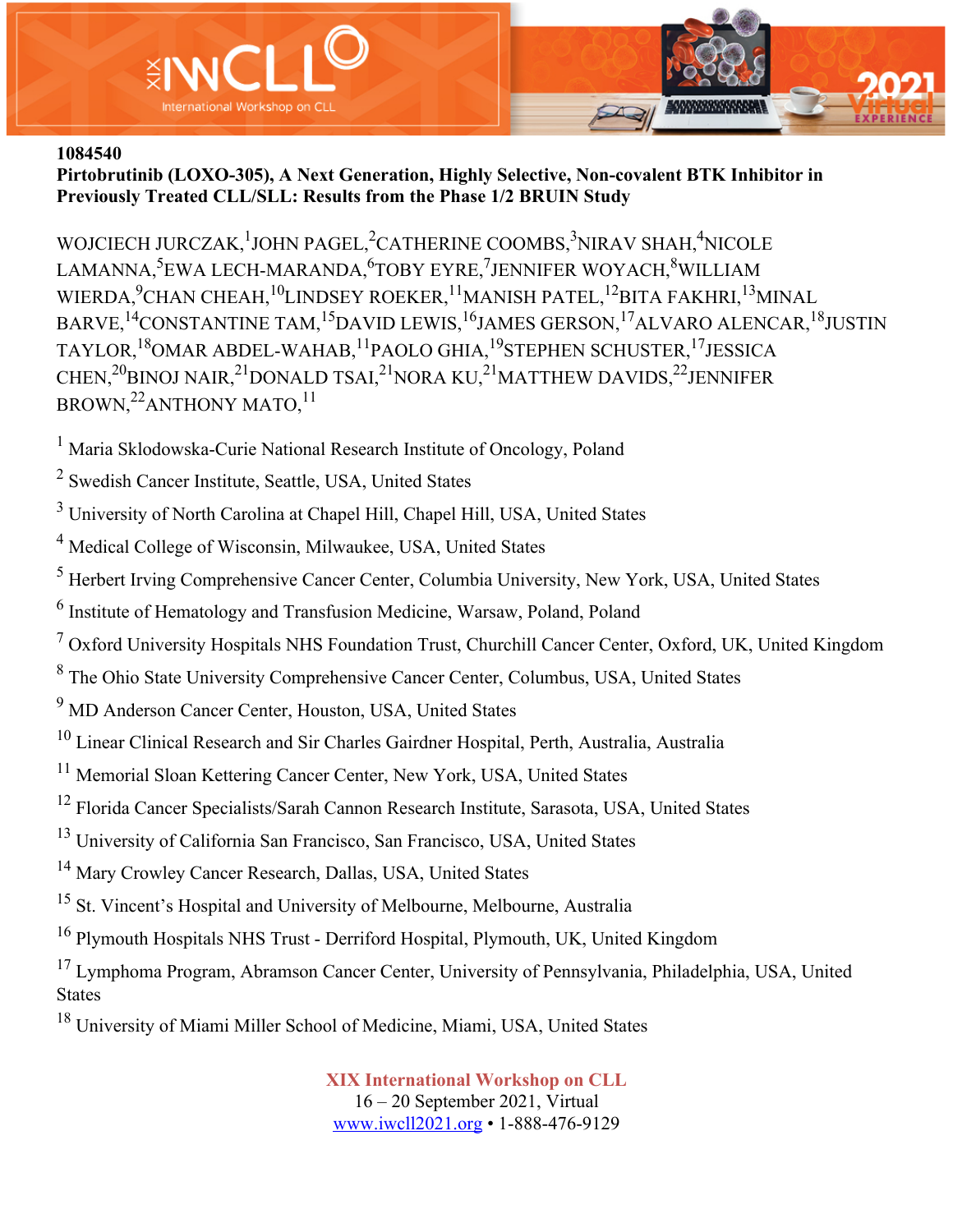

<sup>19</sup> Università Vita-Salute San Raffaele and IRCCS Ospedale San Raffaele, Milan, Italy, Italy

<sup>20</sup> Eli Lilly and Company, Indianapolis, IN, USA, United States

<sup>21</sup> Loxo Oncology at Lilly, Stamford, CT, USA, United States

<sup>22</sup> Dana-Farber Cancer Institute and Harvard Medical School, Boston, USA, United States

#### **1084571**

#### **Serum Proteomic Analysis Reveals Different Inflammatory Signatures in MBL, IGHV-Mutated CLL, and IGHV-Unmutated CLL**

FLORENCIA PALACIOS, <sup>1</sup>GONZALO BLANCO,<sup>2</sup>KAMALA VANARSA, <sup>3</sup>POOJITHA DUGYALA,<sup>3</sup>STEVEN L. ALLEN,<sup>4</sup>YASMINE KIESO,<sup>5</sup>ANNA PUIGGROS,<sup>6</sup>JACQUELINE BARRIENTOS,<sup>7</sup>XAVIER CALVO,<sup>8</sup>JONATHAN E. KOLITZ,<sup>4</sup>EVA GIMENO,<sup>9</sup>JOANNA RHODES,<sup>4</sup>ANA FERRER, <sup>10</sup>KANTI R. RAI,<sup>4</sup>BLANCA ESPINET, <sup>6</sup>CHANDRA MOHAN, <sup>3</sup>NICHOLAS CHIORAZZI, <sup>11</sup>

<sup>1</sup> Karches Center for Oncology Research, The Feinstein Institutes for Medical Research, Northwell Health, Manhasset, NY, USA / Research Laboratory on Chronic Lymphocytic Leukemia, Institut Pasteur de Montevideo, Uruguay, Uruguay

 $2 K$ arches Center for Oncology Research, The Feinstein Institutes for Medical Research, Northwell Health, Manhasset, NY, USA / Hospital del Mar Medical Research Institute (IMIM), Hospital del Mar, Barcelona, Spain, Spain

 $3$  Biomedical Engineering & Medicine, University of Houston, Houston, TX, USA, United States

<sup>4</sup> Karches Center for Oncology Research, The Feinstein Institutes for Medical Research, Northwell Health, Manhasset, NY, USA / Department of Medicine, North Shore University Hospital and Long Island Jewish Medical Center, Northwell Health, Manhasset, NY, USA, United States

<sup>5</sup> Karches Center for Oncology Research, The Feinstein Institutes for Medical Research, Northwell Health, Manhasset, NY, USA, United States

<sup>6</sup> Servei de Patologia, Hospital del Mar, Barcelona, Spain; Grup de Recerca Translacional en Neoplàsies Hematològiques, Programa de Recerca en Càncer, Institut Hospital del Mar d'Investigacions Mèdiques (IMIM), Barcelona, Spain, Barcelona, Spain

 $<sup>7</sup>$  Donald & Barbara Zucker School of Medicine at Hofstra/Northwell, Lake Success, New York, United States</sup>

<sup>8</sup> Hospital del Mar Medical Research Institute (IMIM), Hospital del Mar, Barcelona, Spain, Spain

<sup>9</sup> Grup de Recerca Clínica Aplicada en Neoplàsies Hematològiques, Programa de Recerca en Càncer, Hospital del Mar-IMIM, Barcelona, Spain; Servei d'Hematologia, Hospital del Mar, Barcelona, Spain, Spain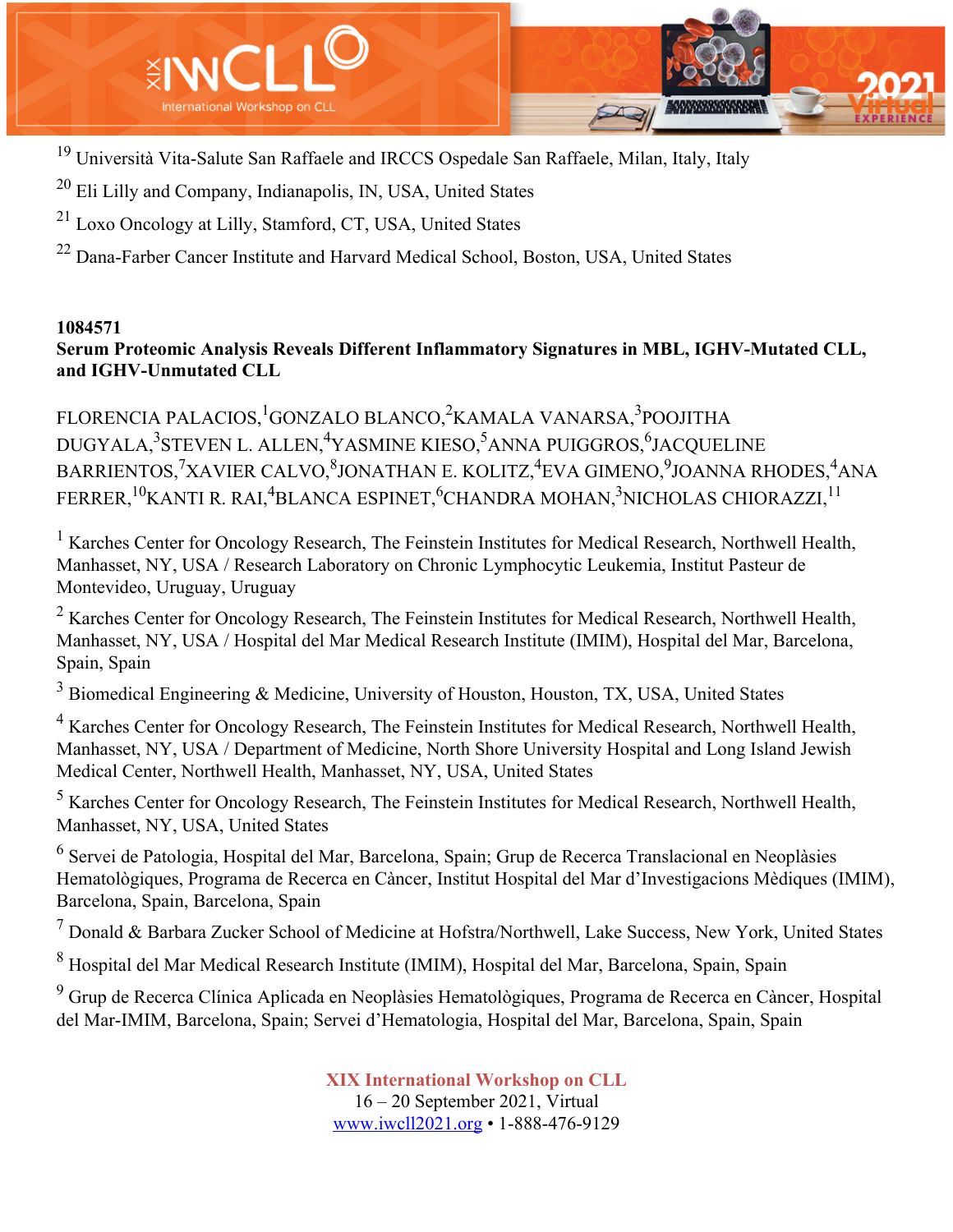

<sup>10</sup> Servei de Patologia, Hospital del Mar, Barcelona, Spain; Grup de Recerca Translacional en Neoplàsies Hematològiques, Programa de Recerca en Càncer, Institut Hospital del Mar d'Investigacions Mèdiques (IMIM), Barcelona, Spain, Spain

<sup>11</sup> Karches Center for Oncology Research, The Feinstein Institutes for Medical Research, Northwell Health, Manhasset, NY, USA, New York, New York, United States

#### **1084574**

**Relation Between Serum Thymidine Kinase, Beta-2 Microglobulin and LDH with Tumor Mass and Distribution in B-Cell Chronic Lymphocytic Leukemia (B-CLL)**

MARIJA IVIC,<sup>1</sup>MARTINA SEDINIC,<sup>1</sup>BRANKICA SIMAC,<sup>1</sup>OZANA JAKSIC,<sup>2</sup>ENA SORIC,<sup>1</sup>DAVID CICIC,<sup>1</sup>ZDRAVKO MITROVIC,<sup>1</sup>RAJKO KUSEC,<sup>1</sup>VLATKO PEJSA,<sup>1</sup>OZREN JAKSIC,<sup>1</sup>

<sup>1</sup> University Hospital Dubrava, Zagreb, Croatia, Zagreb, Croatia

<sup>2</sup> School of Medicine, University of Zagreb, Croatia, Zagreb, Croatia

### **1084582**

**Outcomes Beyond Progression in Ibrutinib-Treated Patients with Chronic Lymphocytic Leukemia**

PAUL HAMPEL, <sup>1</sup>KARI RABE,<sup>2</sup>TIMOTHY CALL,<sup>2</sup>WEI DING,<sup>2</sup>JOSE LEIS,<sup>2</sup>ASHER CHANAN-KHAN,<sup>3</sup>SAAD KENDERIAN,<sup>2</sup>ELI MUCHTAR,<sup>2</sup>YUCAI WANG,<sup>1</sup>SIKANDER AILAWADHI,<sup>4</sup>AMBER KOEHLER,<sup>2</sup>SUSAN SCHWAGER,<sup>2</sup>CURTIS HANSON,<sup>2</sup>MIN SHI,<sup>2</sup>DANIEL VAN DYKE,<sup>2</sup>ESTEBAN  $\rm BRAGGIO, ^2SUSAN\ SLAGER, ^2NEIL\ KAY, ^5SAMEER\ PARIKH, ^2$ 

<sup>1</sup> Mayo Clinic, Rochester, Minnesota, United States

<sup>2</sup> Mayo Clinic, United States

<sup>3</sup> Mayo Clinic Jacksonville, Jacksonville, Florida, United States

<sup>4</sup> Mayo Clinic Florida, Jacksonville, Florida, United States

<sup>5</sup> Mayo Clinic Rochester, Rochester, Minnesota, United States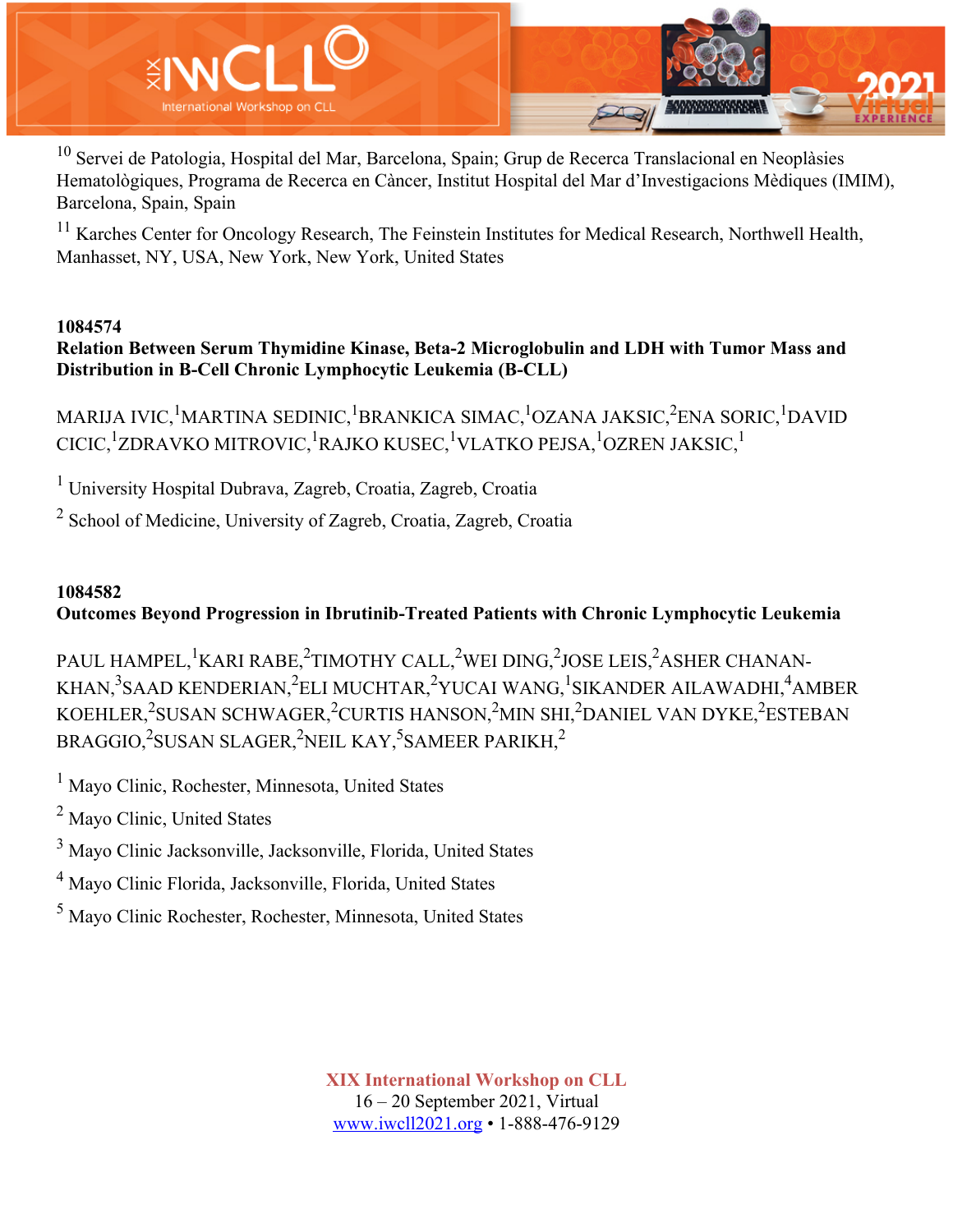

### **Novel Strategies for Three-Dimensional Culture of Chronic Lymphocytic Leukemia Cells**

HANA SVOZILOVá, <sup>1</sup>LUCY VOJTOVá, <sup>2</sup>DANIEL HORáK, <sup>3</sup>RADANA STUDENá, <sup>4</sup>JANA DORAZILOVá,<sup>2</sup>JIří BALOUN,<sup>4</sup>ZDENěK PLICHTA,<sup>3</sup>VLADIMíR PROKS,<sup>3</sup>MICHAEL DOUBEK,<sup>5</sup>ŠáRKA POSPíšILOVá,<sup>6</sup>

<sup>1</sup> Center of Molecular Medicine, Central European Institute of Technology, Masaryk University Brno & Department of Internal Medicine-Hematology and Oncology, University Hospital Brno and Faculty of Medicine, Masaryk University Brno, Czech Republic, Brno, Czech Republic

<sup>2</sup> Advanced Biomaterials, Central European Institute of Technology, Brno University of Technology, Brno, Czech Republic, Czech Republic

<sup>3</sup> Institute of Macromolecular Chemistry, Czech Academy of Sciences, Prague, Czech Republic, Czech Republic

<sup>4</sup> Center of Molecular Medicine, Central European Institute of Technology, Masaryk University Brno, Czech Republic, Czech Republic

 $5$  Center of Molecular Medicine, Central European Institute of Technology, Masaryk University Brno  $\&$ Department of Internal Medicine-Hematology and Oncology, University Hospital Brno and Faculty of Medicine, Masaryk University Brno, Czech Republic, Czech Republic

 $6$  Center of Molecular Medicine, Central European Institute of Technology, Masaryk University Brno & Department of Internal Medicine-Hematology and Oncology, University Hospital Brno and Faculty of Medicine, Masaryk University Brno, Czech Republic, Brno, Czech Republic

#### **1084593**

### **Healthcare Team Burden Due To the Utilization of Novel Therapeutics for Chronic Lymphocytic Leukemia (CLL) and Lymphoid Malignancies**

MAISHARA MUQUITH, $^1$ HEATHER REVES, $^2$ FARRUKH AWAN, $^2$ 

<sup>1</sup> The University of Texas Southwestern Medical Center, Dallas, Texas, United States

<sup>2</sup> The University of Texas Southwestern, United States

#### **1084598**

## **Chronic Lymphocytic Leukemia Actively Induces T-Cell Dysfunction by Contact-Dependent Signaling**

J.A.C. VAN BRUGGEN, $^1$ F.S. PETERS, $^2$ E. ELDERING, $^1$ G.W.J. VAN DER WINDT, $^1$ ARNON KATER, $^3$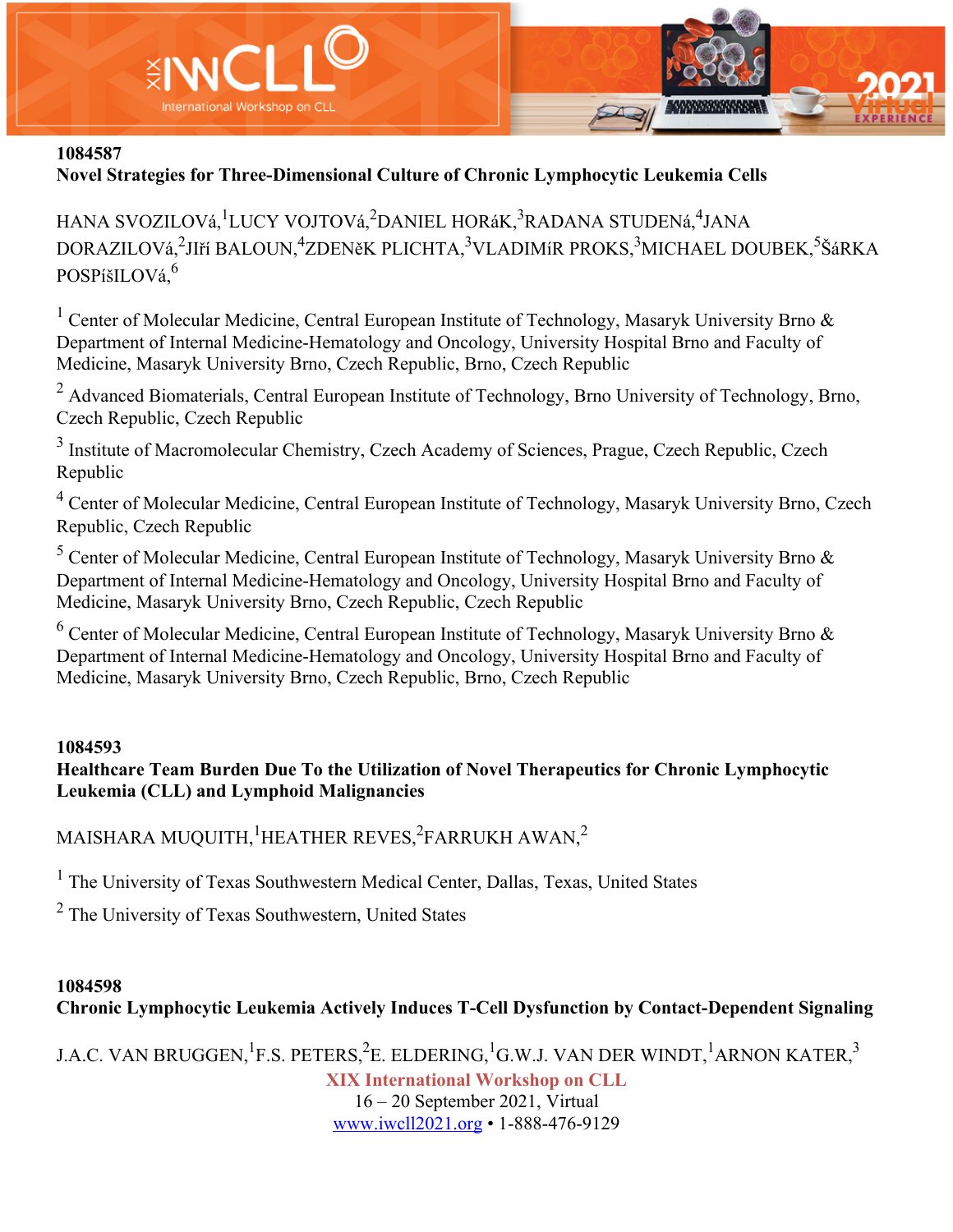

- <sup>1</sup> Amsterdam UMC, Netherlands
- <sup>2</sup> Amsterdam UMC, Amsterdam, Netherlands

<sup>3</sup> Amsterdam University Medical Centers, Amsterdam, on behalf of Hovon, Amsterdam, Netherlands

#### **1084599 RPS15 Mutation Impacts B-Cell Fate and Drives B-Cell Malignancy Through Myc Activation in a Murine Model**

CATHERINE GUTIERREZ, <sup>1</sup>PEYTON WADDICOR, <sup>2</sup>TAMARA OUSPENSKAIA, <sup>3</sup>DORIS FU, <sup>4</sup>ANAT BIRAN,<sup>5</sup>AVIV LIANI,<sup>6</sup>GREGORY LAZARIAN,<sup>7</sup>ELISA TEN HACKEN,<sup>5</sup>ELIZABETH WITTEN,<sup>5</sup>FARA FAYE REGIS,<sup>5</sup>HEATHER JOYAL,<sup>5</sup>LEAH BILLINGTON,<sup>5</sup>NATHAN DANGLE,<sup>5</sup>FABIENNE LUCAS,<sup>8</sup>MEI ZHENG, $^8$ BLAKE WELLS, $^9$ MARíA HERNáNDEZ-SáNCHEZ, $^{10}$ SHUQIANG LI, $^5$ LILI WANG, $^{11}$ AZIZ AL'KHAFAJI,<sup>3</sup>KENNETH J. LIVAK,<sup>5</sup>DONNA S. NEUBERG,<sup>5</sup>FLORENCE CYMBALISTA,<sup>12</sup>RUBEN  $\mathrm{CARRASCO} , \mathrm{^{5}STIRLING}$   $\mathrm{SHAO} , \mathrm{^{9}AVIV}$   $\mathrm{REGEV} , \mathrm{^{3}CATHERINE}$   $\mathrm{WU} , \mathrm{^{5}$ 

<sup>1</sup> Harvard Medical School, Boston, Massachusetts, United States

<sup>2</sup> Harvard Medical School, Massachusetts, United States

<sup>3</sup> Broad Institute of MIT and Harvard, United States

<sup>4</sup> Massachusetts Institute of Technology, United States

<sup>5</sup> Dana Farber Cancer Institute, United States

<sup>6</sup> Northeastern University, United States

<sup>7</sup> APHP Hôpital Avicenne, United States

<sup>8</sup> Brigham and Women's Hospital, United States

<sup>9</sup> Harvard Medical School, United States

<sup>10</sup> University of Salamanca, IBSAL, IBMCC, CSIC, Cancer Research Center. Department of Hematology, University Hospital of Salamanca, Salamanca, Spain

 $11$  City of Hope, United States

<sup>12</sup> Laboratoire d'Hématologie, Hôpital Avicenne, APHP, Bobigny, France, France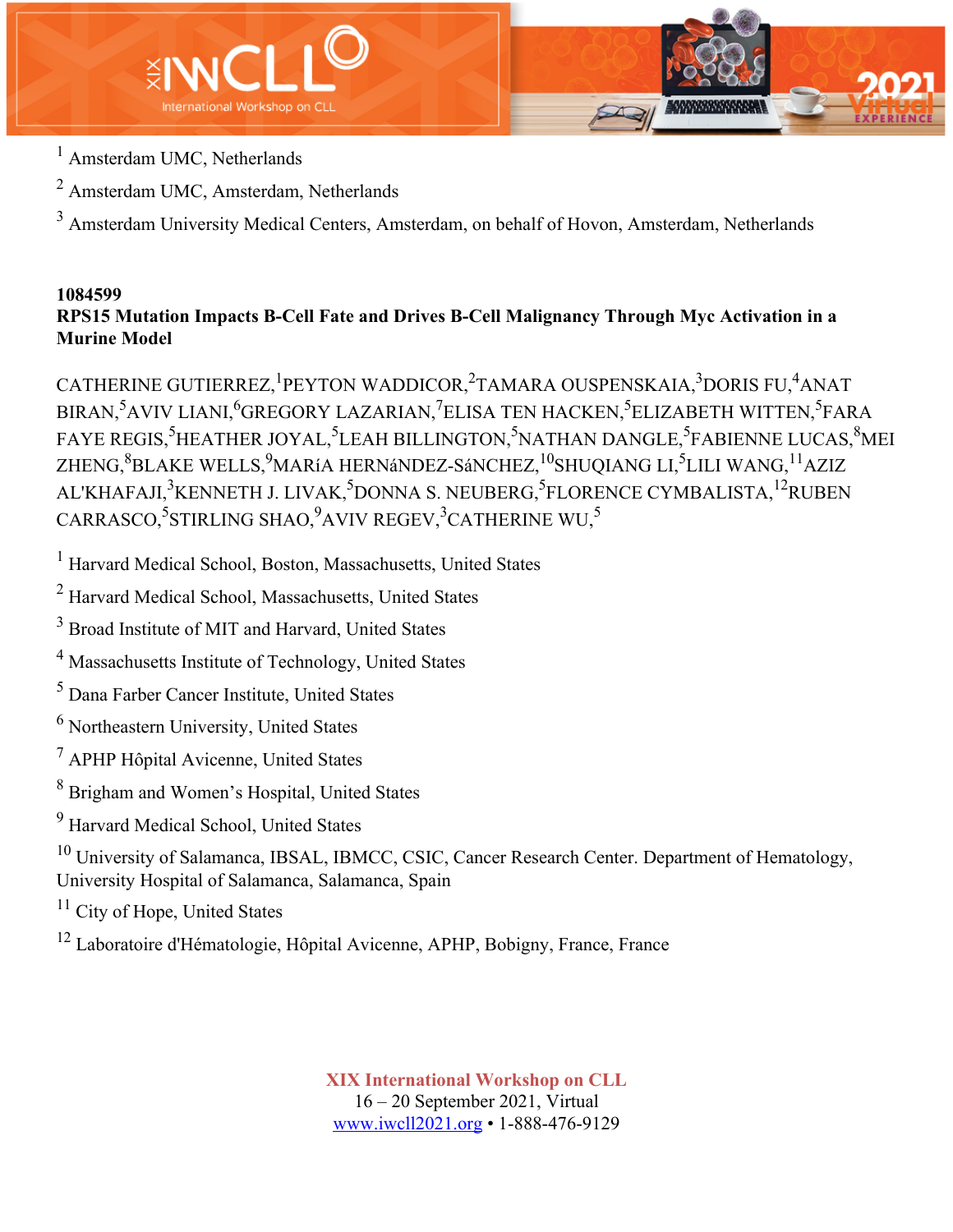

**Mono-Therapy of Ibrutinib Effectively Reduced the Incidence of Richter Transformation in Secondary but Not Primary Lymphoid Organs and Failed in Treating Transformed Lymphoma in Pre-Clinical Mouse Models**

SHIH-SHIH CHEN, $^1$ JACQUELINE BARRIENTOS, $^2$ XIAO-JIE YAN, $^3$ UWE WIRTZ, $^4$ EDITH SZAFER-GLUSMAN, ${}^4$ KANTI R. RAI, ${}^5$ NICHOLAS CHIORAZZI, ${}^3$ 

 $<sup>1</sup>$  Feinstein Institute for Medical Research, United States</sup>

<sup>2</sup> Donald & Barbara Zucker School of Medicine at Hofstra/Northwell, Lake Success, New York, United States

<sup>3</sup> The Feinstein Institute for Medical Research, New York, United States

<sup>4</sup> Pharmacyclics, United States

<sup>5</sup> Karches Center for Oncology Research, The Feinstein Institutes for Medical Research, Northwell Health, Manhasset, NY, USA / Department of Medicine, North Shore University Hospital and Long Island Jewish Medical Center, Northwell Health, Manhasset, NY, USA, United States

#### **1084612**

### **Severe Neutropenia in Chronic Lymphocytic Leukemia (CLL) Patients Treated with Ibrutinib**

AMBER KOEHLER, <sup>1</sup>WILLIAM ARCHIBALD, <sup>1</sup>TIMOTHY CALL, <sup>1</sup>KARI RABE, <sup>1</sup>SARA ACHENBACH, <sup>1</sup>WEI DING, <sup>1</sup>SAAD KENDERIAN, <sup>1</sup>JOSE LEIS, <sup>1</sup>YUCAI WANG, <sup>2</sup>ELI MUCHTAR, <sup>1</sup>LINDSEY KLUCK, <sup>1</sup>PAUL HAMPEL, <sup>2</sup>SUSAN SCHWAGER, <sup>1</sup>SUSAN SLAGER, <sup>1</sup>NEIL KAY, $^3$ SAMEER PARIKH, $^1$ 

<sup>1</sup> Mayo Clinic, United States

<sup>2</sup> Mayo Clinic, Rochester, Minnesota, United States

<sup>3</sup> Mayo Clinic Rochester, Rochester, Minnesota, United States

#### **1084672**

**Positive effects on Quality of Life in Patients with Chronic Lymphocytic Leukemia treated with Ibrutinib. Interim analysis of a Real-World Study**

MARIA JOSE MELA OSORIO, <sup>1</sup>ASTRID PAVLOVSKY, <sup>2</sup>CAROLINA PAVLOVSKY, <sup>2</sup>ISOLDA FERNáNDEZ,<sup>2</sup>CLAVIJO MANUELA,<sup>3</sup>AUGUSTO MIROLI,<sup>4</sup>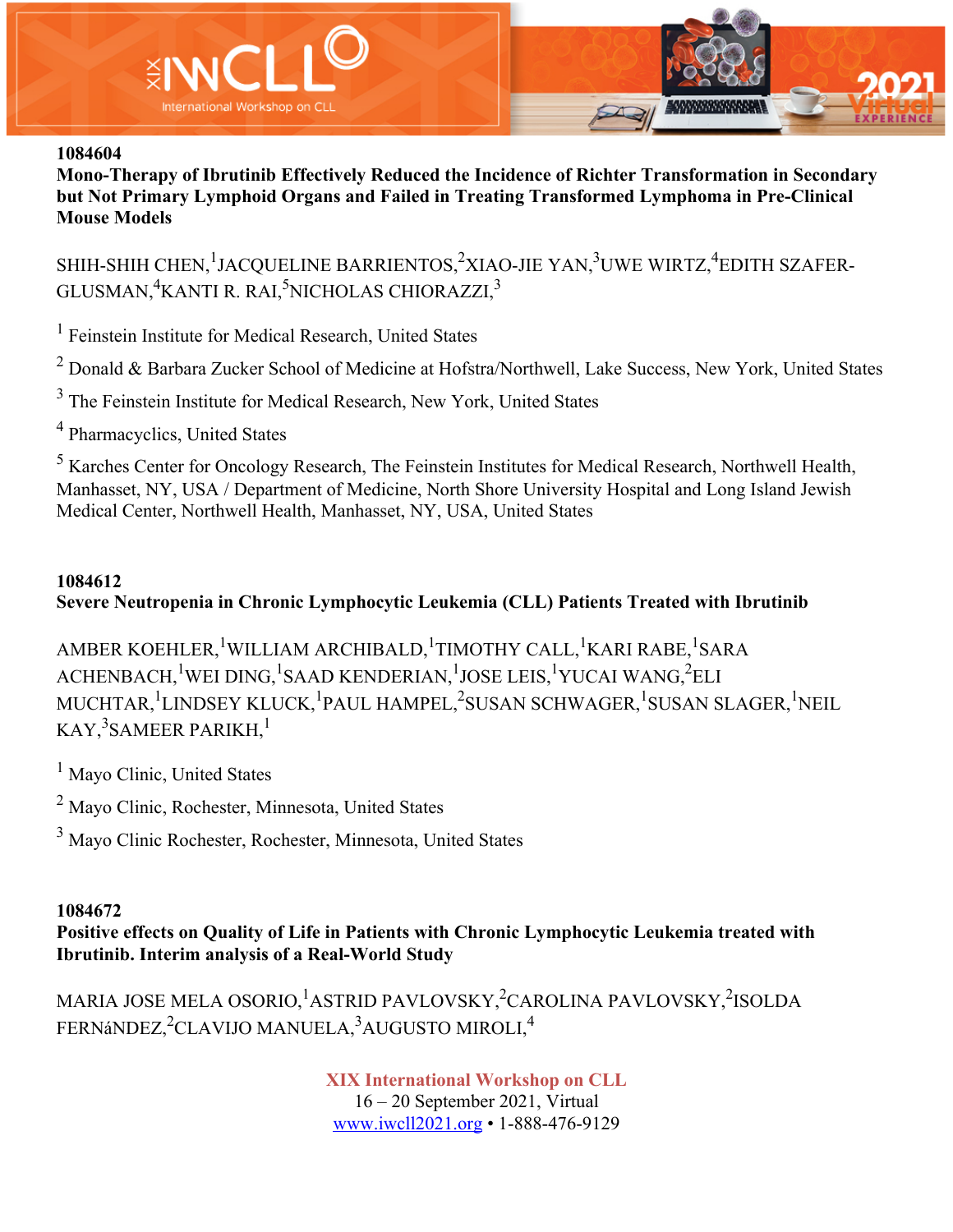

# FEDERICO SACKMANN MASSA,<sup>2</sup>GUILLERMINA REMAGGI,<sup>5</sup>LUCIANA FERRARI,<sup>2</sup>MARIANA JUNI, $^2$ MAXIMILIANO RIDDICK, $^6$ MIGUEL A PAVLOVSKY, $^2$

<sup>1</sup> FUNDALEU, Buenos Aires, Argentina

<sup>2</sup> Fundaleu, Argentina

<sup>3</sup> Hospital Aleman, Argentina

<sup>4</sup> Policlínico del Docente OSPLAD. Complejo Médico Churruca-Visca., Argentina

<sup>5</sup> Fundaleu, United States

<sup>6</sup> Departamento de Matemática, Facultad de Ciencias Exactas, UNLP, CONICET. INIFTA, Facultad de Ciencias Exactas, UNLP., Argentina

### **1085354**

**Prognostic value of PET/CT in the prediction of Time to First Treatment in Chronic Lymphocytic Leukemia/ Small Lymphocytic Leukemia patients at diagnosis**

HUAYUAN ZHU,<sup>1</sup>YEQIN SHA,<sup>2</sup>CHONGYANG DING,<sup>1</sup>WEI WU,<sup>1</sup>YI XIA,<sup>1</sup>YI MIAO,<sup>2</sup>SHUCHAO QIN, $^1$ LI WANG, $^2$ LEI FAN, $^2$ WEI XU, $^2$ JIANYONG LI, $^1$ 

<sup>1</sup> Jiangsu Province Hospital, The First Affiliated Hospital of Nanjing Medical University, China (People's Republic)

<sup>2</sup> Jiangsu Province Hospital, The First Affiliated Hospital of Nanjing Medical University, Nanjing, China (People's Republic)

### **1085379**

**BTK Inhibitor Ibrutinib/Zanubrutinib Plus Bendamustine and Rituximab as the Initial Treatment for Chronic Lymphocytic Leukemia/Small Lymphocytic Leukemia: A Single Arm Real-World Study**

HUAYUAN ZHU,<sup>1</sup>WEI WU,<sup>1</sup>ZE JIN,<sup>1</sup>YEQIN SHA,<sup>2</sup>CHONGYANG DING,<sup>1</sup>ZHEN WANG,<sup>1</sup>YILIAN YANG,<sup>1</sup>JINGYAN QIU,<sup>1</sup>HONGLING BEI,<sup>1</sup>CHEN PENG,<sup>1</sup>RUIZE CHEN,<sup>1</sup>LI WANG,<sup>2</sup>LEI FAN,<sup>2</sup>WEI XU, $^2$ JIANYONG LI, $^3$ 

<sup>1</sup> Jiangsu Province Hospital, The First Affiliated Hospital of Nanjing Medical University, China (People's Republic)